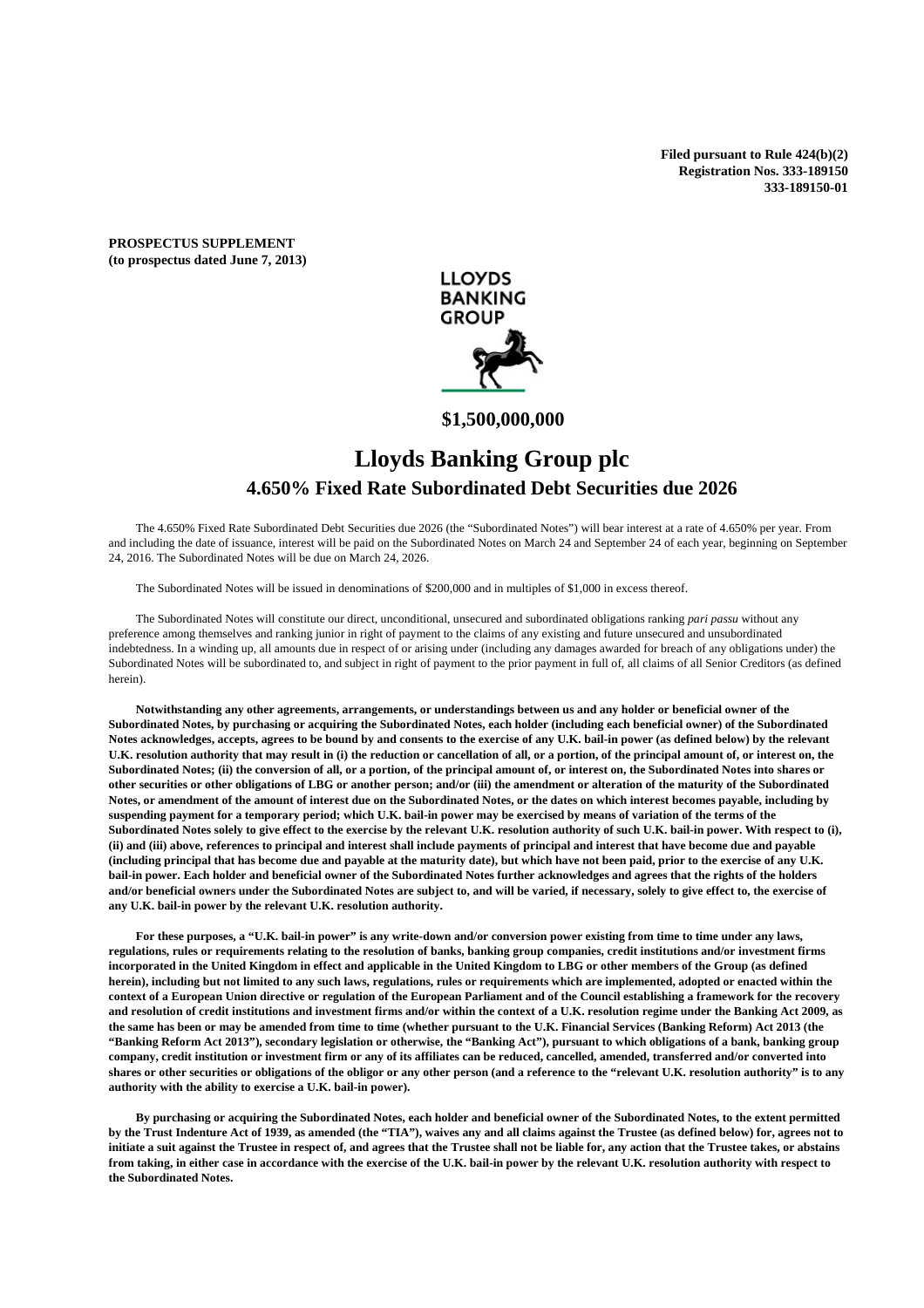We may redeem the Subordinated Notes, in whole but not in part, at any time at 100% of their principal amount plus accrued and unpaid interest (if any) (i) upon the occurrence of certain tax events or (ii) upon occurrence of certain regulatory events, subject to the conditions described in this prospectus supplement and the accompanying prospectus. See "*Description of the Subordinated Notes—Conditions to Redemption and Repurchases*".

We intend to apply to list the Subordinated Notes on the New York Stock Exchange in accordance with its rules.

#### *Investing in the Subordinated Notes involves risks. See "Risk Factors" beginning on page S-8 of this prospectus supplement and as incorporated by reference herein.*

By purchasing or acquiring the Subordinated Notes, each holder and beneficial owner shall also be deemed to have (i) consented to the exercise of any U.K. bail-in power as it may be imposed without any prior notice by the relevant U.K. resolution authority of its decision to exercise such power with respect to the Subordinated Notes and (ii) authorized, directed and requested The Depository Trust Company ("DTC") and any direct participant in DTC or other intermediary through which it holds such Subordinated Notes to take any and all necessary action, if required, to implement the exercise of any U.K. bail-in power with respect to the Subordinated Notes as it may be imposed, without any further action or direction on the part of such holder or beneficial owner or the Trustee.

 **Neither the Securities and Exchange Commission nor any state securities commission has approved or disapproved of these securities or passed upon the accuracy or adequacy of this prospectus supplement or the accompanying prospectus. Any representation to the contrary is a criminal offense.** 

|                        | <b>Price to Public</b> | Underwriting<br><b>Discount</b> | Proceeds to us (before<br>expenses) |
|------------------------|------------------------|---------------------------------|-------------------------------------|
| Per Subordinated Note. | 99.770%                | <b>0.500%</b>                   | 99.270%                             |
| Total                  | \$1.496.550.000        | \$7,500,000                     | .489.050.000                        |

The initial public offering price set forth above does not include accrued interest, if any. Interest on the Subordinated Notes will accrue from the date of issuance, which is expected to be March 24, 2016. See "*Underwriting*".

 We may use this prospectus supplement and the accompanying prospectus in the initial sale of the Subordinated Notes. In addition, Lloyds Securities Inc. or another of our affiliates may use this prospectus supplement and the accompanying prospectus in a market-making transaction in the Subordinated Notes after their initial sale. In connection with any use of this prospectus supplement and the accompanying prospectus by Lloyds Securities Inc. or another of our affiliates, unless we or our agent informs you otherwise in your confirmation of sale, you may assume this prospectus supplement and the accompanying prospectus is being used in a market-making transaction.

 We expect that the Subordinated Notes will be ready for delivery through the book-entry facilities of The Depository Trust Company and its participants including Clearstream Banking, S.A. ("Clearstream Luxembourg") and Euroclear Bank S.A./N.V. ("Euroclear") on or about March 24, 2016.

*Joint Bookrunning Managers* 

**BofA Merrill Lynch Goldman, Sachs & Co. J.P. Morgan Lloyds Securities** 

Prospectus Supplement dated March 17, 2016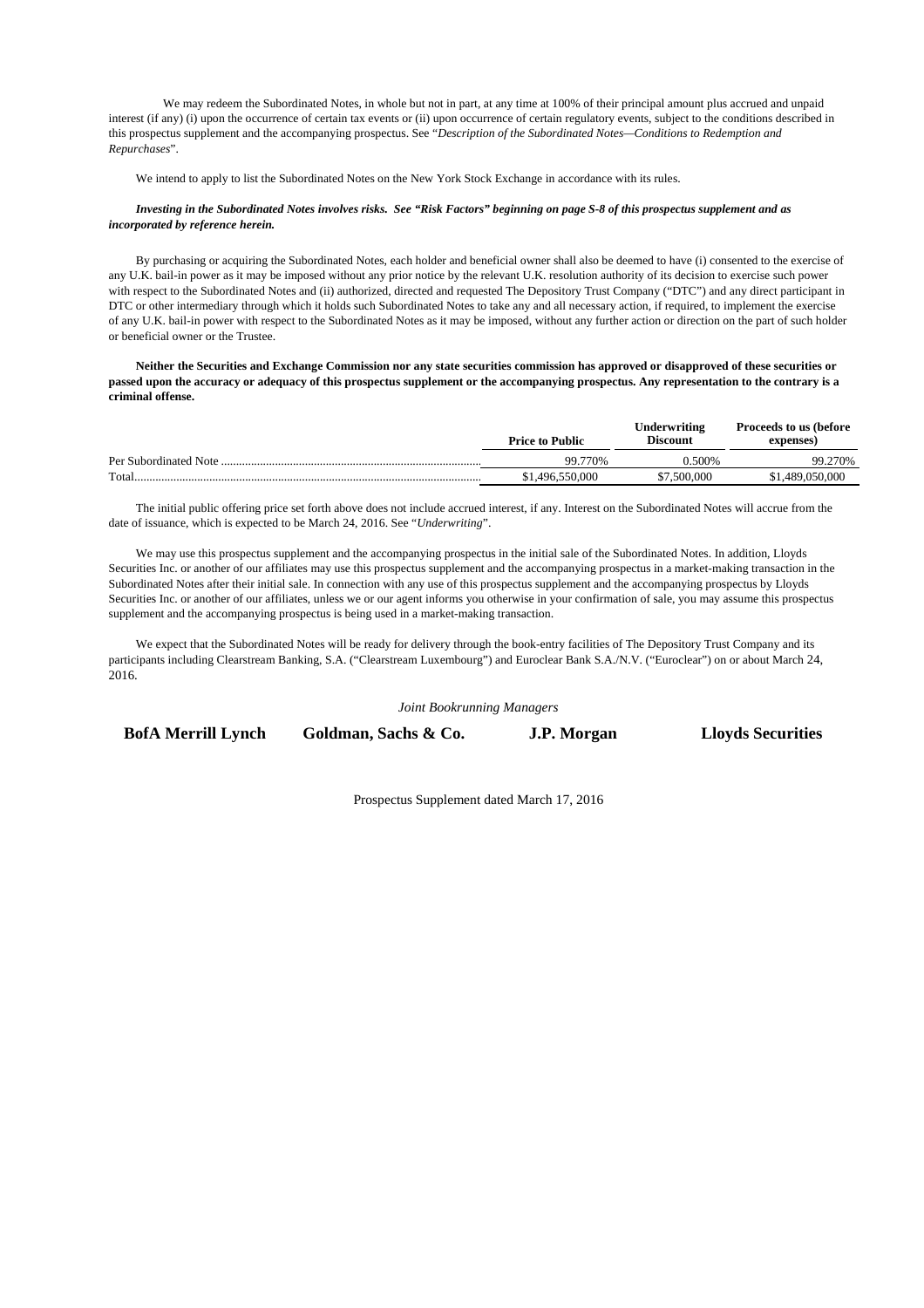# **TABLE OF CONTENTS**

#### **Prospectus Supplement**

# Page

#### **Prospectus**

You should rely only on the information contained or incorporated by reference in this prospectus supplement and the accompanying prospectus (including any free writing prospectus issued or authorized by us). Neither we nor the underwriters have authorized anyone to provide you with different information. Neither we nor the underwriters are making an offer of these securities in any state or jurisdiction where the offer is not permitted. You should assume that the information contained in this prospectus supplement, the accompanying prospectus and the documents incorporated by reference is accurate only as of their respective dates.

# **ABOUT THIS PROSPECTUS SUPPLEMENT**

In this prospectus supplement, we use the following terms:

- "we," "us," "our," "LBG" and "Lloyds Banking Group" mean Lloyds Banking Group plc;
- "Group" means Lloyds Banking Group plc together with its subsidiaries and associated undertakings;  $\bullet$
- $\bullet$ "SEC" refers to the Securities and Exchange Commission;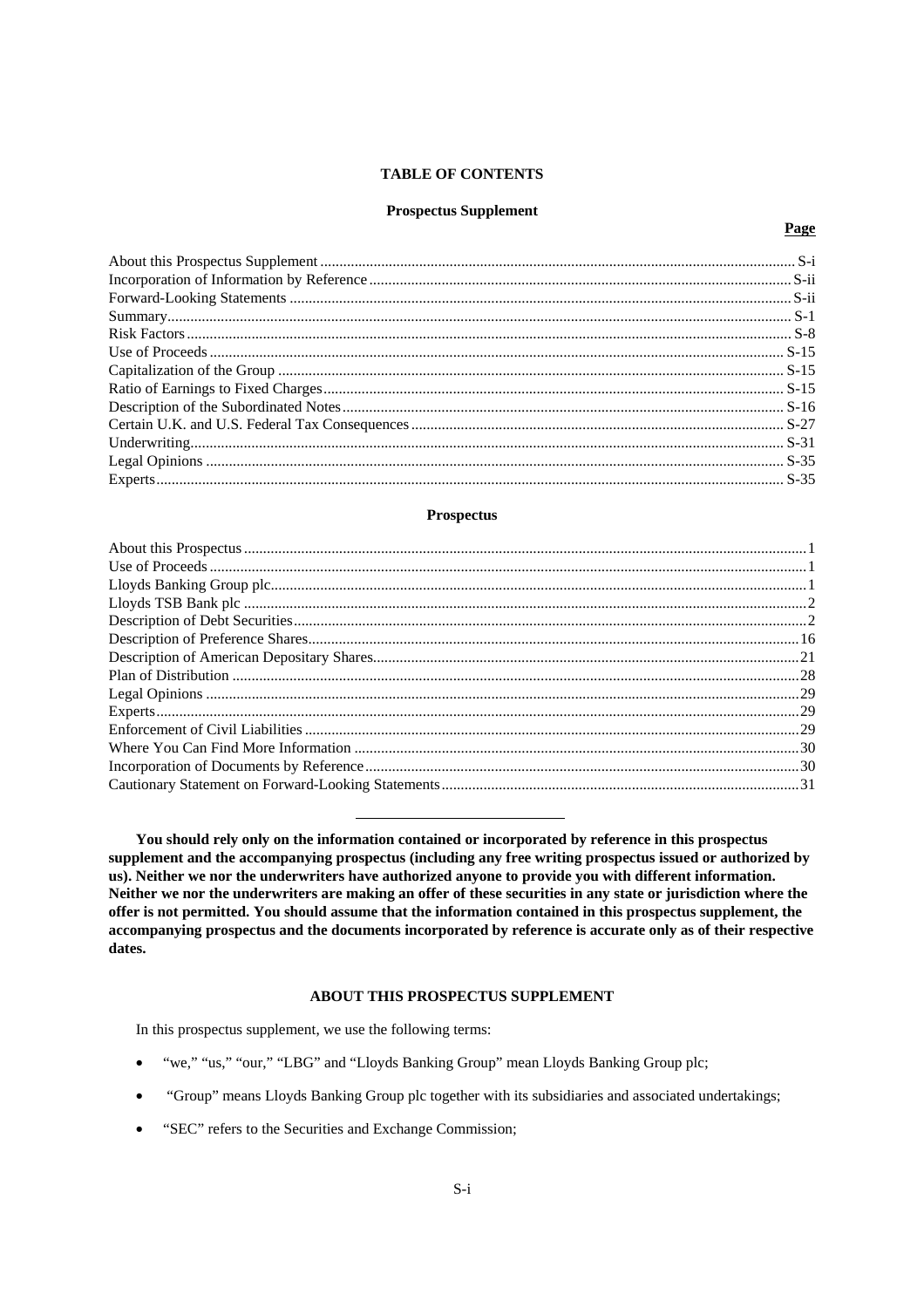- "pounds sterling", "£" and "p" refer to the currency of the United Kingdom;
- "dollars" and "\$" refer to the currency of the United States; and
- "euro" and "€" refer to the currency of the member states of the European Union ("EU") that have adopted the single currency in accordance with the treaty establishing the European Community, as amended.

#### **INCORPORATION OF INFORMATION BY REFERENCE**

LBG files annual, semi-annual and special reports and other information with the Securities and Exchange Commission. You may read and copy any document that LBG files with the SEC at the SEC's Public Reference Room, 100 F Street, N.E., Washington, D.C. 20549. You can call the SEC on 1-800-SEC-0330 for further information on the Public Reference Room. The SEC's website, at http://www.sec.gov, contains, free of charge, reports and other information in electronic form that we have filed. You may also request a copy of any filings referred to below (excluding exhibits) at no cost, by contacting us at 25 Gresham Street, London EC2V 7HN, England, telephone +44 207 626 1500.

The SEC allows us to incorporate by reference much of the information that we file with them. This means:

- incorporated documents are considered part of this prospectus supplement;
- we can disclose important information to you by referring you to these documents; and
- information that we file with the SEC will automatically update and supersede this prospectus supplement.

We incorporate by reference (i) LBG's Annual Report on Form 20-F for the year ended December 31, 2015 filed with the SEC on March 8, 2016, (ii) LBG's report on Form 6-K filed with the SEC on March 8, 2016 disclosing the ratio of earnings to fixed charges and the ratio of earnings to combined fixed charges and preference dividends, and (iii) LBG's report on Form 6-K filed with the SEC on March 8, 2016 disclosing the Group's capitalization and indebtedness on a consolidated basis as at December 31, 2015.

We also incorporate by reference in this prospectus supplement and the accompanying prospectus any future documents we may file with the SEC under Section 13(a), 13(c), 14 or 15(d) of the Securities Exchange Act of 1934, as amended (the "Exchange Act"), from the date of this prospectus supplement until the offering contemplated in this prospectus supplement is completed. Reports on Form 6-K that we may furnish to the SEC after the date of this prospectus supplement (or portions thereof) are incorporated by reference in this prospectus supplement only to the extent that the report expressly states that it is (or such portions are) incorporated by reference in this prospectus supplement.

# **FORWARD-LOOKING STATEMENTS**

From time to time, we may make statements, both written and oral, regarding assumptions, projections, expectations, intentions or beliefs about future events. These statements constitute "forward-looking statements" for purposes of the Private Securities Litigation Reform Act of 1995. We caution that these statements may and often do vary materially from actual results. Accordingly, we cannot assure you that actual results will not differ materially from those expressed or implied by the forward-looking statements. You should read the sections entitled "Risk Factors" in this prospectus supplement and "Forward-Looking Statements" in our Annual Report on Form 20- F for the year ended December 31, 2015, which is incorporated by reference herein.

We do not undertake any obligation to publicly update or revise any forward-looking statements, whether as a result of new information, future events or otherwise. In light of these risks, uncertainties and assumptions, forwardlooking events discussed in this prospectus supplement or any information incorporated by reference, might not occur.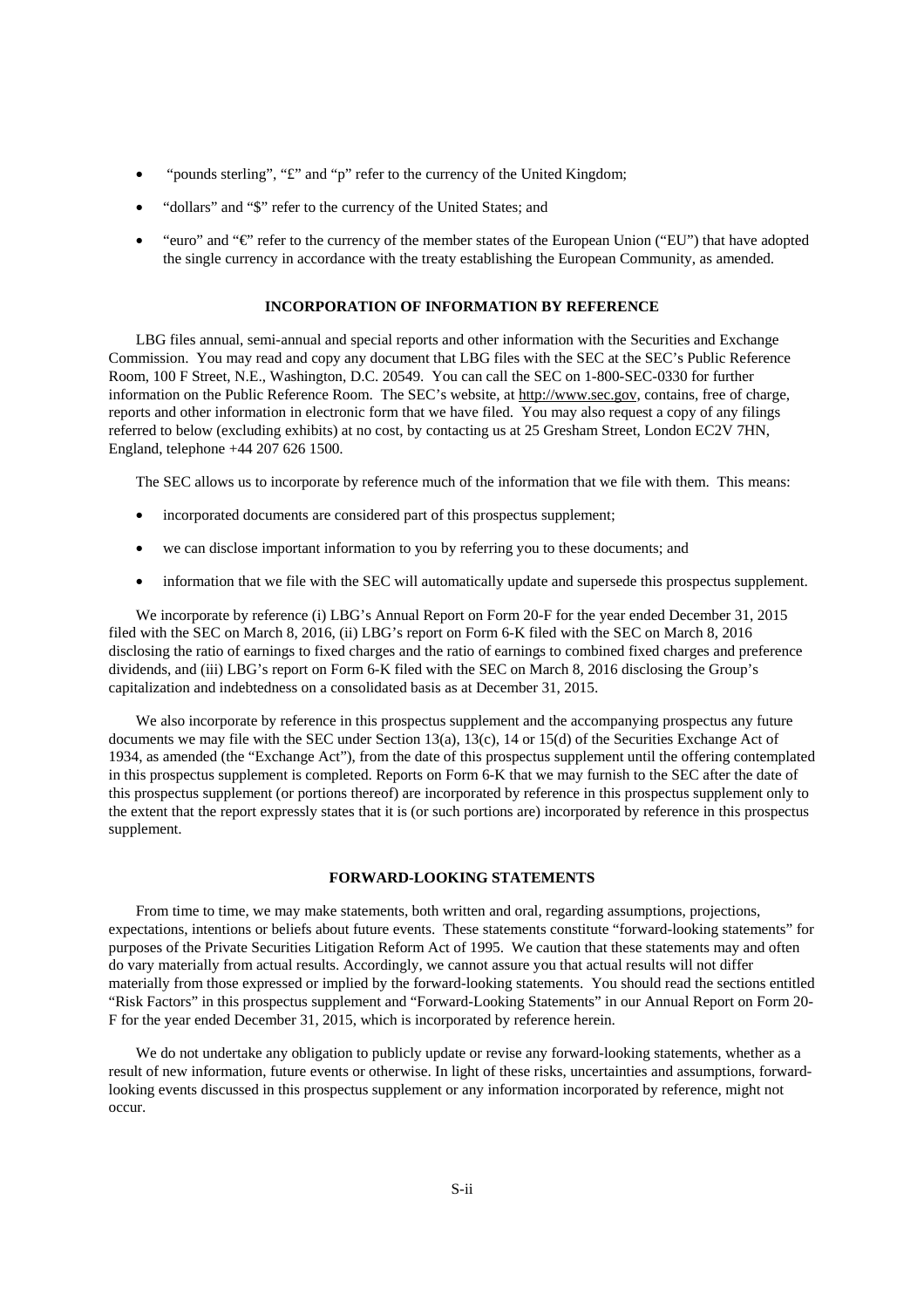# **SUMMARY**

*The following is a summary of this prospectus supplement and should be read as an introduction to, and in conjunction with, the remainder of this prospectus supplement, the accompanying prospectus and any documents incorporated by reference therein. You should base your investment decision on a consideration of this prospectus supplement, the accompanying prospectus and any documents incorporated by reference therein, as a whole. Words and expressions defined in "Description of the Subordinated Notes" below shall have the same meanings in this summary.* 

# **The Issuer**

Lloyds Banking Group plc was incorporated as a public limited company and registered in Scotland under the UK Companies Act 1985 on October 21, 1985 (registration number 95000). Lloyds Banking Group plc's registered office is at The Mound, Edinburgh EH1 1YZ, Scotland, and its principal executive offices in the U.K. are located at 25 Gresham Street, London EC2V 7HN, United Kingdom, telephone number +44 (0) 20 7626 1500. For further information relating to LBG, please refer to our Annual Report on Form 20-F for the fiscal year ended December 31, 2015.

# **The Subordinated Notes**

| <b>Issuer</b>                  | Lloyds Banking Group plc                                                                                                                                                                                                                                                                                                                                                                                                                          |
|--------------------------------|---------------------------------------------------------------------------------------------------------------------------------------------------------------------------------------------------------------------------------------------------------------------------------------------------------------------------------------------------------------------------------------------------------------------------------------------------|
| <b>Subordinated Notes</b>      | \$1,500,000,000 aggregate principal amount of 4.650% Fixed Rate<br>Subordinated Debt Securities due 2026 (the "Subordinated Notes").                                                                                                                                                                                                                                                                                                              |
| <b>Issue Date</b>              | March 24, 2016                                                                                                                                                                                                                                                                                                                                                                                                                                    |
| <b>Maturity</b>                | We will pay the Subordinated Notes at 100% of their principal amount plus<br>accrued interest on March 24, 2026, subject to any early redemption as<br>described in "Description of the Subordinated Notes-Tax Redemption" and<br>"-Redemption due to a Capital Disqualification Event".                                                                                                                                                          |
| <b>Interest Rate</b>           | The Subordinated Notes will bear interest at a rate of 4.650% per annum.                                                                                                                                                                                                                                                                                                                                                                          |
| <b>Interest Payment Dates</b>  | Every March 24 and September 24, commencing on September 24, 2016,<br>up to and including the maturity date or, if earlier, the date fixed for<br>redemption.                                                                                                                                                                                                                                                                                     |
| <b>Regular Record Dates</b>    | Interest will be paid to holders of record of the Subordinated Notes in<br>respect of the principal amount thereof outstanding 15 calendar days<br>preceding the relevant Interest Payment Date, whether or not a Business<br>Day (as defined herein).                                                                                                                                                                                            |
| <b>Business Day Convention</b> | Following, unadjusted                                                                                                                                                                                                                                                                                                                                                                                                                             |
| <b>Day Count Basis</b>         | 30/360                                                                                                                                                                                                                                                                                                                                                                                                                                            |
| <b>Ranking</b>                 | The Subordinated Notes will be direct, unconditional, unsecured and<br>subordinated obligations ranking pari passu in right of payment among<br>themselves and ranking junior in right of payment to the claims of any<br>existing and future unsecured and unsubordinated indebtedness. In a<br>winding up or in the event that an administrator has been appointed in<br>respect of us and notice has been given that it intends to declare and |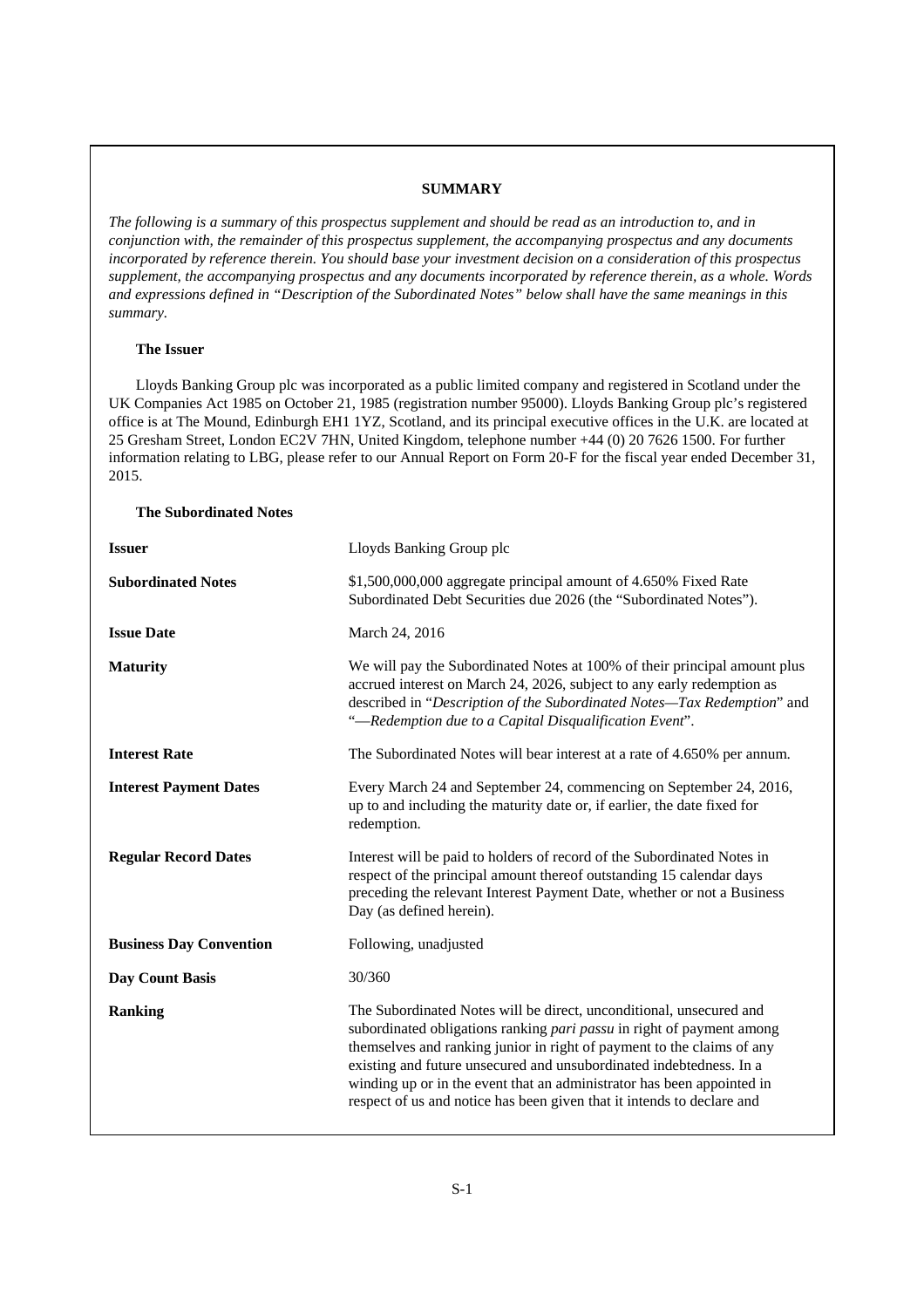distribute a dividend, all amounts due in respect of or arising under (including any damages awarded for breach of any obligations under) the Subordinated Notes will be subordinated to, and subject in right of payment to the prior payment in full of, all claims of all Senior Creditors. The rights and claims of the holders of the Subordinated Notes shall rank at least *pari passu* with the claims of holders of all obligations of the Issuer which constitute, or would but for any applicable limitation on the amount of such capital constitute, Tier 2 Capital of the Issuer and in priority to (1) the claims of holders of all obligations of the Issuer which constitute Tier 1 Capital of the Issuer, (2) the claims of holders of all undated or perpetual subordinated obligations of the Issuer and (3) the claims of holders of all share capital of the Issuer. In addition, because we are a holding company, our rights to participate in the assets of any subsidiary if it is liquidated will be subject to the prior claims of its creditors, including in the case of bank subsidiaries, their depositors, except to the extent that we may be a creditor with recognized claims against the subsidiary.

Notwithstanding any other agreements, arrangements, or understandings between us and any holder or beneficial owner of the Subordinated Notes, by purchasing or acquiring the Subordinated Notes, each holder (including each beneficial owner) of the Subordinated Notes acknowledges, accepts, agrees to be bound by and consents to the exercise of any U.K. bail-in power (as defined below) by the relevant U.K. resolution authority that may result in (i) the reduction or cancellation of all, or a portion, of the principal amount of, or interest on, the Subordinated Notes; (ii) the conversion of all, or a portion, of the principal amount of, or interest on, the Subordinated Notes into shares or other securities or other obligations of LBG or another person; and/or (iii) the amendment or alteration of the maturity of the Subordinated Notes, or amendment of the amount of interest due on the Subordinated Notes, or the dates on which interest becomes payable, including by suspending payment for a temporary period; which U.K. bailin power may be exercised by means of variation of the terms of the Subordinated Notes solely to give effect to the exercise by the relevant U.K. resolution authority of such U.K. bail-in power. With respect to (i), (ii) and (iii) above, references to principal and interest shall include payments of principal and interest that have become due and payable (including principal that has become due and payable at the maturity date), but which have not been paid, prior to the exercise of any U.K. bail-in power. Each holder and beneficial owner of the Subordinated Notes further acknowledges and agrees that the rights of the holders and/or beneficial owners under the Subordinated Notes are subject to, and will be varied, if necessary, solely to give effect to, the exercise of any U.K. bail-in power by the relevant U.K. resolution authority.

For these purposes, a "U.K. bail-in power" is any write-down and/or conversion power existing from time to time under any laws, regulations, rules or requirements relating to the resolution of banks, banking group companies, credit institutions and/or investment firms incorporated in the United Kingdom in effect and applicable in the United Kingdom to LBG or other members of the Group, including but not limited to any such laws, regulations, rules or requirements which are implemented, adopted or enacted within the context of a European Union directive or regulation of

# **Agreement with Respect to the Exercise of U.K. Bail-in Power**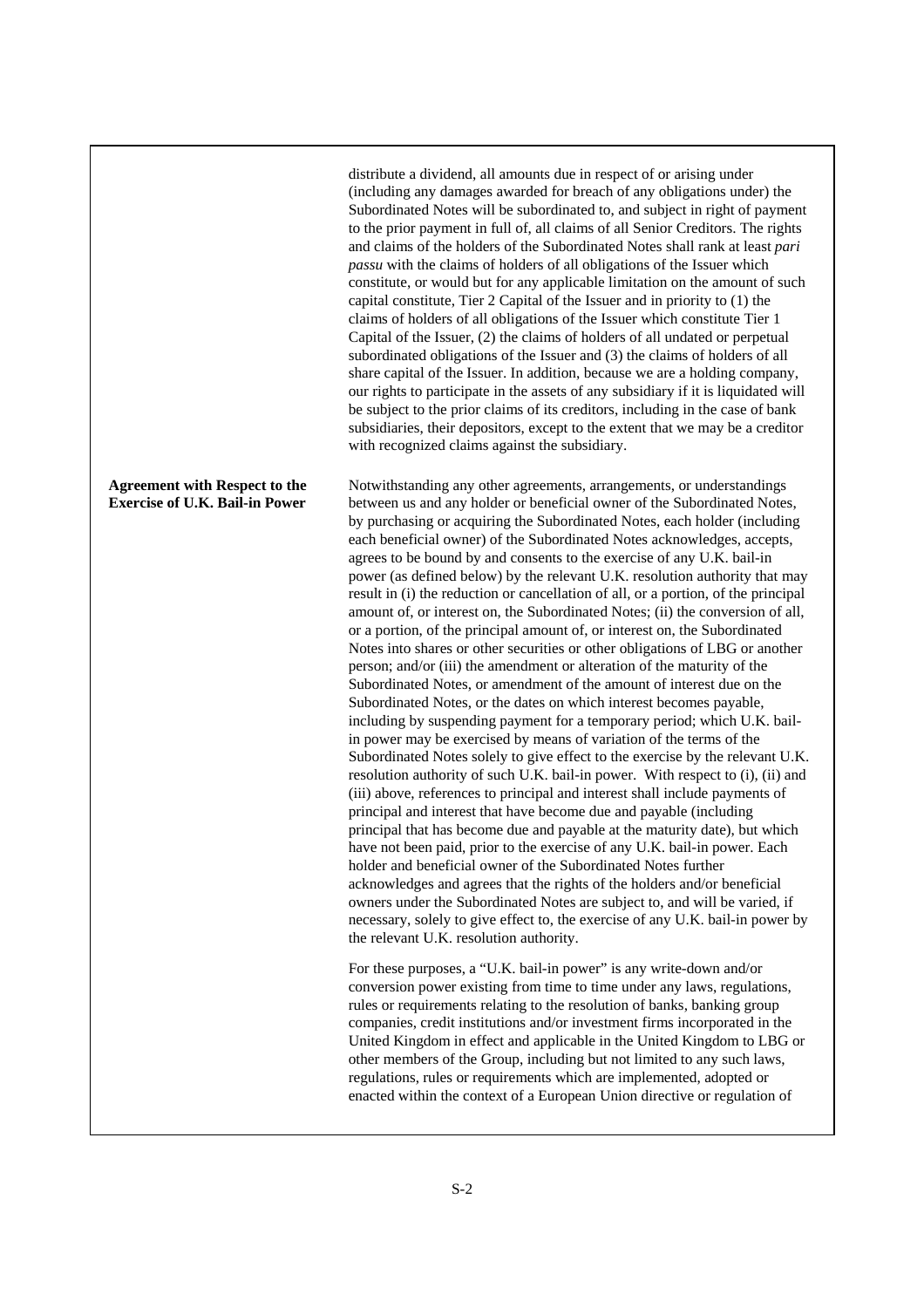the European Parliament and of the Council establishing a framework for the recovery and resolution of credit institutions and investment firms and/or within the context of a U.K. resolution regime under the Banking Act as the same has been or may be amended from time to time (whether pursuant to the Banking Reform Act 2013, secondary legislation or otherwise), pursuant to which obligations of a bank, banking group company, credit institution or investment firm or any of its affiliates can be reduced, cancelled, amended, transferred and/or converted into shares or other securities or obligations of the obligor or any other person (and a reference to the "relevant U.K. resolution authority" is to any authority with the ability to exercise a U.K. bail-in power).

*According to the principles contained in the BRRD and the amendments to the Banking Act by way of the Banking Reform Act 2013, we expect that the relevant U.K. resolution authority would exercise its U.K. bail-in powers in respect of the Subordinated Notes having regard to the hierarchy of creditor claims upon an insolvency of the Issuer (with the exception of excluded liabilities) and that the claims of holders of the Subordinated Notes would be treated equally in respect of the exercise of the U.K. bail-in powers with all other claims that would rank pari passu with the Subordinated Notes upon an insolvency of the Issuer.* 

No repayment of the principal amount of the Subordinated Notes or payment of interest on the Subordinated Notes shall become due and payable after the exercise of any U.K. bail-in power by the relevant U.K. resolution authority unless, at the time that such repayment or payment, respectively, is scheduled to become due, such repayment or payment would be permitted to be made by us under the laws and regulations of the U.K. and the European Union applicable to us and the Group.

By purchasing or acquiring the Subordinated Notes, each holder and beneficial owner of the Subordinated Notes: (i) acknowledges and agrees that the exercise of the U.K. bail-in power by the relevant U.K. resolution authority with respect to the Subordinated Notes shall not give rise to a default or event of default for purposes of Section 315(b) (Notice of Default) and Section 315(c) (Duties of the Trustee in Case of Default) of the TIA; and (ii) to the extent permitted by the TIA, waives any and all claims against the Trustee for, agrees not to initiate a suit against the Trustee in respect of, and agrees that the Trustee shall not be liable for, any action that the Trustee takes, or abstains from taking, in either case in accordance with the exercise of the U.K. bail-in power by the relevant U.K. resolution authority with respect to the Subordinated Notes.

By purchasing or acquiring the Subordinated Notes, each holder and beneficial owner shall also be deemed to have (i) consented to the exercise of any U.K. bail-in power as it may be imposed without any prior notice by the relevant U.K. resolution authority of its decision to exercise such power with respect to the Subordinated Notes and (ii) authorized, directed and requested DTC and any direct participant in DTC or other intermediary through which it holds such Subordinated Notes to take any and all necessary action, if required, to implement the exercise of any U.K. bail-in power with respect to the Subordinated Notes as it may be imposed, without any further action or direction on the part of such holder or beneficial owner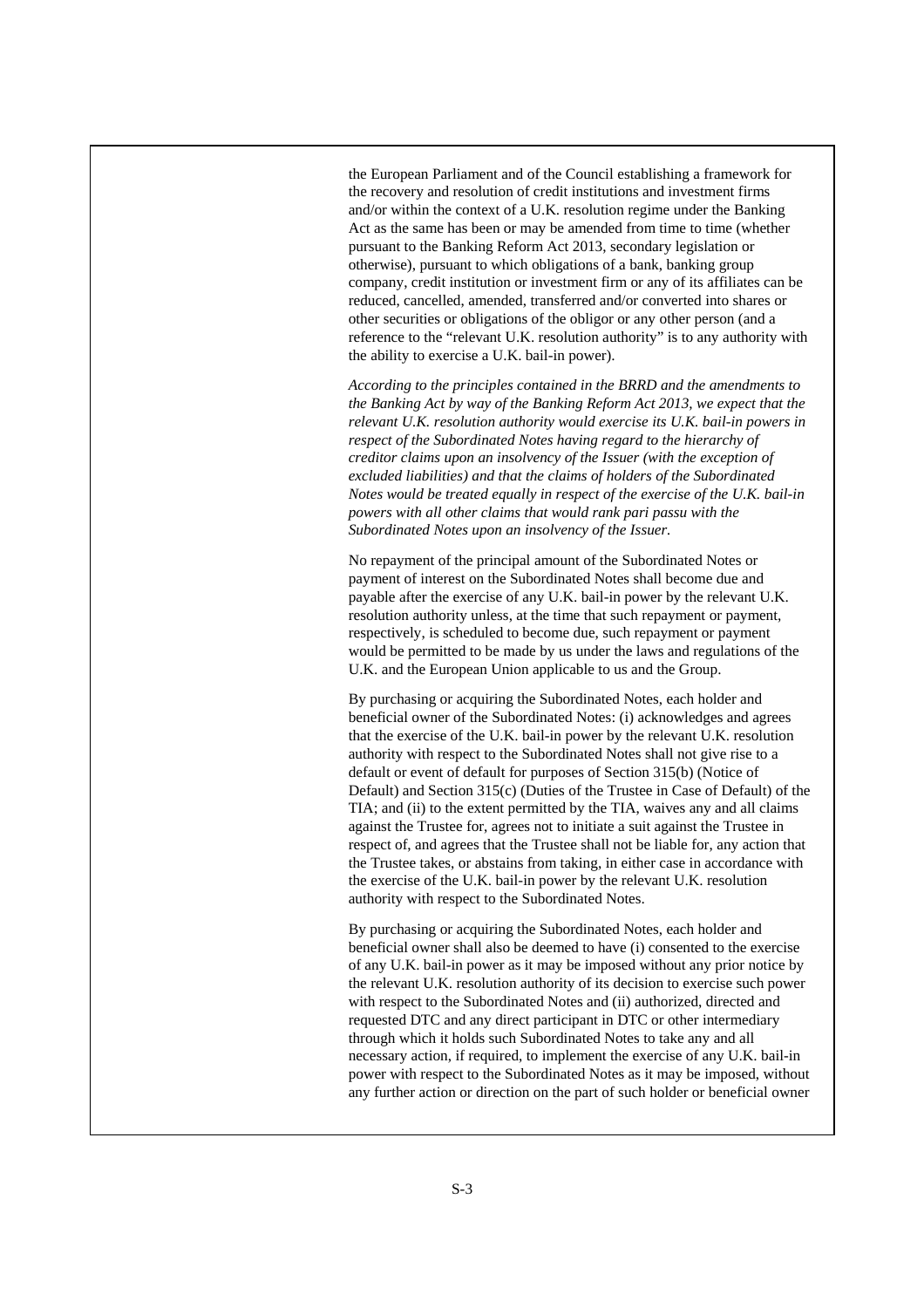or the Trustee. Upon the exercise of the U.K. bail-in power by the relevant U.K. resolution authority with respect to the Subordinated Notes, we shall provide a written notice to DTC as soon as practicable regarding such exercise of the U.K. bail-in power for purposes of notifying holders of such occurrence. We shall also deliver a copy of such notice to the Trustee for information purposes. For a discussion of certain risk factors relating to the U.K. bail-in power, see "Risk Factors—Risks relating to the Subordinated Notes". **Repayment of Principal and Payment of Interest After Exercise of U.K. Bail-in Power**  No repayment of the principal amount of the Subordinated Notes or payment of interest on the Subordinated Notes shall become due and payable after the exercise of any U.K. bail-in power by the relevant U.K. resolution authority unless, at the time that such repayment or payment, respectively, is scheduled to become due, such repayment or payment would be permitted to be made by us under the laws and regulations of the United Kingdom and the European Union applicable to us and the Group. **Additional Issuances** We may, without the consent of the holders of the Subordinated Notes, issue additional notes having the same ranking and same interest rate, maturity date, redemption terms and other terms as the Subordinated Notes described in this prospectus supplement except for the price to the public and issue date, provided however that such additional notes must be fungible with the outstanding Subordinated Notes for U.S. federal income tax purposes. See "*Description of the Subordinated Notes—Additional Issuances*" in this prospectus supplement. **Tax Redemption If at any time a Tax Event has occurred with respect to the Subordinated** Notes, LBG may, subject to the satisfaction of the conditions described under "*Description of the Subordinated Notes—Tax Redemption*" and "— *Conditions to Redemption and Repurchases*" below, redeem the Subordinated Notes in whole but not in part at any time at 100% of their principal amount, together with any accrued interest to, but excluding, the date fixed for redemption. A "Tax Event" is deemed to have occurred if: (1) as a result of a Tax Law Change, in making any payments on the Subordinated Notes, LBG has paid or will or would on the next payment date be required to pay any Additional Amounts to any holder pursuant to "*Description of the Subordinated Notes—Payment of Additional Amounts*"; and/or (2) a Tax Law Change would: (i) result in LBG not being entitled to claim a deduction in respect of any payments in respect of the Subordinated Notes in computing LBG's taxation liabilities or materially reduce the amount of such deduction; (ii) prevent the Subordinated Notes from being treated as loan relationships for United Kingdom tax purposes;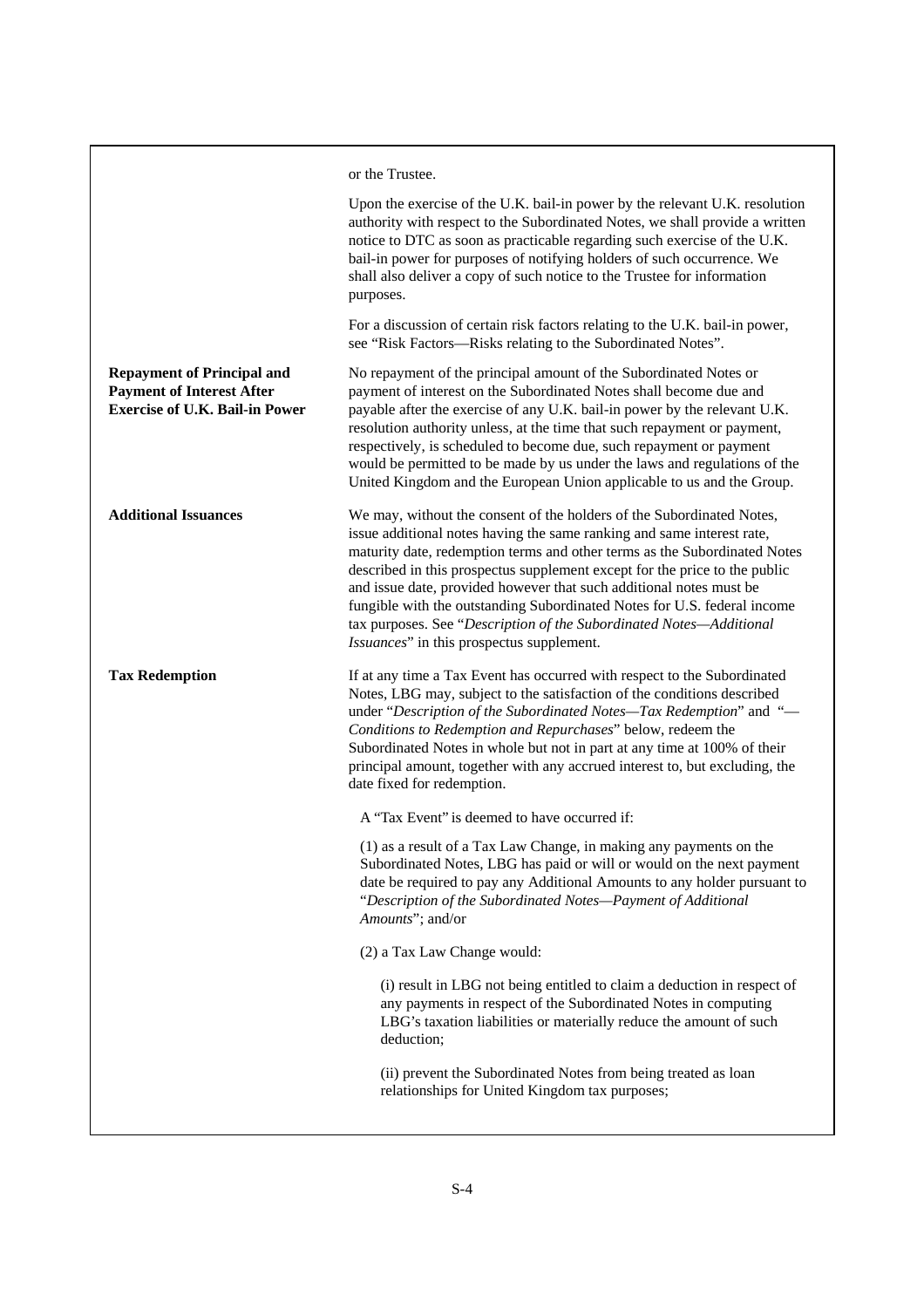|                                                      | (iii) as a result of the Subordinated Notes being in issue, result in LBG<br>not being able to have losses or deductions set against the profits or<br>gains, or profits or gains offset by the losses or deductions, of<br>companies with which it is or would otherwise be so grouped for<br>applicable United Kingdom tax purposes (whether under the group<br>relief system current as of the date of issue of the Subordinated Notes<br>or any similar system or systems having like effect as may from time<br>to time exist);                                                                                                                                                                                                                                                                                                                                                    |
|------------------------------------------------------|-----------------------------------------------------------------------------------------------------------------------------------------------------------------------------------------------------------------------------------------------------------------------------------------------------------------------------------------------------------------------------------------------------------------------------------------------------------------------------------------------------------------------------------------------------------------------------------------------------------------------------------------------------------------------------------------------------------------------------------------------------------------------------------------------------------------------------------------------------------------------------------------|
|                                                      | (iv) result in a United Kingdom tax liability, or the receipt of income<br>or profit which would be subject to United Kingdom tax, in respect of<br>a write-down of the principal amount of the Subordinated Notes or the<br>conversion of the Subordinated Notes into shares or other obligations<br>of LBG; or                                                                                                                                                                                                                                                                                                                                                                                                                                                                                                                                                                        |
|                                                      | (v) result in a Subordinated Note or any part thereof being treated as a<br>derivative or an embedded derivative for United Kingdom tax<br>purposes,                                                                                                                                                                                                                                                                                                                                                                                                                                                                                                                                                                                                                                                                                                                                    |
|                                                      | in each case, <i>provided that</i> , LBG could not avoid the foregoing in<br>connection with the Subordinated Notes by taking measures reasonably<br>available to it.                                                                                                                                                                                                                                                                                                                                                                                                                                                                                                                                                                                                                                                                                                                   |
|                                                      | "Tax Law Change" means a change in or amendment to, the laws or<br>regulations of the United Kingdom, or any political subdivision or authority<br>therein or thereof, having the power to tax, including any treaty to which the<br>United Kingdom is a party, or any change in any generally published<br>application or interpretation of such laws, including a decision of any court<br>or tribunal, or any change in the generally published application or<br>interpretation of such laws by any relevant tax authority or any generally<br>published pronouncement by any tax authority, which change, amendment<br>or pronouncement $(x)$ (subject to $(y)$ ) becomes effective on or after the issue<br>date, or (y) in the case of a change in law, is enacted by United Kingdom<br>Act of Parliament or implemented by statutory instrument, on or after the<br>issue date. |
| <b>Regulatory Redemption</b>                         | We may redeem the Subordinated Notes at any time, in whole but not in<br>part, at 100% of their principal amount plus accrued and unpaid interest,<br>upon the occurrence of a Capital Disqualification Event, as defined under<br>"Description of the Subordinated Notes", that results in the principal<br>amount of the Subordinated Notes being fully excluded from inclusion in<br>the Group's Tier 2 capital, as described under "Description of the<br>Subordinated Notes-Redemption due to a Capital Disqualification Event"<br>in this prospectus supplement. Any such right of redemption will be subject<br>to the conditions set forth under "Description of the Subordinated Notes-<br>Conditions to Redemption and Repurchases" in this prospectus supplement.                                                                                                            |
| <b>Purchases of the Subordinated</b><br><b>Notes</b> | We may at any time, and from time to time, purchase Subordinated Notes in<br>the open market, by tender or by private agreement. Any such purchases<br>will be subject to the conditions set forth below under "Description of the<br>Subordinated Notes-Conditions to Redemption and Repurchases" in this<br>prospectus supplement.                                                                                                                                                                                                                                                                                                                                                                                                                                                                                                                                                    |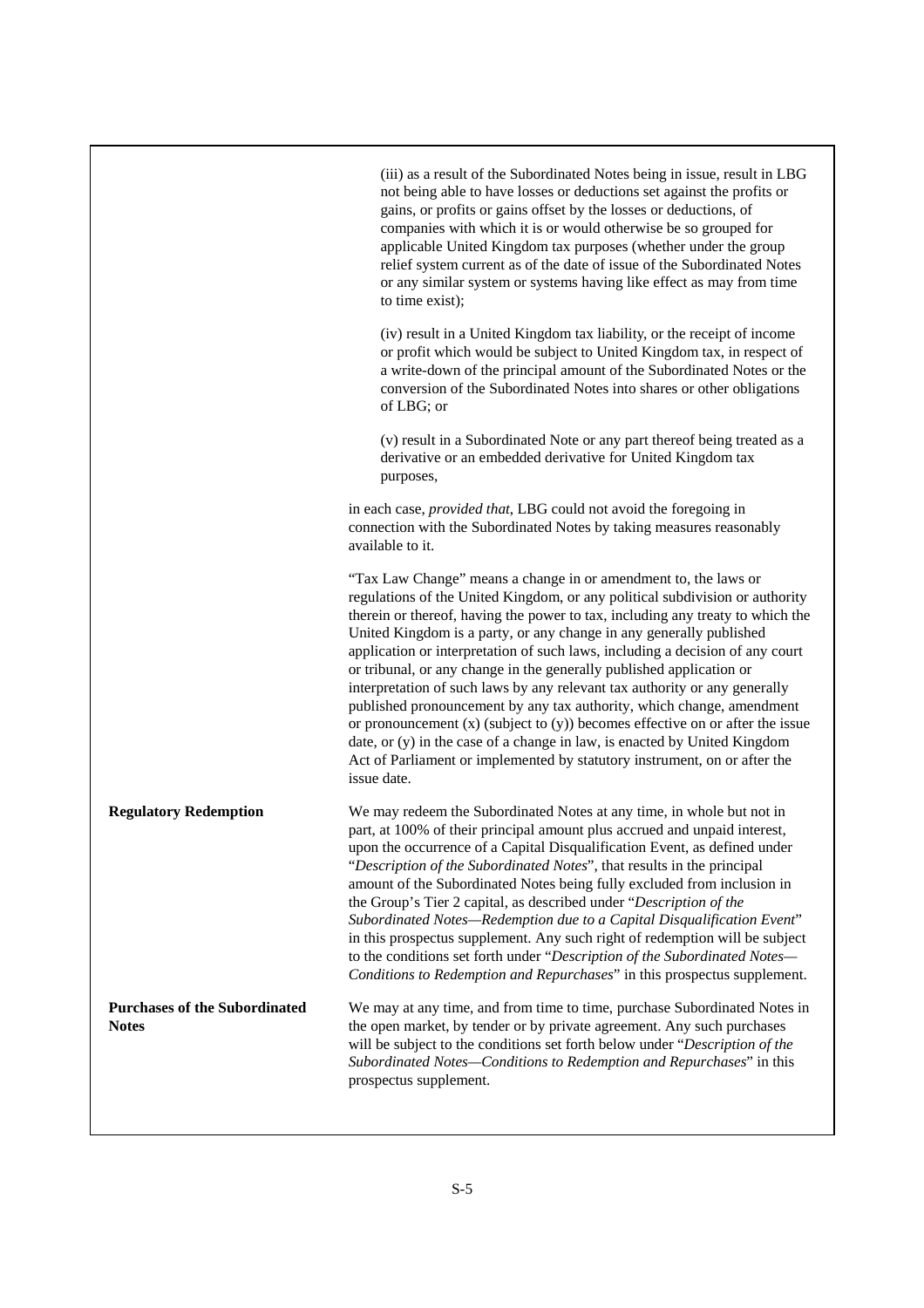| <b>Book-Entry Issuance, Settlement</b><br>and Clearance | We will issue the Subordinated Notes in fully registered form in<br>denominations of \$200,000 and integral multiples of \$1,000 in excess<br>thereof. The Subordinated Notes will be represented by one or more global<br>securities registered in the name of a nominee of DTC. You will hold<br>beneficial interests in the Subordinated Notes through DTC and its direct<br>and indirect participants, including Euroclear and Clearstream Luxembourg,<br>and DTC and its direct and indirect participants will record your beneficial<br>interest on their books. We will not issue certificated notes as described in<br>the accompanying prospectus. Settlement of the Subordinated Notes will<br>occur through DTC in same day funds. For information on DTC's book-<br>entry system, see "Description of Debt Securities-Form of Debt Securities;<br>Book-Entry System" in the accompanying prospectus.  |
|---------------------------------------------------------|-------------------------------------------------------------------------------------------------------------------------------------------------------------------------------------------------------------------------------------------------------------------------------------------------------------------------------------------------------------------------------------------------------------------------------------------------------------------------------------------------------------------------------------------------------------------------------------------------------------------------------------------------------------------------------------------------------------------------------------------------------------------------------------------------------------------------------------------------------------------------------------------------------------------|
| <b>CUSIP</b>                                            | 53944YAB9                                                                                                                                                                                                                                                                                                                                                                                                                                                                                                                                                                                                                                                                                                                                                                                                                                                                                                         |
| <b>ISIN</b>                                             | US53944YAB92                                                                                                                                                                                                                                                                                                                                                                                                                                                                                                                                                                                                                                                                                                                                                                                                                                                                                                      |
| <b>Common Code</b>                                      | 138616169                                                                                                                                                                                                                                                                                                                                                                                                                                                                                                                                                                                                                                                                                                                                                                                                                                                                                                         |
| <b>Listing and Trading</b>                              | We intend to apply to list the Subordinated Notes on the New York Stock<br>Exchange in accordance with its rules.                                                                                                                                                                                                                                                                                                                                                                                                                                                                                                                                                                                                                                                                                                                                                                                                 |
| <b>Trustee and Principal Paying</b><br><b>Agent</b>     | The Bank of New York Mellon, acting through its London office, a banking<br>corporation duly organized and existing under the laws of the State of New<br>York, as trustee, having its Corporate Trust Office at One Canada Square,<br>London E14 5AL, United Kingdom, will act as the trustee and initial<br>principal paying agent for the Subordinated Notes.                                                                                                                                                                                                                                                                                                                                                                                                                                                                                                                                                  |
| <b>Timing and Delivery</b>                              | We currently expect delivery of the Subordinated Notes to occur on March<br>24, 2016, which will be the fifth Business Day following the pricing of the<br>Subordinated Notes (such settlement cycle being referred to as "T+5").<br>Trades in the secondary market generally are required to settle in three<br>Business Days, unless the parties to any such trade expressly agree<br>otherwise. Accordingly, purchasers who wish to trade Subordinated Notes<br>on the date of pricing or the next succeeding Business Day will be required,<br>by virtue of the fact that the Subordinated Notes initially will settle in $T+5$ ,<br>to specify an alternate settlement cycle at the time of any such trade to<br>prevent a failed settlement. Purchasers of Subordinated Notes who wish to<br>trade Subordinated Notes on the date of pricing or the next Business Day<br>should consult their own advisors. |
| <b>Use of Proceeds</b>                                  | We intend to use the net proceeds of the offering for general corporate<br>purposes. See "Use of Proceeds".                                                                                                                                                                                                                                                                                                                                                                                                                                                                                                                                                                                                                                                                                                                                                                                                       |
| <b>Joint Bookrunning Managers</b>                       | Goldman, Sachs & Co.<br>J.P. Morgan Securities LLC<br>Lloyds Securities Inc.<br>Merrill Lynch, Pierce, Fenner & Smith Incorporated                                                                                                                                                                                                                                                                                                                                                                                                                                                                                                                                                                                                                                                                                                                                                                                |
| <b>Conflict of Interest</b>                             | A conflict of interest (as defined by Rule 5121 of FINRA) may exist as<br>Lloyds Securities Inc., an affiliate of the Issuer, may participate in the<br>distribution of the Subordinated Notes. For further information, see<br>"Underwriting".                                                                                                                                                                                                                                                                                                                                                                                                                                                                                                                                                                                                                                                                   |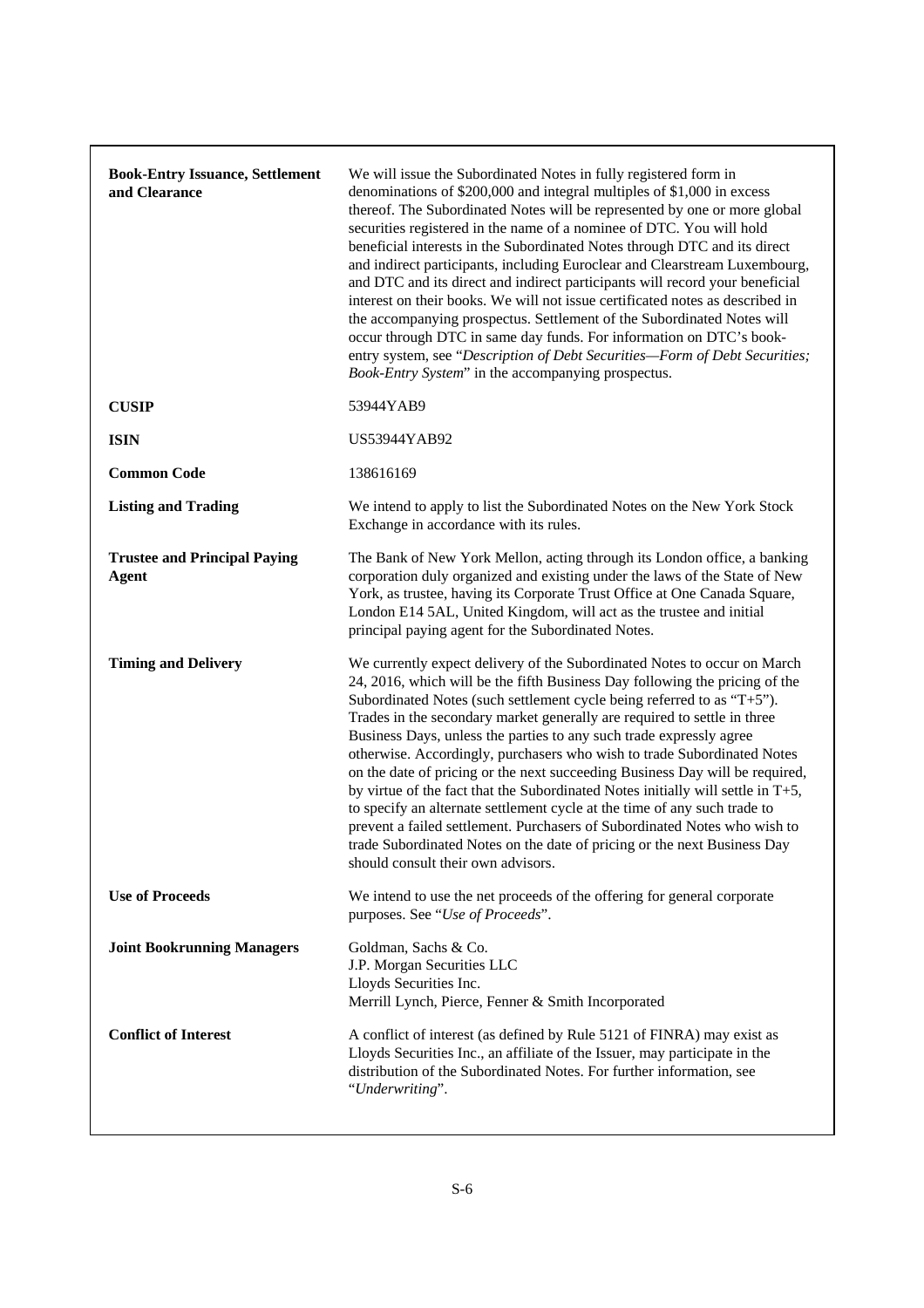**Governing Law** The Subordinated Indenture (as defined below), the Fourth Supplemental Indenture (as defined below) and the Subordinated Notes are governed by, and construed in accordance with, the laws of the State of New York, except for the subordination and waiver of set-off provisions relating to the Subordinated Notes, which are governed by the laws of Scotland.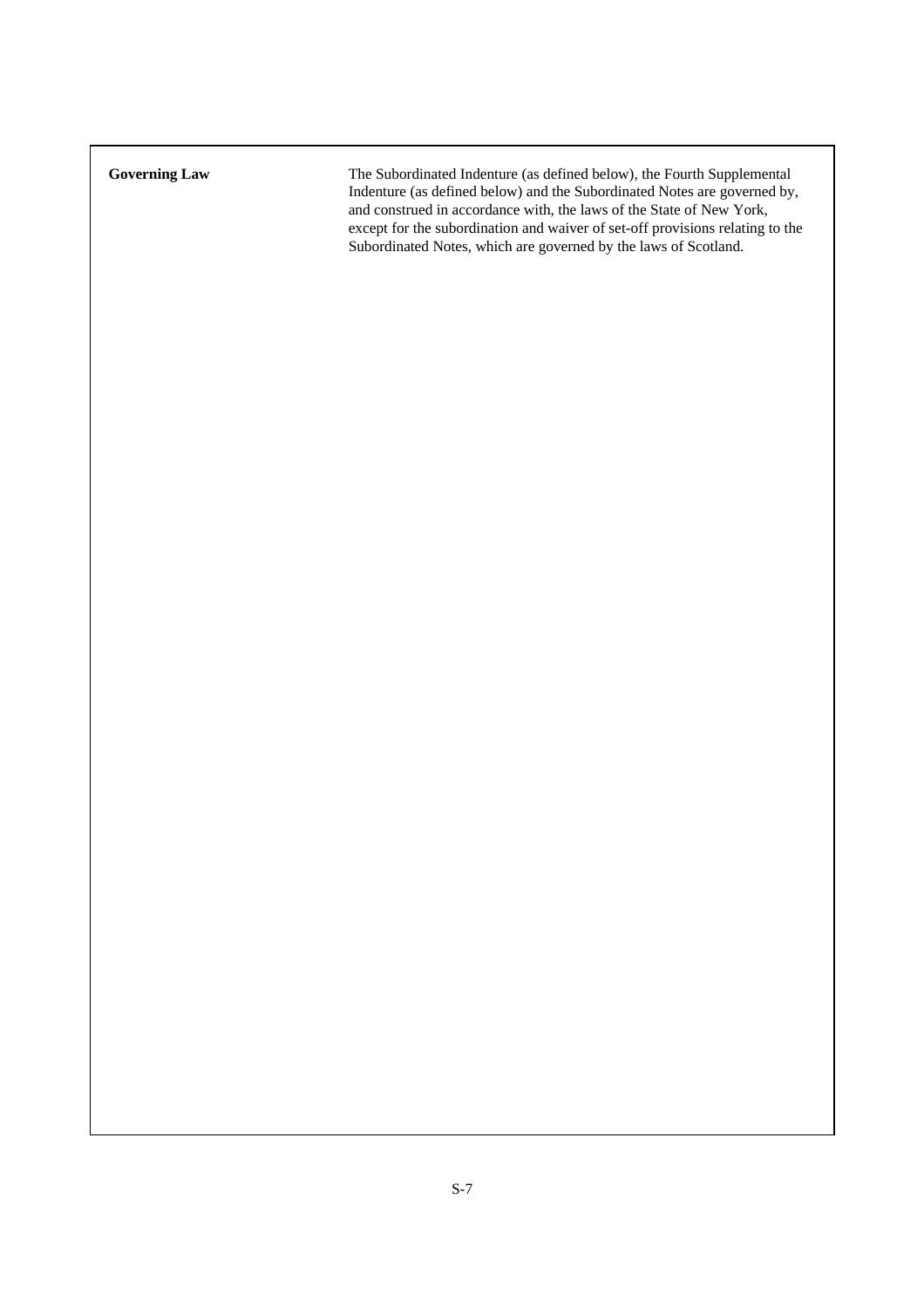#### **RISK FACTORS**

*Prospective investors should consider carefully the risk factors incorporated by reference into this prospectus supplement and as set out below as well as the other information set out elsewhere in this prospectus supplement (including any other documents incorporated by reference herein) and reach their own views prior to making any investment decision with respect to the Subordinated Notes.* 

*Set out below and incorporated by reference herein are certain risk factors which could have a material adverse effect on our business, operations, financial condition or prospects and cause our future results to be materially different from expected results. Our results could also be affected by competition and other factors. These factors should not be regarded as a complete and comprehensive statement of all potential risks and uncertainties we face. We have described only those risks relating to our operations or an investment in the Notes that we consider to be material. There may be additional risks that we currently consider not to be material or of which we are not currently aware, and any of these risks could have the effects set forth below. All of these factors are contingencies which may or may not occur and we are not in a position to express a view on the likelihood of any such contingency occurring. Investors should note that they bear our solvency risk. Each of the risks highlighted below could have a material adverse effect on the amount of principal and interest which investors will receive in respect of the Subordinated Notes. In addition, each of the highlighted risks could adversely affect the trading price of the Subordinated Notes or the rights of investors under the Subordinated Notes and, as a result, investors could lose some or all of their investment. You should consult your own financial, tax and legal advisers regarding the risks of an investment in the Subordinated Notes.* 

 *We believe that the factors described below as relating to the Subordinated Notes represent the principal risks inherent in investing in Subordinated Notes, but we may be unable to pay interest, principal or other amounts on or in connection with the Subordinated Notes for other reasons and we do not represent that the statements below regarding the risks of holding the Subordinated Notes are exhaustive. Prospective investors should also read the detailed information set out elsewhere in this prospectus supplement (including any documents deemed to be incorporated by reference herein) and reach their own views prior to making any investment decision.* 

# **Risks relating to LBG and the Group**

For a description of the risks associated with LBG and the Group, see the section entitled "*Risk Factors*" of our Annual Report on Form 20-F for the year ended December 31, 2015, which is incorporated by reference herein.

#### **Risks relating to the Subordinated Notes**

# *LBG's obligations under the Subordinated Notes are subordinated.*

The obligations of LBG under the Subordinated Notes will be unsecured and subordinated and will, in the event of the winding-up of LBG, rank junior in priority of payment to the current and future claims of LBG's creditors, other than claims in respect of any liability that is, or is expressed to be, subordinated. In a winding up, all payments on the Subordinated Notes will be subordinated to, and subject in right of payment to the prior payment in full of, all claims of all Senior Creditors. We expect from time to time to incur additional indebtedness or other obligations that will constitute senior indebtedness, and the Indenture does not contain any provisions restricting our ability to incur senior indebtedness. Although the Subordinated Notes may pay a higher rate of interest than comparable notes which are not so subordinated, there is a real risk that an investor in such Subordinated Notes will lose all or some of its investment should LBG become insolvent since the assets of LBG would be available to pay such amounts only after all the Senior Creditors of LBG have been paid in full. See also "*—Holders of the Subordinated Notes may be required to absorb losses in the event we become subject to recovery and resolution action".* 

#### *An active trading market may not develop for the Subordinated Notes.*

Prior to the offering, there was no existing trading market for the Subordinated Notes. We intend to apply for listing of the Subordinated Notes on the New York Stock Exchange. If, however, an active trading market does not develop or is not maintained, the market price and liquidity of the Subordinated Notes may be adversely affected. In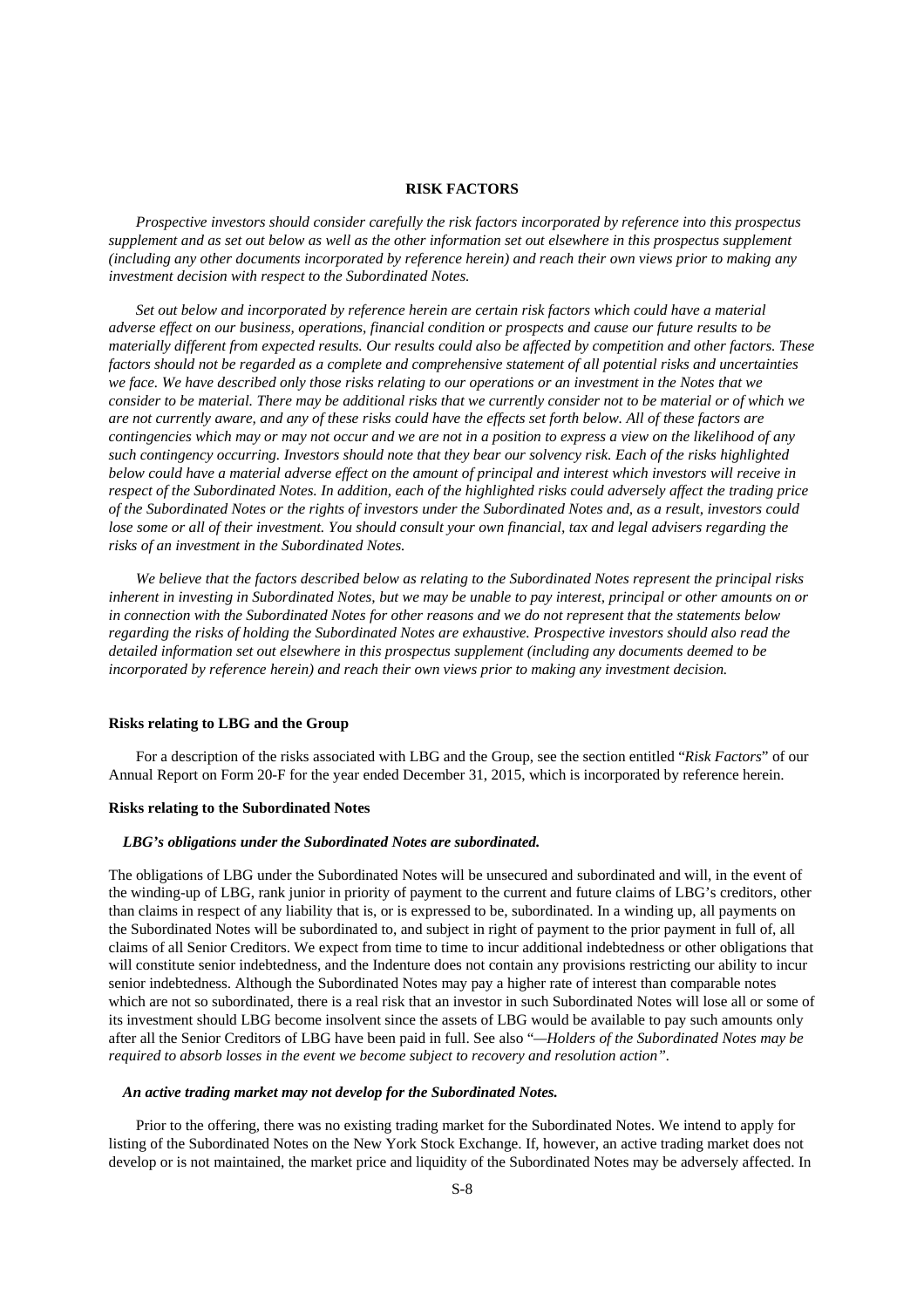that case, holders of the Subordinated Notes may not be able to sell Subordinated Notes at a particular time or may not be able to sell Subordinated Notes at a favorable price. The liquidity of any market for the Subordinated Notes will depend on a number of factors including:

- the number of holders of the Subordinated Notes:
- LBG's credit ratings published by major credit rating agencies;
- our financial performance;
- the market for similar securities;
- the interest of securities dealers in making a market in the Subordinated Notes;
- prevailing interest rates; and
- the introduction of any financial transaction tax.

We cannot assure you that an active market for the Subordinated Notes will develop or, if developed, that it will continue.

# *LBG's credit ratings may not reflect all risks of an investment in the Subordinated Notes, and a downgrade in credit ratings, including as a result of changes in rating agencies' views of the level of implicit sovereign support for European banks, could adversely affect the trading prices of the Subordinated Notes.*

LBG's credit ratings may not reflect the potential impact of all risks relating to the market values of the Subordinated Notes. For further information, see "*—Standard & Poor's revised its criteria for determining issue credit ratings on bank and prudentially regulated finance company hybrid capital instruments, such as the Subordinated Notes*". However, real or anticipated changes in LBG's credit ratings will generally affect the market values of the Subordinated Notes. Credit rating agencies continually revise their ratings for companies that they follow, including LBG and as such, the credit rating of LBG may be revised, suspended or withdrawn at any time by the assigning rating organization at their sole discretion. Any ratings downgrade could adversely affect the trading prices of the Subordinated Notes or the trading market for the Subordinated Notes to the extent trading markets for the Subordinated Notes develop, and any ratings improvement will not necessarily increase the value of the Subordinated Notes and will not reduce market risk and other investment risks related to the Subordinated Notes. Credit ratings (i) do not reflect the risk that interest rates may rise, which may affect the values of the Subordinated Notes, which accrue interest at a fixed rate, (ii) do not address the price, if any, at which the Subordinated Notes may be resold prior to maturity (which may be substantially less than the original offering price of the Subordinated Notes), and (iii) are not recommendations to buy, sell or hold the Subordinated Notes.

Furthermore, each of Moody's, Standard & Poor's and Fitch (together, the "CRAs") has published statements indicating their view that extraordinary government support for European banks is likely to diminish as regulators implement resolutions frameworks, such as those provided for in the BRRD and the U.K. Banking Act described below. Accordingly, the CRAs have revised the ratings outlook of various systemically important European banks from "stable" to "negative". In particular, Moody's, Standard & Poor's and Fitch each published revised methodologies applicable to bank ratings (including LBG) during 2015 which resulted in credit rating actions being taken on LBG's ratings, including downgrading of certain ratings. Further revisions to ratings methodologies and actions on LBG's ratings by the credit rating agencies may occur in the future. There is a risk that one or more CRAs could potentially take further action to downgrade the credit ratings of LBG, the Group or the Subordinated Notes, which could cause the liquidity or market value of the Subordinated Notes to decline.

# *Standard & Poor's revised its criteria for determining issue credit ratings on bank and prudentially regulated finance company hybrid capital instruments, such as the Subordinated Notes.*

On September 18, 2014, Standard & Poor's revised its criteria for determining issue credit ratings on bank and prudentially regulated finance company hybrid capital instruments, such as the Subordinated Notes, in order to reflect on-going changes in the regulatory framework for such instruments. As a result of these new criteria, the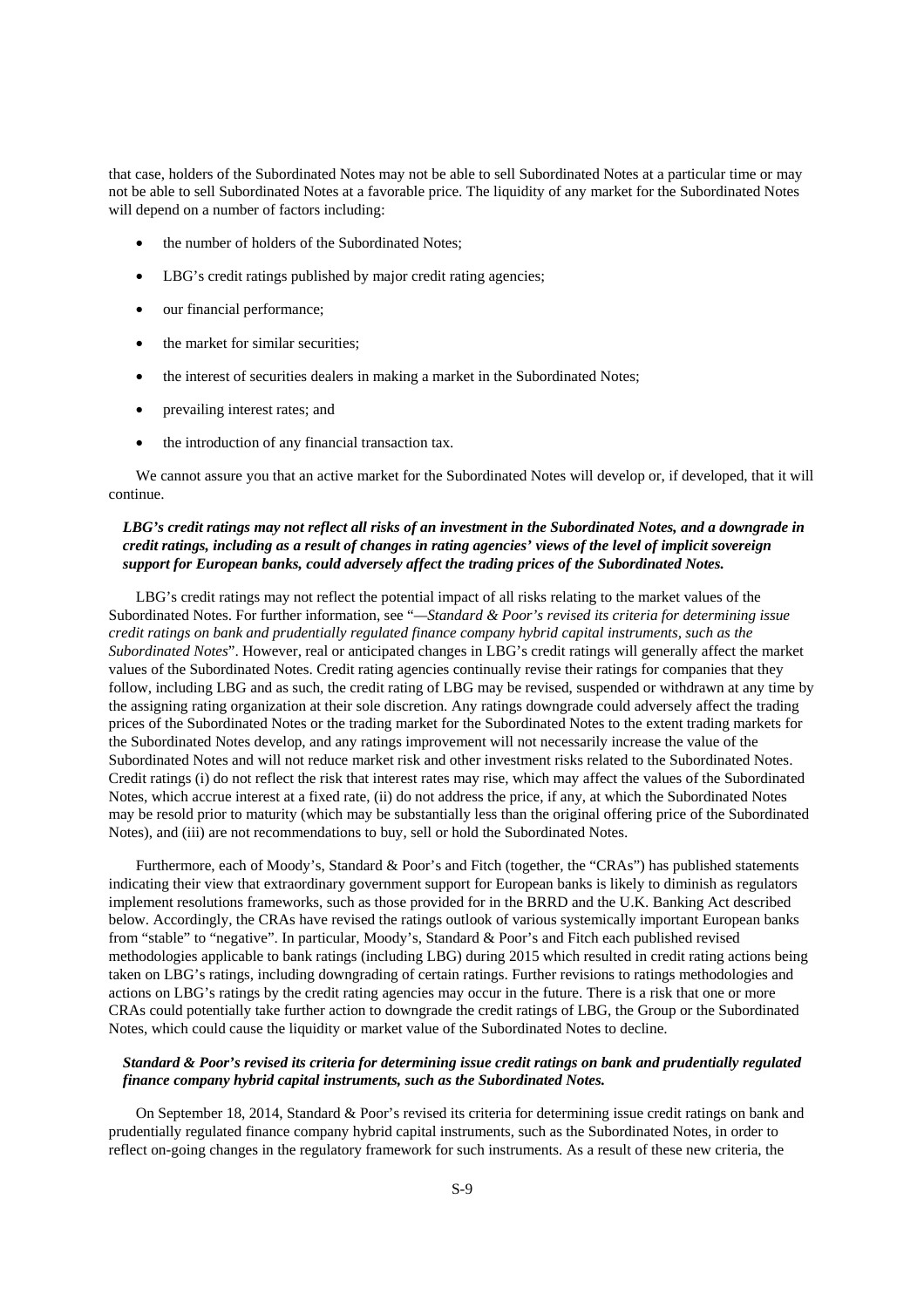rating assigned by Standard & Poor's to our tier 2 non-deferrable subordinated instruments, such as the Subordinated Notes, was downgraded by one notch. This means that Standard & Poor's rating of the Subordinated Notes is not investment grade. In addition, other rating agencies have announced that they are considering revising their methodology for similar capital instruments. As a result of such downgrading and any future downgrading, the Subordinated Notes may be subject to a higher risk of price volatility than higher-rated securities and their market value and liquidity may decline.

# *We may redeem the Subordinated Notes prior to maturity if certain adverse tax or regulatory disqualification events occur.*

We may redeem the Subordinated Notes at any time in whole (but not in part) in the event of certain tax changes as described in this prospectus supplement and the accompanying prospectus.

We may also redeem the Subordinated Notes at any time in whole (but not in part) if a Capital Disqualification Event occurs. See "*Description of the Subordinated Notes—Redemption due to a Capital Disqualification Event*".

If the Subordinated Notes are to be so redeemed, there can be no assurance that holders of the Subordinated Notes will be able to reinvest the amounts received upon redemption at a rate that will provide the same rate of return as their investment in the Subordinated Notes.

In addition, the ability to redeem the Subordinated Notes may limit the market value of the Subordinated Notes. If the redemption conditions as set forth under "*Description of the Subordinated Notes—Conditions to Redemption and Repurchases*" have been satisfied, the market value of the Subordinated Notes generally will not rise substantially over the price at which they can be redeemed.

#### *As the Subordinated Notes pay a fixed rate of interest, it is possible you may receive below-market interest.*

As the interest payable on the Subordinated Notes accrues at a fixed rate, there can be no guarantee that the interest you will receive will be greater than market interest rates at any time during the term of the Subordinated Notes. We do not have any control over a number of factors that may affect market interest rates, including economic, financial, and political events, such as the tightening of monetary policy, that are important in determining the existence, magnitude, and longevity of these risks and their results.

You should have a view as to the applicable fixed interest rate on the Subordinated Notes and their levels relative to market interest rates before investing.

# *Under the terms of the Subordinated Notes, you will agree to be bound by and consent to the exercise of any U.K. bail-in power by the relevant U.K. resolution authority. See "—Holders of the Subordinated Notes may be required to absorb losses in the event we become subject to recovery and resolution action".*

Notwithstanding any other agreements, arrangements, or understandings between us and any holder or beneficial owner of the Subordinated Notes, by its acquisition of the Subordinated Notes, each holder and beneficial owner of the Subordinated Notes acknowledges, accepts, agrees to be bound by and consents to the exercise of any U.K. bail-in power (as defined below) by the relevant U.K. resolution authority that may result in (i) the reduction or cancellation of all, or a portion, of the principal amount of, or interest on, the Subordinated Notes; (ii) the conversion of all, or a portion, of the principal amount of, or interest on, the Subordinated Notes into shares or other securities or other obligations of LBG or another person; and/or (iii) the amendment or alteration of the maturity of the Subordinated Notes, or amendment of the amount of interest due on the Subordinated Notes, or the dates on which interest becomes payable, including by suspending payment for a temporary period; which U.K. bail-in power may be exercised by means of variation of the terms of the Subordinated Notes solely to give effect to the exercise by the relevant U.K. resolution authority of such U.K. bail-in power. With respect to (i), (ii) and (iii) above, references to principal and interest shall include payments of principal and interest that have become due and payable (including principal that has become due and payable at the maturity date), but which have not been paid, prior to the exercise of any U.K. bail-in power. Each holder and each beneficial owner of the Subordinated Notes further acknowledges and agrees that the rights of the holders and/or beneficial owners under the Subordinated Notes are subject to, and will be varied, if necessary, solely to give effect to, the exercise of any U.K. bail-in power by the relevant U.K.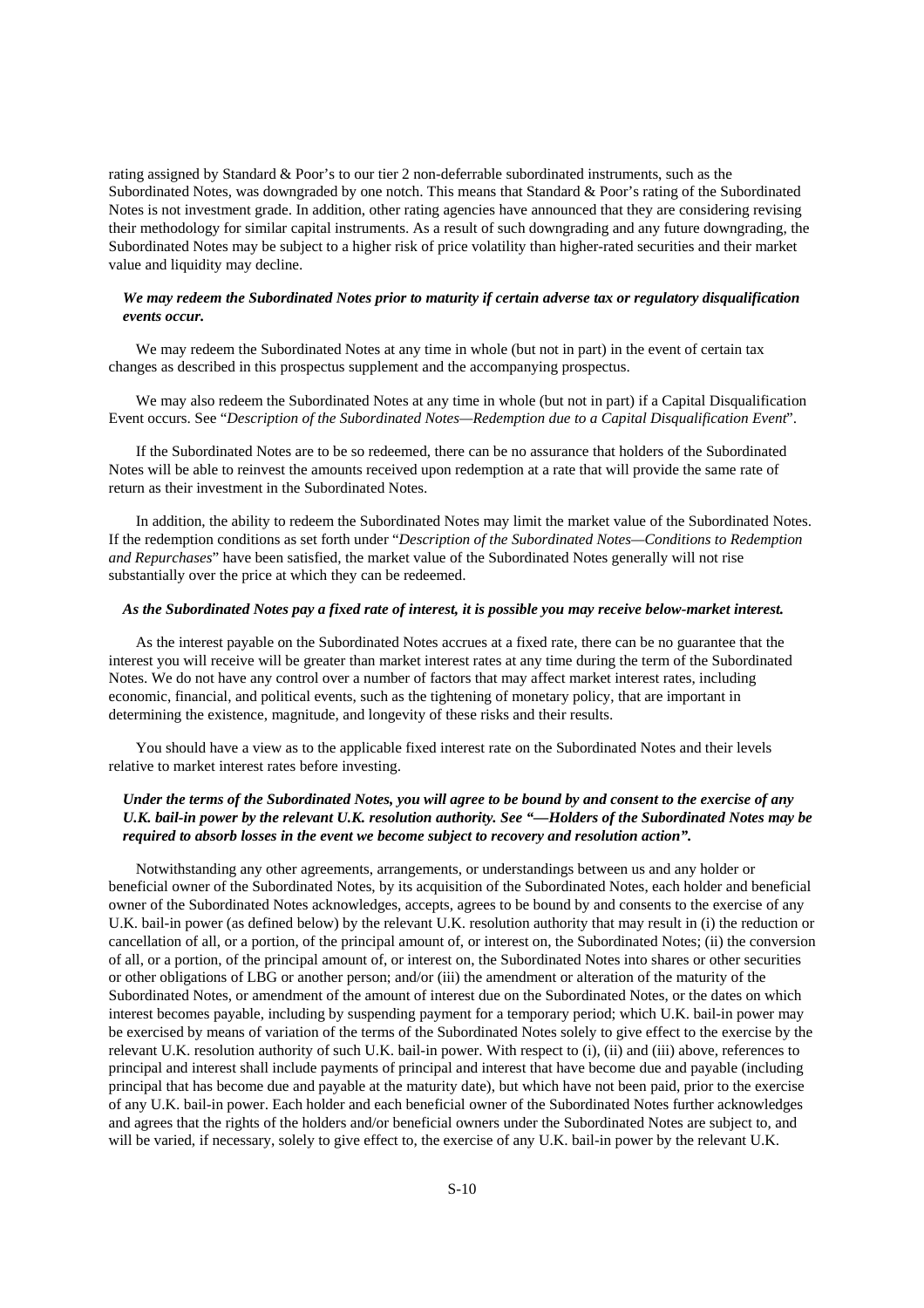#### resolution authority. See "*—Holders of the Subordinated Notes may be required to absorb losses in the event we become subject to recovery and resolution action".*

For these purposes, a "U.K. bail-in power" is any write-down and/or conversion power existing from time to time under any laws, regulations, rules or requirements relating to the resolution of banks, banking group companies, credit institutions and/or investment firms incorporated in the United Kingdom in effect and applicable in the United Kingdom to LBG or other members of the Group, including but not limited to any such laws, regulations, rules or requirements which are implemented, adopted or enacted within the context of a European Union directive or regulation of the European Parliament and of the Council establishing a framework for the recovery and resolution of credit institutions and investment firms and/or within the context of a U.K. resolution regime under the Banking Act, as the same has been or may be amended from time to time (whether pursuant to the Banking Reform Act 2013, secondary legislation or otherwise), pursuant to which obligations of a bank, banking group company, credit institution or investment firm or any of its affiliates can be reduced, cancelled, amended, transferred and/or converted into shares or other securities or obligations of the obligor or any other person (and a reference to the "relevant U.K. resolution authority" is to any authority with the ability to exercise a U.K. bail-in power). For more information, see "*Description of the Subordinated Notes—Agreement with Respect to the Exercise of the U.K. Bail-in Power*".

# *Holders of the Subordinated Notes may be required to absorb losses in the event we become subject to recovery and resolution action.*

The final text of the Bank Recovery and Resolution Directive (the "BRRD"), establishing a framework for the prevention, management and resolution of failing banks, was published in the Official Journal of the European Union on June 12, 2014 and entered into force on July 2, 2014, with Member States required to adopt necessary implementing measures under national law by no later than December 31, 2014. In the U.K., the Banking Reform Act 2013 made provision for certain aspects of the "bail-in" power and further legislation was enacted during 2014 in order to give full effect to the majority of the provisions of BRRD from January 1, 2015.

The stated aim of the BRRD is to provide authorities designated by Member States to apply the resolution tools and exercise the resolution powers set forth in the BRRD (the "resolution authorities") with common tools and powers to address banking crises pre-emptively in order to safeguard financial stability and minimize taxpayers' exposure to losses. The powers granted to resolution authorities under the BRRD include (but are not limited to) (i) a "write-down and conversion power" relating to Tier 1 and Tier 2 capital instruments and (ii) a "bail-in" power relating to eligible liabilities (including the Subordinated Notes). Such powers give resolution authorities the ability to write down or write off all or a portion of the claims of certain unsecured creditors of a failing institution or group and/or to convert certain debt claims into another security, including ordinary shares of the surviving Group entity, if any, which ordinary shares may also be subject to write-down or write-off. Such powers were implemented with effect from January 1, 2015.

The conditions for use of the bail-in power are, in summary, that (i) the regulator determines that the bank is failing or likely to fail, (ii) having regard to timing and other relevant circumstances, it is not reasonably likely that (ignoring the stabilization powers) action will be taken by or in respect of the bank to avoid the failure of the bank, (iii) the relevant U.K. resolution authority determines that it is necessary having regard to the public interest to exercise the bail-in power in the advancement of one of the statutory objectives of resolution and (iv) that one or more of those objectives would not be met to the same extent by the winding up of the bank. The BRRD, as implemented, contains certain other limited safeguards for creditors in specific circumstances which (a) in the case of the write-down and conversion power in respect of capital instruments, may provide compensation to holders of the relevant capital instruments via the issue or transfer of ordinary shares of the bank or its parent undertaking in certain circumstances and (b) in the case of the bail-in power, aim to ensure that they do not incur greater losses than they would have incurred had the relevant financial institution been wound up under normal insolvency proceedings.

As the parent company of a U.K. bank, we are subject to the "Special Resolution Regime" under the Banking Act, that gives wide powers in respect of U.K. banks and their parent and other group companies to HM Treasury, the Bank of England, the PRA and the Financial Conduct Authority (the "FCA") in circumstances where a U.K. bank has encountered or is likely to encounter financial difficulties.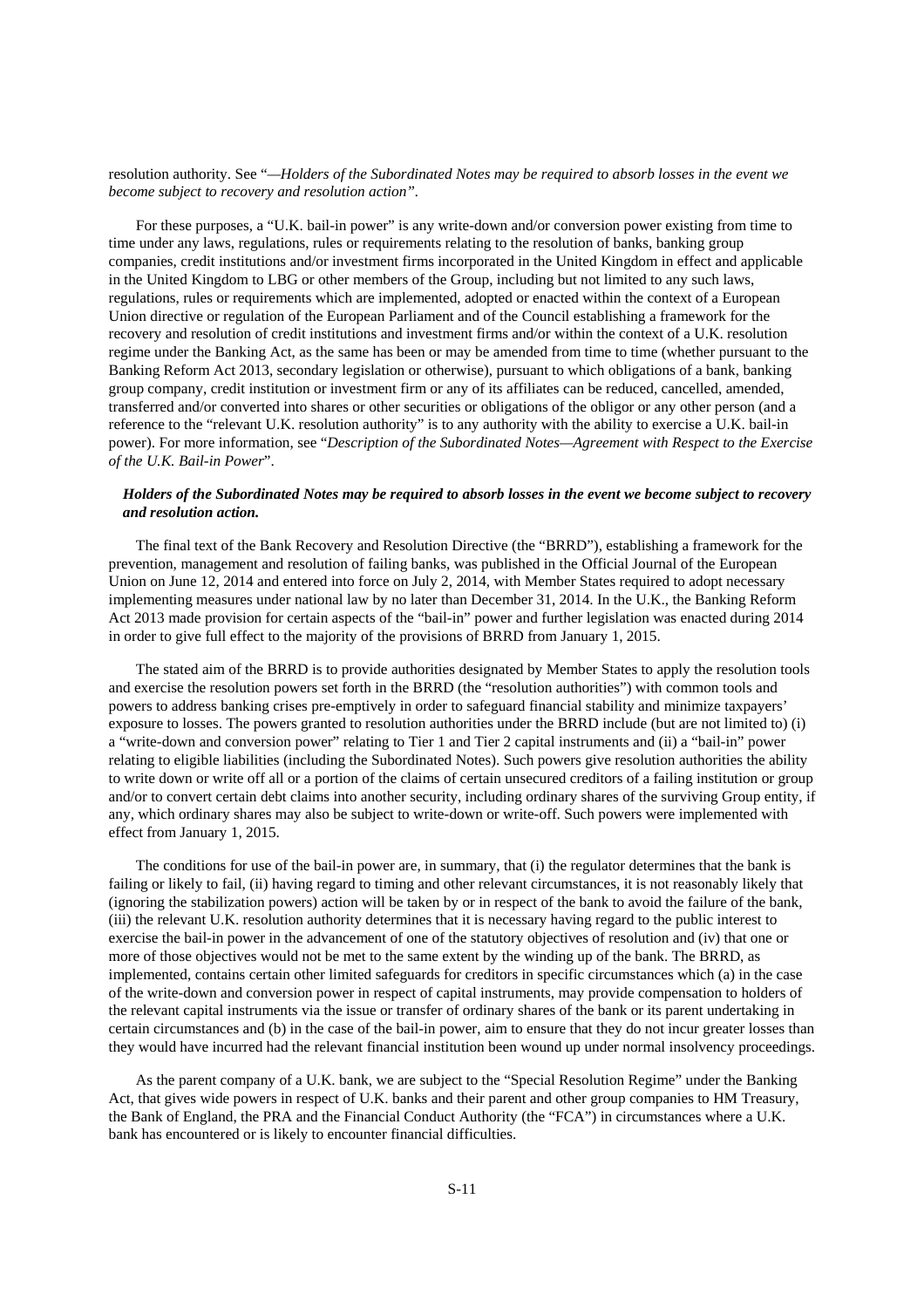In addition to the BRRD described above, it is possible that the exercise of other powers under the Banking Act, to resolve failing banks in the United Kingdom and give the authorities powers to override events of default or termination rights that might be invoked as a result of the exercise of the resolution powers, could have a material adverse effect on the rights of holders of the Subordinated Notes, including through a material adverse effect on the price of the Subordinated Notes. The Banking Act also gives the Bank of England the power to override, vary or impose contractual obligations between a U.K. bank, its holding company and its group undertakings for reasonable consideration, in order to enable any transferee or successor bank to operate effectively. There is also power for the U.K. Treasury to amend the law (excluding provisions made by or under the Banking Act) for the purpose of enabling it to use the regime powers effectively, potentially with retrospective effect.

In addition, the Banking Act may be further amended and/or other legislation may be introduced in the United Kingdom to amend the resolution regime that would apply in the event of a bank failure or to provide regulators with other resolution powers.

Finally, the determination that all or part of the principal amount of the Subordinated Notes will be subject to bail-in is likely to be inherently unpredictable and may depend on a number of factors which may be outside of our control. This determination will also be made by the relevant U.K. resolution authority and there may be many factors, including factors not directly related to us or the Group, which could result in such a determination. Because of this inherent uncertainty, it will be difficult to predict when, if at all, the exercise of a U.K. bail-in power may occur which would result in a principal write-off or conversion to other securities, including equity. Moreover, as the criteria that the relevant U.K. resolution authority will be obliged to consider in exercising any U.K. bail-in power provide it with considerable discretion, holders of the Subordinated Notes may not be able to refer to publicly available criteria in order to anticipate a potential exercise of any such power and consequently its potential effect on us, the Group and the Subordinated Notes. Potential investors in the Subordinated Notes should consider the risk that a holder may lose all of its investment, including the principal amount plus any accrued interest, if such statutory loss absorption measures are acted upon.

Holders of Subordinated Notes may have limited rights or no rights to challenge any decision of the relevant U.K. resolution authority to exercise the U.K. bail-in power or to have that decision reviewed by a judicial or administrative process or otherwise.

Accordingly, trading behavior in respect of the Subordinated Notes is not necessarily expected to follow the trading behavior associated with other types of securities that are not subject to such recovery and resolution powers. Potential investors in the Subordinated Notes should consider the risk that a holder of the Subordinated Notes may lose all of its investment, including the principal amount plus any accrued and unpaid interest, if such statutory loss absorption measures are acted upon or that the Subordinated Notes may be converted into ordinary shares. Further, the introduction or amendment of such recovery and resolution powers, and/or any implication or anticipation that they may be used, may have a significant adverse effect on the market price of the Subordinated Notes, even if such powers are not used.

# *Your rights to challenge the exercise of the U.K. bail-in power by the relevant U.K. resolution authority are likely to be limited.*

The BRRD, the Banking Act and the statutory instruments relating to the transposition of the BRRD in the United Kingdom contain certain safeguards for creditors in respect of the application of the capital instruments write-down and conversion power and the bail-in tool. With respect to the capital instruments write-down and conversion power, the U.K. resolution authority will exercise such power in accordance with the priority of claims under normal insolvency proceedings such that common equity Tier 1 items will be written down before additional Tier 1 and Tier 2 instruments, successively, are written down or converted into common equity Tier 1 instruments. Other than respecting the creditor hierarchy as set out above, the capital instruments write-down and conversion power does not include an express safeguard designed to leave no creditor worse off than in the case of insolvency (unless the write down and conversion power is exercised at the same time as the bail-in tool).

With respect to the bail-in tool, the U.K. resolution authority must apply the bail-in tool in accordance with a specified preference order. In particular, the Banking Act requires resolution authorities to write-down or convert debts in the following order: (i) additional Tier 1 instruments, (ii) Tier 2 instruments, (iii) other subordinated claims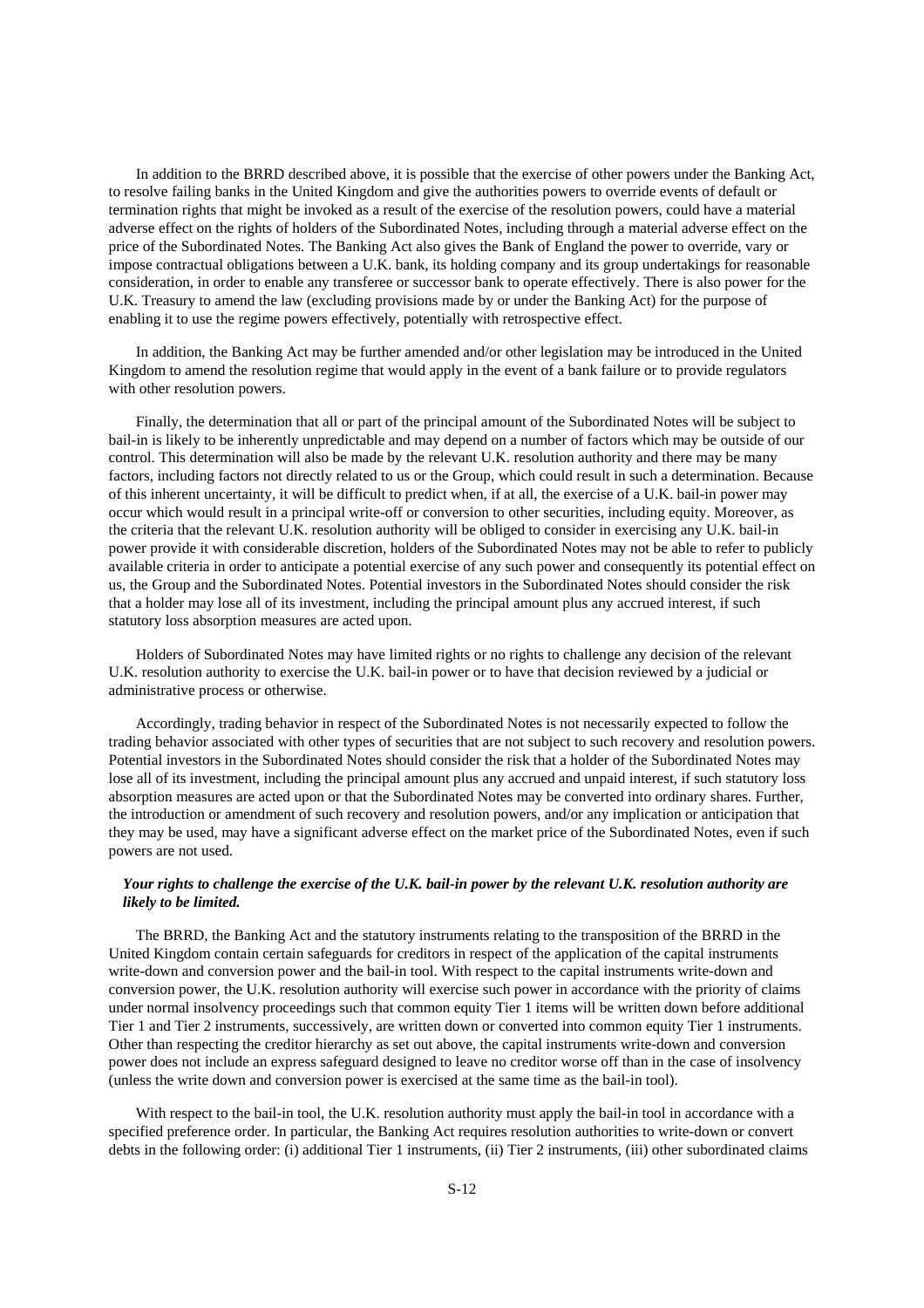that do not qualify as additional Tier 1 or Tier 2 instruments and (iv) eligible senior claims. As a result, additional Tier 1 instruments will be written down or converted before Tier 2 instruments or subordinated debt that does not qualify as additional Tier 1 or Tier 2 instruments (and any such Tier 2 instruments or subordinated debt would only be written down or converted if the reduction of additional Tier 1 instruments does not sufficiently reduce the aggregate amount of liabilities that must be written down or converted). Unlike the capital instruments write-down and conversion power, the bail-in tool contains an express safeguard designed to leave no creditor worse off than in the case of insolvency.

Notwithstanding the above, there may be limited protections, if any, that will be available to holders of securities subject to the U.K. bail-in power (including the Subordinated Notes) and to the broader resolution powers of the relevant U.K. resolution authority. For example, the Bank of England's resolution instrument with respect to the exercise of the bail-in tool may make any provision that the Bank of England considers to be appropriate in exercising its specific powers. Such provisions are expected to be specific and tailored to the circumstances that have led to the exercise of the bail-in tool under the Banking Act and there is uncertainty as to the extent to which usual processes and/or procedures under English law will be available to holders of securities (including the Subordinated Notes) or that the safeguards described above will be effective if such powers are exercised. Accordingly, you may have limited or circumscribed rights to challenge any decision of the Bank of England or other relevant U.K. resolution authority to exercise its U.K. bail-in power.

# *Other powers contained in the Special Resolution Regime under the Banking Act may affect your rights under, and the value of your investment in, the Subordinated Notes.*

The "Special Resolution Regime" under the Banking Act also includes powers to (a) transfer all or some of the securities issued by a U.K. bank or its parent, or all or some of the property, rights and liabilities of a U.K. bank or its parent (which would include the Subordinated Notes), to a commercial purchaser or, in the case of securities, into temporary public ownership, or, in the case of property, rights or liabilities, to a bridge bank (an entity owned by the Bank of England); (b) together with another resolution tool only, transfer impaired or problem assets to one or more publicly owned asset management vehicles to allow them to be managed with a view to maximizing their value through eventual sale or orderly wind-down; (c) override any default provisions, contracts or other agreements, including provisions that would otherwise allow a party to terminate a contract or accelerate the payment of an obligation; (d) commence certain insolvency procedures in relation to a U.K. bank; and (e) override, vary or impose contractual obligations, for reasonable consideration, between a U.K. bank or its parent and its group undertakings (including undertakings which have ceased to be members of the group), in order to enable any transferee or successor bank of the U.K. bank to operate effectively.

The Banking Act also gives power to the U.K. government to make further amendments to the law for the purpose of enabling it to use the Special Resolution Regime powers effectively, potentially with retrospective effect.

The powers set out in the Banking Act could affect how credit institutions (and their parent companies) and investment firms are managed as well as, in certain circumstances, the rights of creditors. Accordingly, the taking of any actions contemplated by the Banking Act may affect your rights under the Subordinated Notes, and the value of your Subordinated Notes may be affected by the exercise of any such powers or threat thereof.

#### *The Subordinated Notes may not be a suitable investment for investors.*

An investor should reach a decision to invest in the Subordinated Notes after carefully considering, in conjunction with his or her advisors, the suitability of the Subordinated Notes in light of his or her investment objectives and the other information set out in this prospectus supplement and the accompanying prospectus. Neither LBG nor the Underwriters makes any recommendation as to whether the Subordinated Notes are a suitable investment for any person.

# *There is no limit on the amount or type of further securities or indebtedness that LBG may issue, incur or guarantee.*

There is no restriction on the amount of securities or other liabilities that LBG may issue, incur or guarantee and which rank senior to, or *pari passu* with, the Subordinated Notes. The issue or guaranteeing of any such securities or the incurrence of any such other liabilities may reduce the amount (if any) recoverable by holders of the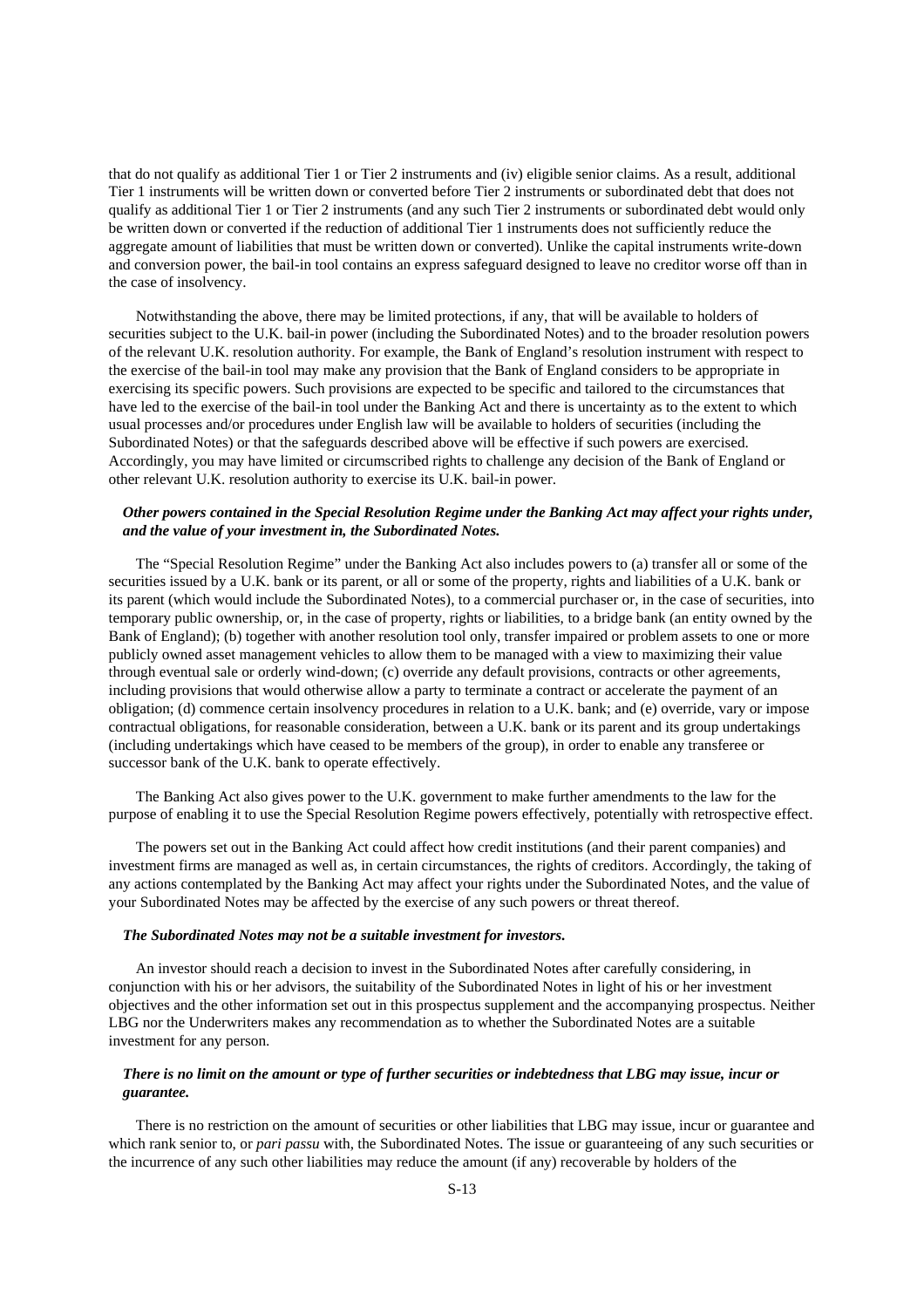Subordinated Notes on a winding up of LBG and may limit LBG's ability to meet its obligations under the Subordinated Notes. In addition, the Subordinated Notes do not contain any restriction on LBG's ability to issue securities that may have preferential rights similar to those of the Subordinated Notes or securities having similar or different provisions.

# *The Subordinated Notes are obligations exclusively of LBG and LBG is structurally subordinated to the creditors of its subsidiaries.*

The Subordinated Notes are obligations exclusively of LBG. LBG is a holding company and conducts substantially all of its operations through its subsidiaries. LBG's subsidiaries are separate and distinct legal entities, and have no obligation to pay any amounts due or to provide LBG with funds to meet any of LBG's payment obligations. LBG's rights to participate in the assets of any subsidiary if such subsidiary is liquidated will be subject to the prior claims of such subsidiary's creditors and any preference shareholders, except in the limited circumstance where LBG is a creditor with claims that are recognized to be ranked ahead of or *pari passu* with such claims. Accordingly, if one of LBG's subsidiaries were to be wound up, liquidated or dissolved, (i) the holders of the Subordinated Notes would have no right to proceed against the assets of such subsidiary, and (ii) the liquidator of such subsidiary would first apply the assets of such subsidiary to settle the claims of the creditors of such subsidiary, including holders (which may include LBG) of any preference shares and other tier 1 capital instruments of such other subsidiary, before LBG, to the extent LBG is an ordinary shareholder of such other subsidiary and would be entitled to receive any distributions from such other subsidiary.

# *The Subordinated Notes are not bank deposits and are not insured or guaranteed by the Federal Deposit Insurance Corporation, the Deposit Insurance Fund, or any other government agency.*

The Subordinated Notes are our obligations but are not bank deposits. In the event of our insolvency, the Subordinated Notes will rank equally with our other unsecured, subordinated obligations and will not have the benefit of any insurance or guarantee of the Federal Deposit Insurance Corporation, The Deposit Insurance Fund, or any other government agency.

# *Changes in law may adversely affect the rights of holders of the Subordinated Notes or may adversely affect the Group's business, financial performance and capital plans.*

Any changes in law or regulations after the date hereof that trigger a Capital Disqualification Event or a Tax Event would entitle LBG, at its option, to redeem the Subordinated Notes, in whole but not in part, as described in more detail under "*Description of the Subordinated Notes—Redemption due to a Capital Disqualification Event*" and "*Description of the Subordinated Notes—Tax Redemption*". See also "*We may redeem the Subordinated Notes prior to maturity if certain adverse tax or regulatory disqualification events occur*".

# *Holders of the Subordinated Notes may find it difficult to enforce civil liabilities against LBG or LBG's directors or officers.*

LBG is incorporated as a public limited company and is registered in Scotland and LBG's directors and officers reside outside of the United States. In addition, all or a substantial portion of LBG's assets are located outside of the United States. As a result, it may be difficult for holders of the Subordinated Notes to effect service of process within the United States on such persons or to enforce judgments against them, including in any action based on civil liabilities under the U.S. federal securities laws.

# *Investors should be aware that the materialization of any of the above risks (including those risks incorporated herein by reference) may adversely affect the value of the Subordinated Notes.*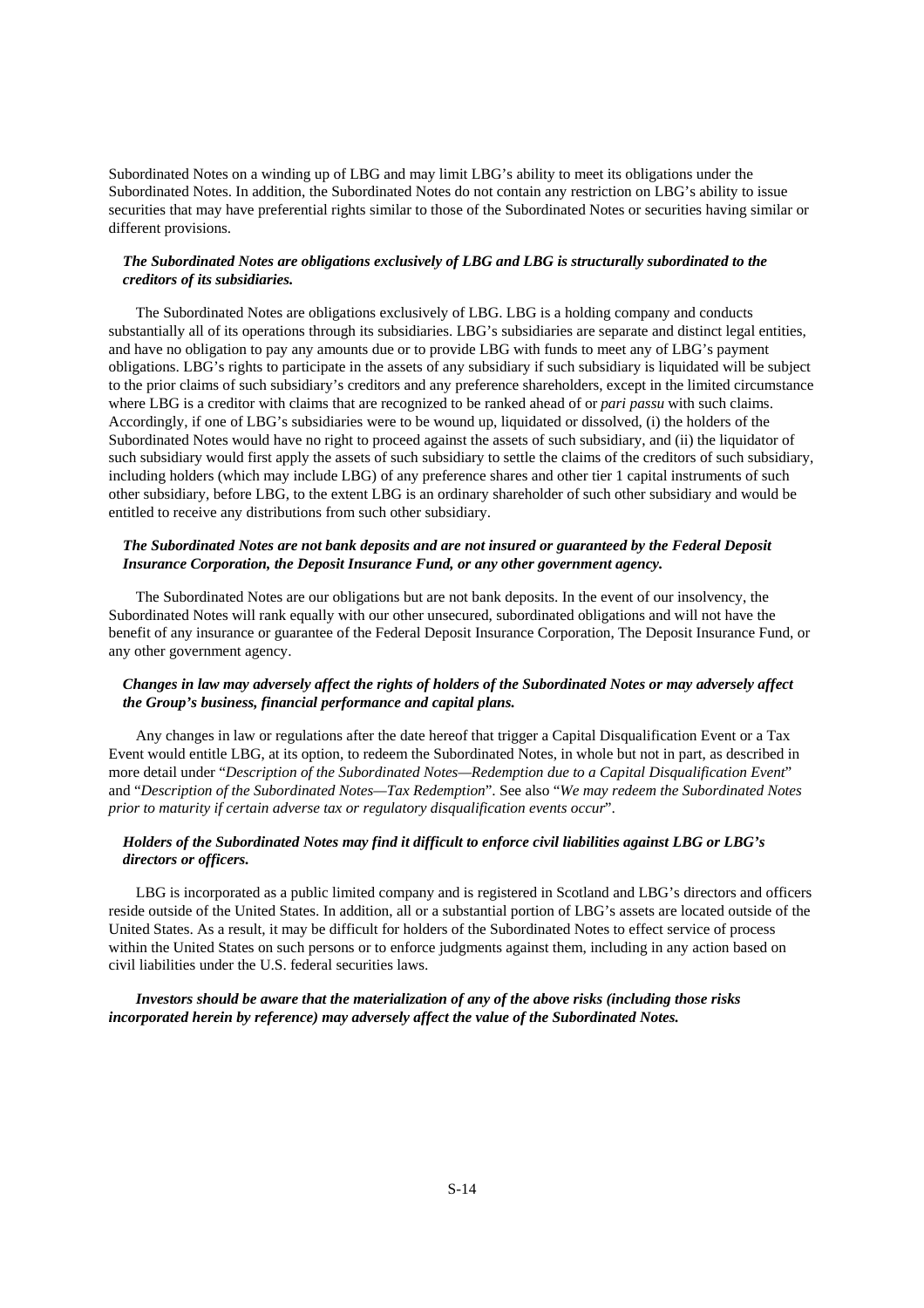#### **USE OF PROCEEDS**

The net proceeds from the sale of the Subordinated Notes, less the underwriting compensation stated on the cover of this prospectus supplement and expenses payable by us estimated at \$312,050, are estimated to be \$1,488,737,950. These proceeds will be used for general corporate purposes.

# **CAPITALIZATION OF THE GROUP**

The Group's capitalization and indebtedness on a consolidated basis in accordance with IFRS as at December 31, 2015 is set out in the report on Form 6-K dated March 8, 2016, which is incorporated by reference herein.

#### **RATIO OF EARNINGS TO FIXED CHARGES**

The Group's ratio of earnings to fixed charges for the years ended December 31, 2015, 2014, 2013, 2012 and 2011 is set out in the report on Form 6-K dated March 8, 2016, which is incorporated by reference herein.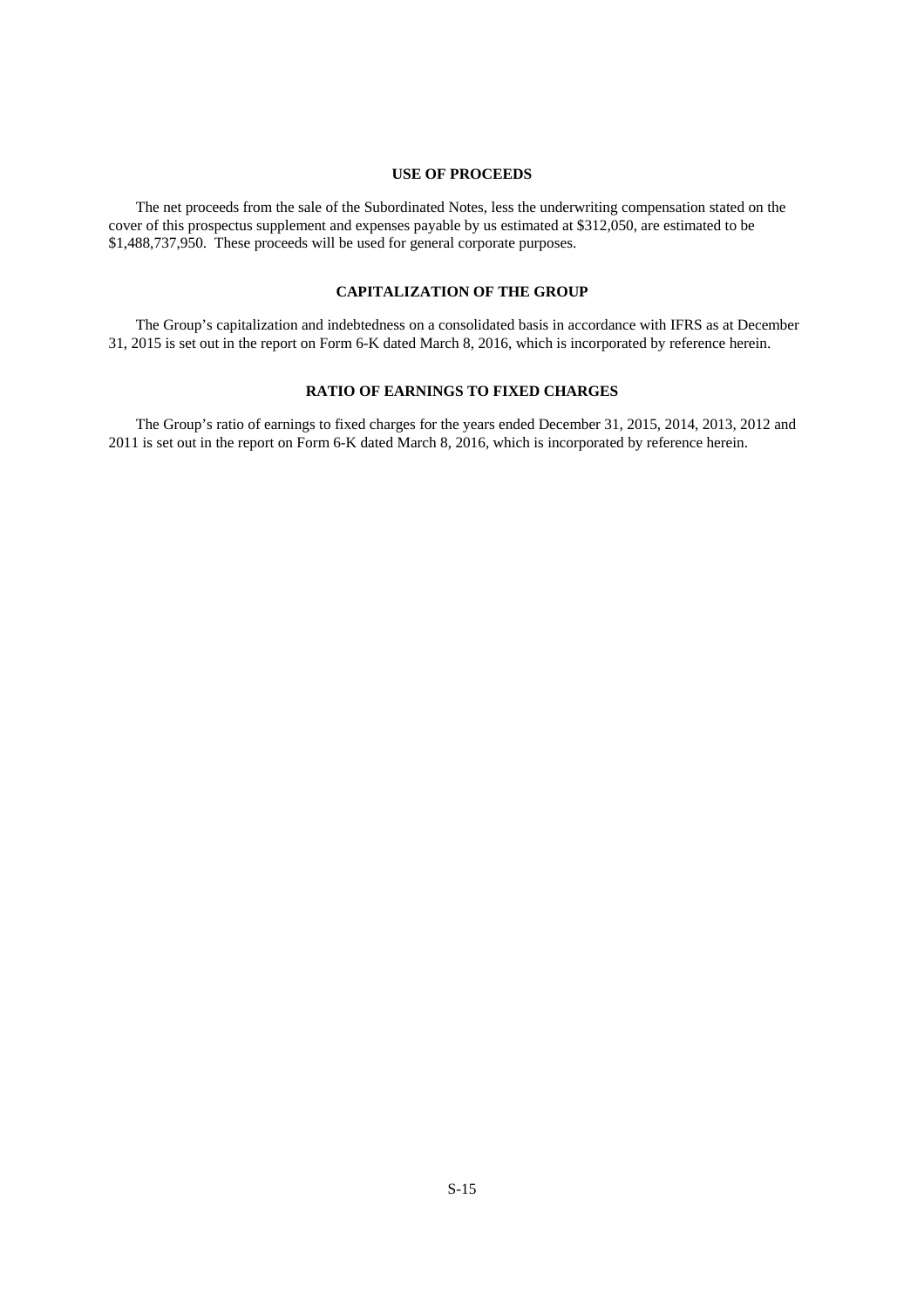#### **DESCRIPTION OF THE SUBORDINATED NOTES**

 *The following is a summary of certain terms of the Subordinated Notes. It supplements the description of the general terms of the debt securities of any series we may issue contained in the accompanying prospectus under the heading "Description of Debt Securities". If there is any inconsistency between the following summary and the description in the accompanying prospectus, the following summary governs.* 

The Subordinated Notes will be issued in an aggregate principal amount of \$1,500,000,000 and will mature on March 24, 2026. From and including the date of issuance, interest will accrue on the Subordinated Notes at a rate of 4.650% per annum. Interest will accrue from March 24, 2016. Interest will be payable semi-annually in arrears on March 24 and September 24 of each year, commencing on September 24, 2016. Interest will be paid to holders of record of the Subordinated Notes in respect of the principal amount thereof outstanding 15 calendar days preceding the relevant interest payment date, whether or not a Business Day.

Interest on the Subordinated Notes will be calculated on the basis of a 360-day year consisting of twelve 30-day months and, in the case of an incomplete month, on the basis of the actual number of days elapsed in such period. If any scheduled interest payment date is not a Business Day, we will pay interest on the next Business Day, but interest on that payment will not accrue during the period from and after the scheduled interest payment date. If the scheduled maturity date or date of redemption or repayment is not a Business Day, we may pay interest and principal on the next succeeding Business Day, but interest on that payment will not accrue during the period from and after the scheduled maturity date or date of redemption or repayment.

There shall be no Deferred Payment Dates (as defined in the accompanying prospectus) in respect of the Subordinated Notes.

In this description of the Subordinated Notes, the following expressions have the following meanings:

"Business Day" means any day, other than Saturday or Sunday, that is neither a legal holiday nor a day on which banking institutions are authorized or required by law or regulation to close in the City of New York or in the City of London.

"Capital Disqualification Event" shall be deemed to have occurred if at any time the Issuer determines there is a change (which has occurred or which the Relevant Regulator considers to be sufficiently certain) in the regulatory classification of the Subordinated Notes which becomes effective after March 24, 2016 (the "Issue Date") and that results, or would be likely to result, in the entire principal amount of the Subordinated Notes being excluded from the Tier 2 Capital of LBG.

"Regulatory Capital Requirements" means any applicable minimum capital or capital requirements specified for banks or financial groups by the Relevant Regulator.

"Relevant Regulator" means the U.K. Prudential Regulation Authority (the "PRA") or such other governmental authority in the United Kingdom (or if the Issuer becomes domiciled in a jurisdiction other than the United Kingdom, in such other jurisdiction) having primary supervisory authority with respect to the Issuer and/or the Group.

"Senior Creditors" means in respect of the Issuer (i) creditors of the Issuer whose claims are admitted to proof in the winding-up or administration of the Issuer and who are unsubordinated creditors of the Issuer and (ii) creditors of the Issuer whose claims are or are expressed to be subordinated to the claims of other creditors of the Issuer (other than those whose claims constitute, or would, but for any applicable limitation on the amount of such capital, constitute Tier 1 Capital or Tier 2 Capital of the Issuer, or whose claims rank or are expressed to rank *pari passu* with, or junior to, the claims of holders of the Subordinated Notes).

"Tier 1 Capital" has the meaning given to it by the Relevant Regulator from time to time.

"Tier 2 Capital" has the meaning given to it by the Relevant Regulator from time to time.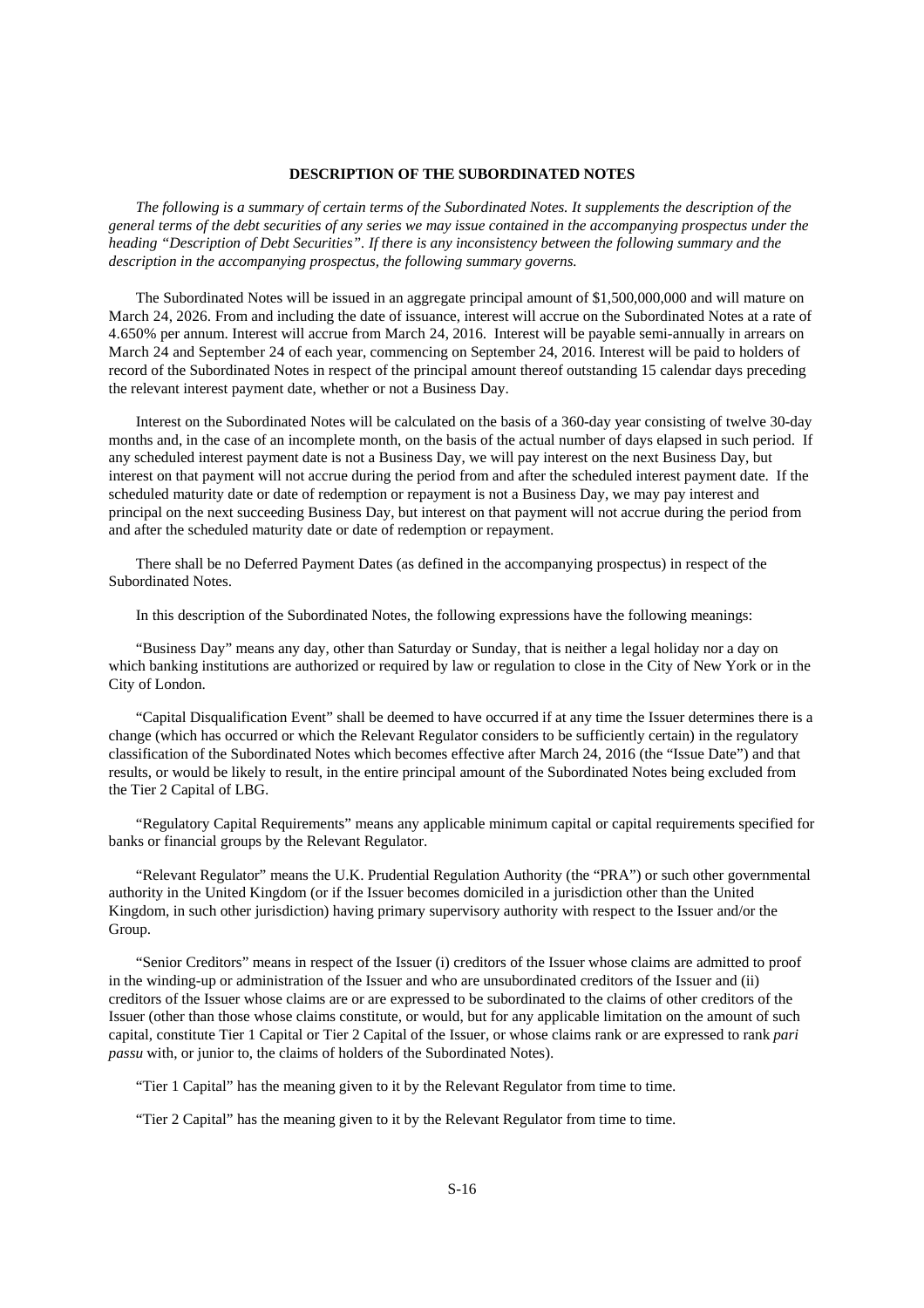#### **General**

The Subordinated Notes will constitute our direct, unconditional, unsecured and subordinated obligations ranking *pari passu* without any preference among themselves and ranking junior in right of payment to the claims of any existing and future unsecured and unsubordinated indebtedness. In a winding up or in the event that an administrator has been appointed in respect of us and notice has been given that it intends to declare and distribute a dividend, all amounts due in respect of or arising under (including any damages awarded for breach of any obligations under) the Subordinated Notes will be subordinated to, and subject in right of payment to the prior payment in full of, all claims of all Senior Creditors.

The rights and claims of the holders of the Subordinated Notes shall rank at least *pari passu* with the claims of holders of all obligations of the Issuer which constitute, or would but for any applicable limitation on the amount of such capital constitute, Tier 2 Capital of the Issuer and in priority to (1) the claims of holders of all obligations of the Issuer which constitute Tier 1 Capital of the Issuer, (2) the claims of holders of all undated or perpetual subordinated obligations of the Issuer and (3) the claims of holders of all share capital of the Issuer.

In addition, because we are a holding company, our rights to participate in the assets of any subsidiary if it is liquidated will be subject to the prior claims of its creditors, including in the case of bank subsidiaries, their depositors, except to the extent that we may be a creditor with recognized claims against the subsidiary.

The Subordinated Notes will constitute a separate series of subordinated debt securities issued under the indenture dated as of November 4, 2014 (the "Subordinated Indenture") between us and the Bank of New York Mellon, as trustee (the "Trustee"), as amended by a fourth supplemental indenture to be dated as of March 24, 2016 (the "Fourth Supplemental Indenture" and, together with the Subordinated Indenture, the "Indenture") between us and the Trustee. Book-entry interests in the Subordinated Notes will be issued in minimum denominations of \$200,000 and in integral multiples of \$1,000 in excess thereof.

The principal corporate trust office of the Trustee in London, United Kingdom, is designated as the principal paying agent. We may at any time designate additional paying agents or rescind the designation of paying agents or approve a change in the office through which any paying agent acts.

We will issue the Subordinated Notes in fully registered form. The Subordinated Notes will be represented by one or more global securities in the name of a nominee of DTC. You will hold beneficial interest in the Subordinated Notes through DTC and its participants. The Underwriters expect to deliver the Subordinated Notes through the facilities of DTC on March 24, 2016. For a more detailed summary of the form of the Subordinated Notes and settlement and clearance arrangements, you should read "*Description of Debt Securities—Form of Debt Securities; Book-Entry System*" in the accompanying prospectus. Indirect holders trading their beneficial interests in the Subordinated Notes through DTC must trade in DTC's same-day funds settlement system and pay in immediately available funds. Secondary market trading will occur in the ordinary way following the applicable rules and clearing system operating procedures of DTC, including those of its indirect participants, Euroclear and Clearstream, Luxembourg.

Definitive debt securities will only be issued in limited circumstances described under "*Description of Debt Securities—Form of Debt Securities; Book-Entry System*" in the accompanying prospectus.

Payment of principal of and interest on the Subordinated Notes, so long as the Subordinated Notes are represented by global securities, will be made in immediately available funds. Beneficial interests in the global securities will trade in the same-day funds settlement system of DTC, and secondary market trading activity in such interests will therefore settle in same-day funds.

All payments in respect of the Subordinated Notes by us or our paying agent will be made subject to any deduction or withholding that may be imposed or levied by any jurisdiction. Except as provided under "*—Payment of Additional Amounts*" below, no additional amounts will be paid on the Subordinated Notes with respect to any such amounts withheld. For the avoidance of doubt, notwithstanding anything to the contrary herein, if by reason of Sections 1471-1474 of the U.S. Internal Revenue Code and the U.S. Treasury regulations thereunder or any agreement with the U.S. Internal Revenue Service in connection with these sections or regulations ("FATCA"), any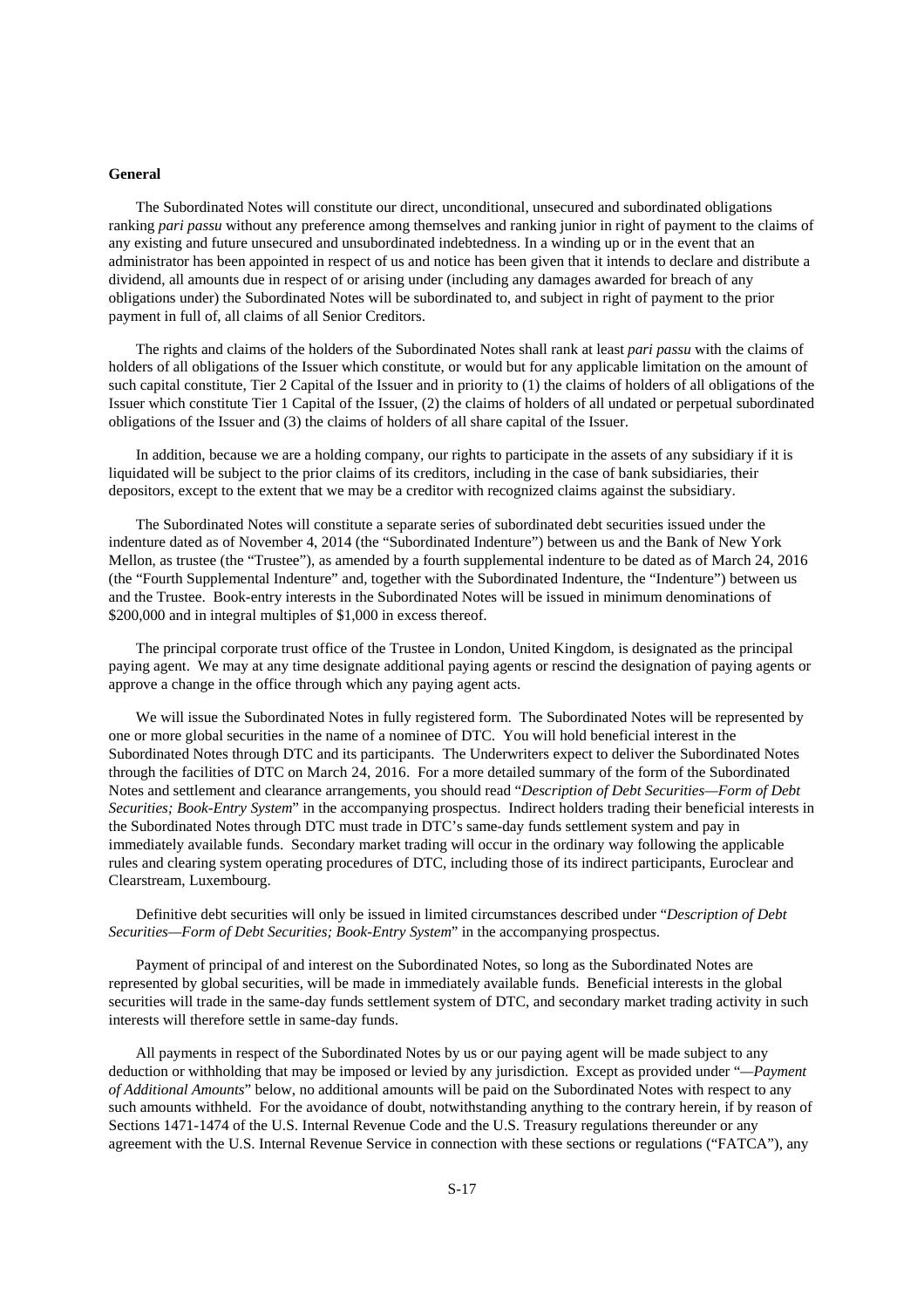intergovernmental agreement between the United States and the United Kingdom or any other jurisdiction with respect to FATCA, or any law, regulation or other official guidance enacted in any jurisdiction implementing, or relating to, FATCA or any intergovernmental agreement, any of us, the Trustee, our paying agent or another withholding agent deducts and withholds from any amount payable on, or in respect of, the Subordinated Notes, the amounts so deducted or withheld shall be treated as having been paid to the holder of the Subordinated Notes, and no additional amounts will be paid on account of any such deduction or withholding. Neither we, the Trustee or our paying agent shall have any liability in connection with our compliance with any such withholding obligation under applicable law.

#### **Agreement with Respect to the Exercise of U.K. Bail-in Power**

Notwithstanding any other agreements, arrangements, or understandings between us and any holder or beneficial owner of the Subordinated Notes, by purchasing or acquiring the Subordinated Notes, each holder (including each beneficial owner) of the Subordinated Notes acknowledges, accepts, agrees to be bound by and consents to the exercise of any U.K. bail-in power (as defined below) by the relevant U.K. resolution authority that may result in (i) the reduction or cancellation of all, or a portion, of the principal amount of, or interest on, the Subordinated Notes; (ii) the conversion of all, or a portion, of the principal amount of, or interest on, the Subordinated Notes into shares or other securities or other obligations of LBG or another person; and/or (iii) the amendment or alteration of the maturity of the Subordinated Notes, or amendment of the amount of interest due on the Subordinated Notes, or the dates on which interest becomes payable, including by suspending payment for a temporary period; which U.K. bail-in power may be exercised by means of variation of the terms of the Subordinated Notes solely to give effect to the exercise by the relevant U.K. resolution authority of such U.K. bailin power. With respect to (i), (ii) and (iii) above, references to principal and interest shall include payments of principal and interest that have become due and payable (including principal that has become due and payable at the maturity date), but which have not been paid, prior to the exercise of any U.K. bail-in power. Each holder and beneficial owner of the Subordinated Notes further acknowledges and agrees that the rights of the holders and/or beneficial owners under the Subordinated Notes are subject to, and will be varied, if necessary, solely to give effect to, the exercise of any U.K. bail-in power by the relevant U.K. resolution authority.

For these purposes, a "U.K. bail-in power" is any write-down and/or conversion power existing from time to time under any laws, regulations, rules or requirements relating to the resolution of banks, banking group companies, credit institutions and/or investment firms incorporated in the United Kingdom in effect and applicable in the United Kingdom to us and the Group, including but not limited to any such laws, regulations, rules or requirements which are implemented, adopted or enacted within the context of a European Union directive or regulation of the European Parliament and of the Council establishing a framework for the recovery and resolution of credit institutions and investment firms and/or within the context of a U.K. resolution regime under the Banking Act as the same has been or may be amended from time to time (whether pursuant to the Banking Reform Act 2013, secondary legislation or otherwise), pursuant to which obligations of a bank, banking group company, credit institution or investment firm or any of its affiliates can be reduced, cancelled, amended, transferred and/or converted into shares or other securities or obligations of the obligor or any other person (and a reference to the "relevant U.K. resolution authority" is to any authority with the ability to exercise a U.K. bail-in power).

*According to the principles contained in the BRRD and the amendments to the Banking Act by way of the Banking Reform Act 2013, we expect that the relevant U.K. resolution authority would exercise its U.K. bail-in powers in respect of the Subordinated Notes having regard to the hierarchy of creditor claims (with the exception of excluded liabilities) and that the claims of holders of the Subordinated Notes would be treated equally in respect of the exercise of the U.K. bail-in powers with all other claims that would rank pari passu with the Subordinated Notes upon an insolvency of the Issuer.* 

No repayment of the principal amount of the Subordinated Notes or payment of interest on the Subordinated Notes shall become due and payable after the exercise of any U.K. bail-in power by the relevant U.K. resolution authority unless, at the time that such repayment or payment, respectively, is scheduled to become due, such repayment or payment would be permitted to be made by us under the laws and regulations of the United Kingdom and the European Union applicable to us and the Group.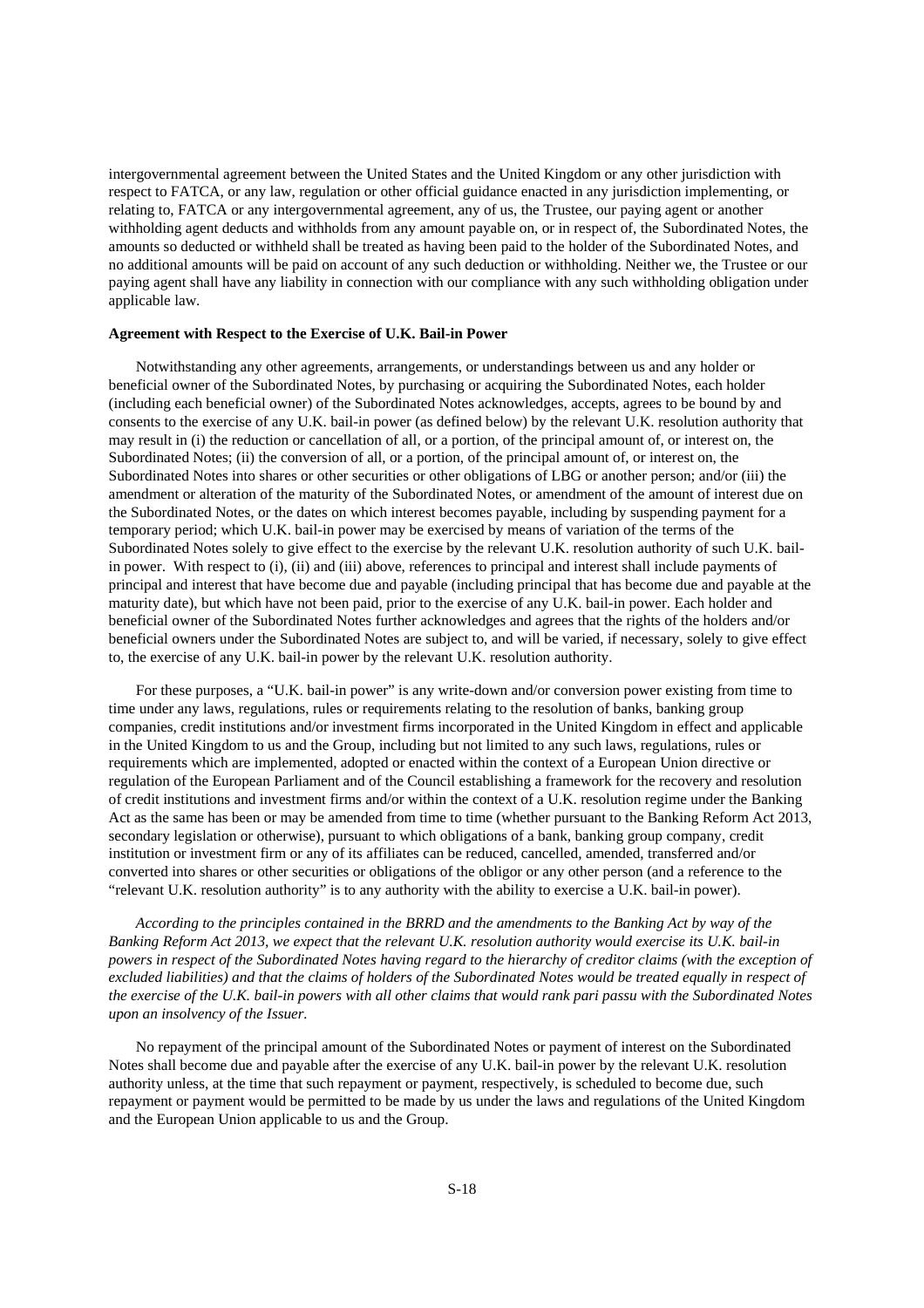By purchasing or acquiring the Subordinated Notes, each holder and beneficial owner of the Subordinated Notes: (i) acknowledges and agrees that the exercise of the U.K. bail-in power by the relevant U.K. resolution authority with respect to the Subordinated Notes shall not give rise to a Default or Event of Default for purposes of Section 315(b) (Notice of Default) and Section 315(c) (Duties of the Trustee in Case of Default) of the TIA; and (ii) to the extent permitted by the TIA, waives any and all claims against the Trustee for, agrees not to initiate a suit against the Trustee in respect of, and agrees that the Trustee shall not be liable for, any action that the Trustee takes, or abstains from taking, in either case in accordance with the exercise of the U.K. bail-in power by the relevant U.K. resolution authority with respect to the Subordinated Notes.

By purchasing or acquiring the Subordinated Notes, each holder and beneficial owner shall also be deemed to have (i) consented to the exercise of any U.K. bail-in power as it may be imposed without any prior notice by the relevant U.K. resolution authority of its decision to exercise such power with respect to the Subordinated Notes and (ii) authorized, directed and requested DTC and any direct participant in DTC or other intermediary through which it holds such Subordinated Notes to take any and all necessary action, if required, to implement the exercise of any U.K. bail-in power with respect to the Subordinated Notes as it may be imposed, without any further action or direction on the part of such holder or beneficial owner or the Trustee.

Upon the exercise of the U.K. bail-in power by the relevant U.K. resolution authority with respect to the Subordinated Notes, we shall provide a written notice to DTC as soon as practicable regarding such exercise of the U.K. bail-in power for purposes of notifying holders of such occurrence. We shall also deliver a copy of such notice to the Trustee for information purposes.

For a discussion of certain risk factors relating to the U.K. bail-in power, see "*Risk Factors—Risks relating to the Subordinated Notes*"*.* 

#### **Events of Default; Default; Limitation of Remedies**

#### *Events of Default*

An "Event of Default" shall result if:

- a court of competent jurisdiction makes an order for the winding-up of LBG which is not successfully appealed within 30 days; or
- an effective shareholders' resolution is validly adopted for the winding-up of LBG, other than under or in connection with a scheme of amalgamation or reconstruction not involving a bankruptcy or insolvency.

If an Event of Default occurs, the Trustee or the holder or holders of at least 25% in aggregate principal amount of the outstanding Subordinated Notes may declare to be due and payable immediately in accordance with the terms of the Indenture the principal amount of, and any accrued but unpaid payments, and any Additional Amounts (as defined below), on the Subordinated Notes. However, after this declaration but before the Trustee obtains a judgment or decree for payment of money due, the holder or holders of a majority in aggregate principal amount of the outstanding Subordinated Notes may rescind the declaration of acceleration and its consequences, but only if all Events of Default have been remedied and all payments due, other than those due as a result of acceleration, have been made.

# *Defaults*

A "Default" with respect to the Subordinated Notes shall result if:

- any installment of interest is not paid on or before its Interest Payment Date and such failure continues for 14 days; or
- all or any part of the principal of the Subordinated Notes is not paid when it otherwise becomes due and payable, whether upon redemption or otherwise, and such failure continues for seven days.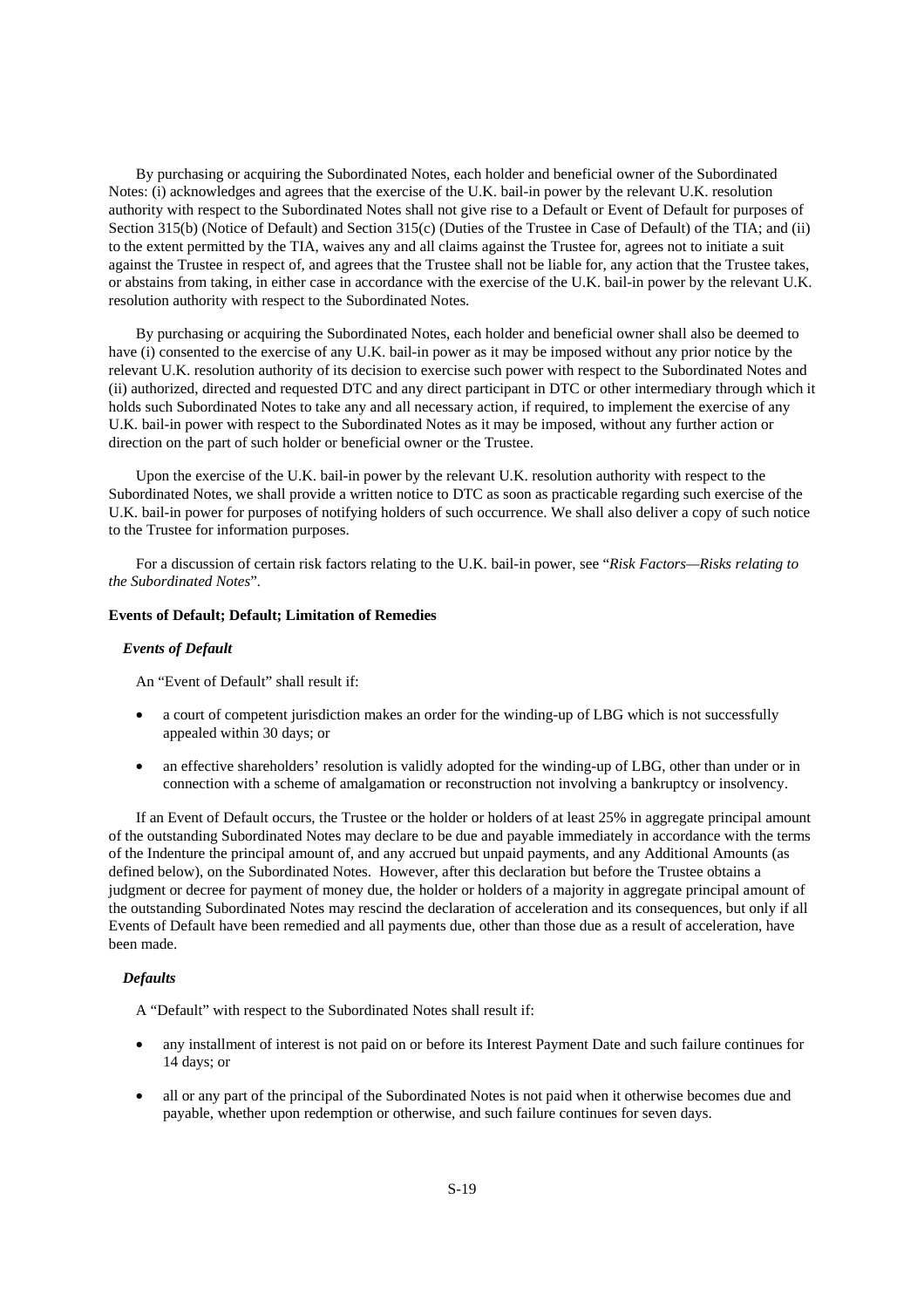If a Default occurs, the Trustee may commence a proceeding for the winding-up of LBG, provided that the Trustee may not declare the principal amount of any outstanding Subordinated Notes to be due and payable.

However, a failure to make any payment on a Subordinated Note shall not be a Default if it is withheld or refused in order to comply with any applicable fiscal or other law or regulation or order of any court of competent jurisdiction and LBG delivers an opinion of counsel to the Trustee with that conclusion, at any time before the expiry of the applicable 14 day or seven day period by independent legal advisers.

Notwithstanding any contrary provisions, nothing shall impair the right of a holder, absent the holder's consent, to sue for any payments due but unpaid with respect to the Subordinated Notes.

Subject to applicable law, no holder may exercise or claim any right of set-off, counterclaim, combination of accounts, compensation or retention in respect of any amount owed to it by LBG arising under or in connection with the Subordinated Notes. By accepting a Subordinated Note, each holder will be deemed to have waived any right of set-off, counterclaim, combination of accounts, compensation and retention with respect to the Subordinated Note or the Indenture (or between obligations which LBG may have under or in respect of any Subordinated Note and any liability owed by a holder to LBG) that they might otherwise have against LBG, whether before or during such winding up.

# *General*

The holder or holders of not less than a majority in aggregate principal amount of the outstanding Subordinated Notes may waive any past Event of Default or Default, except an Event of Default or Default in respect of the payment of interest, if any, or principal of (or premium, if any) or payments on any Subordinated Note or a covenant or provision of the Indenture which cannot be modified or amended without the consent of each holder of the Subordinated Notes.

Subject to the provisions of the Indenture relating to the duties of the Trustee, if an Event of Default or a Default occurs, the Trustee will be under no obligation to take direction from any holder or holders of the Subordinated Notes, unless they have offered reasonable indemnity to the Trustee. Subject to the Indenture provisions for the indemnification of the Trustee, the holder or holders of a majority in aggregate principal amount of the outstanding Subordinated Notes shall have the right to direct the time, method and place of conducting any proceeding for any remedy available to the Trustee or exercising any trust or power conferred on the Trustee, if the direction is not in conflict with any rule of law or with the Indenture and does not expose the Trustee to undue risk and the action would not be unjustly prejudicial to the holder or holders of the Subordinated Notes not taking part in that direction. The Trustee may take any other action that it deems proper which is not inconsistent with that direction.

The Indenture provides that the Trustee will, within 90 days after the occurrence of an Event of Default or a Default, give to each holder of the Subordinated Notes notice of the Event of Default or Default known to it, unless the Event of Default or Default, has been cured or waived. However, the Trustee shall be protected in withholding notice if it determines in good faith that withholding notice is in the interest of the holders.

We are required to furnish to the Trustee a statement as to our compliance with all conditions and covenants under the Indenture (i) annually, and (ii) within five Business Days of a written request from the Trustee.

#### **Additional Issuances**

We may, without the consent of the holders of the Subordinated Notes, issue additional notes having the same ranking and same interest rate, maturity date, redemption terms and other terms as the Subordinated Notes described in this prospectus supplement except for the price to the public, Issue Date and first interest payment date, provided however that such additional notes must be fungible with the Subordinated Notes for U.S. federal income tax purposes. Any such additional notes, together with the Subordinated Notes offered by this prospectus supplement, will constitute a single series of securities under the Indenture. There is no limitation on the amount of Subordinated Notes or other debt securities that we may issue under such Indenture.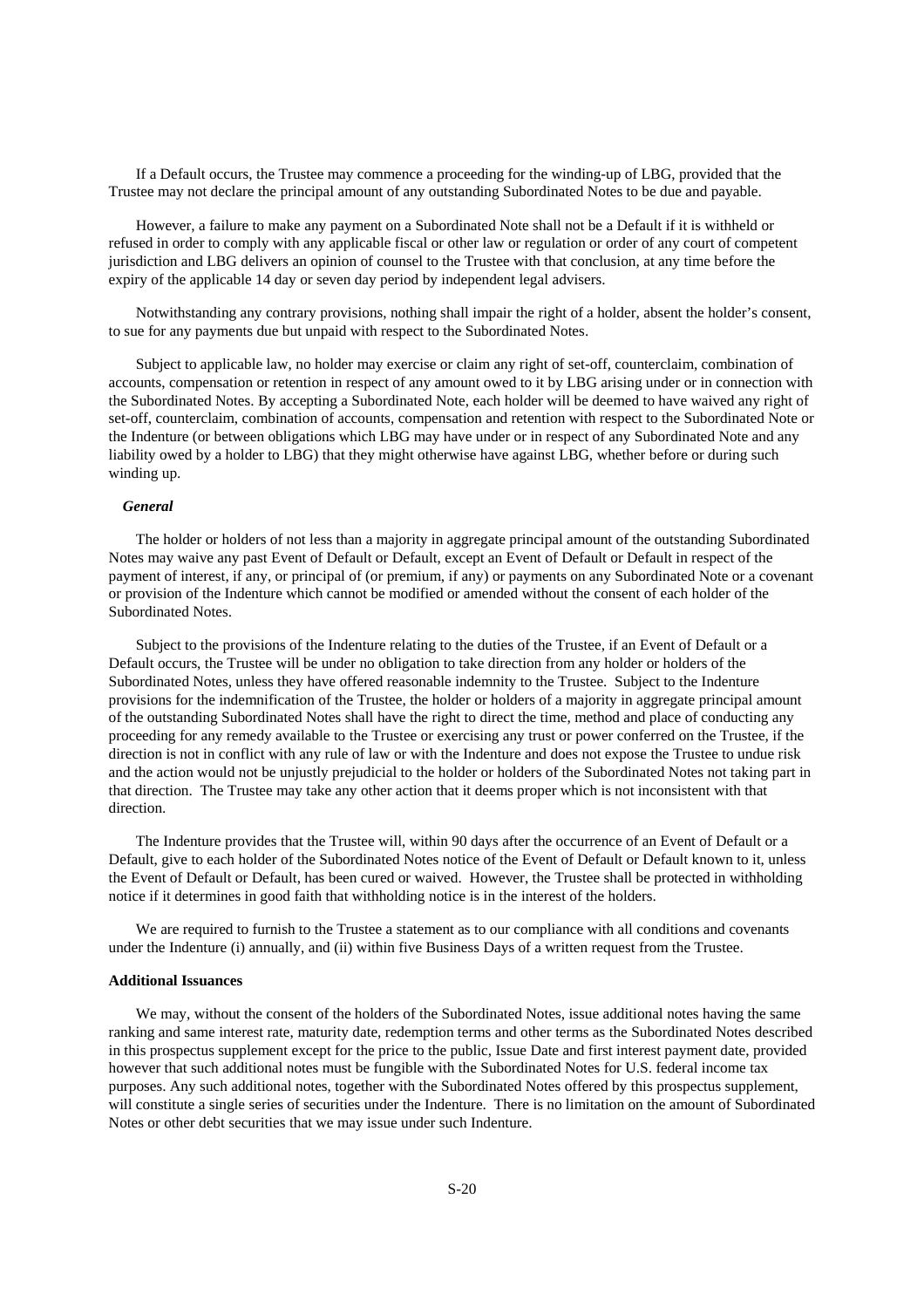#### **Tax Redemption**

If at any time a Tax Event has occurred, LBG may, subject to the satisfaction of the conditions described under "*—Conditions to Redemption and Repurchases*" below, redeem the Subordinated Notes in whole but not in part at any time at 100% of their principal amount, together with any accrued interest to, but excluding, the date fixed for redemption.

A "Tax Event" is deemed to have occurred if:

(1) LBG determines that as a result of a Tax Law Change, in making any payments on the Subordinated Notes, LBG has paid or will or would on the next payment date be required to pay any Additional Amounts (as defined below) to any holder pursuant to "*—Payment of Additional Amounts*" below and/or

(2) a Tax Law Change would:

- result in LBG not being entitled to claim a deduction in respect of any payments in respect of the Subordinated Notes in computing LBG's taxation liabilities or materially reduce the amount of such deduction;
- prevent the Subordinated Notes from being treated as loan relationships for United Kingdom tax purposes;
- as a result of the Subordinated Notes being in issue, result in LBG not being able to have losses or deductions set against the profits or gains, or profits or gains offset by the losses or deductions, of companies with which it is or would otherwise be so grouped for applicable United Kingdom tax purposes (whether under the group relief system current as of the date of issue of the Subordinated Notes or any similar system or systems having like effect as may from time to time exist);
- result in a United Kingdom tax liability, or the receipt of income or profit which would be subject to United Kingdom tax, in respect of a write-down of the principal amount of the Subordinated Notes or the conversion of the Subordinated Notes into shares or other obligations of LBG; or
- result in a Subordinated Note or any part thereof being treated as a derivative or an embedded derivative for United Kingdom tax purposes,

in each case, *provided that*, LBG could not avoid the foregoing in connection with the Subordinated Notes by taking measures reasonably available to it.

"Tax Law Change" means a change in, or amendment to, the laws or regulations of the United Kingdom, or any political subdivision or authority therein or thereof, having the power to tax, including any treaty to which the United Kingdom is a party, or any change in any generally published application or interpretation of such laws, including a decision of any court or tribunal, or any change in the generally published application or interpretation of such laws by any relevant tax authority or any generally published pronouncement by any tax authority, which change, amendment or pronouncement  $(x)$  (subject to  $(y)$ ) becomes effective on or after the Issue Date, or  $(y)$  in the case of a change in law, is enacted by United Kingdom Act of Parliament or implemented by statutory instrument, on or after the Issue Date;

Notice of any redemption of the Subordinated Notes due to the occurrence of a Tax Event will be given to holders not less than 30 nor more than 60 calendar days prior to the date of such redemption in accordance with "*— Conditions to Redemption and Repurchases*" below, and to the Trustee at least ten (10) Business Days prior to such date, unless a shorter notice period shall be satisfactory to the Trustee.

Prior to the giving of any notice of redemption, LBG must deliver to the Trustee (i) a legal opinion, in a form satisfactory to the Trustee, to the effect that a Tax Event has occurred, and (ii) an officer's certificate confirming that (1) all the conditions necessary for redemption have occurred and that LBG could not avoid the consequences of the Tax Event by taking measures reasonably available to it, and (2) that the Relevant Regulator is satisfied that the relevant change or event is material and was not reasonably foreseeable by LBG on the Issue Date. The Trustee shall be entitled to accept such opinion and officer's certificate without any further inquiry, in which event such opinion and officer's certificate shall be conclusive and binding on the Trustee and the holders of the Subordinated Notes.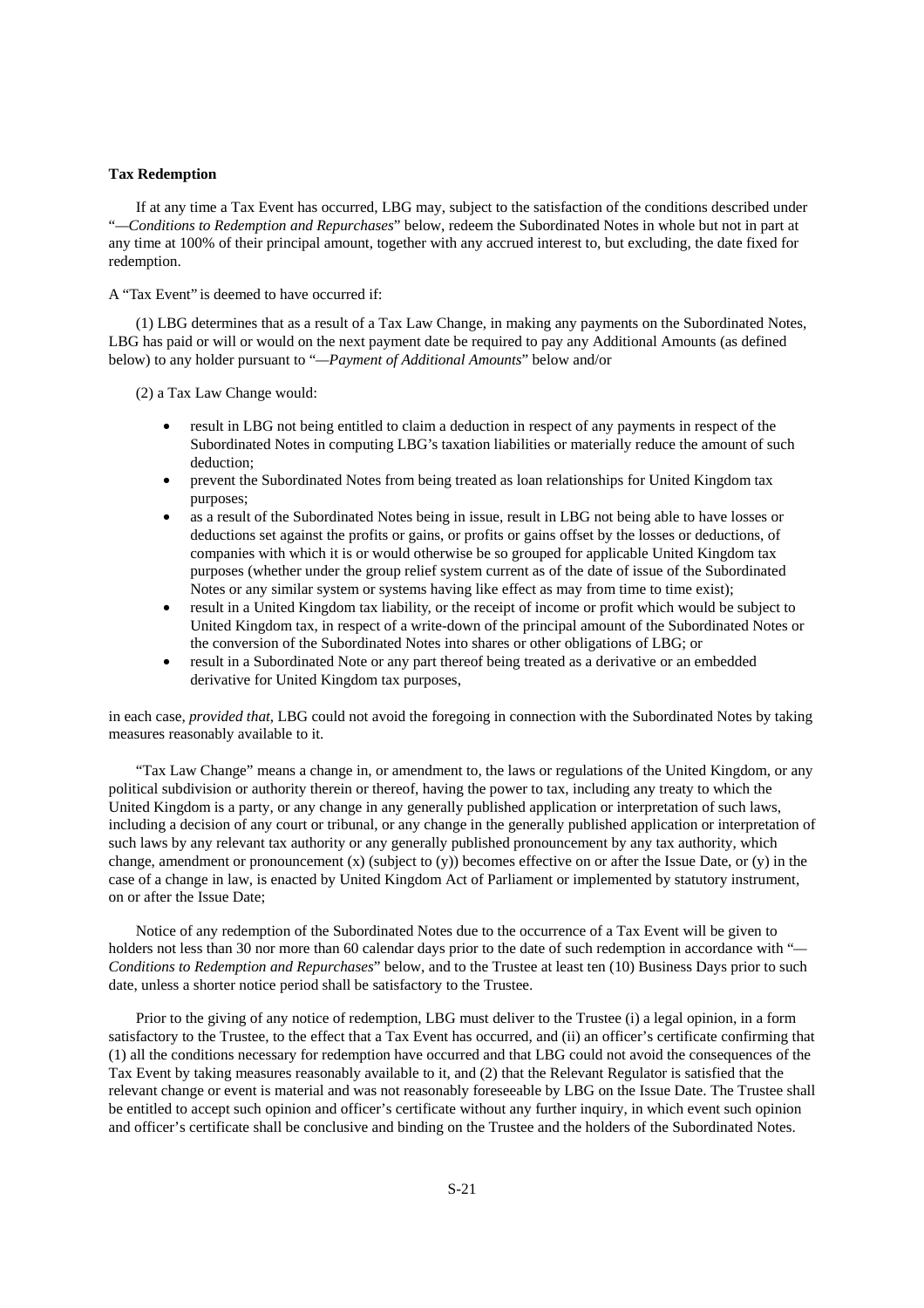#### **Redemption due to a Capital Disqualification Event**

We may redeem the Subordinated Notes in whole but not in part upon not less than 30 calendar days' nor more than 60 calendar days' notice to the holders of the Subordinated Notes if, at any time immediately prior to the giving of the notice referred to above, a Capital Disqualification Event has occurred. In the event of such a redemption, the redemption price of the Subordinated Notes will be 100% of their principal amount together with any accrued but unpaid interest to, but excluding, the date fixed for redemption. Any right of redemption will be subject to the conditions set forth under "—*Conditions to Redemption and Repurchases*" below.

Prior to the giving of any notice of redemption, LBG must deliver to the Trustee an officer's certificate stating that (1) a Capital Disqualification Event has occurred, and (2) LBG has demonstrated to the satisfaction of the Relevant Regulator that the relevant change was not reasonably foreseeable by LBG as at the Issue Date. The Trustee shall be entitled to accept such officer's certificate without any further inquiry, in which event such officer's certificate shall be conclusive and binding on the Trustee and the holders of the Subordinated Notes.

# **Repurchases**

We may at any time, and from time to time, purchase Subordinated Notes in the open market or by tender or by private agreement in any manner and at any price or at differing prices. Subordinated Notes purchased or otherwise acquired by us may be (i) held, (ii) resold or (iii) at our sole discretion, surrendered to the Trustee for cancellation (in which case all Subordinated Notes so surrendered will forthwith be cancelled in accordance with applicable law and thereafter may not be re-issued or resold). Any such purchases will be subject to the conditions set forth under "*—Conditions to Redemption and Repurchases*" below.

# **Conditions to Redemption and Repurchases**

Any redemption or repurchase of the Subordinated Notes prior to the maturity date is subject to:

(a) LBG giving notice to the Relevant Regulator and the Relevant Regulator granting permission to LBG to redeem or purchase the Subordinated Notes; and

(b) in respect of any redemption of the Subordinated Notes proposed to be made prior to the fifth anniversary of the date of issuance of the Subordinated Notes, if and to the extent then required under the relevant Regulatory Capital Requirements (A) in the case of an optional redemption due to a Tax Event, LBG having demonstrated to the satisfaction of the Relevant Regulator that the relevant change or event is material and was not reasonably foreseeable by LBG as at the Issue Date or (B) in the case of redemption following the occurrence of a Capital Disqualification Event, LBG having demonstrated to the satisfaction of the Relevant Regulator that the relevant change was not reasonably foreseeable by LBG as at the Issue Date; and

(c) if and to the extent then required by the relevant Regulatory Capital Requirements (A) on or before the relevant redemption or purchase date, LBG replacing the Subordinated Notes with instruments qualifying as own funds of equal or higher quality on terms that are sustainable for the income capacity of LBG or (B) LBG demonstrating to the satisfaction of the Relevant Regulator that its Tier 1 Capital and Tier 2 Capital would, following such redemption or purchase exceed its minimum capital requirements by a margin that the Relevant Regulator may consider necessary at such time based on the Regulatory Capital Requirements.

Notwithstanding the above conditions, if, at the time of any redemption or purchase, the prevailing Regulatory Capital Requirements permit the repayment or purchase only after compliance with one or more alternative or additional preconditions to those set out above, LBG shall comply with such other and/or, as appropriate, additional pre-condition(s).

# **Modification and Waiver**

We and the Trustee may make certain modifications and amendments to the Indenture without the consent of the holders of the Subordinated Notes. Other modifications and amendments may be made to the Indenture with the consent of the holder or holders of not less than two-thirds in aggregate outstanding principal amount of the Subordinated Notes outstanding that are affected by the modification or amendment, voting as one class. However,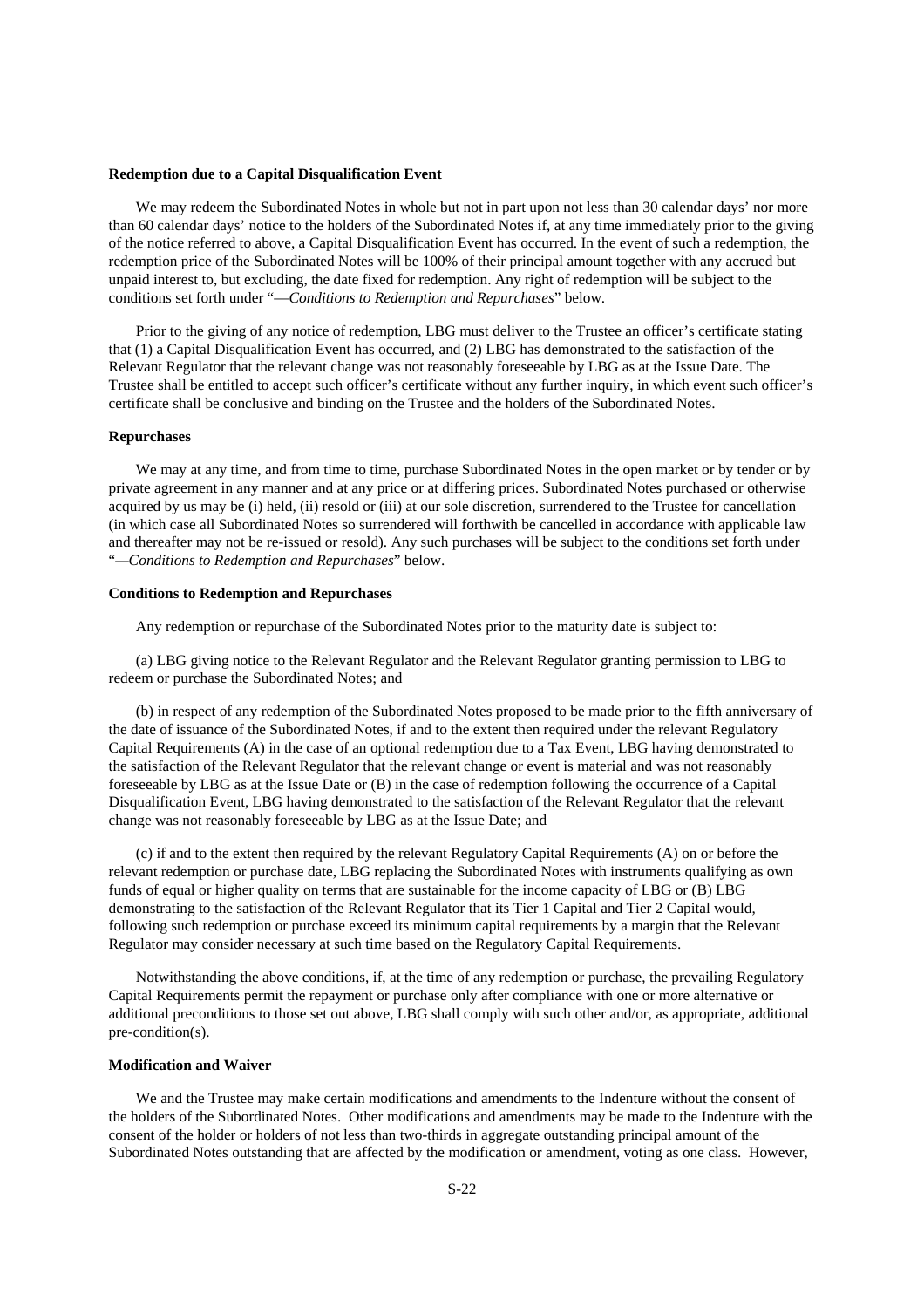no modifications or amendments may be made without the consent of the holder of each Subordinated Note that would:

- change the stated maturity of the principal amount of the Subordinated Notes;
- reduce the principal amount of, the interest rate, or the premium payable upon the redemption of, or the payments with respect to, the Subordinated Notes;
- change any obligation to pay Additional Amounts (as defined below);
- change the currency of payment;
- impair the right to institute suit for the enforcement of any payment due and payable;
- reduce the percentage in aggregate principal amount of outstanding Subordinated Notes necessary to modify or amend the Indenture or to waive compliance with certain provisions of the Indenture and any Event of Default or Default;
- the subordination provisions or the terms of our obligations in respect of the due and punctual payment of the amounts due and payable on the Subordinated Notes in a manner adverse to the holders; or
- modify the above requirements.

In addition, variations in the terms and conditions of the Subordinated Notes, including modifications relating to redemption, an Event of Default or a Default, may require the non-objection from, or consent of, the PRA.

#### **Payment of Additional Amounts**

Amounts to be paid on the Subordinated Notes will be made without deduction or withholding for, or on account of, any and all present and future income, stamp and other taxes, levies, imposts, duties, charges, or fees imposed, levied, collected, withheld or assessed by or on behalf of a U.K. taxing jurisdiction, unless such deduction or withholding is required by law. If at any time a U.K. taxing jurisdiction requires us to make such deduction or withholding, we will pay additional amounts with respect to the principal of, interest and any other payments on, the Subordinated Notes ("Additional Amounts") that are necessary in order that the net amounts paid to the holders of the Subordinated Notes, after the deduction or withholding, shall equal the amounts which would have been payable on the Subordinated Notes if the deduction or withholding had not been required. However, this will not apply to any such amount that would not have been payable or due but for the fact that:

- the holder or the beneficial owner of the Subordinated Notes is a domiciliary, national or resident of, or engaging in business or maintaining a permanent establishment or physically present in, a U.K. taxing jurisdiction or otherwise having some connection with the U.K. taxing jurisdiction other than the holding or ownership of a Subordinated Note, or the collection of any payment of, or in respect of, principal of, or any interest or other payment on, any Subordinated Note;
- except in the case of a winding up in the United Kingdom, the Subordinated Notes are presented (where presentation is required) for payment in the United Kingdom;
- the Subordinated Notes are presented (where presentation is required) for payment more than 30 days after the date payment became due or was provided for, whichever is later, except to the extent that the holder would have been entitled to the Additional Amounts on presenting the Subordinated Notes for payment at the close of that 30 day period;
- the holder or the beneficial owner of the Subordinated Notes or the beneficial owner of any payment of or in respect of principal of, or any interest or other payment on, the Subordinated Notes, failed to comply with a request by us or our liquidator or other authorized person addressed to the holder to provide information concerning the nationality, residence or identity of the holder or the beneficial owner or to make any declaration or other similar claim to satisfy any requirement, which is required or imposed by a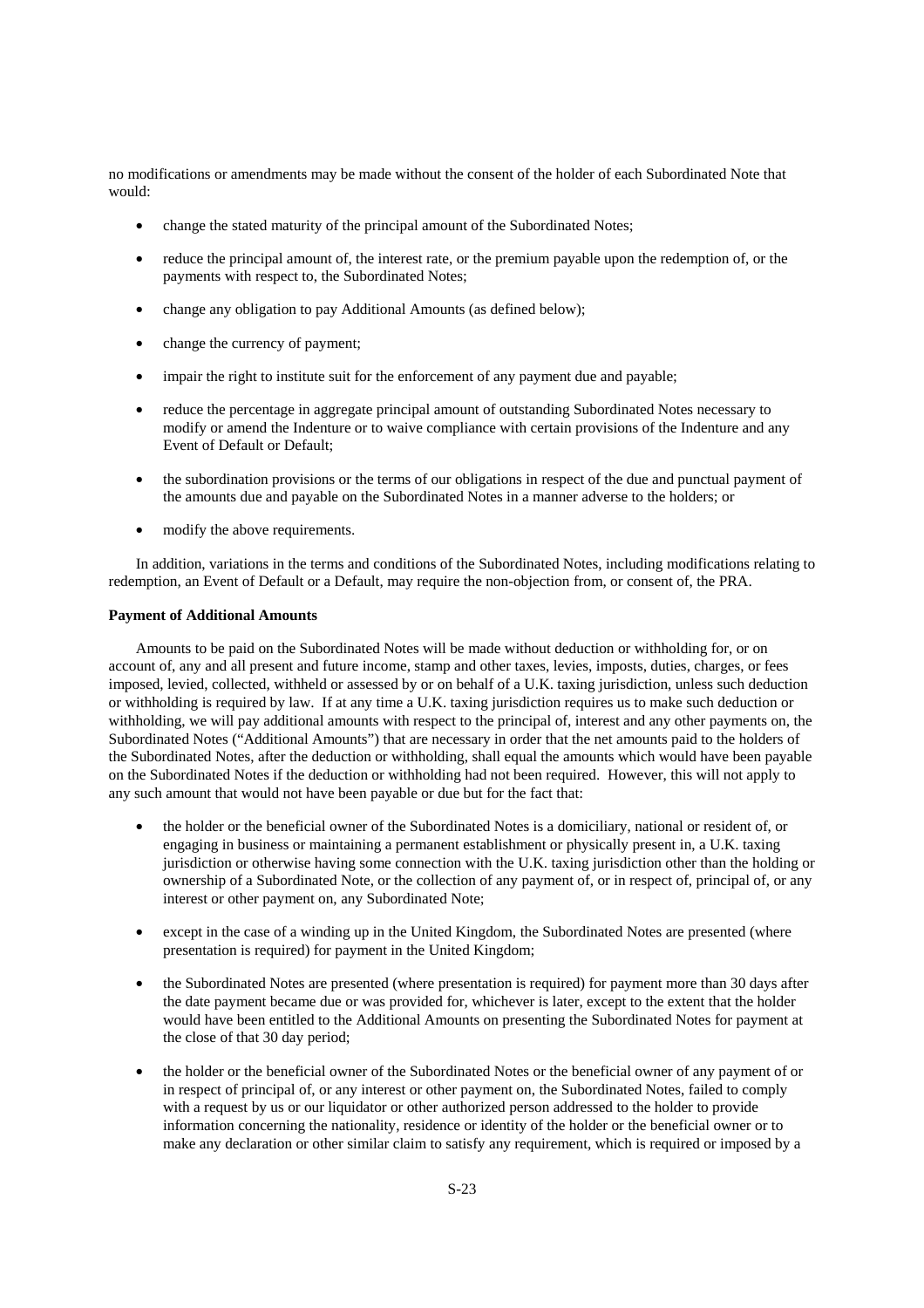statute, treaty, regulation or administrative practice of a U.K. taxing jurisdiction as a precondition to exemption from all or part of the tax, levy, impost, duty, charge or fee;

- the withholding or deduction is required to be made pursuant to European Council Directive 2003/48/EC on the taxation of savings income, or any directive amending, supplementing or replacing such directive or any law implementing or complying with, or introduced in order to conform to, such directive or directives;
- the Subordinated Notes are presented (where presentation is required) for payment by or on behalf of a holder who would have been able to avoid such withholding or deduction by presenting the Subordinated Notes to another paying agent;
- the deduction or withholding is imposed by reason of FATCA, any intergovernmental agreement between the United States and the United Kingdom or any other jurisdiction with respect to FATCA, or any law, regulation or other official guidance enacted in any jurisdiction implementing, or relating to, FATCA or any intergovernmental agreement; or
- any combination of the above items,

nor shall Additional Amounts be paid with respect to the principal of, or any interest or other payment on, the Subordinated Notes to any holder who is a fiduciary or partnership or any person other than the sole beneficial owner of such payment to the extent such payment would be required by the laws of any taxing jurisdiction to be included in the income for tax purposes of a beneficiary or partner or settlor with respect to such fiduciary or a member of such partnership or a beneficial owner who would not have been entitled to such Additional Amounts, had it been the holder.

Whenever we refer in this prospectus supplement, in any context, to the payment of the principal of or any interest or other payments on, or in respect of, any Subordinated Note, we mean to include the payment of Additional Amounts to the extent that, in the context, Additional Amounts are, were or would be payable.

#### **Waiver of Right to Set-Off**

Subject to applicable law, no holder may exercise or claim any right of set-off, counterclaim, combination of accounts, compensation or retention in respect of any amount owed to it by LBG arising under or in connection with the Subordinated Notes. By accepting a Subordinated Note, each holder will be deemed to have waived any right of set-off, counterclaim, combination of accounts, compensation and retention with respect to such Subordinated Note or the Indenture (or between our obligations under or in respect of any Subordinated Note and any liability owed by a holder or the Trustee to us) that they might otherwise have against us, whether before or during our winding up.

#### **Trustee; Direction of Trustee**

LBG's obligations to reimburse and indemnify the Trustee in accordance with Section 6.07 of the Subordinated Indenture (as amended by the Fourth Supplemental Indenture) shall survive the exercise of the U.K. bail-in power by the relevant U.K. resolution authority with respect to the Subordinated Notes.

By accepting the Subordinated Notes, each holder (including each beneficial owner) of the Subordinated Notes acknowledges and agrees that, upon the exercise of any U.K. bail-in power by the relevant U.K. resolution authority, (a) the Trustee shall not be required to take any further directions from holders of the Subordinated Notes under Section 5.12 (Control by Holders) of the Subordinated Indenture, which authorizes holders of a majority in aggregate outstanding principal amount of the Subordinated Notes to direct certain actions relating to the Subordinated Notes, and (b) neither the Subordinated Indenture nor the Fourth Supplemental Indenture shall impose any duties upon the Trustee whatsoever with respect to the exercise of any U.K. bail-in power by the relevant U.K. resolution authority. Notwithstanding the foregoing, if, following the completion of the exercise of the U.K. bail-in power by the relevant U.K. resolution authority, the Subordinated Notes remain outstanding (for example, if the exercise of the U.K. bail-in power results in only a partial write-down of the principal of the Subordinated Notes), then the Trustee's duties under the Indenture shall remain applicable with respect to the Subordinated Notes following such completion to the extent that the Issuer and the Trustee shall agree pursuant to a supplemental indenture or an amendment to the Indenture.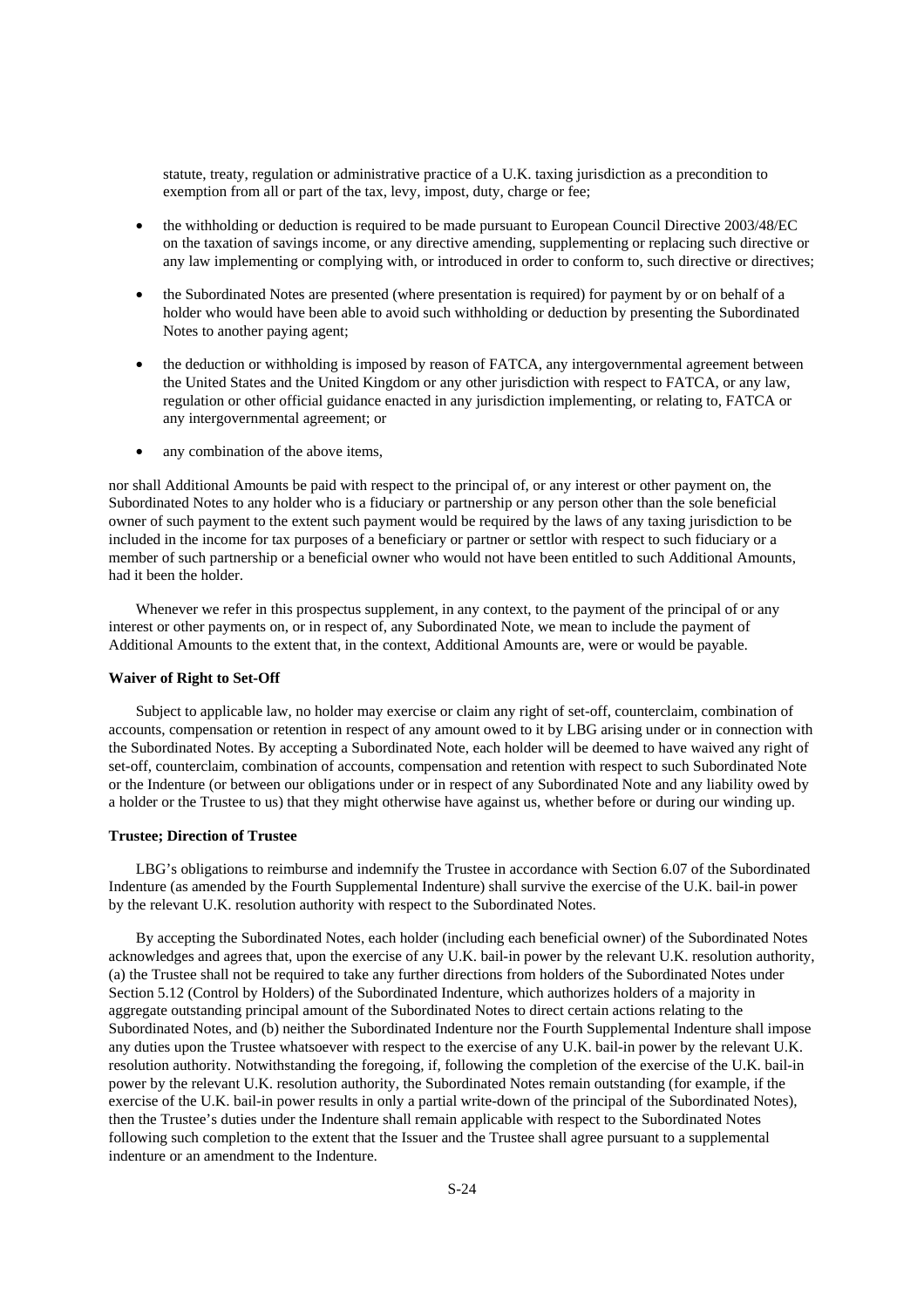In addition to the foregoing, the Trustee may decline to act or accept direction from holders unless it receives written direction from holders representing a majority in aggregate principal amount of the Subordinated Notes and security and/or indemnity satisfactory to the Trustee in its sole discretion. The Indenture shall not be deemed to require the Trustee to take any action which may conflict with applicable law, or which may be unjustly prejudicial to the holders not taking part in the direction, or which would subject the Trustee to undue risk or for which it is not indemnified to its satisfaction in its sole discretion.

The Trustee makes no representations regarding, and shall not be liable with respect to, the information set forth in this prospectus supplement.

## **Subsequent Holders' Agreement**

Holders and beneficial owners of the Subordinated Notes that acquire the Subordinated Notes in the secondary market shall be deemed to acknowledge, agree to be bound by and consent to the same provisions specified herein to the same extent as the holders and beneficial owners of the Subordinated Notes that acquire the Subordinated Notes upon their initial issuance, including, without limitation, with respect to the acknowledgement and agreement to be bound by and consent to the terms of the Subordinated Notes related to the U.K. bail-in power.

#### **Consolidation, Merger and Sale of Assets; Assumption**

We may, without the consent of the holders of the Subordinated Notes, consolidate with, merge into or transfer or lease our assets substantially as an entirety to any person, provided that any successor corporation formed by any consolidation or amalgamation, or any transferee or lessee of our assets, is a company organized under the laws of any part of the United Kingdom that assumes, by a supplemental indenture, the obligations of LBG on the Subordinated Notes, and under the Indenture, immediately after giving effect to such transaction, no Default or Event of Default shall have occurred, and we procure the delivery to the Trustee of a customary officer's certificate and legal opinion providing that the conditions precedent to the transaction have been complied with.

Subject to applicable law and regulation, any of the wholly-owned subsidiaries of LBG may assume the obligations under the Subordinated Notes without the consent of any holder, provided that we unconditionally guarantee, which shall be on a subordinated basis in substantially the manner described above, the obligations of the subsidiary under the Subordinated Notes. In such case, all of the direct obligations under the Subordinated Notes and the Indenture shall immediately be discharged. Any Additional Amounts under the Subordinated Notes will be payable in respect of taxes imposed by the jurisdiction in which the assuming subsidiary is incorporated, subject to exceptions equivalent to those that apply to any obligation to pay Additional Amounts, substituting the jurisdiction in which the assuming subsidiary is incorporated for "U.K. taxing jurisdiction". However, if we make payment under such guarantee, we may be required to pay Additional Amounts related to taxes, subject to the exceptions described under the heading "—*Additional Amounts*" above, imposed by any U.K. taxing jurisdiction by reason of the guarantee payment. The subsidiary that assumes the obligations will also be entitled to redeem the Subordinated Notes in the circumstances described in "—*Tax Redemption*" and "—*Redemption due to a Capital Disqualification Event*" above with respect to any change or amendment to, or change in the application or official interpretation of, the laws or regulations (including any treaty) of the assuming subsidiary's jurisdiction of incorporation which occurs after the date of the assumption.

*An assumption of the obligations of LBG under the Subordinated Notes might be considered for U.S. federal income tax purposes to be an exchange by the holders of the Subordinated Notes for new debt securities, resulting in recognition of taxable gain or loss for these purposes and possible other adverse tax consequences for such holders. Holders should consult their tax advisors regarding the U.S. federal, state and local income tax consequences of an assumption.*

#### **Listing**

We intend to apply for the listing of the Subordinated Notes on the New York Stock Exchange in accordance with its rules.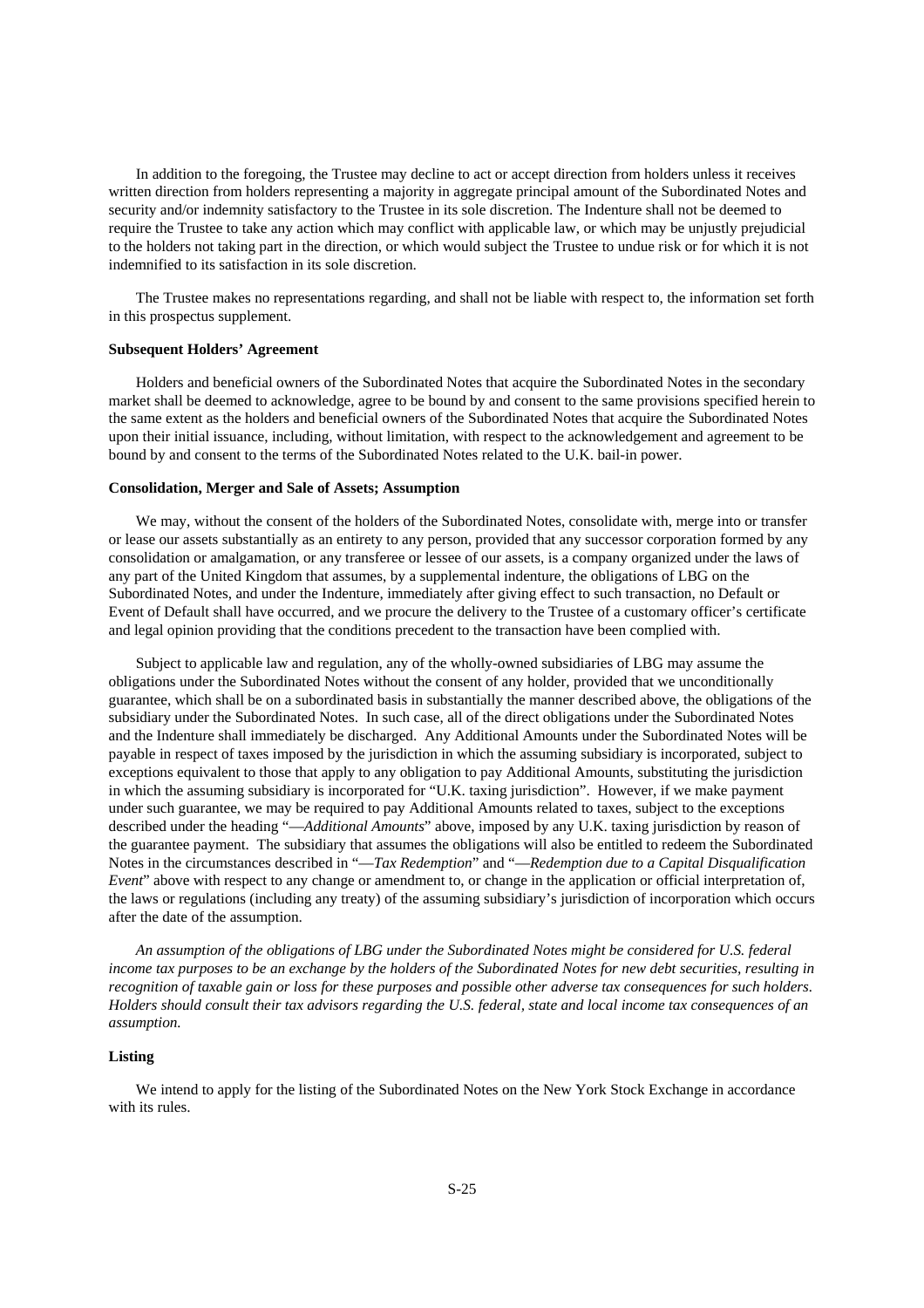# **Governing Law**

The Subordinated Indenture, the Fourth Supplemental Indenture and the Subordinated Notes are governed by, and construed in accordance with, the laws of the State of New York, except for the subordination and waiver of setoff provisions relating to the Subordinated Notes, which are governed by, and construed in accordance with, the laws of Scotland.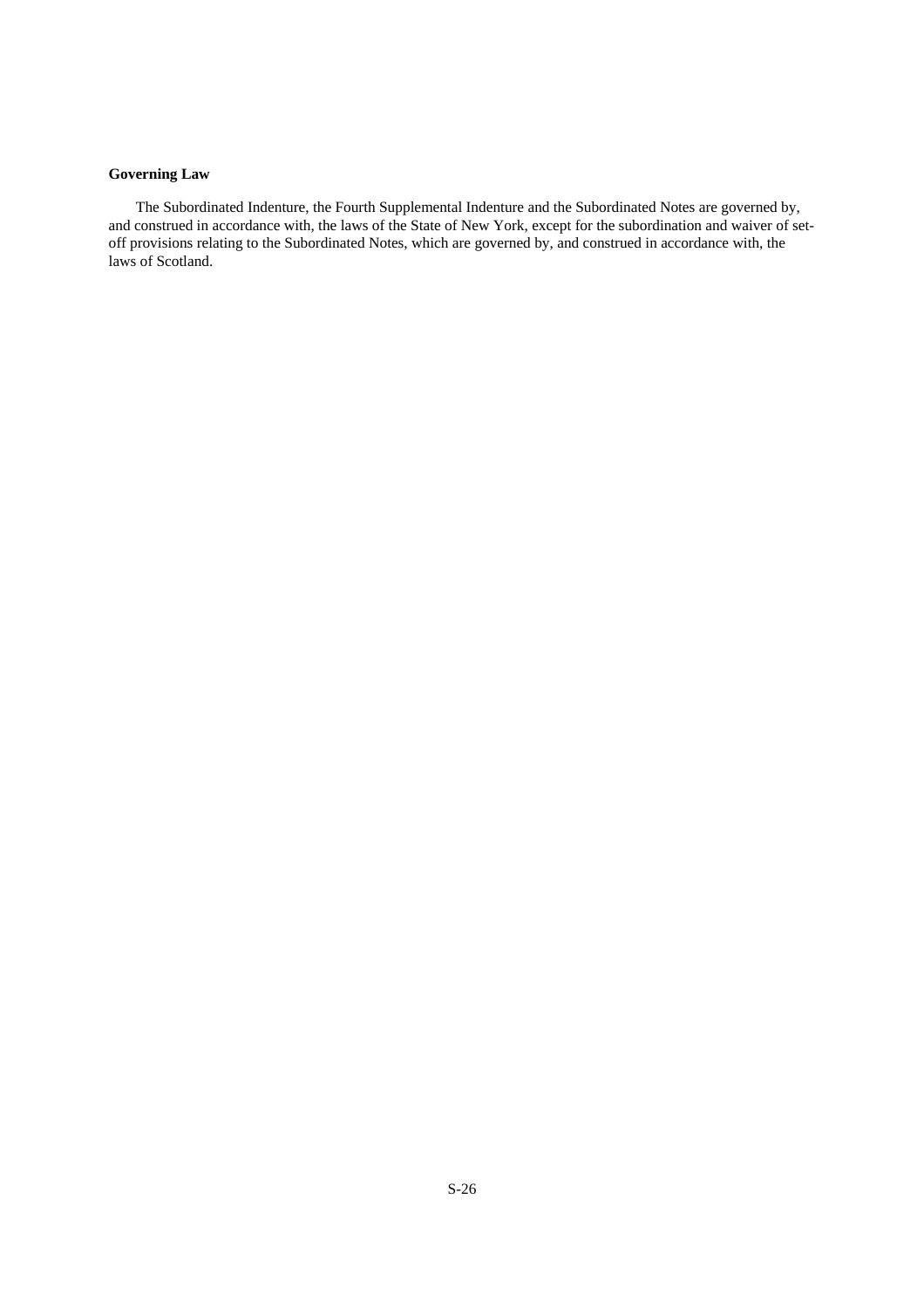#### **CERTAIN U.K. AND U.S. FEDERAL TAX CONSEQUENCES**

The following is a summary of the material U.K. and U.S. federal tax consequences of the ownership and disposition of the Subordinated Notes by a "U.S. holder" described below, that is not connected with us for relevant tax purposes, that holds the Subordinated Notes as capital assets and that purchases them as part of the initial offering of the Subordinated Notes at their "issue price", which will be equal to the first price to the public (not including bondhouses, brokers or similar persons or organizations acting in the capacity of underwriters, placement agents or wholesalers) at which a substantial amount of the Subordinated Notes is sold for money. For purposes of this discussion, a "U.S. holder" is a beneficial owner of a Subordinated Note that is for U.S. federal income tax purposes (i) a citizen or individual resident of the United States, (ii) a corporation, or other entity taxable as a corporation for U.S. federal income tax purposes, created or organized in or under the laws of the United States or of any state thereof or the District of Columbia, or (iii) an estate or trust the income of which is subject to U.S. federal income taxation regardless of its source.

This discussion does not describe all of the tax consequences that may be relevant to U.S. holders in light of their particular circumstances or to holders subject to special rules, such as:

- holders who are resident in the United Kingdom for U.K. tax purposes or who are domiciled or deemed to be domiciled in the United Kingdom;
- certain financial institutions;
- insurance companies;
- dealers or traders in securities that use the mark-to-market method of accounting;
- persons holding Subordinated Notes as part of a hedge or other integrated transaction;
- persons whose functional currency is not the U.S. dollar;
- partnerships or other entities classified as partnerships for U.S. federal income tax purposes;
- persons subject to the alternative minimum tax or the Medicare contribution tax;
- certain persons connected with us; or
- persons carrying on a trade in the United Kingdom through a permanent establishment in the United Kingdom or carrying on a trade, profession or vocation in the United Kingdom through a branch or agency in the United Kingdom or otherwise holding Subordinated Notes in connection with a trade or business outside the United States.

If you are a partnership for U.S. federal income tax purposes, the U.S. federal income tax treatment of your partners will generally depend on the status of the partners and your activities. If you are a partnership holding Subordinated Notes or a partner therein, you should consult your tax advisor as to your particular U.S. federal income tax consequences of holding and disposing of the Subordinated Notes.

The statements regarding U.K. and U.S. tax laws and practices set out below, including those regarding the U.K./U.S. double taxation convention relating to income and capital gains (the "Treaty"), are based on those laws, practices and conventions as of the date hereof. They are subject to changes in those laws, practices and conventions, and any relevant judicial decision, after the date hereof, which may apply with retrospective effect. This summary is not exhaustive of all possible tax considerations that may be relevant in the particular circumstances of each U.S. holder. In particular, this summary does not deal with the tax treatment of the Subordinated Notes following an exercise of U.K. bail-in power. You should satisfy yourself as to the tax consequences in your own particular circumstances of the acquisition, ownership and disposition of the Subordinated Notes.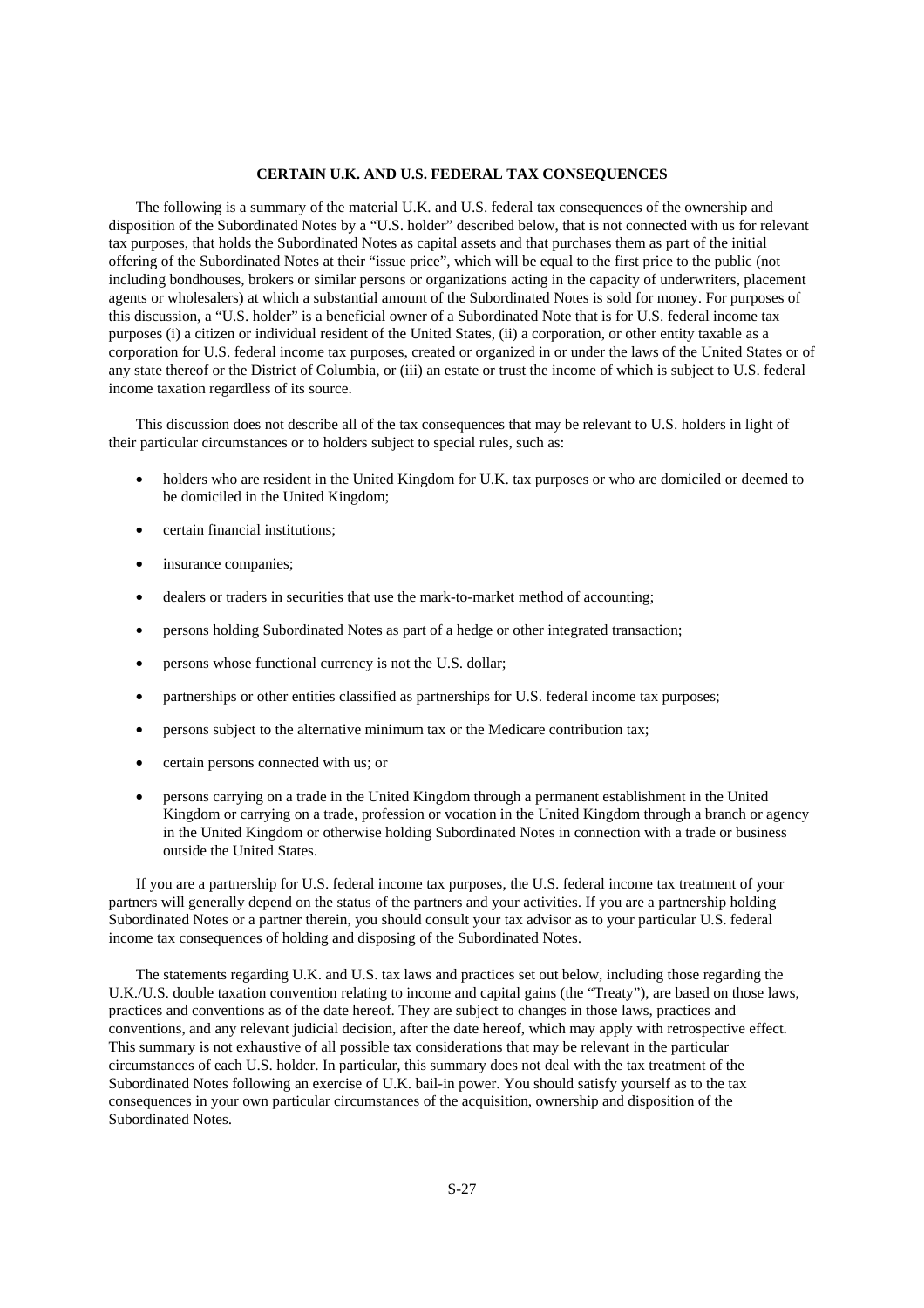#### **United Kingdom**

*Payments*. Interest that we pay on the Subordinated Notes will be paid without withholding for or deduction of U.K. income tax, provided that:

1. the Taxation of Regulatory Capital Securities Regulations 2013 (the "Regulations") apply to the Subordinated Notes, which will be the case if (i) the Subordinated Notes qualify as Tier 2 instruments under Article 63 of the Commission Regulation (EU) No 575/2013 ("CRR") (as amended from time to time) and such Subordinated Notes form, or formed, a component of Tier 2 capital for the purposes of CRR (as amended from time to time), and (ii) there are no arrangements the main purpose, or one of the main purposes, of which is to obtain a tax advantage for any person as a result of such application of the Regulations, or

2. the Subordinated Notes carry a right to interest and are and remain listed on a "recognised stock exchange" within the meaning of Section 1005 of the Income Tax Act 2007. The New York Stock Exchange is currently a recognised stock exchange for these purposes. The Subordinated Notes will be treated as listed on the New York Stock Exchange if they are officially listed in the United States in accordance with provisions corresponding to those generally applicable in EEA states and are admitted to trading on the New York Stock Exchange.

In all other cases, an amount on account of U.K. income tax must generally be withheld at the basic rate (currently 20%), unless one of certain exceptions relating to the status of the holder applies. In particular, certain U.S. holders will be entitled to receive payments free of withholding of U.K. income tax under the Treaty and will under current HM Revenue & Customs ("HMRC") administrative procedures be able to make a claim for the issuance of a direction by HMRC to this effect. However, such directions will be issued only on prior application to the relevant tax authorities by the holder in question. If the Regulations do not apply to the Subordinated Notes, the Subordinated Notes are not listed on a recognised stock exchange (in each case as described above), and such a direction is not given, we will generally be required to withhold tax, although a U.S. holder entitled to relief under the Treaty may subsequently claim the amount withheld from HMRC.

Interest on the Subordinated Notes constitutes U.K. source income for U.K. tax purposes and, as such, may be subject to U.K. income tax by direct assessment irrespective of the residence of the holder. However, where the payments are made without withholding or deduction on account of U.K. tax, the payments will not be assessed to U.K. income tax (other than in the hands of certain trustees) if you are not resident in the U.K. for tax purposes, except if you carry on a trade, profession or vocation in the U.K. through a U.K. branch or agency in connection with which the payments are received or to which the Subordinated Notes are attributable (or in the case of a corporate U.S. holder, if you carry on a trade in the U.K. through a permanent establishment in the U.K. in connection with which the payments are received or to which the Subordinated Notes are attributable), in which case (subject to exemptions for payments received by certain categories of agent) tax may be levied on the U.K. branch or agency (or permanent establishment).

Information relating to securities may be required to be provided to HMRC in certain circumstances. This may include the value of the Subordinated Notes, details of the holders or beneficial owners of the Subordinated Notes (or the persons for whom the Subordinated Notes are held), details of the persons to whom payments derived from the Subordinated Notes are or may be paid and information and documents in connection with transactions relating to the Subordinated Notes. Information may be required to be provided by, amongst others, the holders of the Subordinated Notes, persons by (or via) whom payments derived from the Subordinated Notes are made or who receive (or would be entitled to receive) such payments, persons who effect or are a party to transactions relating to the Subordinated Notes on behalf of others and certain registrars or administrators. In certain circumstances, the information obtained by HMRC may be provided to tax authorities in other countries.

*Disposal (including Redemption)*. Subject to the provisions set out in the next paragraph in relation to temporary non-residents, a U.S. holder will not, upon disposal (including redemption) of a Subordinated Note, be liable for U.K. taxation on gains realized, unless at the time of the disposal the U.S. holder is resident for tax purposes in the U.K., carries on a trade, profession or vocation in the U.K. through a branch or agency in the U.K. to which the Subordinated Notes are attributable or, in the case of a corporate U.S. holder, if the U.S. holder carries on a trade in the U.K. through a permanent establishment in the U.K. to which the Subordinated Notes are attributable.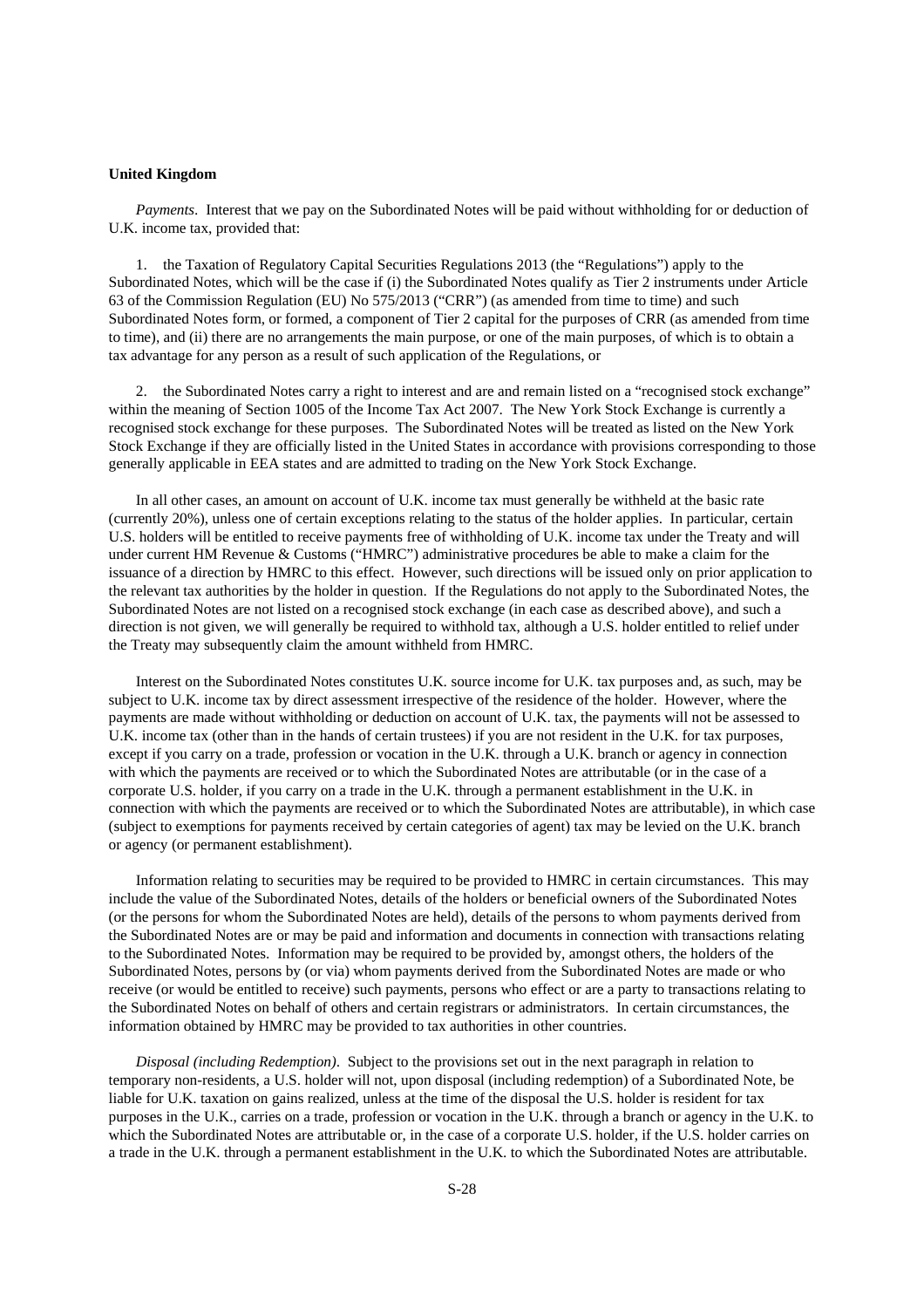A U.S. holder who is an individual and who has ceased to be resident for tax purposes in the U.K. for a period of five years or less before again becoming resident for tax purposes in the U.K. and who disposes of a Subordinated Note during that period may be liable to U.K. tax on chargeable gains arising during the period of absence in respect of the disposal (including redemption), subject to any available exemption or relief.

A U.S. holder who is an individual or other taxpayer not liable to U.K. corporation tax will not, upon transfer or redemption of a Subordinated Note, be subject to any U.K. income tax charge on accrued but unpaid payments of interest, unless the U.S. holder at any time in the relevant tax year was resident in the U.K. or carried on a trade, profession or vocation in the U.K. through a branch or agency to which the Subordinated Note is attributable.

*Annual Tax Charges*. Corporate U.S. holders who are not resident in the U.K. and do not carry on a trade in the U.K. through a permanent establishment in the U.K. to which the Subordinated Notes are attributable will not be liable to U.K. tax charges or relief by reference to fluctuations in exchange rates or in respect of profits, gains and losses arising from the Subordinated Notes.

*Stamp Duty and Stamp Duty Reserve Tax* ("SDRT"). No U.K. stamp duty or SDRT should be payable on the issue or redemption of the Subordinated Notes. Provided that the Regulations apply to the Subordinated Notes (see above), no U.K. stamp duty or SDRT will be payable on the transfer of the Subordinated Notes.

# **United States**

*Characterisation of the Subordinated Notes*. There is no direct legal authority as to the proper U.S. federal income tax treatment of an instrument such as the Subordinated Notes that is denominated as a debt instrument and has significant debt features, but is subject to statutory bail-in powers such as the U.K. bail-in power. Therefore, prospective investors should consult their tax advisers as to the proper characterisation of the Subordinated Notes for U.S. federal income tax purposes. We believe the Subordinated Notes should be treated as debt for U.S. federal income tax purposes and the remainder of this discussion so assumes.

*Interest*. Interest on the Subordinated Notes (including U.K. tax withheld, if any) will be includable in income by a U.S. holder as ordinary interest income at the time it accrues or is received in accordance with the U.S. holder's method of accounting for U.S. federal income tax purposes. Interest income from the Subordinated Notes (including any U.K. tax withheld) will constitute foreign-source income, which may be relevant to a U.S. holder in calculating the U.S. holder's foreign tax credit limitation.

*Sale, Exchange or Redemption*. A U.S. holder will, upon sale, exchange or redemption of a Subordinated Note, generally recognize capital gain or loss for U.S. federal income tax purposes in an amount equal to the difference between the amount realized (not including amounts attributable to accrued interest, which will be treated as ordinary interest income as described in "—*Interest*" above) and the U.S. holder's tax basis in the Subordinated Note. Any gain or loss will generally be U.S.-source capital gain or loss and will be treated as long-term capital gain or loss if the Subordinated Note has been held for more than one year at the time of disposition. The deductibility of capital losses is subject to limitations.

*Backup Withholding and Information Reporting*. Information returns may be filed with the Internal Revenue Service in connection with payments on the Subordinated Notes and the proceeds from a sale or other disposition of the Subordinated Notes. A U.S. holder may be subject to backup withholding on these payments and proceeds if the U.S. holder fails to provide its taxpayer identification number and comply with certain certification procedures or otherwise establish an exemption from backup withholding. The amount of any backup withholding from a payment to a U.S. holder will be allowed as a credit against the U.S. holder's U.S. federal income tax liability and may entitle the U.S. holder to a refund, provided that the required information is timely furnished to the Internal Revenue Service.

Certain U.S. holders who are individuals (and certain U.S. entities closely-held by individuals) may be required to report information relating to non-U.S. accounts through which the U.S. holders may hold their Subordinated Notes (or information regarding the Subordinated Notes if the Subordinated Notes are not held through any financial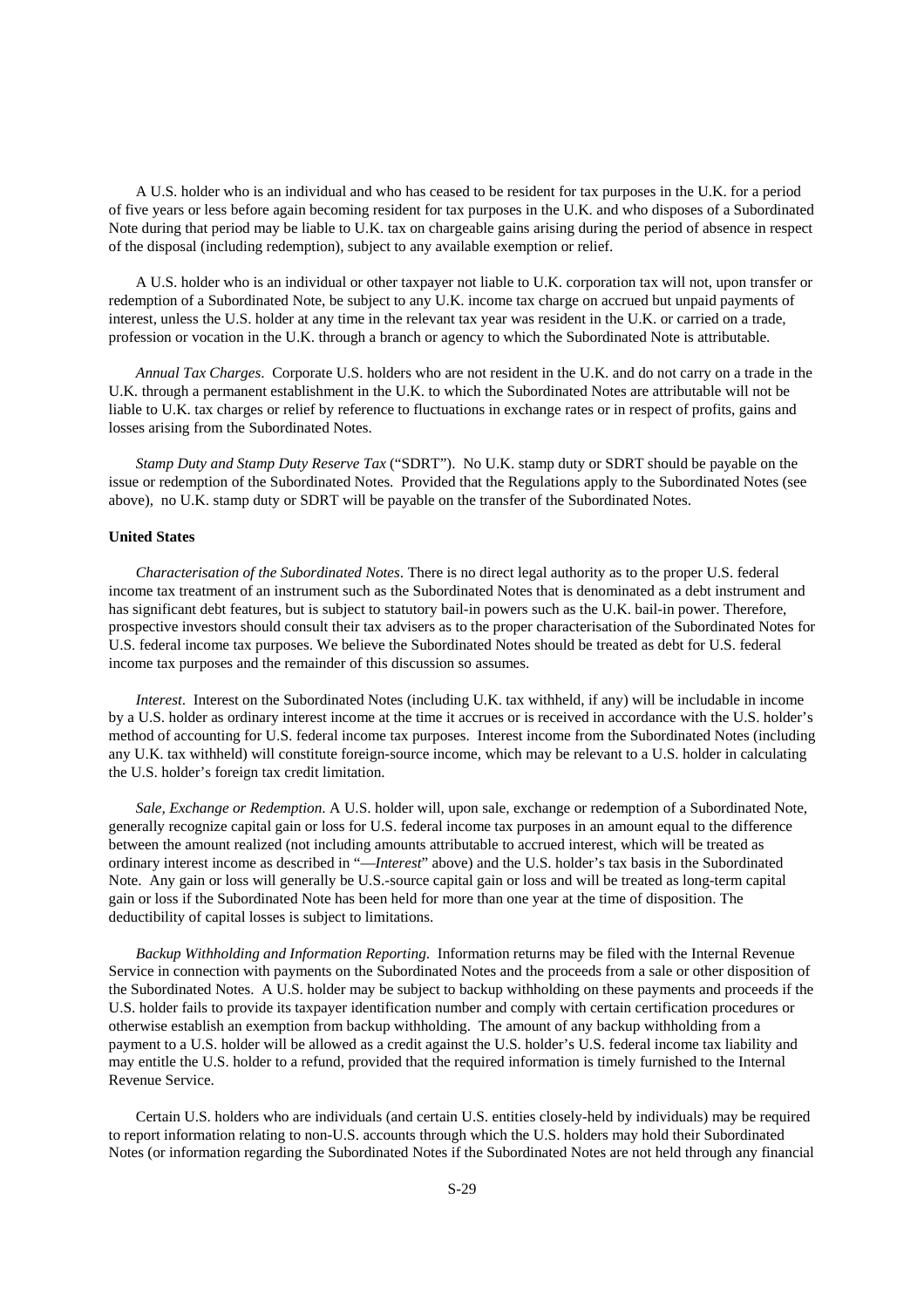institution). U.S. holders should consult their tax advisers regarding their reporting obligations with respect to the Subordinated Notes.

# **Proposed Financial Transactions Tax ("FTT")**

The European Commission published a proposal for a Directive for a common FTT in Belgium, Germany, Greece, Spain, France, Italy, Austria, Portugal, Slovenia and Slovakia (the "participating Member States"). The Commission's Proposal has very broad scope and could, if introduced, apply to certain dealings in the Subordinated Notes (including secondary market transactions) in certain circumstances.

Under the Commission's Proposal, the FTT could apply in certain circumstances to persons both within and outside of the participating Member States. Generally, it would apply to certain dealings in the Subordinated Notes where at least one party is a financial institution, and at least one party is established in a participating Member State. A financial institution may be, or be deemed to be, "established" in a participating Member State in a broad range of circumstances, including (a) by transacting with a person established in a participating Member State or (b) where the financial instrument which is subject to the dealings is issued in a participating Member State.

The FTT proposal remains subject to negotiation between the participating Member States and the scope of any such tax is uncertain. Additional EU Member States may decide to participate. Prospective holders of the Subordinated Notes are advised to seek their own professional advice in relation to the FTT.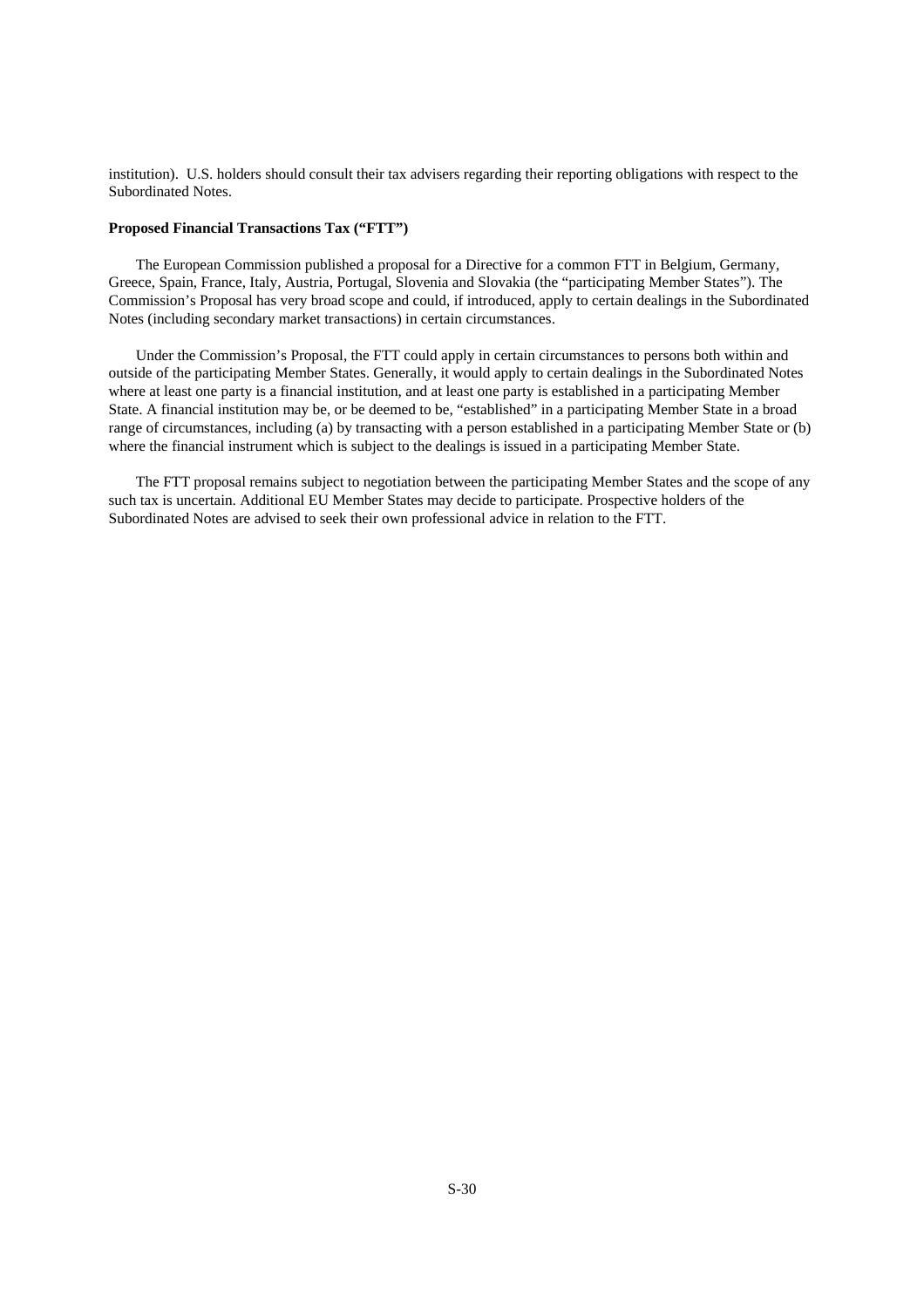#### **UNDERWRITING**

We and the underwriters for the offering named below (the "Underwriters") have entered into an underwriting agreement and a pricing agreement with respect to the Subordinated Notes. Subject to certain conditions, we have agreed to sell to the Underwriters and each Underwriter has severally agreed to purchase the respective principal amounts of the Subordinated Notes indicated opposite such Underwriter's name in the following table.

| <b>Principal Amount of</b><br><b>Subordinated Notes</b> |
|---------------------------------------------------------|
| \$375,000,000                                           |
| \$375,000,000                                           |
| \$375,000,000                                           |
|                                                         |
| \$375,000,000                                           |
| \$1,500,000,000                                         |
|                                                         |

The Underwriters propose to offer the Subordinated Notes directly to the public at the initial public offering prices set forth on the cover page of this prospectus supplement. The underwriting agreement and the pricing agreement provides that the obligations of the Underwriters are subject to certain conditions precedent and that the Underwriters have undertaken to purchase all of the Subordinated Notes offered by this prospectus supplement if any are purchased. The offering of the Subordinated Notes by the Underwriters is subject to receipt and acceptance and the Underwriters have the right to reject any order in whole or in part.

#### **Conflicts of Interest**

Lloyds Securities Inc., one of the Underwriters, is an affiliate of the Issuer. Any distribution of the Subordinated Notes offered hereby will be made in compliance with applicable provisions of Rule 5121 of the Financial Industry Regulatory Authority, Inc. ("FINRA"), which requires that, among other things, Lloyds Securities Inc. will not participate in the distribution of an offering of Subordinated Notes unless the Subordinated Notes are investment grade rated (within the meaning of Rule 5121) or are Subordinated Notes in the same series that have equal rights and obligations as investment grade rated securities or unless another exemption provided by Rule 5121 is applicable.

#### **Matters Relating to the Initial Offering and Market-Making Resales**

We intend to apply for the listing of the Subordinated Notes on the New York Stock Exchange. The Subordinated Notes are a new issue of securities with no established trading market. We have been advised by the Underwriters that the Underwriters intend to make a market in the Subordinated Notes, but they are not obligated to do so and may discontinue market-making at any time without notice. No assurance can be given as to the liquidity of the trading market for the Subordinated Notes.

In this prospectus supplement, the term "the offering" means the initial offering of the Subordinated Notes made in connection with their original issuance and not any subsequent resales of Subordinated Notes in marketmaking transactions.

 The Subordinated Notes will settle through the facilities of the DTC and its participants (including Euroclear and Clearstream Banking). The initial CUSIP number for the Subordinated Notes is 53944Y AB9, the ISIN is US53944YAB92 and the Common Code is 138616169.

We have agreed to indemnify the several Underwriters against certain liabilities, including liabilities under the Securities Act of 1933, as amended.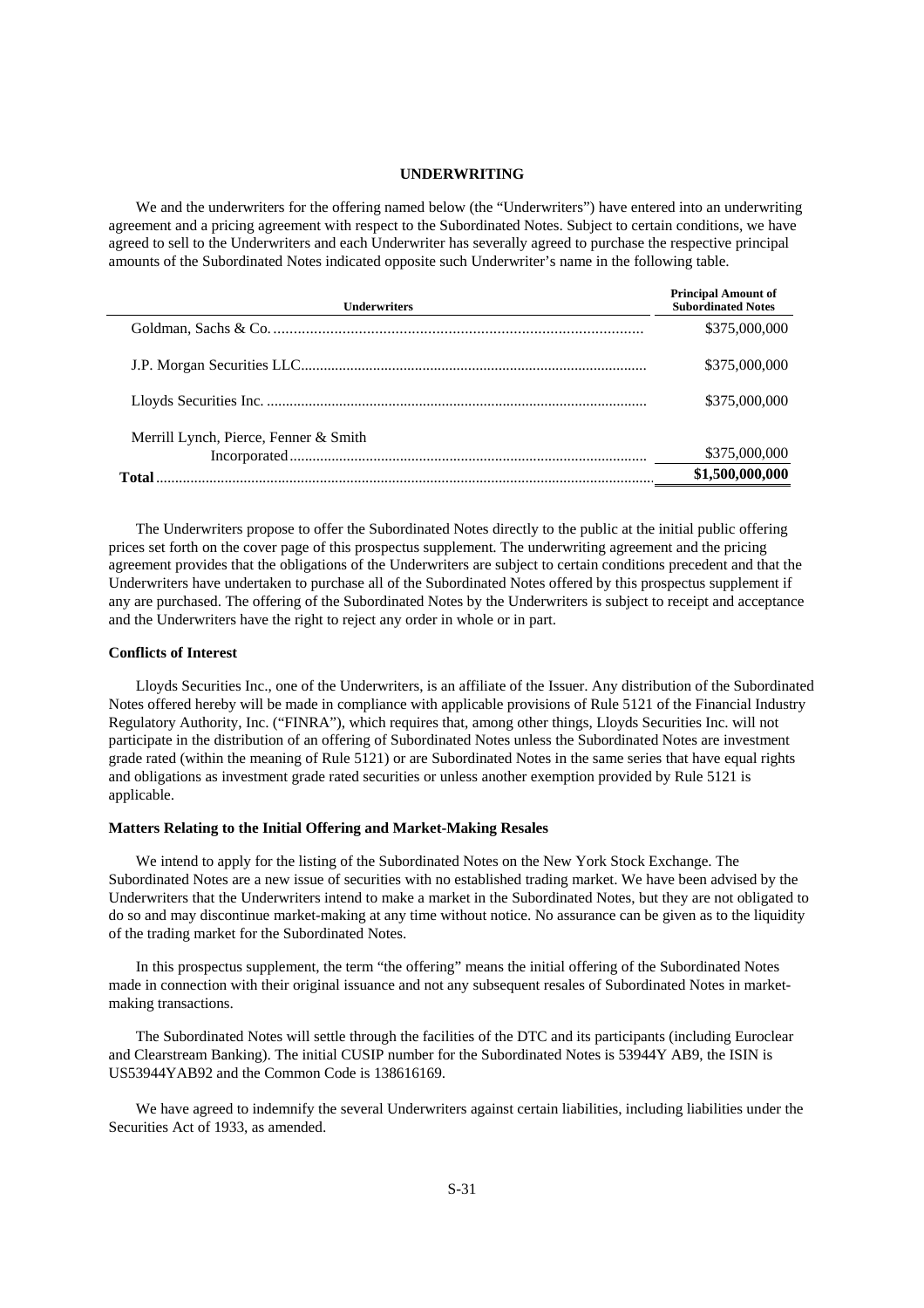It is expected that delivery of the Subordinated Notes will be made against payment on or about the date specified in the last paragraph of the cover page of this prospectus supplement, which will be the fifth Business Day following the date of pricing of the Subordinated Notes (such settlement cycle being referred to as "T+5"). Trades in the secondary market generally are required to settle in three Business Days, unless the parties to any such trade expressly agree otherwise. Accordingly, purchasers who wish to trade Subordinated Notes on the date of pricing or the next succeeding Business Day will be required, by virtue of the fact that the Subordinated Notes initially will settle in T+5, to specify an alternate settlement cycle at the time of any such trade to prevent a failed settlement. Purchasers of Subordinated Notes who wish to trade Subordinated Notes on the date of pricing or the next Business Day should consult their own advisors.

#### **Market-Making Resales by Affiliates**

This prospectus may be used by Lloyds Securities Inc. in connection with offers and sales of the Subordinated Notes in market-making transactions. In a market-making transaction, Lloyds Securities Inc. may resell a Note it acquires from other holders, after the original offering and sale of the Note. Resales of this kind may occur in the open market or may be privately negotiated, at prevailing market prices at the time of resale or at related or negotiated prices. In these transactions, Lloyds Securities Inc. may act as principal, or agent, including as agent for the counterparty in a transaction in which Lloyds Securities Inc. acts as principal, or as agent for both counterparties in a transaction in which Lloyds Securities Inc. does not act as principal. Lloyds Securities Inc. may receive compensation in the form of discounts and commissions, including from both counterparties in some cases. Other affiliates of the Issuer may also engage in transaction of this kind and may use this prospectus for this purpose.

The aggregate initial offering price specified on the cover of this prospectus supplement relates to the initial offering of the Subordinated Notes described in this prospectus supplement. This amount does not include Subordinated Notes sold in market-making transactions. The latter include Subordinated Notes to be issued after the date of this prospectus, as well as Subordinated Notes previously issued.

We do not expect to receive any direct proceeds from market-making transactions. We do not expect that Lloyds Securities Inc. or any other affiliate that engages in these transactions will pay any direct proceeds from its market-making resales to us.

Information about the trade and settlement dates, as well as the purchase price, for a market-making transaction will be provided to the purchaser in a separate confirmation of sale.

*Unless we or any agent inform you in your confirmation of sale that your Subordinated Note is being purchased in its original offering and sale, you may assume that you are purchasing your Subordinated Note in a marketmaking transaction.*

# **Stabilization Transactions and Short Sales**

In connection with the offering, the Underwriters may purchase and sell Subordinated Notes in the open market. These transactions may include short sales, stabilizing transactions and purchases to cover positions created by short sales. Short sales involve the sale by the Underwriters of a greater aggregate principal amount of Subordinated Notes than they are required to purchase from us in the offering. Stabilizing transactions consist of certain bids or purchases made for the purpose of preventing or retarding a decline in the market price of the Subordinated Notes while the offering is in progress.

The Underwriters may also impose a penalty bid. This occurs when a particular Underwriter repays to the Underwriters a portion of the underwriting discount received by it because the Underwriters have repurchased Subordinated Notes sold by or for the account of such Underwriter in stabilizing or short-covering transactions.

These activities by the Underwriters may stabilize, maintain or otherwise affect the market price of the Subordinated Notes. As a result, the price of the Subordinated Notes may be higher than the price that otherwise might exist in the open market. If these activities are commenced, they may be discontinued by the Underwriters at any time.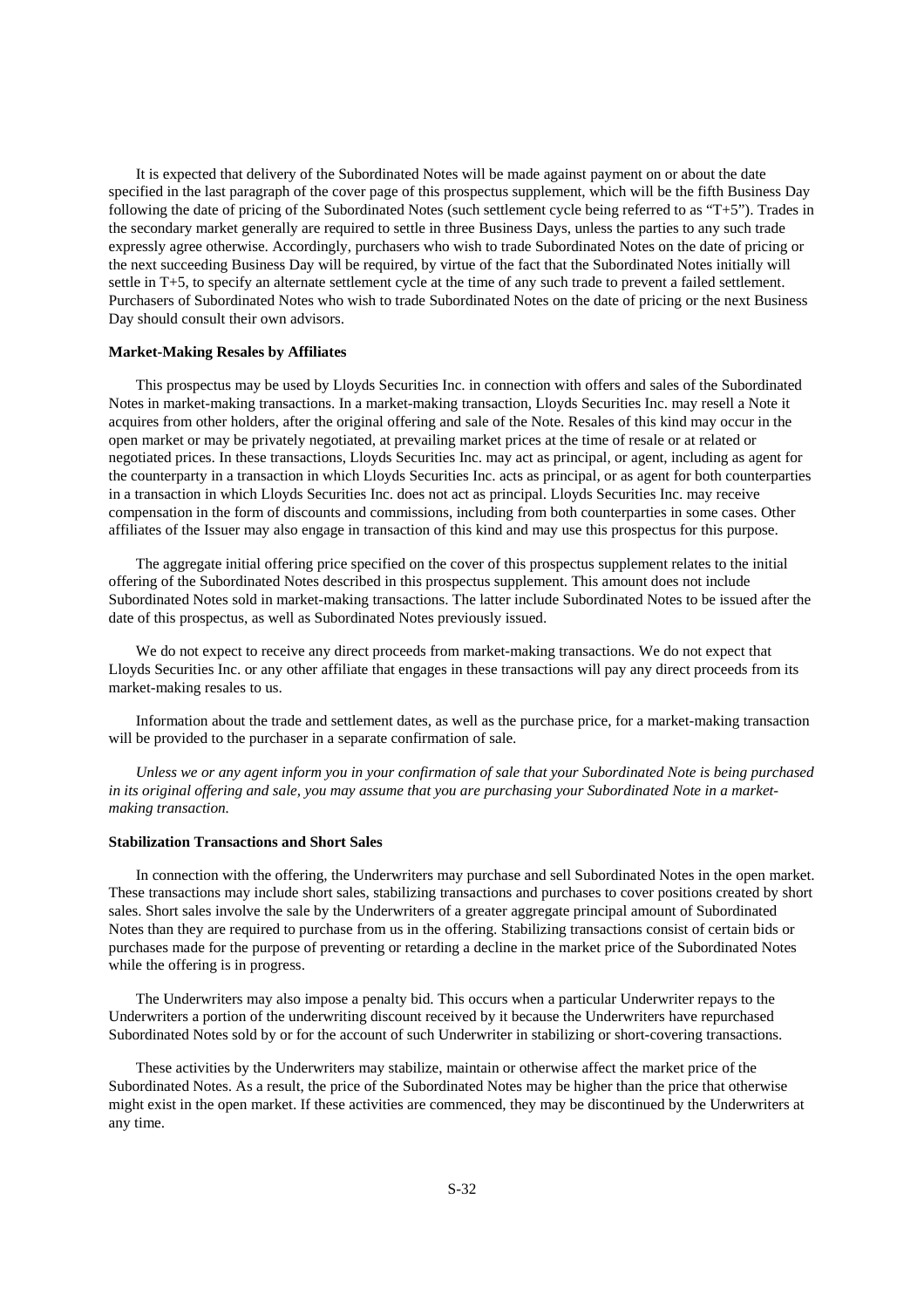The Underwriters and their respective affiliates are full service financial institutions engaged in various activities, which may include securities trading, commercial and investment banking, financial advisory, investment management, investment research, principal investment, hedging, financing and brokerage activities. In the ordinary course of business, the Underwriters and their affiliates may have engaged in and may in the future engage in investment, financial, banking and advisory services with us or our affiliates, for which customary fees may apply.

In the ordinary course of their various business activities, the Underwriters and their respective affiliates may make or hold a broad array of investments and actively trade debt and equity securities (or related derivative securities) and financial instruments (including bank loans) for their own account and for the accounts of their customers, and such investment and securities activities may involve securities and/or instruments of the Issuer. Certain of the Underwriters or their affiliates that have a lending relationship with us routinely hedge their credit exposure to us consistent with their customary risk management policies. Typically, such Underwriters and their affiliates would hedge such exposure by entering into transactions which consist of either the purchase of credit default swaps or the creation of short positions in our securities, including potentially the Subordinated Notes offered hereby. Any such short positions could adversely affect future trading prices of the Subordinated Notes offered hereby. The Underwriters and their respective affiliates may also make investment recommendations and/or publish or express independent research views in respect of such securities or instruments and may at any time hold, or recommend to clients that they acquire, long and/or short positions in such securities and instruments.

Certain of the underwriters may resell notes outside of the United States to or through one or more of their affiliates.

#### **Selling Restrictions**

#### *United Kingdom*

Each Underwriter has represented and agreed that, in connection with the distribution of the Subordinated Notes, it has only communicated or caused to be communicated and will only communicate or cause to be communicated an invitation or inducement to engage in investment activity (within the meaning of section 21 of the Financial Services and Markets Act 2000 of the United Kingdom (the "FSMA")) received by it in connection with the issue or sale of such Subordinated Notes or any investments representing the Subordinated Notes in circumstances in which section 21(1) of the FSMA does not apply to us and that it has complied and will comply with all the applicable provisions of the FSMA with respect to anything done by it in relation to any Subordinated Notes in, from or otherwise involving the United Kingdom.

#### *Canada*

The Subordinated Notes may be sold only to purchasers in the provinces of Alberta, British Columbia, New Brunswick, Nova Scotia, Ontario, Prince Edward Island and Quebec purchasing, or deemed to be purchasing, as principal that are accredited investors, as defined in National Instrument 45-106 Prospectus Exemptions or subsection 73.3(1) of the Securities Act (Ontario), and are permitted clients, as defined in National Instrument 31- 103 Registration Requirements, Exemptions and Ongoing Registrant Obligations.

Securities legislation in certain provinces or territories of Canada may provide a purchaser with remedies for rescission or damages if this Prospectus Supplement and Prospectus (including any amendment thereto) contains a misrepresentation, provided that the remedies for rescission or damages are exercised by the purchaser within the time limit prescribed by the securities legislation of the purchaser's province or territory. The purchaser should refer to any applicable provisions of the securities legislation of the purchaser's province or territory for particulars of these rights or consult with a legal advisor.

Pursuant to section 3A.3 (or, in the case of securities issued or guaranteed by the government of a non-Canadian jurisdiction, section 3A.4) of National Instrument 33-105 Underwriting Conflicts (NI 33-105), the Underwriters are not required to comply with the disclosure requirements of NI 33-105 regarding underwriter conflicts of interest in connection with this offering.

#### *Hong Kong*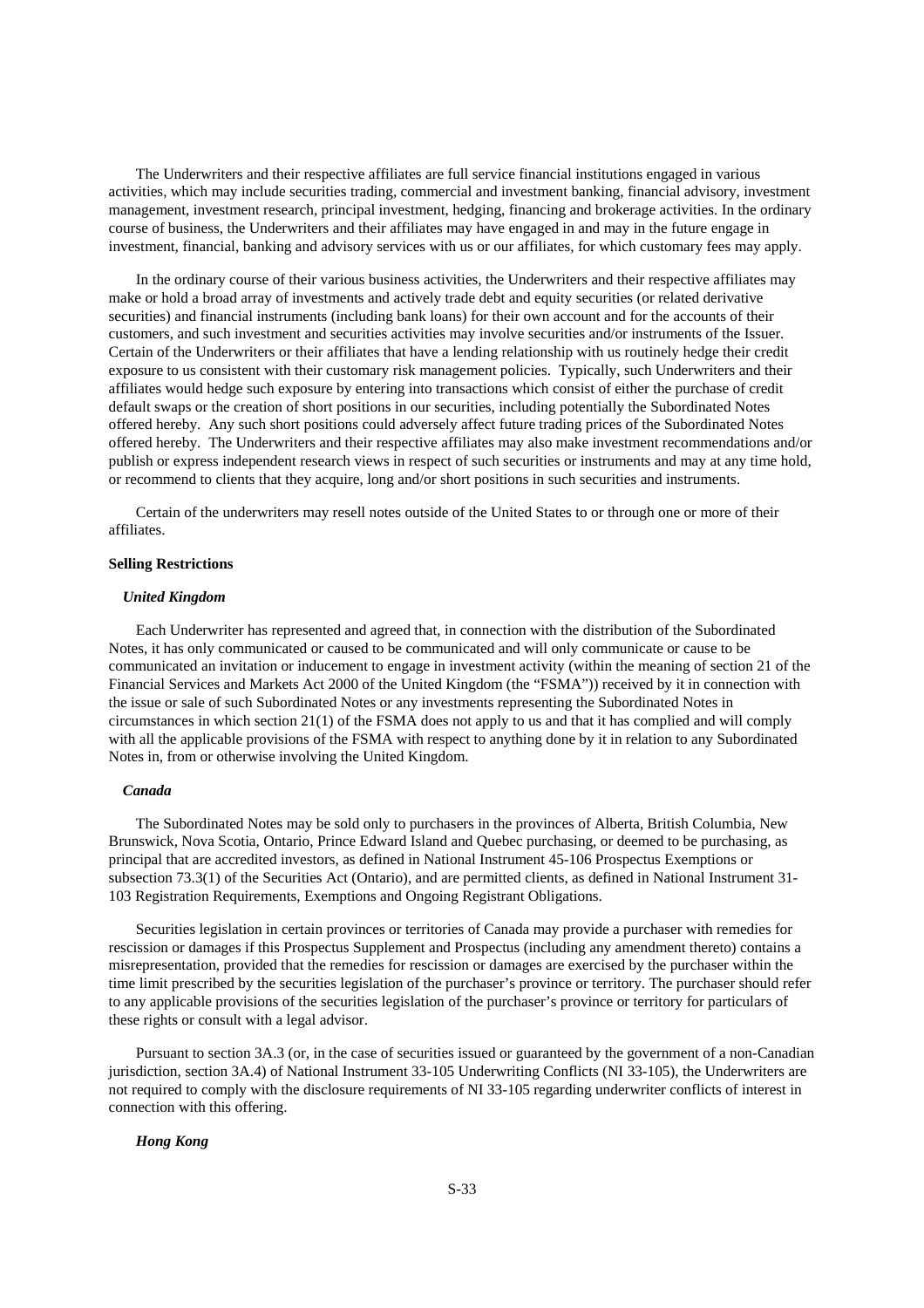The Subordinated Notes may not be offered or sold in Hong Kong by means of any document other than (i) in circumstances which do not constitute an offer to the public within the meaning of the Companies (Winding Up and Miscellaneous Provisions) Ordinance (Cap. 32 of the Laws of Hong Kong) ("Companies (Winding Up and Miscellaneous Provisions) Ordinance") or which do not constitute an invitation to the public within the meaning of the Securities and Futures Ordinance (Cap. 571 of the Laws of Hong Kong) ("Securities and Futures Ordinance"), or (ii) to "professional investors" as defined in the Securities and Futures Ordinance and any rules made thereunder, or (iii) in other circumstances which do not result in the document being a "prospectus" as defined in the Companies (Winding Up and Miscellaneous Provisions) Ordinance, and no advertisement, invitation or document relating to the Subordinated Notes may be issued or may be in the possession of any person for the purpose of issue (in each case whether in Hong Kong or elsewhere), which is directed at, or the contents of which are likely to be accessed or read by, the public in Hong Kong (except if permitted to do so under the securities laws of Hong Kong) other than with respect to Subordinated Notes which are or are intended to be disposed of only to persons outside Hong Kong or only to "professional investors" in Hong Kong as defined in the Securities and Futures Ordinance and any rules made thereunder.

#### *Japan*

The Subordinated Notes have not been and will not be registered under the Financial Instruments and Exchange Act of Japan (Act No. 25 of 1948, as amended), or the FIEA. Subordinated Notes may not be offered or sold, directly or indirectly, in Japan or to or for the benefit of any resident of Japan (including any person resident in Japan or any corporation or other entity organized under the laws of Japan) or to others for reoffering or resale, directly or indirectly, in Japan or to or for the benefit of any resident of Japan, except pursuant to an exemption from the registration requirements of the FIEA and otherwise in compliance with any relevant laws and regulations of Japan.

## *Singapore*

This prospectus has not been registered as a prospectus with the Monetary Authority of Singapore. Accordingly, this prospectus and any other document or material in connection with the offer or sale, or invitation for subscription or purchase, of the Subordinated Notes may not be circulated or distributed, nor may the Subordinated Notes be offered or sold, or be made the subject of an invitation for subscription or purchase, whether directly or indirectly, to persons in Singapore other than (i) to an institutional investor under Section 274 of the Securities and Futures Act, Chapter 289 of Singapore (the "SFA"), (ii) to a relevant person pursuant to Section 275(1), or any person pursuant to Section 275(1A), and in accordance with the conditions specified in Section 275, of the SFA or (iii) otherwise pursuant to, and in accordance with the conditions of, any other applicable provision of the SFA.

Where the Subordinated Notes are subscribed or purchased under Section 275 of the SFA by a relevant person which is: (a) a corporation (which is not an accredited investor (as defined in Section 4A of the SFA)) the sole business of which is to hold investments and the entire share capital of which is owned by one or more individuals, each of whom is an accredited investor; or (b) a trust (where the trustee is not an accredited investor) whose sole purpose is to hold investments and each beneficiary of the trust is an individual who is an accredited investor, securities (as defined in Section 239(1) of the SFA) of that corporation or the beneficiaries' rights and interest (howsoever described) in that trust shall not be transferred within six months after that corporation or that trust has acquired the Subordinated Notes pursuant to an offer made under Section 275 of the SFA except:

(1) to an institutional investor or to a relevant person defined in Section 275(2) of the SFA, or to any person arising from an offer referred to in Section 275(1A) or Section 276(4)(i)(B) of the SFA;

- (2) where no consideration is or will be given for the transfer;
- (3) where the transfer is by operation of law;
- (4) as specified in Section 276(7) of the SFA; or

(5) as specified in Regulation 32 of the Securities and Futures (Offers of Investments) (Shares and Debentures) Regulations 2005 of Singapore.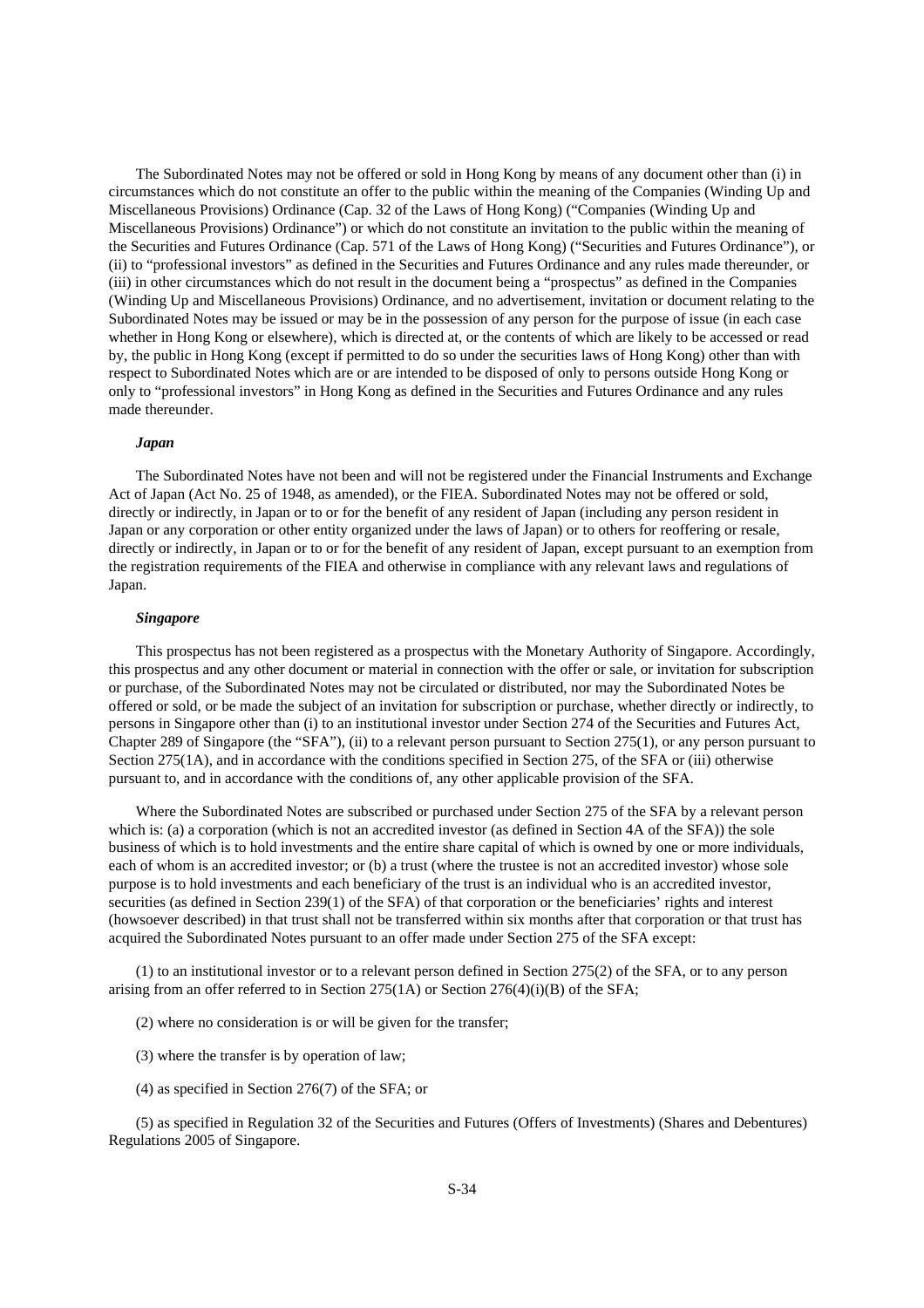## *Taiwan*

The notes cannot be offered, distributed, sold or resold to the public in Taiwan unless prior approval from, or effective registration with, the Republic of China government authorities has been obtained pursuant to the applicable laws or a private placement exemption is available under the applicable securities laws.

## **Expenses of the Offering**

We estimate that our total expenses for the offering, excluding underwriting commissions will be approximately \$312,050, as follows:

| <b>Fees</b> | Amount    |
|-------------|-----------|
|             | \$151,050 |
|             | \$11,000  |
|             | \$150,000 |
|             | \$312,050 |
|             |           |

All amounts are estimated except the SEC registration fee.

## **LEGAL OPINIONS**

Our U.S. counsel, Davis Polk & Wardwell London LLP, will pass upon certain United States legal matters relating to the validity of the Subordinated Notes. Our Scottish solicitors, CMS Cameron McKenna LLP, will pass upon certain matters relating to Scots law.

## **EXPERTS**

The financial statements and management's assessment of the effectiveness of internal control over financial reporting (which is included in Management's Report on Internal Control over Financial Reporting) incorporated in this prospectus supplement by reference to the Annual Report of Lloyds Banking Group plc on Form 20-F for the year ended December 31, 2015 have been so incorporated in reliance on the report of PricewaterhouseCoopers LLP, an independent registered public accounting firm, given on the authority of said firm as experts in auditing and accounting.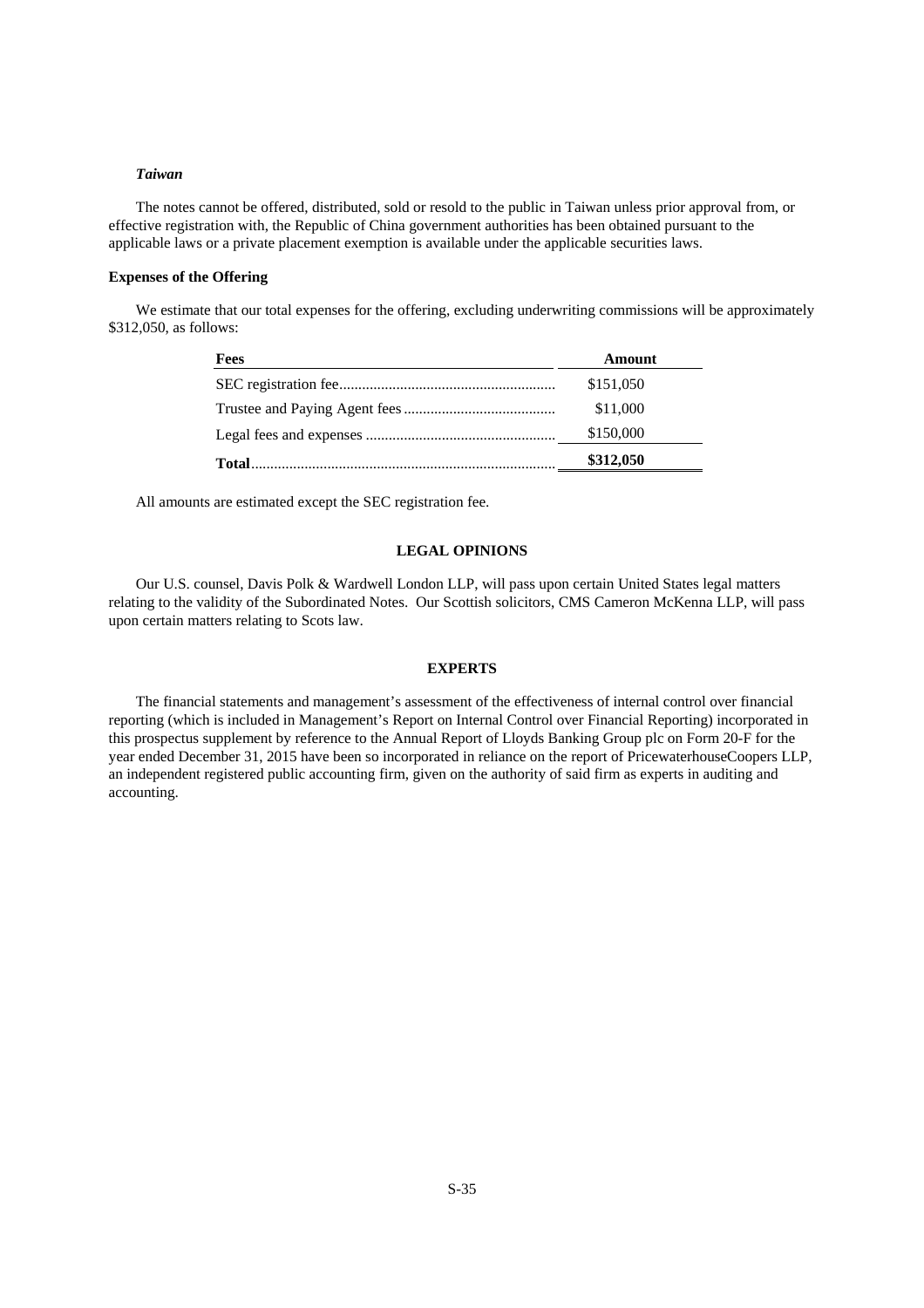

**\$1,500,000,000** 

# **Lloyds Banking Group plc**

**4.650% Fixed Rate Subordinated Debt Securities due 2026** 

**PROSPECTUS SUPPLEMENT** 

(to prospectus dated June 7, 2013)

*Joint Bookrunning Managers* 

**BofA Merrill Lynch Goldman, Sachs & Co. J.P. Morgan Lloyds Securities**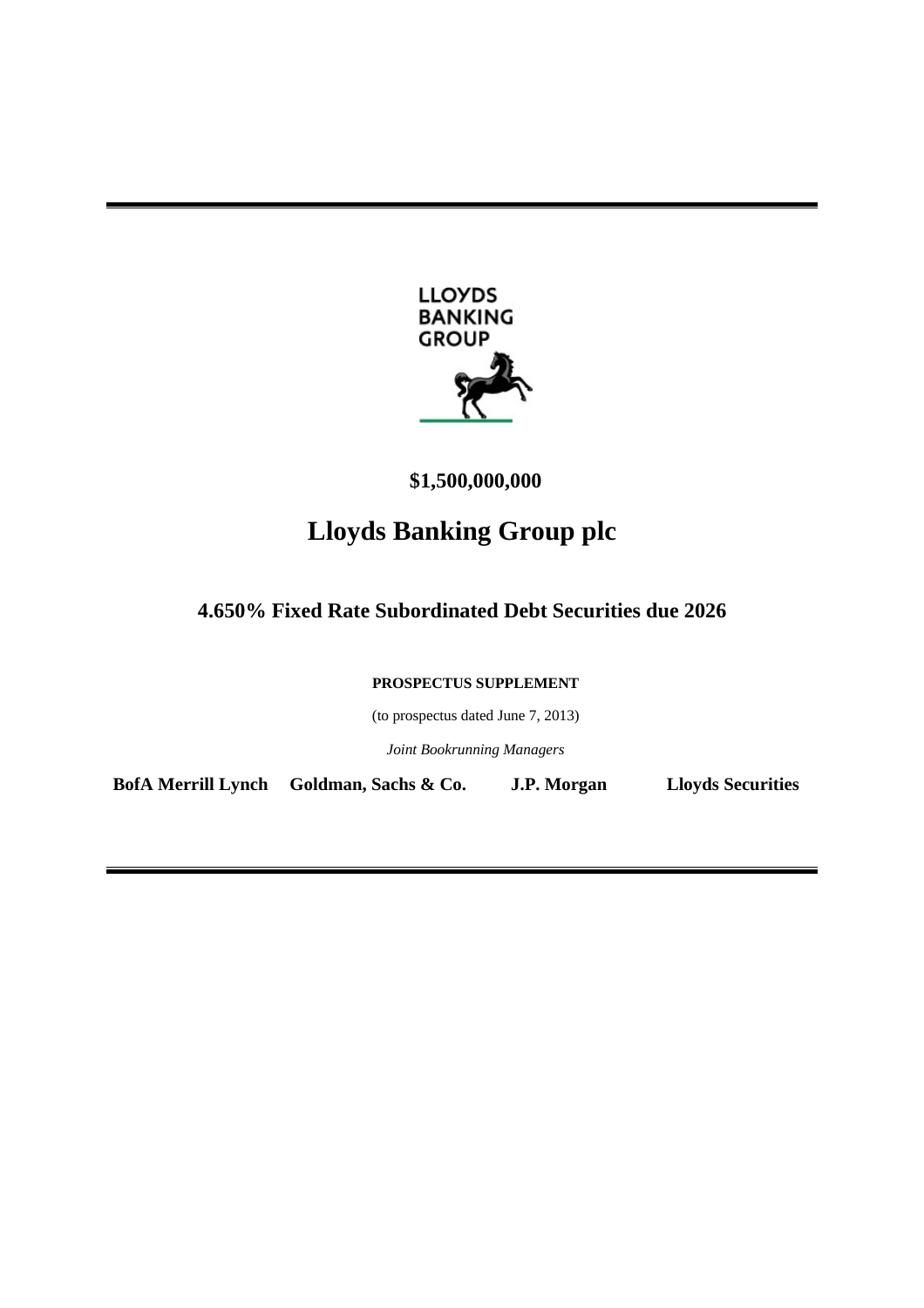# **PROSPECTUS**

# **LLOYDS BANKING GROUP plc DEBT SECURITIES PREFERENCE SHARES AMERICAN DEPOSITARY SHARES**

# **LLOYDS TSB BANK plc GUARANTEED DEBT SECURITIES**

We will provide the specific terms of these securities, and the manner in which they will be offered, in one or more prospectus supplements to this prospectus. Any prospectus supplement may also add, update or change information contained, or incorporated by reference, in this prospectus. You should read this prospectus and the prospectus supplements carefully before you invest.

You should read both this prospectus and any prospectus supplement, together with the additional information described under the heading "Where You Can Find More Information" and the heading "Incorporation of Documents by Reference", before investing in our securities. The amount and price of the offered securities will be determined at the time of the offering.

**Investing in our debt securities involves risks that are described in the "Risk Factors" section of our annual reports filed with the U.S. Securities and Exchange Commission or in the applicable prospectus supplement.** 

**Neither the U.S. Securities and Exchange Commission nor any state securities commission has approved or disapproved of these securities or determined that this prospectus is truthful or complete. Any representation to the contrary is a criminal offense.** 

**This prospectus may not be used to sell securities unless it is accompanied by a prospectus supplement.** 

The date of this prospectus is June 7, 2013.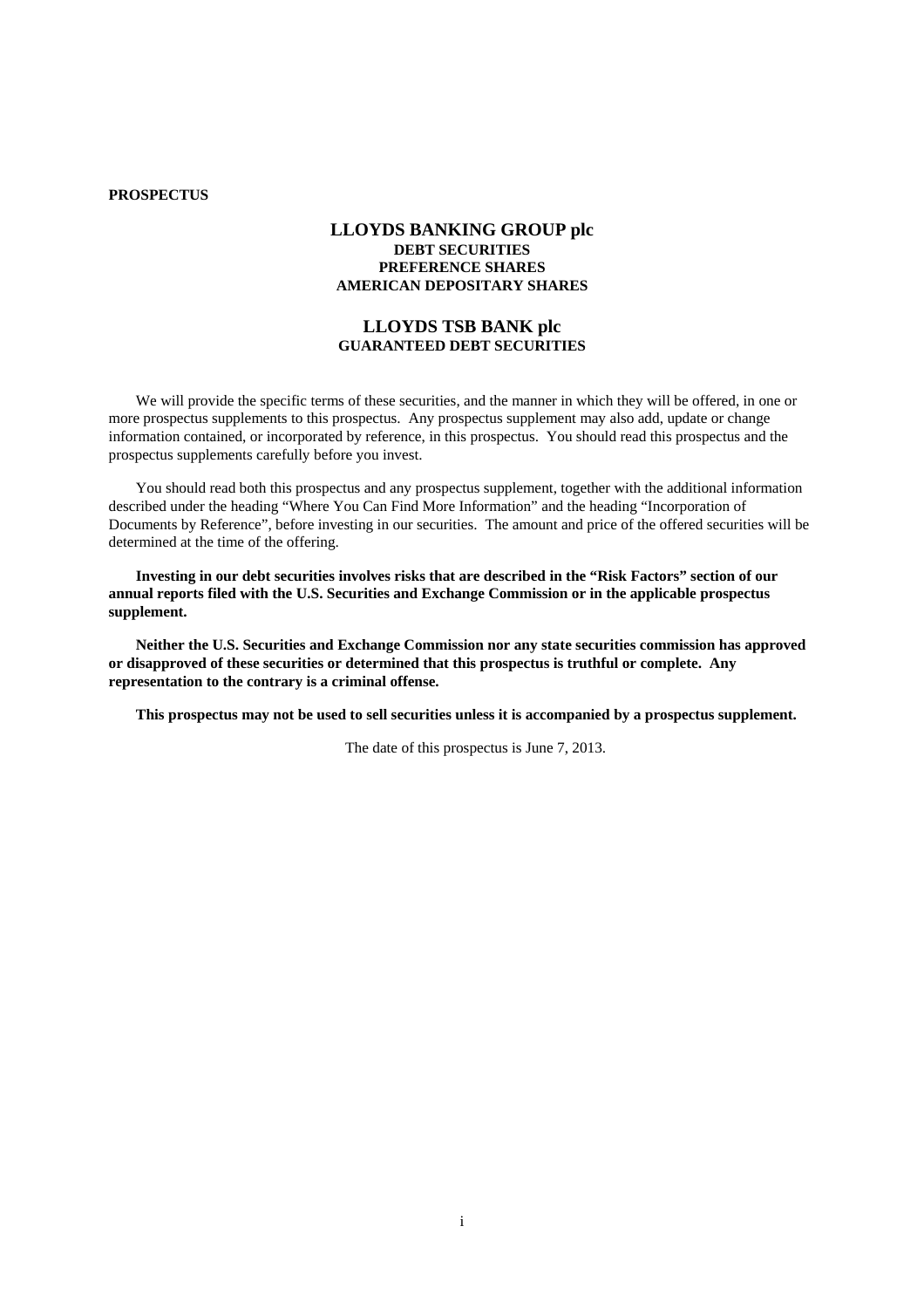# **TABLE OF CONTENTS**

# Page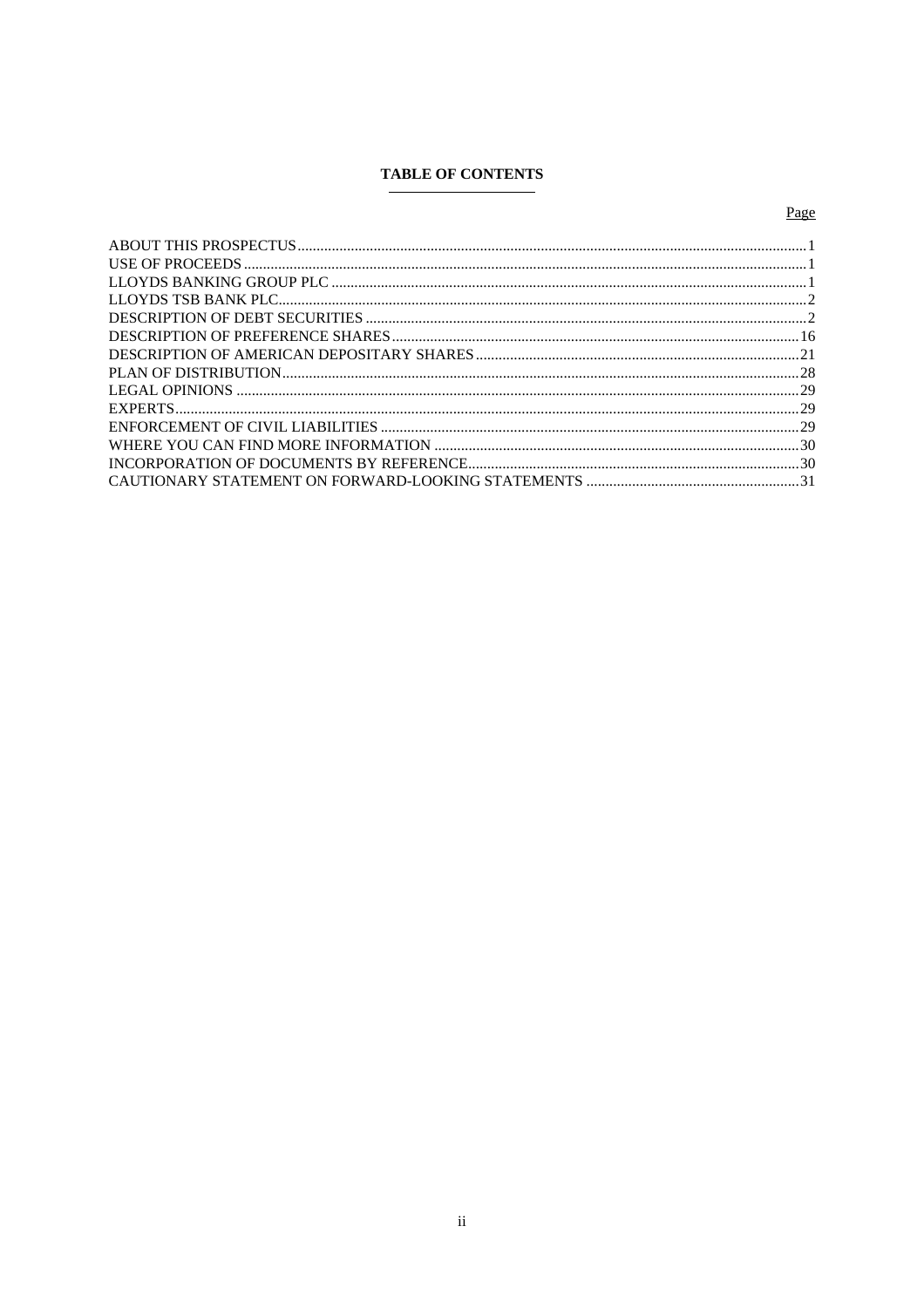#### **ABOUT THIS PROSPECTUS**

This prospectus is part of a registration statement that we filed with the U.S. Securities and Exchange Commission ("SEC") using a "shelf" registration or continuous offering process. Under this shelf process, we may sell the securities described in this prospectus in one or more offerings of an unspecified amount in one or more foreign currencies or currency units.

This prospectus provides you with a general description of the debt securities, preference shares and American Depositary Shares we may offer, as well as the debt securities that Lloyds Bank (as defined below) may offer, which we will refer to collectively as the "securities". Each time we or Lloyds Bank sell securities, a prospectus supplement that contains specific information about the terms of that offering will be provided. The prospectus supplement will provide information regarding certain tax consequences of the purchase, ownership and disposition of the offered securities. The prospectus supplement may also add to, update or change information contained in this prospectus. If there is any inconsistency between the information in this prospectus and any prospectus supplement, you should rely on the information in that prospectus supplement. Each prospectus supplement will be filed with the SEC. You should read both this prospectus and the applicable prospectus supplement, together with the additional information described under the heading "Where You Can Find More Information".

The registration statement containing this prospectus, including exhibits to the registration statement, provides additional information about us, Lloyds Bank and the securities offered under this prospectus. The registration statement can be read at the SEC's offices or obtained from the SEC's website mentioned under the heading "Where You Can Find More Information".

## **Certain Terms**

In this prospectus, the terms "we", "us", "our", "the Company" and "LBG" refer to Lloyds Banking Group plc, the term "Lloyds Bank" refers to Lloyds TSB Bank plc and the term "Group" means Lloyds Banking Group plc, together with its subsidiary undertakings from time to time.

LBG publishes its consolidated financial statements in pounds sterling, the lawful currency of the United Kingdom. In this prospectus and any prospectus supplement, references to "dollars" and "\$" are to United States dollars.

## **USE OF PROCEEDS**

Unless a specific plan in the accompanying prospectus supplement is disclosed, the net proceeds from the sale of the securities offered by this prospectus will be used in the general business of the Group. The Group has raised capital in various markets from time to time and we expect to continue to raise capital in appropriate markets as and when required.

## **LLOYDS BANKING GROUP PLC**

Lloyds Banking Group plc was incorporated as a public limited company and registered in Scotland under the U.K. Companies Act 1985 on October 21, 1985 (registration number 95000). Lloyds Banking Group plc's registered office is at The Mound, Edinburgh EH1 1YZ, Scotland, and its principal executive offices in the U.K. are located at 25 Gresham Street, London EC2V 7HN, United Kingdom, telephone number + 44 (0) 20 7626 1500.

The history of the Group can be traced back to the 18th century when the banking partnership of Taylors and Lloyds was established in Birmingham, England. Lloyds Bank Plc was incorporated in 1865 and during the late 19th and early 20th centuries entered into a number of acquisitions and mergers, significantly increasing the number of banking offices in the U.K. In 1995, it continued to expand with the acquisition of the Cheltenham and Gloucester Building Society (C&G).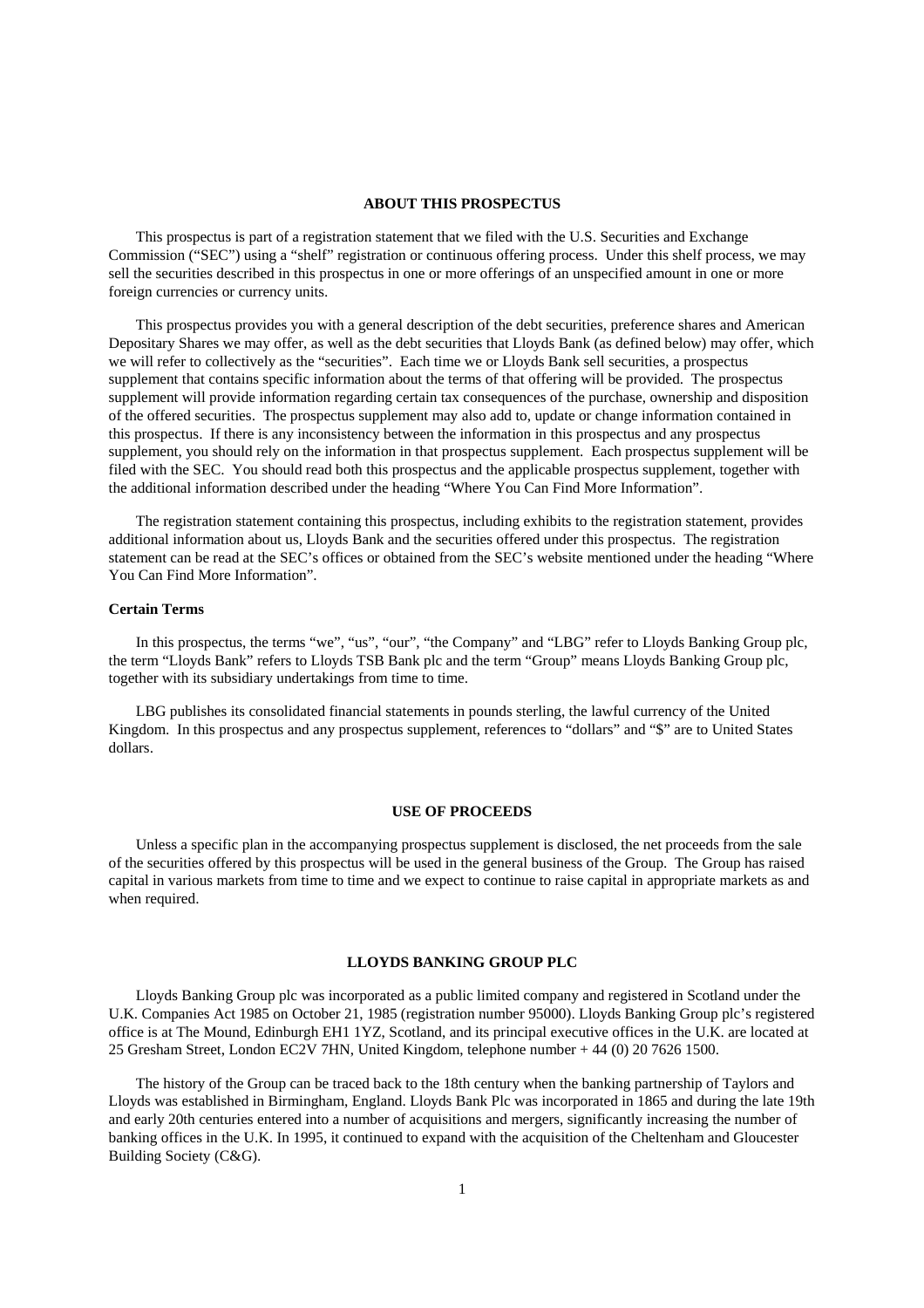TSB Group plc became operational in 1986 when, following U.K. Government legislation, the operations of four Trustee Savings Banks and other related companies were transferred to TSB Group plc and its new banking subsidiaries. By 1995, the TSB Group had, either through organic growth or acquisition, developed life and general insurance operations, investment management activities, and a motor vehicle hire purchase and leasing operation to supplement its retail banking activities.

In 1995, TSB Group plc merged with Lloyds Bank Plc. Under the terms of the merger, the TSB and Lloyds Bank groups were combined under TSB Group plc, which was re-named Lloyds TSB Group plc, with Lloyds Bank Plc, which was subsequently re-named Lloyds TSB Bank plc, the principal subsidiary. In 1999, the businesses, assets and liabilities of TSB Bank plc, the principal banking subsidiary of the TSB Group prior to the merger, and its subsidiary Hill Samuel Bank Limited were vested in Lloyds TSB Bank plc, and in 2000, Lloyds TSB Group acquired Scottish Widows. In addition to already being one of the leading providers of banking services in the U.K., this transaction also positioned Lloyds TSB Group as one of the leading suppliers of long-term savings and protection products in the U.K.

The HBOS Group had been formed in September 2001 by the merger of Halifax plc and Bank of Scotland. The Halifax business began with the establishment of the Halifax Permanent Benefit Building Society in 1852; the society grew through a number of mergers and acquisitions including the merger with Leeds Permanent Building Society in 1995 and the acquisition of Clerical Medical in 1996. In 1997 the Halifax converted to plc status and floated on the London stock market. Bank of Scotland was founded in July 1695, making it Scotland's first and oldest bank.

On September 18, 2008, with the support of the U.K. Government, the boards of Lloyds TSB Group plc and HBOS plc announced that they had reached agreement on the terms of a recommended acquisition by Lloyds TSB Group plc of HBOS plc. The shareholders of Lloyds TSB Group plc approved the acquisition at the Company's general meeting on November 19, 2008. On January 16, 2009, the acquisition was completed and Lloyds TSB Group plc changed its name to Lloyds Banking Group plc.

Pursuant to two placing and open offers which were completed by the Company in January and June 2009 and the Rights Issue completed in December 2009, the U.K. Government acquired 43.4 per cent of the Company's issued ordinary share capital. Following further issues of ordinary shares, the U.K. Government's holding has been reduced to approximately 38.8 per cent at May 1, 2013.

## **LLOYDS TSB BANK PLC**

Lloyds TSB Bank plc ("Lloyds Bank") was incorporated under the laws of England and Wales on April 20, 1865 (registration number 2065). Lloyds Bank's registered office is at 25 Gresham Street, London EC2V 7HN, United Kingdom, telephone number +44 (0) 20 7626 1500. Lloyds Bank is authorized by the Prudential Regulation Authority ("PRA") and regulated by the Financial Conduct Authority ("FCA") and the PRA. Lloyds Bank is a wholly owned subsidiary of LBG.

## **DESCRIPTION OF DEBT SECURITIES**

*The following is a summary of the general terms of the debt securities issued by LBG and Lloyds Bank. Each time that debt securities are issued, a prospectus supplement will be filed with the SEC, which you should read carefully. The prospectus supplement may contain additional terms of those debt securities. The terms presented here, together with the terms contained in the prospectus supplement, will be a description of the material terms of the debt securities, but if there is any inconsistency between the terms presented here and those in the prospectus supplement, those in the prospectus supplement will apply and will replace those presented here. You should also read the indentures under which we and Lloyds Bank will respectively issue the debt securities, which have been filed with the SEC as exhibits to the registration statement of which this prospectus is a part.*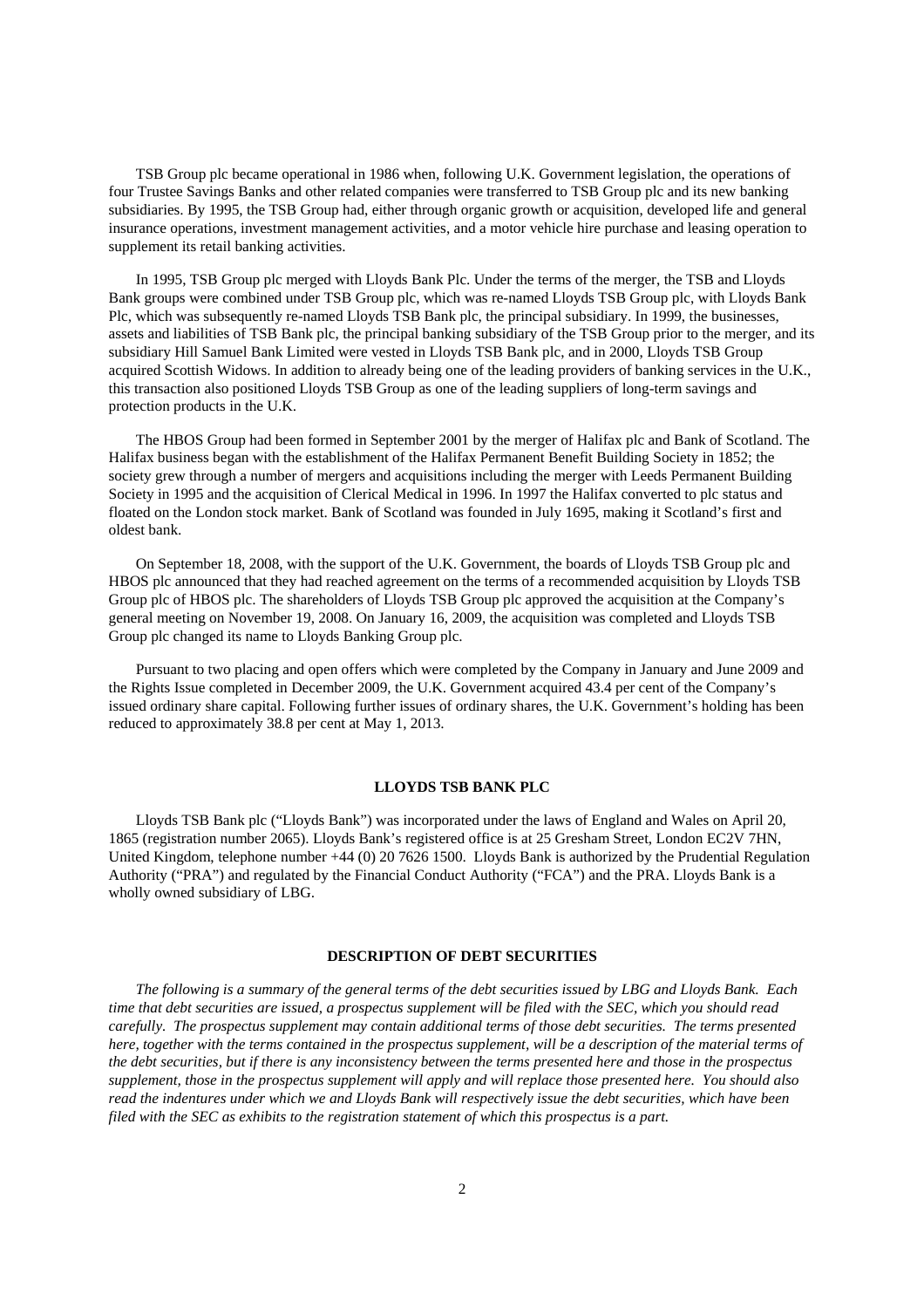*References to "debt securities" in this prospectus, mean the senior debt securities and the subordinated debt securities issued by each of LBG and Lloyds Bank. The subordinated debt securities of any series will be subordinated obligations. Senior debt securities will be issued under a senior debt indenture. Subordinated debt securities will be issued under a subordinated debt indenture. Each indenture for debt securities issued by Lloyds Bank is a contract between us, Lloyds Bank and The Bank of New York Mellon, which will initially act as trustee. Each indenture for debt securities issued by us is a contract between us and The Bank of New York Mellon, which will initially act as trustee. The indentures are substantially identical, except for certain provisions such as those relating to subordination, which are included only in the subordinated debt indentures, certain provisions relating to the guarantee by LBG in respect of debt securities issued by Lloyds Bank and certain provisions in the LBG subordinated debt indenture relating to applicable prudential capital requirements. None of the indentures limit our ability to incur additional indebtedness, including additional senior indebtedness.*

## **General**

The debt securities are not deposits and are not insured or guaranteed by the U.S. Federal Deposit Insurance Corporation or any other government agency of the United States or the United Kingdom.

The indentures do not limit the amount of debt securities that we or Lloyds Bank may issue. We or Lloyds Bank may issue debt securities in one or more series. The relevant prospectus supplement for any particular series of debt securities will describe the terms of the offered debt securities, including some or all of the following terms:

- whether they are senior debt securities or subordinated debt securities;
- their specific designation, authorized denomination and aggregate principal amount;
- the price or prices at which they will be issued;
- whether such debt securities have a maturity date and, if so, what the date is;
- the annual interest rate or rates, or how to calculate the interest rate or rates;
- the date or dates from which interest, if any, will accrue or the method, if any, by which such date or dates will be determined;
- whether payments are conditional on our or Lloyds Bank's ability to make such payments and remain able to pay our or Lloyds Bank's debts as they fall due and that our or Lloyds Bank's assets continue to exceed our liabilities (other than subordinated liabilities);
- the times and places at which any interest payments are payable;
- the terms of any mandatory or optional redemption, including the amount of any premium;
- any modifications or additions to the events of default with respect to the debt securities offered;
- any provisions relating to conversion or exchange for other securities issued by us or Lloyds Bank;
- the currency or currencies in which they are denominated and in which we or Lloyds Bank will make any payments;
- any index used to determine the amount of any payments on the debt securities;
- any restrictions that apply to the offer, sale and delivery of the debt securities and the exchange of debt securities of one form for debt securities of another form;
- whether and under what circumstances, if other than those described in this prospectus, we or Lloyds Bank will pay additional amounts on the debt securities and whether, and on what terms, if other than those described in this prospectus, we or Lloyds Bank may redeem the debt securities following certain developments with respect to tax laws;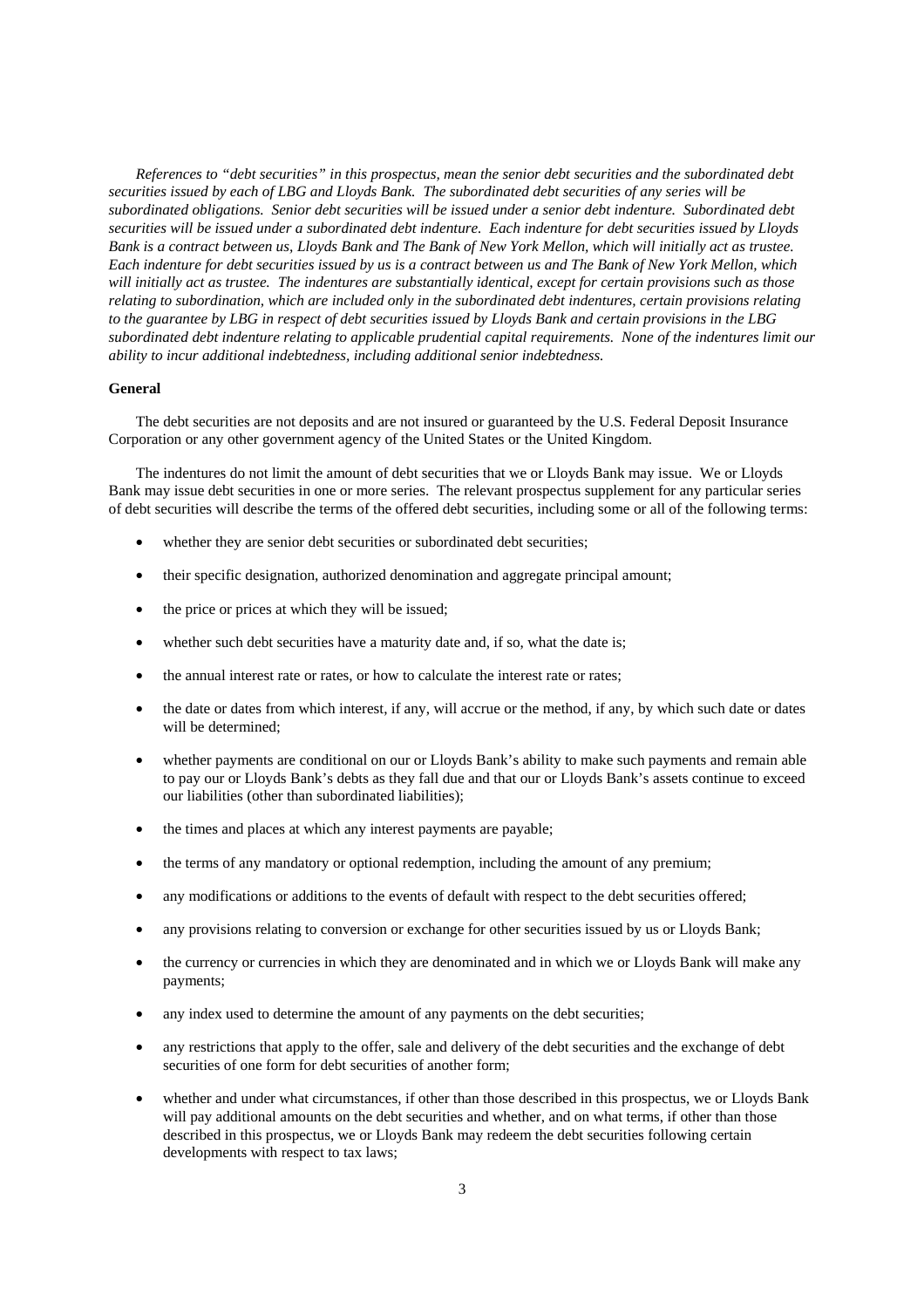- the terms of any mandatory or optional exchange; and
- any listing on a securities exchange.

In addition, the prospectus supplement will describe the material U.S. federal and U.K. tax considerations that apply to any particular series of debt securities.

Debt securities may bear interest at a fixed rate or a floating rate. We or Lloyds Bank may sell any subordinated debt securities that bear no interest, or that bear interest at a rate that at the time of issuance is below the prevailing market rate, at a discount to their stated principal amount.

Holders of debt securities shall have no voting rights except those described under the heading "—*Modification and Waiver*" below.

#### **Senior Guarantee of debt securities issued by Lloyds Bank**

LBG, as guarantor, will fully and unconditionally guarantee payment in full to the holders of senior debt securities issued by Lloyds Bank and payment in full to the Trustee of amounts due and owing under the senior debt indenture. The guarantee is set forth in, and forms part of, the indenture under which senior debt securities will be issued by Lloyds Bank. If, for any reason, Lloyds Bank does not make any required payment in respect of senior debt securities when due, LBG will cause the payment to be made to or to the order of the applicable trustee. The guarantee will be on a senior basis when the guaranteed debt securities are issued under the senior indenture. Holders of senior debt securities issued by Lloyds Bank may sue LBG to enforce their rights under the guarantee without first suing any other person or entity. LBG may, without the consent of the holders of the debt securities, assume all of Lloyds Bank's rights and obligations under the debt securities and upon such assumption, Lloyds Bank will be released from its liabilities under the senior debt indenture and the senior debt securities.

## **Subordinated Guarantee of debt securities issued by Lloyds Bank**

LBG, as guarantor, will fully and unconditionally guarantee payment in full to the holders of subordinated debt securities issued by Lloyds Bank and payment in full to the Trustee of amounts due and owing under the subordinated securities indenture. The guarantee is set forth in, and forms part of, the indenture under which subordinated debt securities will be issued by Lloyds Bank. If, for any reason, Lloyds Bank does not make any required payment in respect of its subordinated debt securities when due, LBG will cause the payment to be made to or to the order of the applicable trustee. The guarantee will be on a subordinated basis when the guaranteed debt securities are issued under the subordinated debt indenture. Holders of subordinated debt securities issued by Lloyds Bank may sue LBG to enforce their rights under the guarantee without first suing any other person or entity. LBG may, without the consent of the holders of the debt securities, assume all of Lloyds Bank's rights and obligations under the debt securities and upon such assumption, Lloyds Bank will be released from its liabilities under the subordinated debt indenture and the subordinated debt securities.

Because the guarantee is subordinated, if winding up proceedings with respect to LBG should occur, each holder may recover less ratably than the holders of its unsubordinated liabilities. If, in any such winding up, the amount payable on any guarantee of any series of debt securities and any claims ranking equally with such guarantee are not paid in full, those guarantees and other claims ranking equally will share ratably in any distribution of LBG's assets in a winding up in proportion to the respective amounts to which they are entitled. If any holder is entitled to any recovery with respect to the guarantee of any debt securities in any winding up or liquidation, the holder might not be entitled in those proceedings to a recovery in U.S. dollars and might be entitled only to a recovery in pounds sterling or any other lawful currency of the United Kingdom.

In addition, because LBG is a holding company, its rights to participate in the assets of any subsidiary if it is liquidated will be subject to the prior claims of its creditors, including, in the case of Lloyds Bank, its depositors, except to the extent that LBG may be a creditor with recognized claims against it.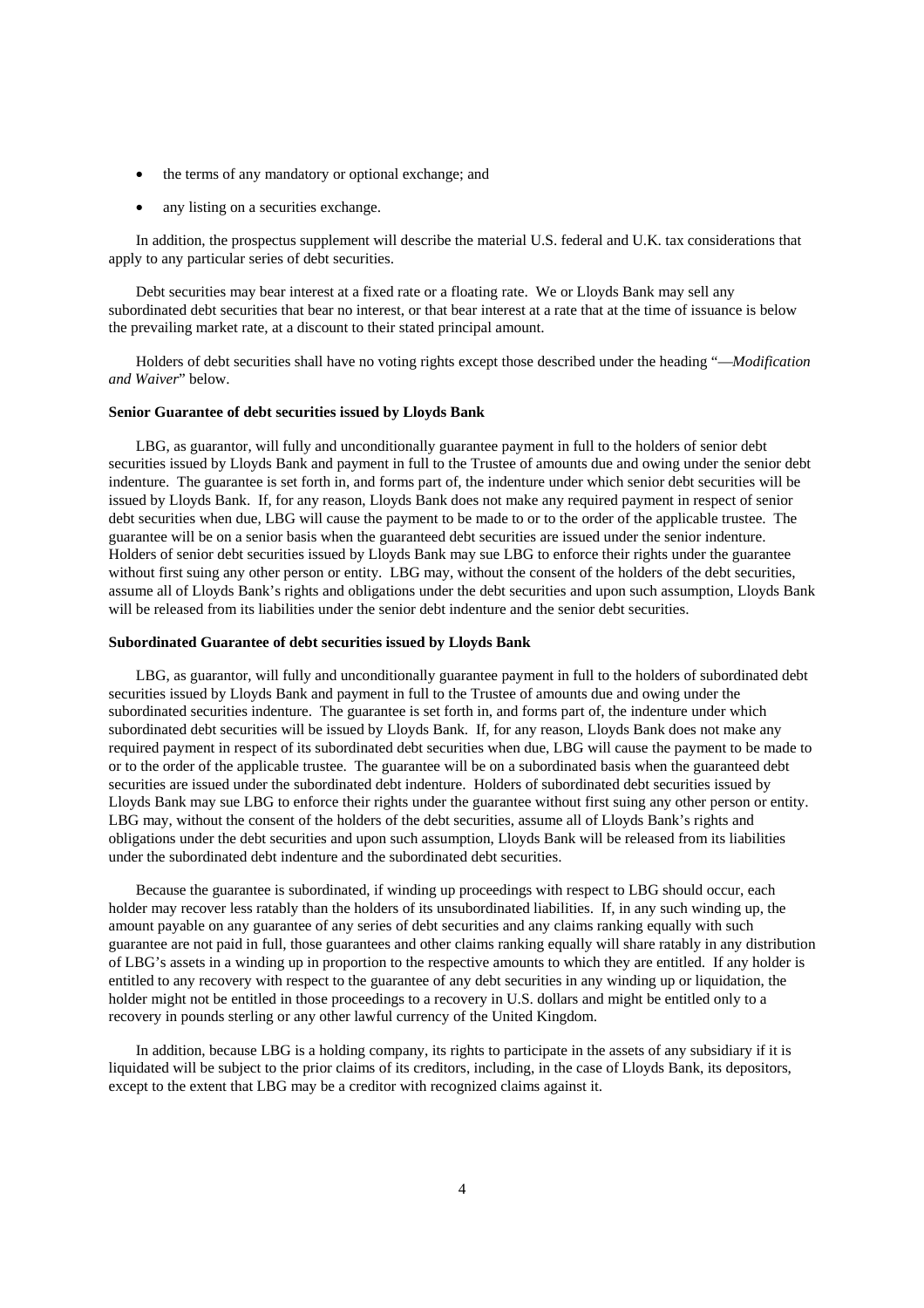#### **Form of Debt Securities; Book-Entry System**

#### *General*

Unless the relevant prospectus supplement states otherwise, the debt securities shall initially be represented by one or more global securities in registered form, without coupons attached, and will be deposited with or on behalf of one or more depositary, including, without limitation, The Depository Trust Company ("DTC"), Euroclear Bank S.A./N.V. ("Euroclear") and/or Clearstream Banking, *société anonyme* ("Clearstream Luxembourg"), and will be registered in the name of such depositary or its nominee. Unless and until the debt securities are exchanged in whole or in part for other securities under the terms of the applicable indenture or the global securities are exchanged for definitive securities, the global securities may not be transferred except as a whole by the depositary to a nominee or a successor of the depositary.

The debt securities may be accepted for clearance by DTC, Euroclear and Clearstream Luxembourg. Unless the relevant prospectus supplement states otherwise, the initial distribution of the debt securities will be cleared through DTC only. In such event, beneficial interests in the global debt securities will be shown on, and transfers thereof will be effected only through, the book-entry records maintained by DTC and its direct and indirect participants, including, as applicable, Euroclear and Clearstream Luxembourg.

The laws of some states may require that certain investors in securities take physical delivery of their securities in definitive form. Those laws may impair the ability of investors to own interests in book-entry securities.

So long as the depositary, or its nominee, is the holder of a global debt security, the depositary or its nominee will be considered the sole holder of such global debt security for all purposes under the indentures. Except as described below under the heading "—Issuance of Definitive Securities", no participant, indirect participant or other person will be entitled to have debt securities registered in its name, receive or be entitled to receive physical delivery of debt securities in definitive form or be considered the owner or holder of the debt securities under the indentures. Each person having an ownership or other interest in debt securities must rely on the procedures of the depositary, and, if a person is not a participant in the depositary, must rely on the procedures of the participant or other securities intermediary through which that person owns its interest to exercise any rights and obligations of a holder under the indentures or the debt securities.

#### *Payments on the Global Debt Security*

Payments of any amounts in respect of any global securities will be made by the trustee to the depositary. Payments will be made to beneficial owners of debt securities in accordance with the rules and procedures of the depositary or its direct and indirect participants, as applicable. Neither we nor Lloyds Bank nor the trustee nor any of our agents will have any responsibility or liability for any aspect of the records of any securities intermediary in the chain of intermediaries between the depositary and any beneficial owner of an interest in a global security, or the failure of the depositary or any intermediary to pass through to any beneficial owner any payments that we or Lloyds Bank make to the depositary.

## *The Clearing Systems*

DTC, Euroclear and Clearstream Luxembourg have advised us as follows:

DTC. DTC, the world's largest securities depository, is a limited-purpose trust company organized under the New York Banking Law, a "banking organization" within the meaning of the New York Banking Law, a member of the Federal Reserve System, a "clearing corporation" within the meaning of the New York Uniform Commercial Code, and a "clearing agency" registered pursuant to the provisions of Section 17A of the Securities Exchange Act of 1934, as amended (the "Exchange Act"). DTC holds and provides asset servicing for over 3.5 million issues of U.S. and non-U.S. equity issues, corporate and municipal debt issues, and money market instruments (from over 100 countries) that DTC's participants ("Direct Participants") deposit with DTC. DTC also facilitates the post-trade settlement among Direct Participants of sales and other securities transactions in deposited securities, through electronic computerized book-entry transfers and pledges between Direct Participants' accounts. This eliminates the need for physical movement of securities certificates. Direct Participants include both U.S. and non-U.S. securities brokers and dealers, banks, trust companies, clearing corporations, and certain other organizations. DTC is a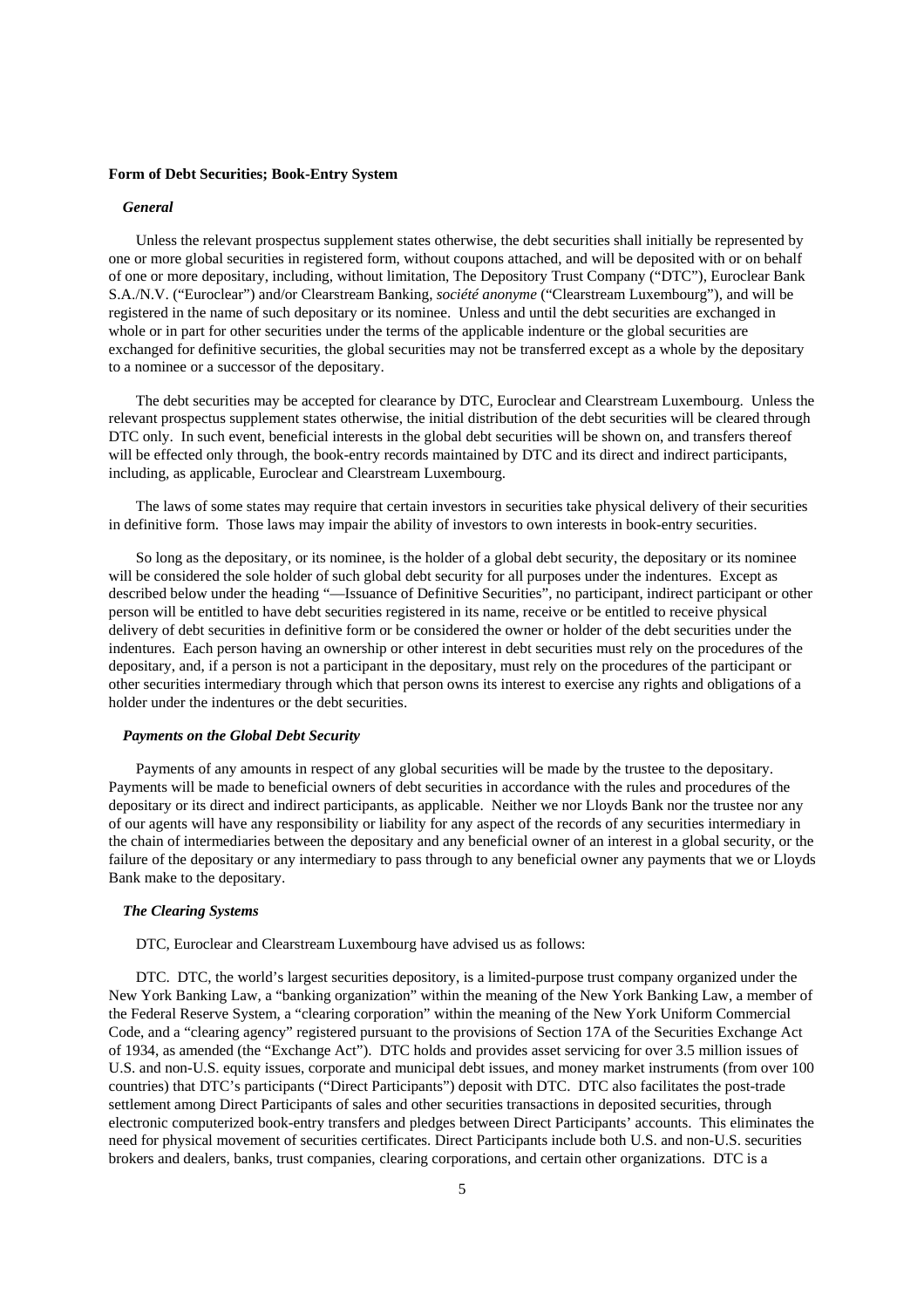wholly-owned subsidiary of The Depository Trust & Clearing Corporation ("DTCC"). DTCC is the holding company for DTC, National Securities Clearing Corporation and Fixed Income Clearing Corporation, all of which are registered clearing agencies. DTCC is owned by the users of its regulated subsidiaries. Access to the DTC system is also available to others such as both U.S. and non-U.S. securities brokers and dealers, banks, trust companies, and clearing corporations that clear through or maintain a custodial relationship with a Direct Participant, either directly or indirectly. DTC has a Standard & Poor's rating of AA+. The DTC rules applicable to its participants are on file with the SEC. More information about DTC can be found at www.dtcc.com.

Euroclear. Euroclear holds securities for its participants and clears and settles transactions between its participants through simultaneous electronic book-entry delivery against payment. Euroclear provides various other services, including safekeeping, administration, clearance and settlement and securities lending and borrowing, and interfaces with domestic markets in several countries. Securities clearance accounts and cash accounts with Euroclear are governed by the Terms and Conditions Governing Use of Euroclear and the related Operating Procedures of the Euroclear System, and applicable law (collectively, the "Euroclear Terms and Conditions"). The Euroclear Terms and Conditions govern transfers of securities and cash within Euroclear, withdrawals of securities and cash from Euroclear, and receipts of payments with respect to securities in Euroclear.

Clearstream Luxembourg. Clearstream Luxembourg is incorporated under the laws of The Grand Duchy of Luxembourg as a professional depositary. Clearstream Luxembourg holds securities for its participants and facilitates the clearance and settlement of securities transactions between its participants through electronic bookentry changes in accounts of its participants, thereby eliminating the need for physical movement of certificates. Clearstream Luxembourg provides to its participants, among other things, services for safekeeping, administration, clearance and settlement of internationally traded securities and securities lending and borrowing. Clearstream Luxembourg interfaces with domestic markets in several countries.

## *Issuance of Definitive Securities*

So long as the depositary holds the global securities of a particular series of debt securities, such global securities will not be exchangeable for definitive securities of that series unless:

- the depositary notifies the trustee that it is unwilling or unable to continue to act as depositary for the debt securities or the depositary ceases to be a clearing agency registered under the Exchange Act;
- we or Lloyds Bank, as applicable, are wound up and we or Lloyds Bank, as applicable, fail to make a payment on the debt securities when due; or
- at any time we determine at our option and in our sole discretion, or Lloyds Bank determines at its option and in its sole discretion, as applicable, that the global securities of a particular series of debt securities should be exchanged for definitive debt securities of that series in registered form.

Each person having an ownership or other interest in a debt security must rely exclusively on the rules or procedures of the depositary as the case may be, and any agreement with any direct or indirect participant of the depositary, including Euroclear or Clearstream Luxembourg and their participants, as applicable, or any other securities intermediary through which that person holds its interest, to receive or direct the delivery of possession of any definitive security. The indentures permit us or Lloyds Bank to determine at any time and in our or Lloyds Bank's sole discretion, as applicable, that debt securities shall no longer be represented by global securities. DTC has advised us and Lloyds Bank that, under its current practices, it would notify its participants of our or Lloyds Bank's request, but will only withdraw beneficial interests from the global securities at the request of each DTC participant. We or Lloyds Bank would issue definitive certificates in exchange for any such beneficial interests withdrawn.

Definitive debt securities will be issued in registered form only. To the extent permitted by law, we, Lloyds Bank, the trustee and any paying agent shall be entitled to treat the person in whose name any definitive security is registered as its absolute owner.

Payments in respect of each series of definitive securities will be made to the person in whose name the definitive securities are registered as it appears in the register for that series of debt securities. Payments will be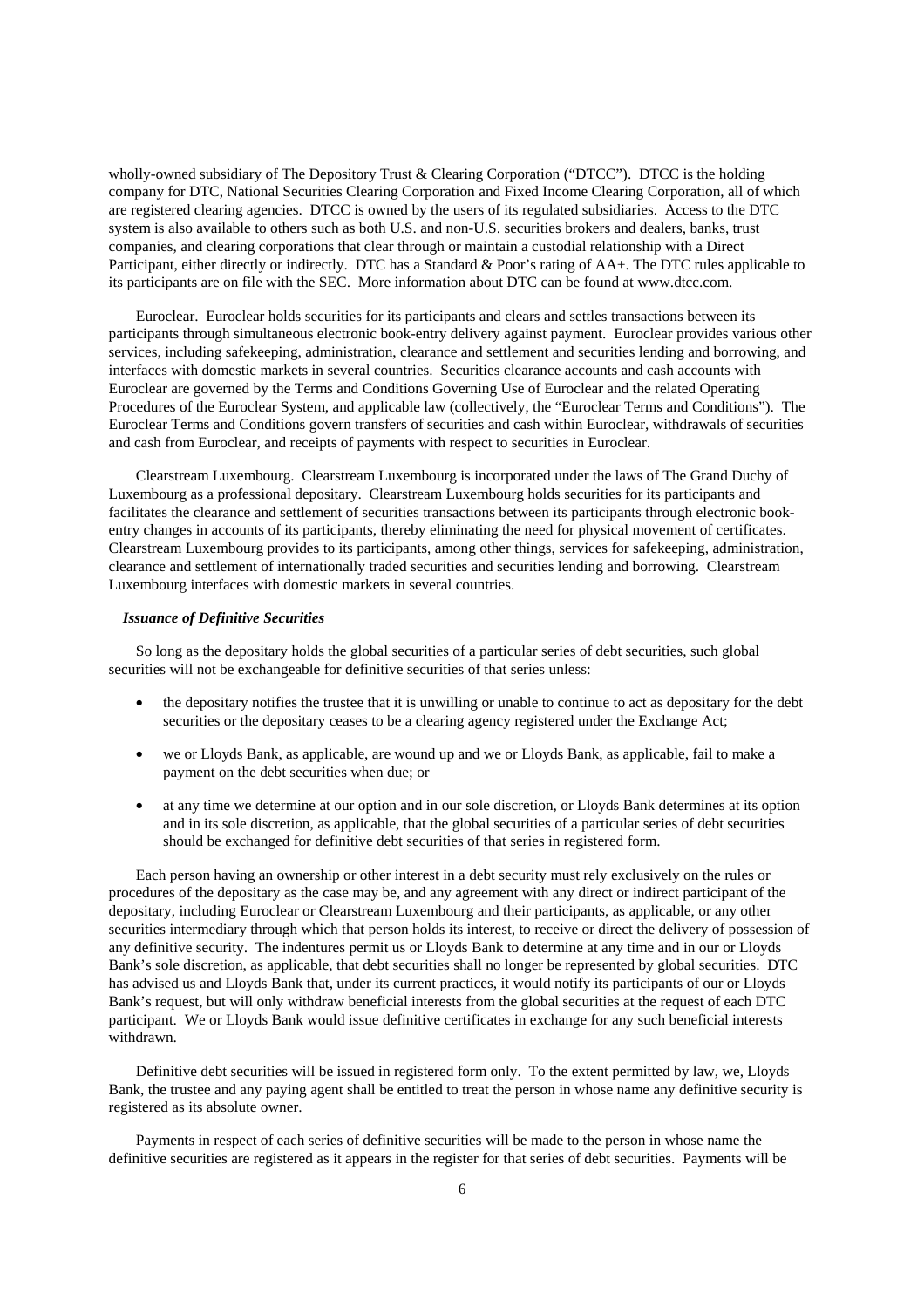made in respect of the debt securities by check drawn on a bank in New York or, if the holder requests, by transfer to the holder's account in New York. Definitive securities should be presented to the paying agent for redemption.

If we or Lloyds Bank issue definitive debt securities of a particular series in exchange for a particular global debt security, the depositary, as holder of that global debt security, will surrender it against receipt of the definitive debt securities, cancel the book-entry debt securities of that series, and distribute the definitive debt securities of that series to the persons and in the amounts that the depositary specifies pursuant to the internal procedures of such depositary.

If definitive securities are issued in the limited circumstances described above, those securities (i) will be transferable only on the register for that series of debt securities, and (ii) may be transferred in whole or in part in denominations of any whole number of securities upon surrender of the definitive securities certificates together with the form of transfer endorsed on it, duly completed and executed at the specified office of a paying agent. If only part of a securities certificate is transferred, a new securities certificate representing the balance not transferred will be issued to the transferor within three business days after the paying agent receives the certificate. The new certificate representing the balance will be delivered to the transferor by uninsured post at the risk of the transferor, to the address of the transferor appearing in the records of the paying agent. The new certificate representing the securities that were transferred will be sent to the transferee within three business days after the paying agent receives the certificate transferred, by uninsured post at the risk of the holder entitled to the securities represented by the certificate, to the address specified in the form of transfer.

#### *Settlement*

Initial settlement for each series of debt securities and settlement of any secondary market trades in the debt securities will be made in same-day funds. Book-entry debt securities held through DTC will settle in DTC's sameday funds settlement system.

#### **Payments**

We or Lloyds Bank, as applicable, will make any payments of interest and principal on any particular series of debt securities on the dates and, in the case of payments of interest, at the rate or rates, that are set out in, or that are determined by the method of calculation described in, the relevant prospectus supplement.

#### *Subordinated Debt Securities*

Unless the relevant prospectus supplement provides otherwise, if we do not or if Lloyds Bank does not, make a payment on a series of subordinated debt securities on any payment date, the obligation to make that payment shall be deferred, if it is an interest payment, until the date upon which we or Lloyds Bank, as applicable, pay a dividend on any class of our respective share capital and, if it is a principal payment, until the first business day after the date that falls six months after the original payment date (a "Deferred Payment Date"). If we fail to make a payment before the Deferred Payment Date, that failure shall not create a default or otherwise allow any holder to sue us or Lloyds Bank, as applicable, for the payment or take any other action. Each payment that is deferred in this way will accrue interest at the rate prevailing in accordance with the terms of the series of debt securities immediately before the original payment date. Any payment deferred in this way shall not be treated as due for any purpose, including for the purposes of ascertaining whether or not a Subordinated Debt Security Default has occurred, until the Deferred Payment Date.

## **Subordination**

#### *Senior Debt Securities*

Unless the relevant prospectus supplement provides otherwise, senior debt securities and coupons (if any) appertaining thereto constitute direct, unconditional, unsecured and unsubordinated obligations ranking *pari passu*, without any preference among themselves, with all of our or Lloyds Bank's, as applicable, other outstanding unsecured and unsubordinated obligations, present and future, except such obligations as are preferred by operation of law.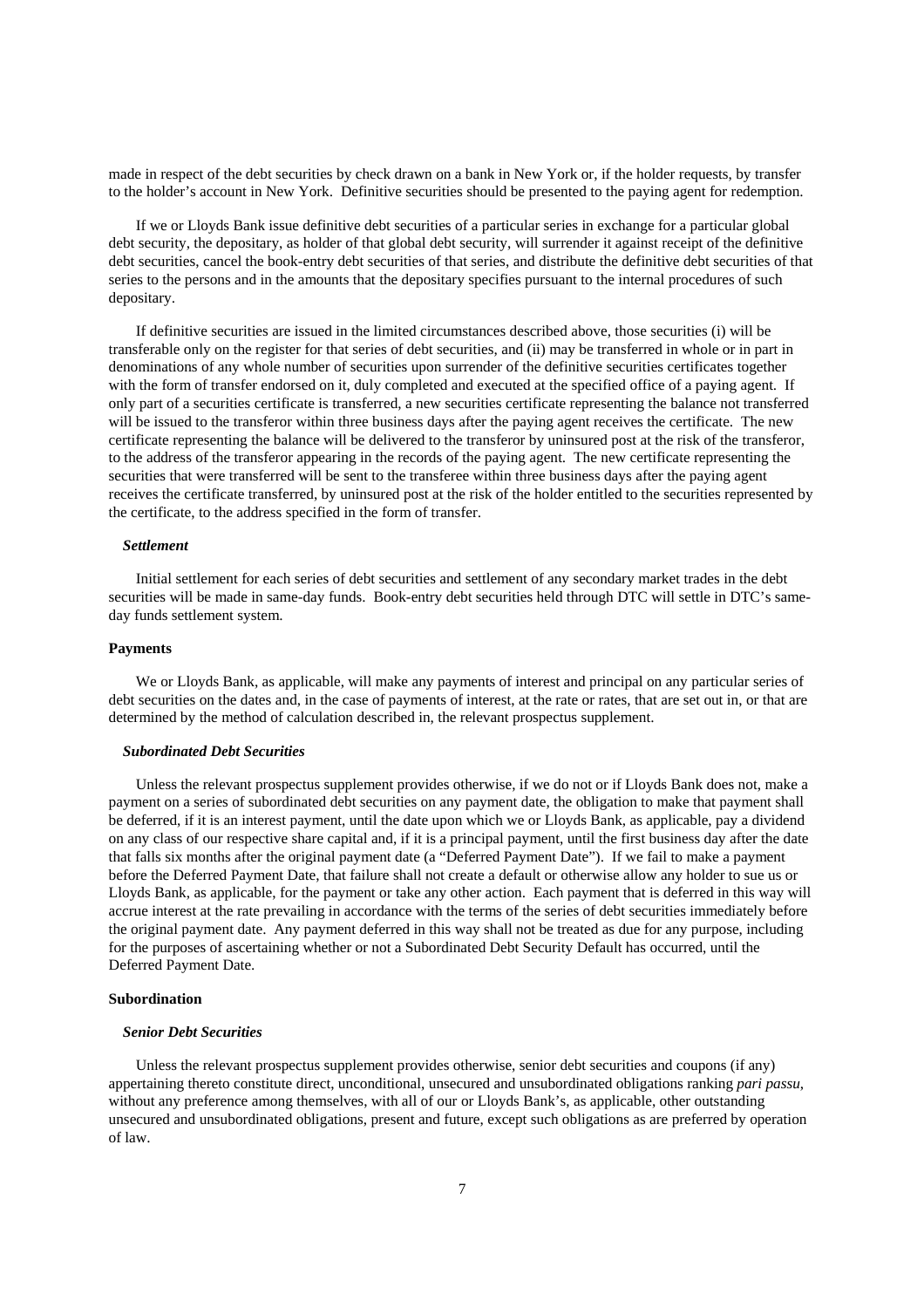#### *Subordinated Debt Securities*

Unless the relevant prospectus supplement provides otherwise, in a winding up, all payments on any series of subordinated debt securities will be subordinate to, and subject in right of payment to the prior payment in full of, all claims of all creditors other than claims in respect of any liability that is, or is expressed to be, subordinated, whether only in the event of a winding up or otherwise, to the claims of all or any creditors, in the manner provided in the relevant subordinated debt indenture.

We may seek to qualify subordinated debt securities as regulatory capital in the United Kingdom. In this case, the relevant prospectus supplement may include a summary of the bail-in and/or write-down provisions set forth in any applicable supplement to the subordinated debt indentures.

#### *General*

As a consequence of these subordination provisions, if winding up proceedings should occur, each holder may recover less ratably than the holders of unsubordinated liabilities. If, in any winding up, the amount payable on any series of debt securities and any claims ranking equally with that series are not paid in full, those debt securities and other claims ranking equally will share ratably in any distribution of assets in a winding up in proportion to the respective amounts to which they are entitled. If any holder is entitled to any recovery with respect to the debt securities in any winding up or liquidation, the holder might not be entitled in those proceedings to a recovery in U.S. dollars and might be entitled only to a recovery in pounds sterling or any other lawful currency of the United Kingdom.

## **Additional Amounts**

Unless the relevant prospectus supplement provides otherwise, amounts to be paid on any series of debt securities or under the guarantee will be made without deduction or withholding for, or on account of, any and all present and future income, stamp and other taxes, levies, imposts, duties, charges, fees, deductions or withholdings imposed, levied, collected, withheld or assessed by or on behalf of the United Kingdom or any United Kingdom political subdivision thereof or authority that has the power to tax (a "U.K. taxing jurisdiction"), unless such deduction or withholding is required by law. If at any time a U.K. taxing jurisdiction requires us or Lloyds Bank, as the case may be, to make such deduction or withholding, we, or Lloyds Bank, as the case may be, will pay additional amounts with respect to the principal of, interest and any other payments on, the debt securities ("Additional Amounts") that are necessary in order that the net amounts paid to the holders of those debt securities, after the deduction or withholding, shall equal the amounts which would have been payable on that series of debt securities if the deduction or withholding had not been required. However, this will not apply to any such amount that would not have been payable or due but for the fact that:

- the holder or the beneficial owner of the debt securities is a domiciliary, national or resident of, or engaging in business or maintaining a permanent establishment or physically present in, a U.K. taxing jurisdiction or otherwise having some connection with the U.K. taxing jurisdiction other than the holding or ownership of a debt security, or the collection of any payment of, or in respect of, principal of, or any interest or other payment on, any debt security of the relevant series or under the guarantee;
- except in the case of a winding up in the United Kingdom, the relevant debt security is presented (where presentation is required) for payment in the United Kingdom;
- the relevant debt security is presented (where presentation is required) for payment more than 30 days after the date payment became due or was provided for, whichever is later, except to the extent that the holder would have been entitled to the Additional Amounts on presenting the debt security for payment at the close of that 30 day period;
- the holder or the beneficial owner of the relevant debt security or the beneficial owner of any payment of or in respect of principal of, or any interest or other payment on, the debt security failed to comply with a request by us or Lloyds Bank, as applicable, the guarantor or our liquidator or other authorized person addressed to the holder to provide information concerning the nationality, residence or identity of the holder or the beneficial owner or to make any declaration or other similar claim to satisfy any requirement,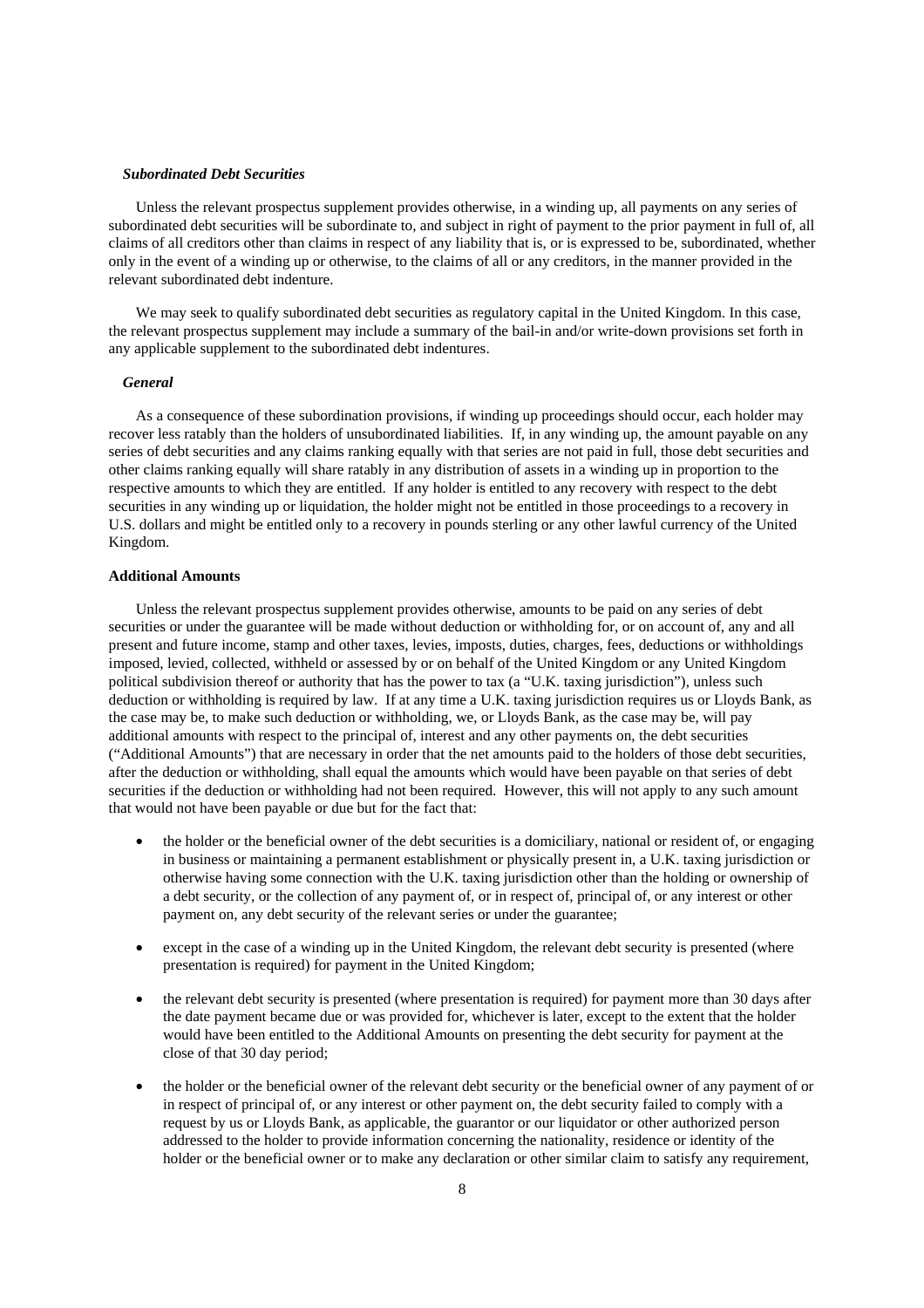which is required or imposed by a statute, treaty, regulation or administrative practice of a U.K. taxing jurisdiction as a precondition to exemption from all or part of the tax;

- the withholding or deduction is imposed on a payment to or for the benefit of an individual and is required to be made pursuant to European Council Directive 2003/48/EC on the taxation of savings income or any law implementing or complying with, or introduced in order to conform to, such directive;
- the relevant debt security is presented (where presentation is required) for payment by or on behalf of a holder who would have been able to avoid such withholding or deduction by presenting the relevant debt security to another paying agent in a member state of the European Union; or
- any combination of the above items,

nor shall Additional Amounts be paid with respect to the principal of, or any interest or other payment on, the debt securities or under the guarantee to any holder who is a fiduciary or partnership or settlor with respect to such fiduciary or a member of such partnership other than the sole beneficial owner of such payment to the extent such payment would be required by the laws of any taxing jurisdiction to be included in the income for tax purposes of a beneficiary or partner or settlor with respect to such fiduciary or a member of such partnership or a beneficial owner who would not have been entitled to such Additional Amounts, had it been the holder.

Whenever we refer in this prospectus and any prospectus supplement, in any context, to the payment of the principal of or any interest or other payments on, or in respect of, any debt security of any series, we mean to include the payment of Additional Amounts to the extent that, in the context, Additional Amounts are, were or would be payable.

#### **Redemption**

Unless the relevant prospectus supplement provides otherwise and subject in the case of any subordinated debt securities to (i) having notified the PRA (being the successor regulator, as of April 1, 2013, to the United Kingdom Financial Services Authority for these purposes), of the intention to so redeem at least one month (or such other longer or shorter period as the PRA may then require or accept) prior to becoming committed to the proposed repayment and any necessary prior consent, notice or no objection, as applicable, having been received from the PRA, (ii) satisfying the PRA that after such repayment we or Lloyds Bank, as applicable, will be able to meet applicable capital resource requirements and have sufficient financial resources to meet applicable capital adequacy requirements, and (iii) such redemption being applicable only if, when and to the extent not prohibited by applicable capital adequacy banking regulations, we or Lloyds Bank, as applicable, will have the option to redeem the debt securities of any series, as a whole but not in part, upon not less than 30 nor more than 60 days' notice to each holder of debt securities, on any payment date, at a redemption price equal to 100% of their principal amount together with any accrued but unpaid interest in the case of senior debt securities and any accrued but unpaid interest (including deferred interest in the case of subordinated debt securities), to the redemption date, or, in the case of discount securities, their accreted face amount, together with any accrued interest, if we or Lloyds Bank, as applicable, determine that as a result of a change in or amendment to the laws or regulations of a U.K. taxing jurisdiction, including any treaty to which it is a party, or a change in the application or interpretation of those laws or regulations, including a decision of any court or tribunal or any generally published pronouncement by any relevant tax authority which change, amendment or pronouncement becomes effective or applicable on or after the date of the applicable prospectus supplement and provided, in the case of subordinated debt securities, that the PRA is satisfied such change is material and was not reasonably foreseeable as at such date:

- in making any payments on the particular series of debt securities or under the guarantee, we or Lloyds Bank have paid or will or would on the next payment date be required to pay Additional Amounts;
- payments on the next payment date in respect of any of the series of debt securities would be treated as "a distribution" within the meaning of Chapter 2, Part 23 of the Corporation Tax Act 2010 of the United Kingdom, or any statutory modification or reenactment of such Act; or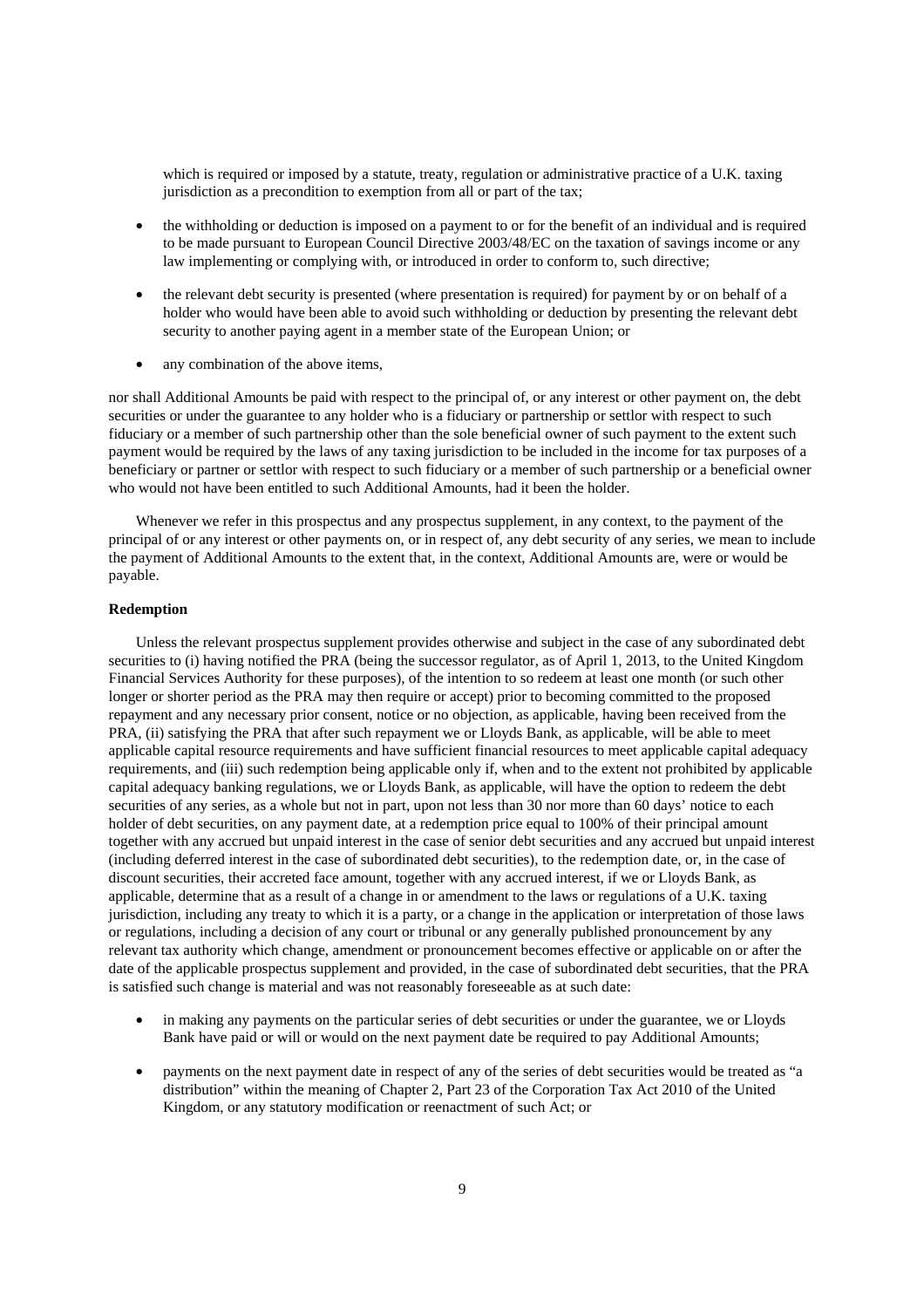• on the next payment date we or Lloyds Bank would not be entitled to claim a deduction in respect of the payments in computing our U.K. taxation liabilities, or the value of the deduction to us or Lloyds Bank, as applicable, would be materially reduced.

In the case of redemption due to changes in tax laws, the relevant issuer shall be required, before giving a notice of redemption, to deliver to the trustee (i) an officer's certificate confirming, in the case of senior debt securities, compliance with such provisions or, in the case of subordinated debt securities, that the PRA is satisfied such change as described above is material and was not reasonably foreseeable as at the relevant issue date and, in each case, stating that the relevant issuer is entitled to redeem the relevant securities, and (ii) a written legal opinion of independent United Kingdom counsel of recognized standing selected by the relevant issuer confirming that the relevant change in the application or interpretation of such laws or regulations has occurred and that the relevant issuer is entitled to exercise its right of redemption. In the case of subordinated debt securities, upon applicable capital adequacy banking regulations taking effect in the United Kingdom, any redemption due to such an event as described above shall only apply if, when and to the extent the ability to redeem in such circumstances would not result in the relevant subordinated debt securities failing or ceasing to qualify as Tier 2 Capital.

Unless the relevant prospectus supplement provides otherwise, and subject to (i) having notified the PRA of the intention to so redeem at least one month (or such other longer or shorter period as the PRA may then require or accept) prior to becoming committed to the proposed repayment and any necessary prior consent, notice or no objection, as applicable, having been received from the PRA, (ii) satisfying the PRA that after such repayment we or Lloyds Bank, as applicable, will be able to meet applicable capital resource requirements and have sufficient financial resources to meet applicable capital adequacy requirements, and (iii) such redemption being effected only if, when and to the extent not prohibited by applicable capital adequacy banking regulations, we or Lloyds Bank, as applicable, will have the option to redeem the subordinated debt securities, as a whole but not in part, upon not less than 30 nor more than 60 days' notice, to each holder of such subordinated debt securities, at any time, at a redemption price equal to 100% of the principal amount, together with accrued but unpaid interest (including any deferred interest), if any, in respect of such series of subordinated debt securities to the date fixed for redemption (or, in the case of discount securities, the accreted face amount thereof, together with accrued interest, if any), if, immediately prior to the giving of the notice referred to above, the subordinated debt securities would, following consultation with the PRA and as a result of a change (or prospective future change which the PRA considers to be sufficiently certain) in the applicable capital adequacy banking regulations or in the official application or interpretation thereof becoming effective on or after the date of the relevant issue date, a series of subordinated debt securities is, or is likely to be, fully excluded from inclusion in the Tier 2 capital of the Company or Lloyds Bank, as applicable, other than as a result of any applicable limitation on the amount of such capital as applicable to the relevant issuer and provided the PRA is satisfied that such change or prospective change was not reasonably foreseeable by the relevant issuer as at the date of the relevant issue date, provided that, in the case of subordinated debt securities issued under the LBG subordinated debt indenture, we have satisfied the trustee through the delivery of an officer's certificate that an event as described above has occurred and is continuing, and provided further that upon applicable capital adequacy banking regulations taking effect in the United Kingdom, any redemption due to such an event as described above shall only apply if, when and to the extent the ability to redeem in such circumstances would not result in the relevant subordinated debt securities failing or ceasing to qualify as Tier 2 Capital.

The relevant prospectus supplement will specify whether or not the relevant issuer may redeem the debt securities of any series, in whole or in part, at its option, in any other circumstances and, if so, the prices and any premium at which and the dates on which it may do so. Any notice of redemption of debt securities of any series will state, among other items:

- the redemption date:
- the amount of debt securities to be redeemed if less than all of the series is to be redeemed;
- the redemption price:
- that the redemption price will become due and payable on the redemption date and, if applicable, that interest will cease to accrue on such date;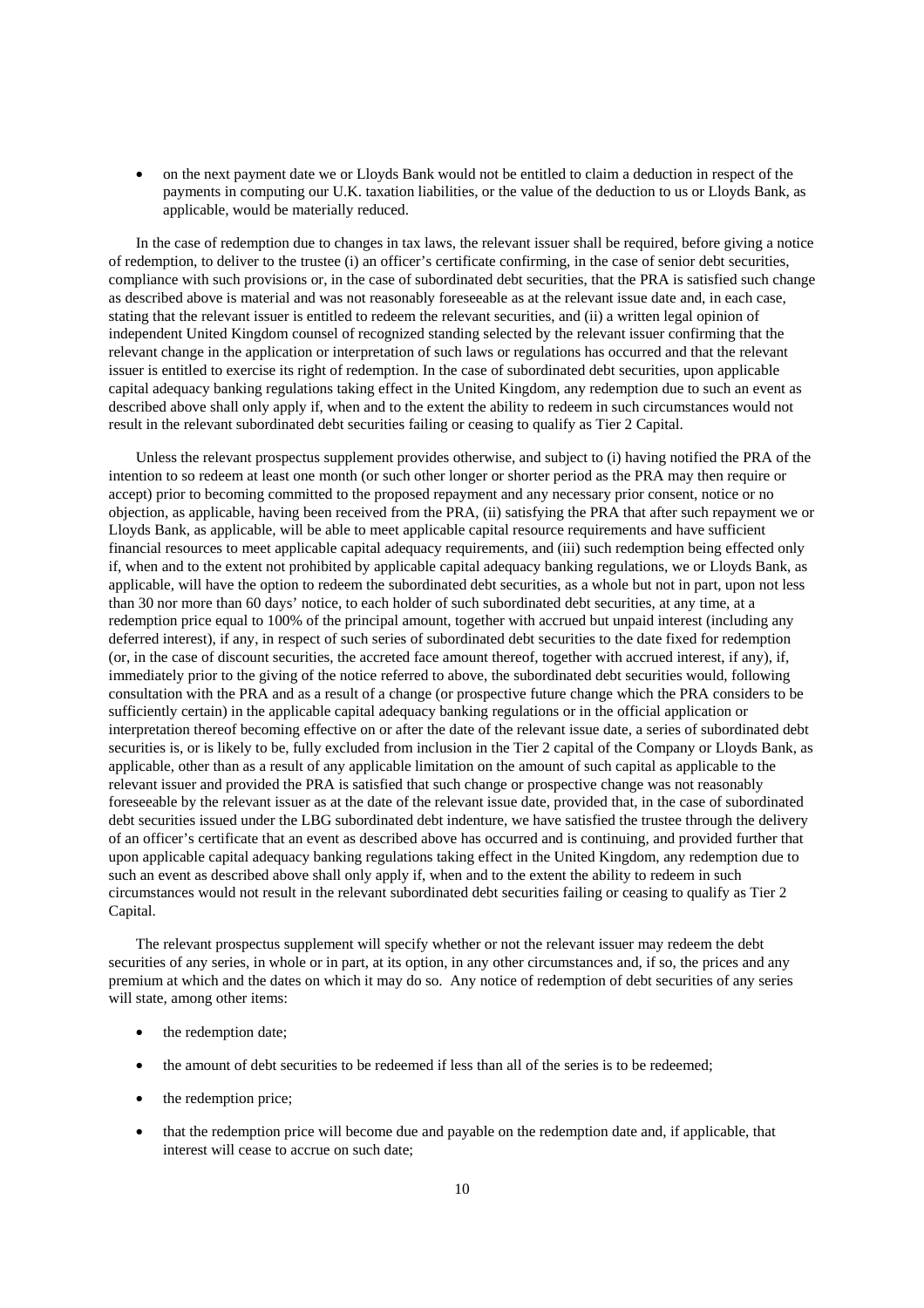- the place or places at which each holder may obtain payment of the redemption price; and
- the CUSIP, Common Code and/or ISIN number or numbers, if any, with respect to the debt securities being redeemed.

In the case of a partial redemption, the trustee shall select the debt securities to be redeemed in any manner which it deems fair and appropriate, and consistent with the rules and procedures of the applicable clearing systems.

We, Lloyds Bank or any of our respective subsidiaries may at any time and from time to time purchase debt securities of any series in the open market or by tender (available to each holder of debt securities of the relevant series) or by private agreement, if applicable law permits. Any debt securities of any series that we or Lloyds Bank purchase beneficially for our or their respective account, other than in connection with dealing in securities, will be treated as cancelled and will no longer be issued and outstanding.

Under existing PRA requirements, neither we nor Lloyds Bank may make any redemption or repurchase of any subordinated debt securities beneficially for our own respective accounts, other than a repurchase in connection with dealing in securities, unless prior notice to the PRA is given and the PRA has not objected. The PRA (or any successor thereto) may impose conditions on any redemption or repurchase.

## **Modification and Waiver**

We, Lloyds Bank and the trustee may make certain modifications and amendments to the applicable indenture with respect to any series of debt securities without the consent of the holders of the debt securities. Other modifications and amendments may be made to the indenture with the consent of the holder or holders of not less than a majority, or in the case of subordinated debt securities, two-thirds, in aggregate outstanding principal amount of the debt securities of the series outstanding under the indenture that are affected by the modification or amendment, voting as one class. However, no modifications or amendments may be made without the consent of the holder of each debt security affected that would:

- change the stated maturity of the principal amount of any debt security;
- reduce the principal amount of, the interest rates, or any premium payable upon the redemption of, or the payments with respect to, any debt security;
- change any obligation to pay Additional Amounts;
- change the currency of payment;
- impair the right to institute suit for the enforcement of any payment due and payable;
- reduce the percentage in aggregate principal amount of outstanding debt securities of the series necessary to modify or amend the indenture or to waive compliance with certain provisions of the indenture and any Senior Debt Security Event of Default, Subordinated Debt Security Event of Default or Subordinated Debt Security Default (as such terms are defined below);
- the subordination provisions or the terms of our obligations or Lloyds Bank's obligations in respect of the due and punctual payment of the amounts due and payable on the debt securities in a manner adverse to the holders; or
- modify the above requirements.

In addition, material variations in the terms and conditions of subordinated debt securities of any series, including modifications relating to redemption, a Subordinated Debt Security Event of Default or a Subordinated Debt Security Default (as such terms are defined below), may require the non-objection from, or consent of, the PRA.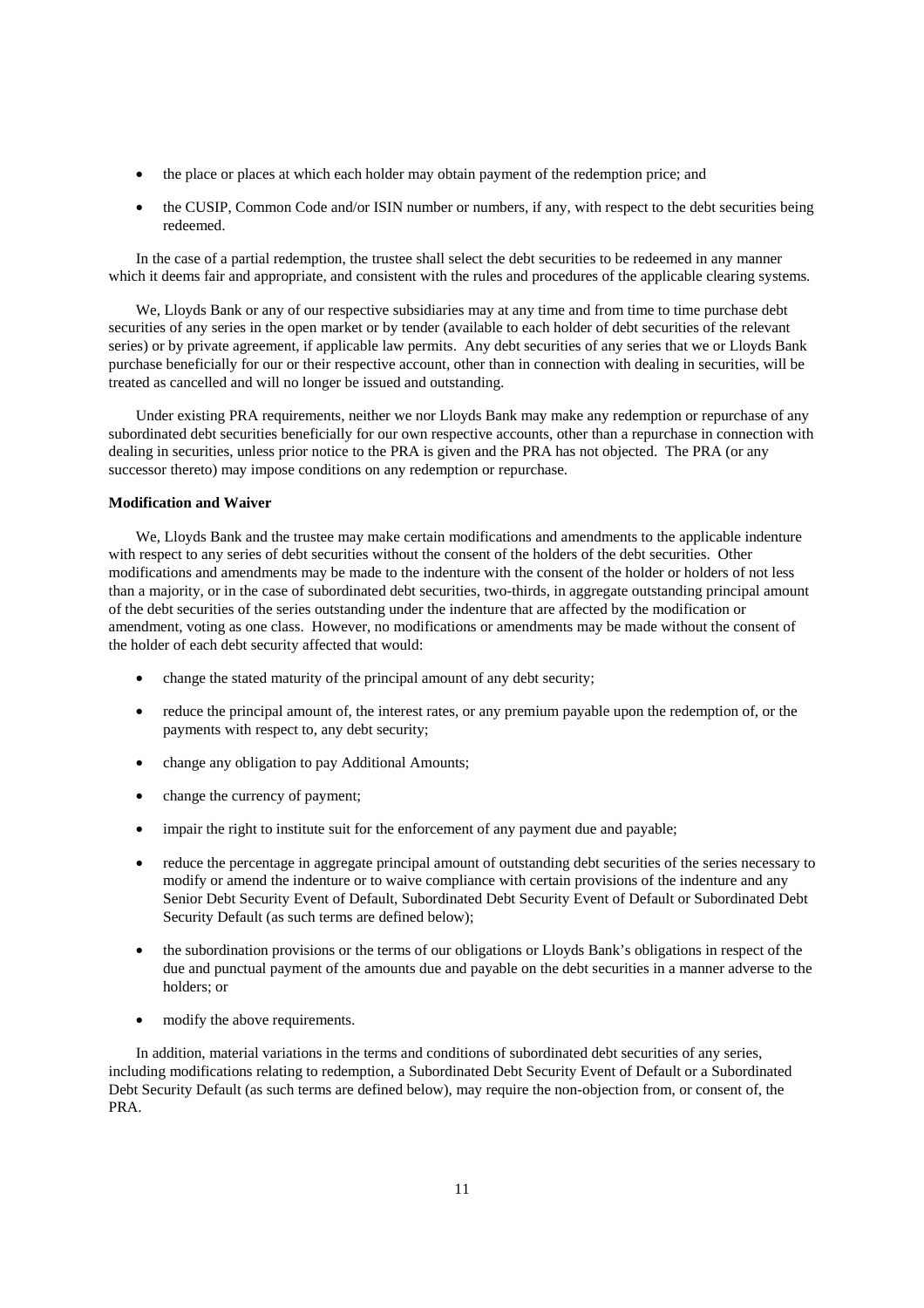#### **Events of Default; Default; Limitation of Remedies**

#### *Senior Debt Security Event of Default*

Unless the relevant prospectus supplement provides otherwise, a "Senior Debt Security Event of Default" with respect to any series of senior debt securities shall result if:

- LBG or Lloyds Bank does not pay any principal or interest on any senior debt securities of that series within 14 days from the due date for payment and the principal or interest has not been duly paid within 14 days following written notice from the trustee or from holders of 25% in outstanding principal amount of the senior debt securities of that series to us requiring the payment to be made. It shall not, however, be a Senior Debt Security Event of Default if during the 14 days after the notice, LBG or Lloyds Bank delivers a written opinion of legal advisors, who may be an employee of, or legal advisors for, LBG or Lloyds Bank or other legal advisors acceptable to the trustee ("Opinion of Counsel") to the trustee concluding that such sums were not paid in order to comply with a law, regulation or order of any court of competent jurisdiction. It shall not be a Senior Debt Security Event of Default if LBG or Lloyds Bank delivers such an Opinion of Counsel to the trustee and the trustee shall be entitled to rely on such opinion. The foregoing shall not otherwise be deemed to impair the right of any holder to receive payment of the principal of and interest on any such security or to institute suit for the enforcement of any such payment; or
- LBG or Lloyds Bank breaches any covenant or warranty of the senior debt indenture (other than as stated above with respect to payments when due) and that breach has not been remedied within 60 days of receipt of a written notice from the trustee certifying that in its opinion the breach is materially prejudicial to the interests of the holders of the senior debt securities of that series and requiring the breach to be remedied or from holders of at least 25% in outstanding principal amount of the senior debt securities of that series requiring the breach to be remedied; or
- either a court of competent jurisdiction issues an order which is not successfully appealed within 30 days, or an effective shareholders' resolution is validly adopted, for the winding-up of LBG or Lloyds Bank (other than under or in connection with a scheme of reconstruction, merger or amalgamation not involving bankruptcy or insolvency).

If a Senior Debt Security Event of Default occurs and is continuing, the trustee or the holders of at least 25% in outstanding principal amount of the senior debt securities of that series may at their discretion declare the senior debt securities of that series to be due and repayable immediately (and the senior debt securities of that series shall thereby become due and repayable) at their outstanding principal amount (or at such other repayment amount as may be specified in or determined in accordance with the relevant prospectus supplement) together with accrued interest, if any, as provided in the prospectus supplement. The trustee may at its discretion and without further notice institute such proceedings as it may think suitable, against LBG or Lloyds Bank to enforce payment. Subject to the indenture provisions for the indemnification of the trustee, the holder(s) of a majority in aggregate principal amount of the outstanding senior debt securities of any series shall have the right to direct the time, method and place of conducting any proceeding in the name of and on the behalf of the trustee for any remedy available to the trustee or exercising any trust or power conferred on the trustee with respect to the series. However, this direction must not be in conflict with any rule of law or the senior debt indenture, and must not be unjustly prejudicial to the holder(s) of any senior debt securities of that series not taking part in the direction, and not expose the trustee to undue risk. The trustee may also take any other action, consistent with the direction, that it deems proper.

Notwithstanding any contrary provisions, nothing shall impair the right of a holder, absent the holder's consent, to sue for any payments due but unpaid with respect to the senior debt securities.

By accepting a senior debt security, each holder will be deemed to have waived any right of set-off, counterclaim or combination of accounts with respect to the senior debt securities or the applicable indenture that they might otherwise have against LBG or Lloyds Bank, whether before or during the winding up of LBG or Lloyds Bank, as applicable.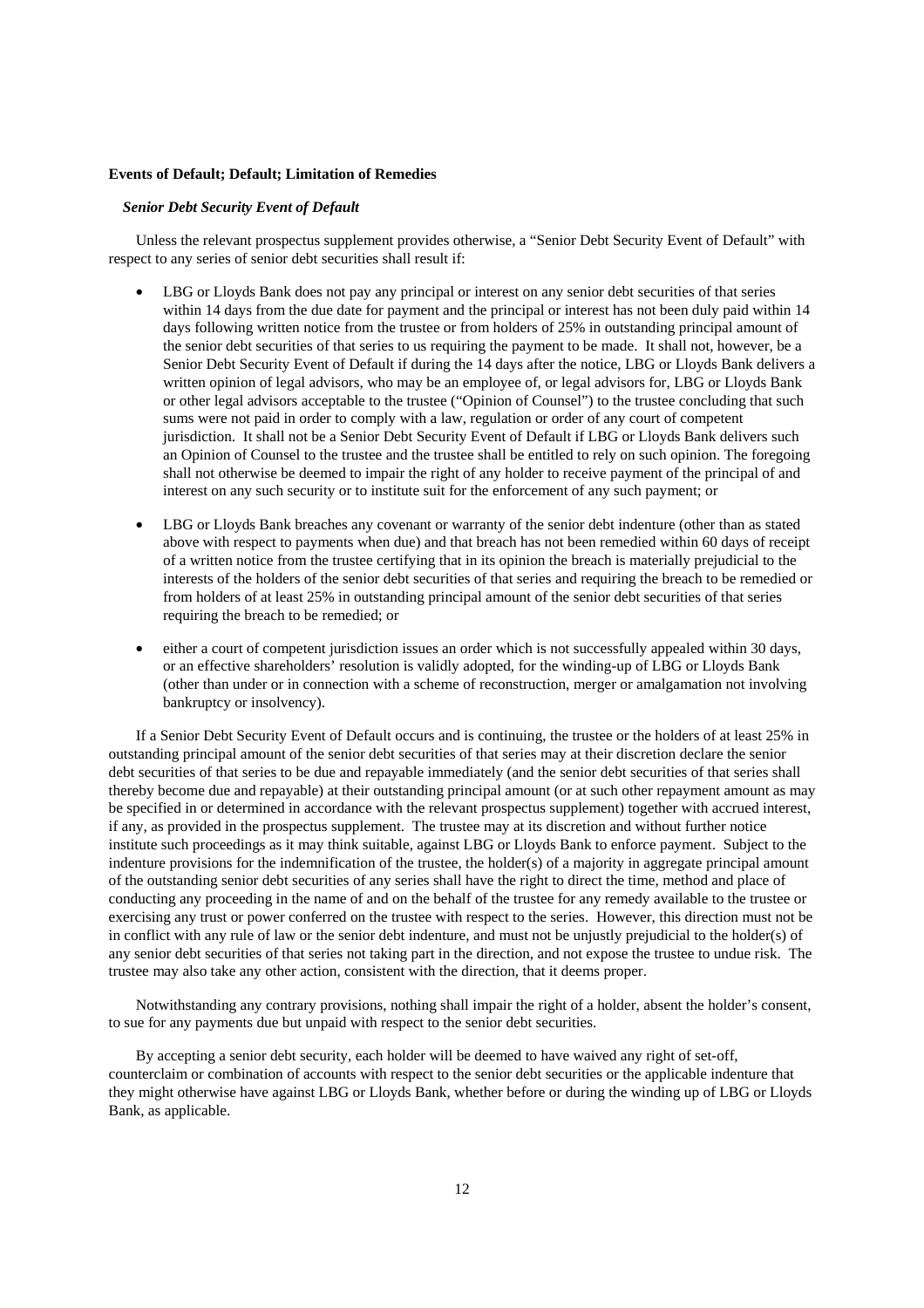#### *Subordinated Debt Security Events of Default*

Unless the relevant prospectus supplement provides otherwise, a "Subordinated Debt Security Event of Default" of LBG or Lloyds Bank with respect to any issued series of subordinated debt security shall result if:

- a court of competent jurisdiction makes an order which is not successfully appealed within 30 days; or
- an effective shareholders' resolution is validly adopted for the winding-up of LBG or Lloyds Bank, as applicable, other than under or in connection with a scheme of amalgamation or reconstruction not involving a bankruptcy or insolvency.

If a Subordinated Debt Security Event of Default occurs and is continuing, the trustee or the holder or holders of at least 25% in aggregate principal amount of the outstanding subordinated debt securities of each series may declare to be due and payable immediately in accordance with the terms of the indenture the principal amount of, and any accrued but unpaid payments (or, in the case of discount securities, the accreted face amount, together with any accrued interest), including any deferred interest, on the subordinated debt securities of the series. However, after this declaration but before the trustee obtains a judgment or decree for payment of money due, the holder or holders of a majority in aggregate principal amount of the outstanding subordinated debt securities of the series may rescind the declaration of acceleration and its consequences, but only if all Subordinated Debt Security Events of Default have been remedied and all payments due, other than those due as a result of acceleration, have been made.

Unless the relevant prospectus supplement provides otherwise, a "Subordinated Debt Security Event of Default" of LBG with respect to the guarantees of any series of subordinated debt security issued by Lloyds Bank shall result if:

- a court of competent jurisdiction makes an order which is not successfully appealed within 30 days; or
- an effective shareholders' resolution is validly adopted for the winding-up of LBG, other than under or in connection with a scheme of amalgamation or reconstruction not involving a bankruptcy or insolvency.

If a Subordinated Debt Security Event of Default of LBG in respect of the guarantee occurs and is continuing, the trustee or the holder or holders of at least 25% in aggregate principal amount of the outstanding subordinated debt securities of each series may deem to be due and payable by LBG or Lloyds Bank immediately in accordance with the terms of the indenture, for the purposes of the guarantee only (whether or not a Subordinated Debt Security Event of Default of Lloyds Bank has occurred), the principal amount of, and any accrued but unpaid payments (or, in the case of discount securities, the accreted face amount, together with any accrued interest), including any deferred interest, on the subordinated debt securities of the series. However, after this declaration but before the trustee obtains a judgment or decree for payment of money due, the holder or holders of a majority in aggregate principal amount of the outstanding subordinated debt securities of the series may rescind the declaration of acceleration and its consequences, but only if all Subordinated Debt Security Events of Default of LBG in respect of the guarantee have been remedied and all payments due, other than those due as a result of acceleration, have been made.

#### *Subordinated Debt Security Defaults*

In addition to Subordinated Debt Security Events of Default, the subordinated debt indentures also separately provide for Subordinated Debt Security Defaults. Unless the relevant prospectus supplement provides otherwise, it shall be a "Subordinated Debt Security Default" with respect to any series of subordinated debt securities if:

- any installment of interest upon any subordinated debt security of that series is not paid on or before its deferred payment date or such other date specified for its payment in the subordinated debt indentures and such failure continues for 14 days; or
- all or any part of the principal of any subordinated debt security of that series is not paid on its deferred payment date, or when it otherwise becomes due and payable, whether upon redemption or otherwise, and such failure continues for seven days.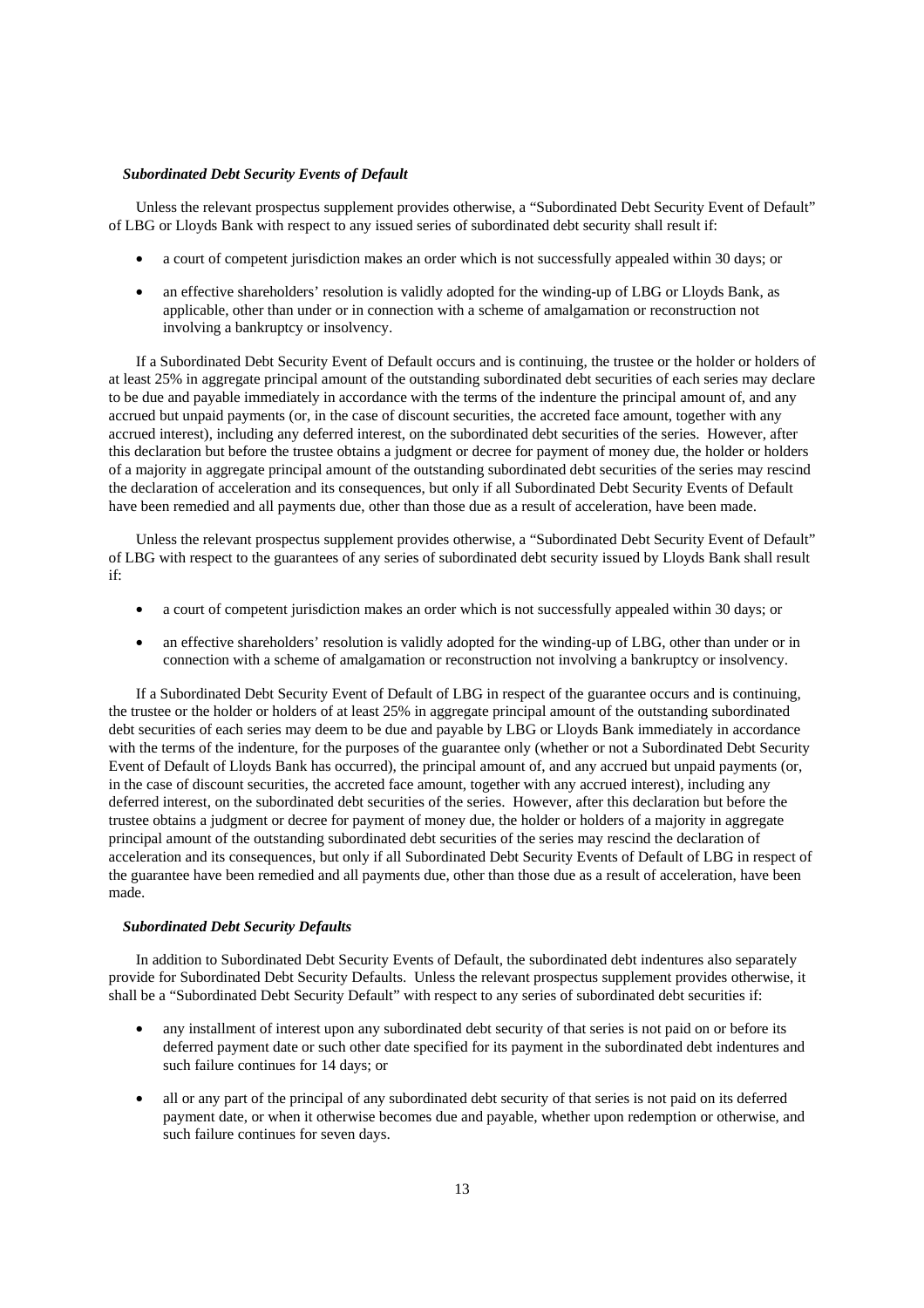If a Subordinated Debt Security Default occurs and is continuing, the trustee may commence a proceeding in England and Scotland (but not elsewhere) for the winding-up of LBG or Lloyds Bank, as applicable.

However, a failure to make any payment on a series of subordinated debt securities shall not be a Subordinated Debt Security Default if it is withheld or refused in order to comply with any applicable fiscal or other law or regulation or order of any court of competent jurisdiction and LBG or Lloyds Bank delivers an Opinion of Counsel to the trustee with that conclusion, at any time before the expiry of the applicable 14 day or seven day period by independent legal advisers.

Notwithstanding any contrary provisions, nothing shall impair the right of a holder, absent the holder's consent, to sue for any payments due but unpaid with respect to the subordinated debt securities.

By accepting a subordinated debt security, each holder and the trustee will be deemed to have waived any right of set-off, counterclaim or combination of accounts with respect to the subordinated debt securities or the applicable indenture (or between obligations which LBG or Lloyds Bank may have under or in respect of any subordinated debt security and any liability owed by a holder or the trustee to LBG or Lloyds Bank, as applicable) that they might otherwise have against LBG or Lloyds Bank, whether before or during such winding up.

## *Events of Default and Defaults–General*

The holder or holders of not less than a majority in aggregate principal amount of the outstanding debt securities of any series may waive any past Senior Debt Security Event of Default, Subordinated Debt Security Event of Default or Subordinated Debt Security Default with respect to the series, except a Senior Debt Security Event of Default, Subordinated Debt Security Event of Default or Subordinated Debt Security Default, in respect of the payment of interest, if any, or principal of (or premium, if any) or payments on any debt security or a covenant or provision of the applicable indenture which cannot be modified or amended without the consent of each holder of debt securities of such series.

Subject to certain exceptions, such as in the case of a payment default, the trustee may, without the consent of the holders, waive or authorize a Senior Debt Security Event of Default if, in the opinion of the trustee, the Senior Debt Security Event of Default would not be materially prejudicial to the interests of the holders.

Subject to the provisions of the applicable indenture relating to the duties of the trustee, if a Senior Debt Security Event of Default, Subordinated Debt Security Event of Default or Subordinated Debt Security Default occurs and is continuing with respect to the debt securities of any series, the trustee will be under no obligation to any holder or holders of the debt securities of the series, unless they have offered reasonable indemnity to the trustee. Subject to the indenture provisions for the indemnification of the trustee, the holder or holders of a majority in aggregate principal amount of the outstanding debt securities of any series shall have the right to direct the time, method and place of conducting any proceeding for any remedy available to the trustee or exercising any trust or power conferred on the trustee with respect to the series, if the direction is not in conflict with any rule of law or with the applicable indenture and does not expose the trustee to undue risk and the action would not be unjustly prejudicial to the holder or holders of any debt securities of any series not taking part in that direction. The trustee may take any other action that it deems proper which is not inconsistent with that direction.

The indentures provide that the trustee will, within 90 days after the occurrence of a Senior Debt Security Event of Default, Subordinated Debt Security Event of Default or Subordinated Debt Security Default with respect to the debt securities of any series, give to each holder of the debt securities of the affected series notice of the Senior Debt Security Event of Default, Subordinated Debt Security Event of Default or Subordinated Debt Security Default known to it, unless the Senior Debt Security Event of Default, Subordinated Debt Security Event of Default or Subordinated Debt Security Default, has been cured or waived. However, the trustee shall be protected in withholding notice if it determines in good faith that withholding notice is in the interest of the holders.

We are required to furnish to the trustee a statement as to our compliance with all conditions and covenants under the indenture (i) annually, and (ii) within five Business Days of a written request from the trustee.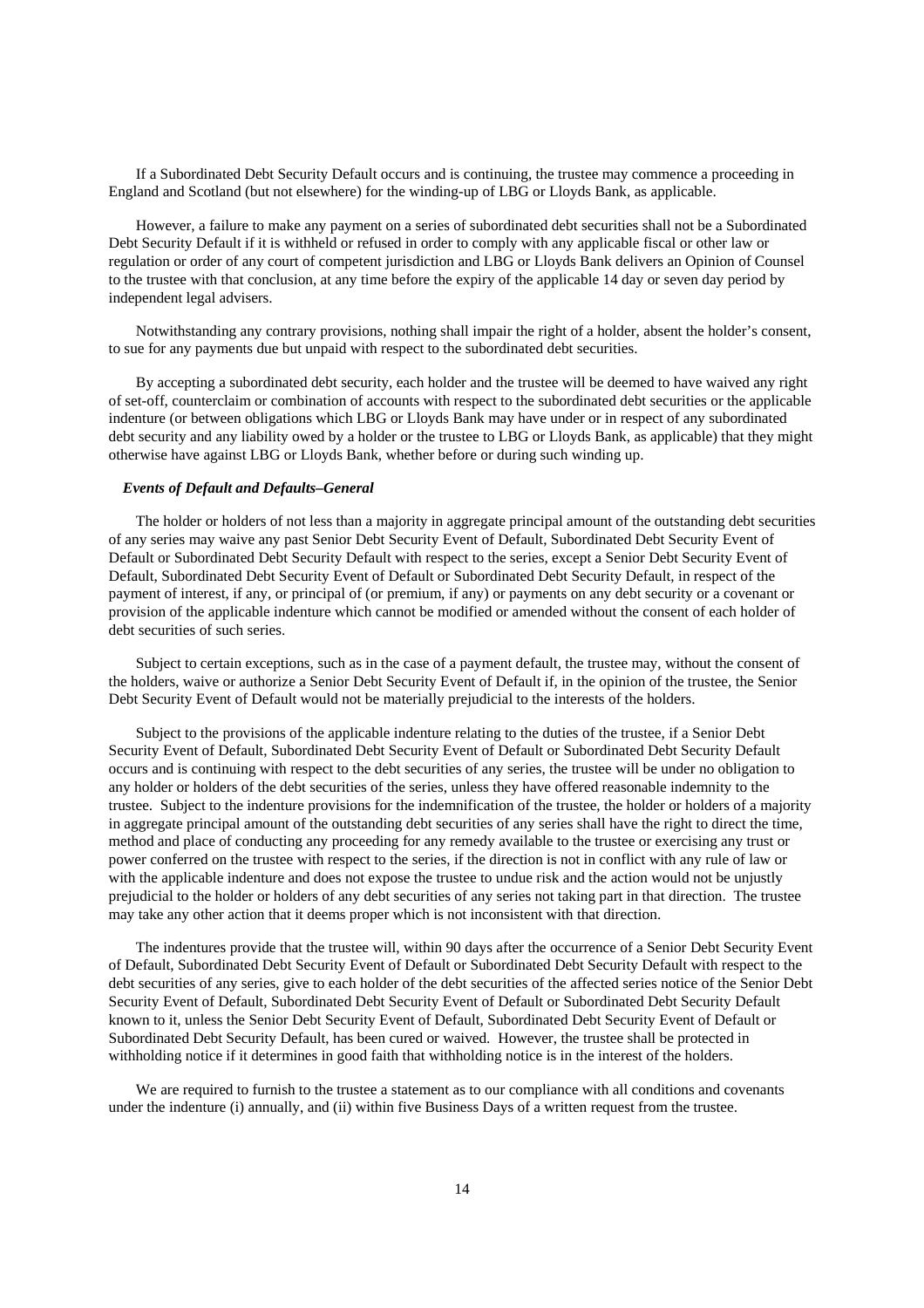#### **Consolidation, Merger and Sale of Assets; Assumption**

We or Lloyds Bank may, without the consent of the holders of any of the debt securities, consolidate with, merge into or transfer or lease our assets substantially as an entirety to any person, provided that any successor corporation formed by any consolidation or amalgamation, or any transferee or lessee of our assets, is a company organized under the laws of any part of the United Kingdom that assumes, by a supplemental indenture, the obligations of LBG or Lloyds Bank on the debt securities or, if applicable, LBG's obligations under the guarantees of any securities issued by Lloyds Bank, and under the applicable indenture, immediately after giving effect to such transaction, no event of default shall have occurred and be continuing, and we or Lloyds Bank, as applicable, procure the delivery of a customary officer's certificate and legal opinion providing that the conditions precedent to the transaction have been complied with.

Subject to applicable law and regulation, any of the wholly-owned subsidiaries of LBG or Lloyds Bank, as applicable, may assume the obligations under the debt securities of any series without the consent of any holder, provided that we or Lloyds Bank, as applicable, unconditionally guarantee, which, in the case of subordinated debt securities shall be on a subordinated basis in substantially the manner described above, the obligations of the subsidiary under the debt securities of that series. In such case, all of the direct obligations under the debt securities of the series and the applicable indenture shall immediately be discharged. Any Additional Amounts under the debt securities of the series will be payable in respect of taxes imposed by the jurisdiction in which the assuming subsidiary is incorporated, subject to exceptions equivalent to those that apply to any obligation to pay Additional Amounts, substituting the jurisdiction in which the assuming subsidiary is incorporated for "U.K. taxing jurisdiction". However, if we or Lloyds Bank make payment under such guarantee, we or Lloyds Bank, as the case may be, shall be required to pay Additional Amounts related to taxes, subject to the exceptions described under the heading "—*Additional Amounts*" above, imposed by any U.K. taxing jurisdiction by reason of the guarantee payment. The subsidiary that assumes the obligations will also be entitled to redeem the debt securities of the relevant series in the circumstances described in "—*Redemption*" above with respect to any change or amendment to, or change in the application or official interpretation of, the laws or regulations (including any treaty) of the assuming subsidiary's jurisdiction of incorporation which occurs after the date of the assumption.

*An assumption of our obligations under the debt securities of any series might be deemed for U.S. federal income tax purposes to be an exchange of those debt securities for new debt securities by each beneficial owner, resulting in a recognition of taxable gain or loss for those purposes and possibly certain other adverse tax consequences. You should consult your tax advisor regarding the U.S. federal, state and local income tax consequences of an assumption.* 

## **Governing Law**

The debt securities and the indentures will be governed by and construed in accordance with the laws of the State of New York and the Trust Indenture Act of 1939, as amended ("TIA"), one of the U.S. Securities laws, except that, as the indentures specify, (i) the subordination provisions relating to each series of debt securities issued by Lloyds Bank in the relevant indenture will be governed and construed in accordance with the laws of England and the subordination provisions relating to the guarantees endorsed on each such series of debt securities in the indentures will be governed and construed in accordance with the laws of Scotland and (ii) the subordination provisions relating to each series of debt securities issued by LBG in the relevant indenture will be governed and construed in accordance with the laws of Scotland.

#### **Notices**

All notices to holders of registered debt securities shall be validly given if in writing and mailed, first-class postage prepaid, to them at their respective addresses in the registers maintained by the trustee.

#### **The Trustee**

The Bank of New York Mellon, acting through its London Branch, One Canada Square, London E14 5AL, is the trustee under the indentures. The trustee shall have and be subject to all the duties and responsibilities specified with respect to an indenture trustee under the TIA. Subject to the provisions of the TIA, the trustee is under no obligation to exercise any of the powers vested in it by the indentures at the request of any holder of notes, unless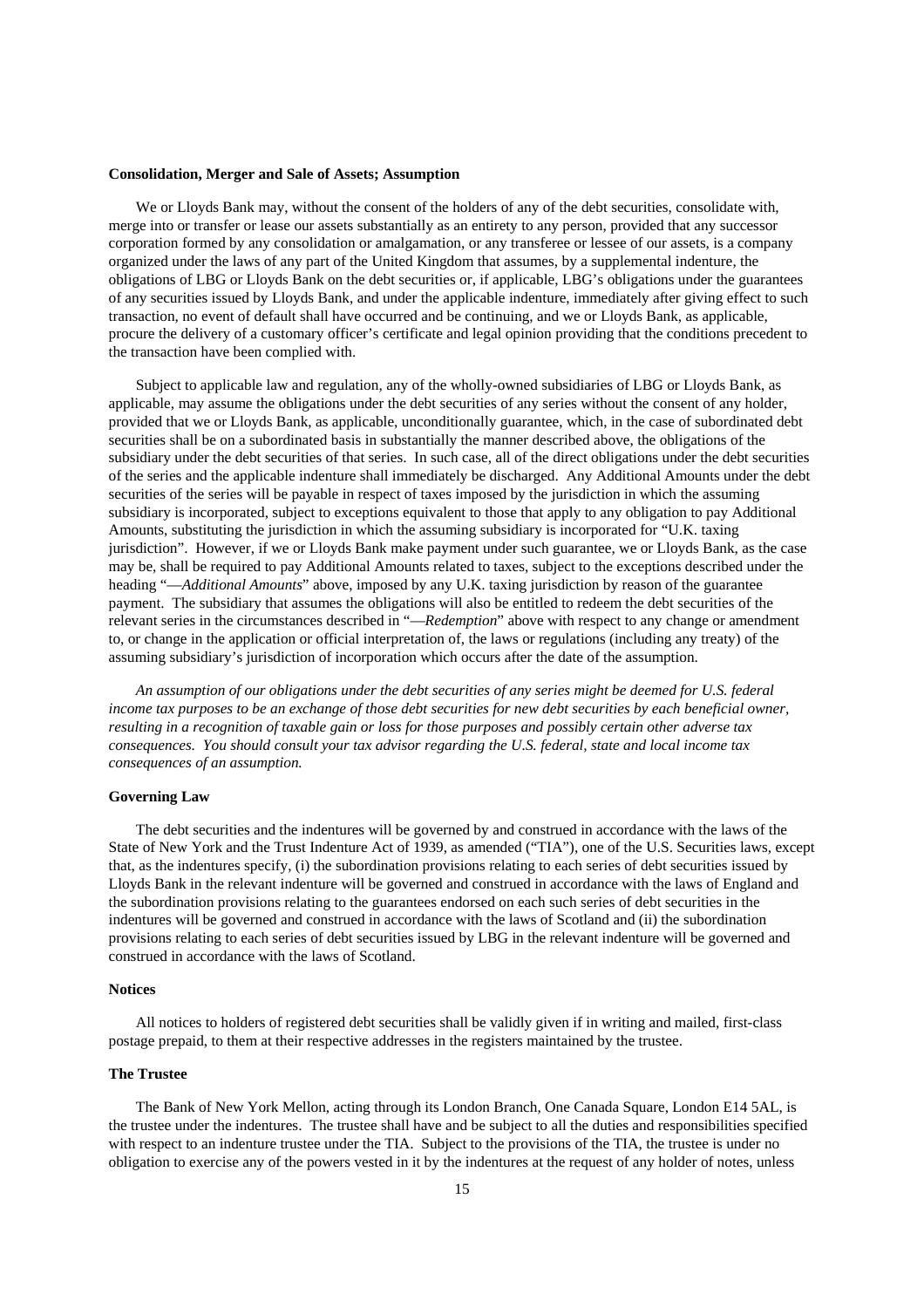offered reasonable indemnity or security deemed satisfactory to the trustee in its sole discretion, by the holder against the costs, expense and liabilities which might be incurred thereby. We, Lloyds Bank and certain members of the Group maintain deposit accounts and conduct other banking transactions with The Bank of New York Mellon in the ordinary course of our business. The Bank of New York Mellon under a nominee name is also the book-entry depositary with respect to certain of our or LBG's debt securities and the depositary with respect to the ADSs representing certain of LBG's preference shares.

## **Consent to Service of Process**

Under the indentures, we and Lloyds Bank irrevocably designate our Chief U.S. Counsel, Lloyds TSB Bank plc (or any successor thereto), currently of 1095 Avenue of the Americas, 34th Floor, New York, NY 10036, as the authorized agent for service of process in any legal action or proceeding arising out of or relating to the indentures or any debt securities brought in any federal or state court in the Borough of Manhattan, in The City of New York, New York and we and Lloyds Bank irrevocably submit to the jurisdiction of those courts.

## **DESCRIPTION OF PREFERENCE SHARES**

*The following is a summary of the general terms of the preference shares of any class we may issue under this registration statement. Each time we issue preference shares we will prepare a prospectus supplement, which you should read carefully. The prospectus supplement relating to a class of preference shares will summarize the terms of the preference shares of the particular class. Those terms will be set out in the resolutions establishing the class that our board of directors (the "board of directors") adopts, and may be different from those summarized below. If so, the applicable prospectus supplement will state that, and the description of the preference shares of that class contained in the prospectus supplement will apply.* 

*This summary does not purport to be complete and is subject to, and qualified in its entirety by reference to, our Articles of Association and the resolutions of the board of directors. You should read our Articles of Association, which we have filed with the SEC as an exhibit to the registration statement of which this prospectus is a part. You should also read the summary of the general terms of the deposit agreement under which American Depositary Shares that may represent preference shares may be issued, under the heading "Description of American Depositary Shares".* 

#### **General**

Under our Articles of Association, the board of directors is empowered to provide for the issuance of U.S. dollar-denominated preference shares, in one or more classes.

The resolutions providing for their issue, adopted by the board of directors, will set forth the dividend rights, liquidation value per share, redemption provisions, voting rights, other rights, preferences, privileges, limitations and restrictions of the preference shares.

The preference shares of any class will be U.S. dollar-denominated in terms of nominal value, dividend rights and liquidation value per share. They will, when issued, be fully paid and non-assessable and, as such, will not be subject to a call for any additional payment. For each preference share issued, an amount equal to its nominal value will be credited to our issued share capital account and an amount equal to the difference between its issue price and its nominal value will be credited to our share premium account. Unless the applicable prospectus supplement specifies otherwise, the preference shares will have a nominal value of \$0.25 per share. The preference shares of a class deposited under the deposit agreement referred to in the section "Description of American Depositary Shares" will be represented by ADSs of a corresponding class, which may be evidenced by ADRs of the class. The preference shares of these classes may only be withdrawn from deposit in registered form. See "*Description of American Depositary Shares*".

The board of directors may only provide for the issuance of preference shares of any class if a resolution of our shareholders has authorized the allotment, or granted general authority to the board of directors to allot shares.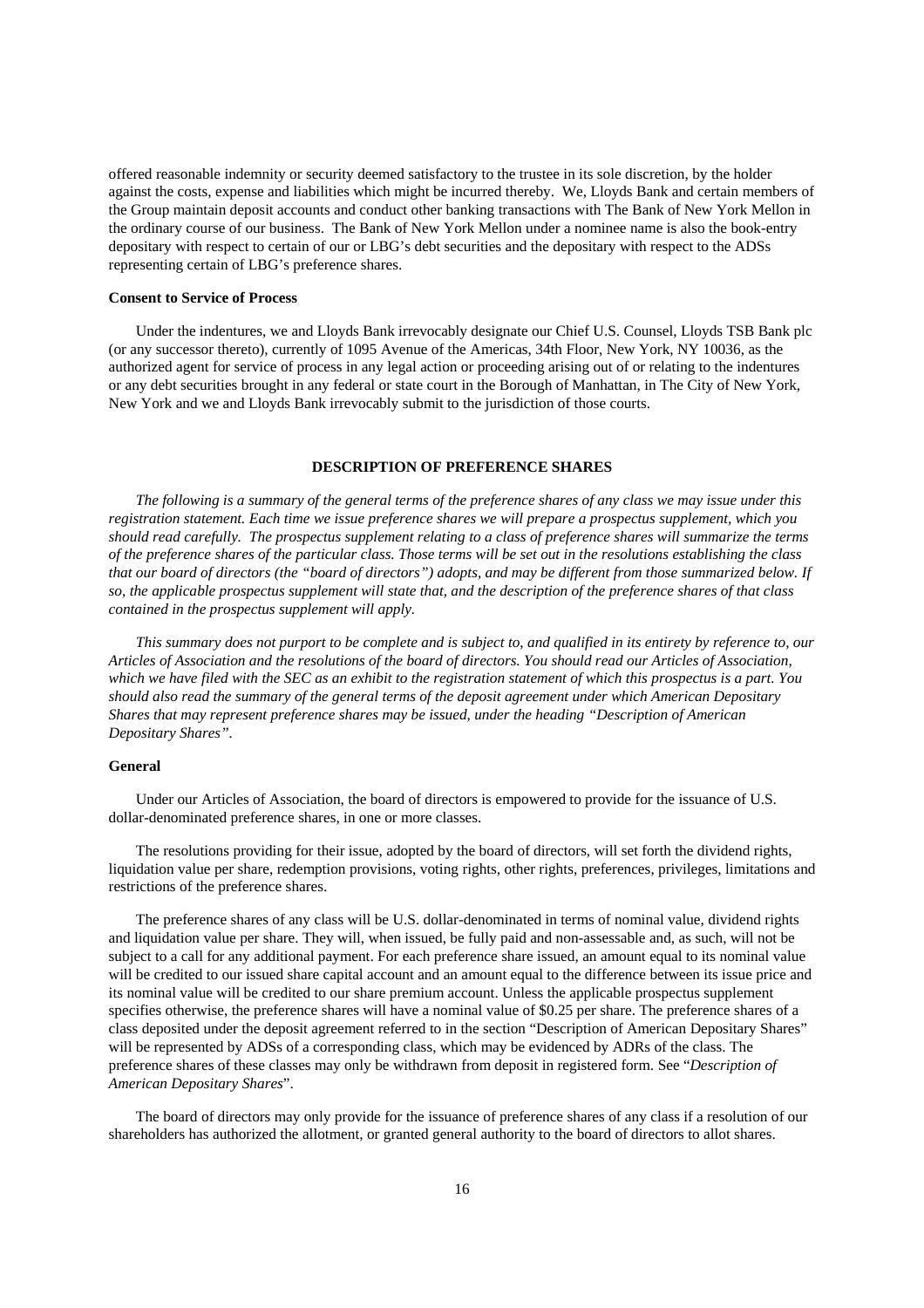The preference shares of any class will have the dividend rights, rights upon liquidation, redemption provisions and voting rights described below, unless the applicable prospectus supplement provides otherwise. You should read the prospectus supplement for the specific terms of any class, including:

- the number of shares offered, the number of shares offered in the form of ADSs (as defined under "*Description of American Depositary Shares*") and the number of preference shares represented by each ADS;
- the public offering price of the class;
- the liquidation value per share of that class;
- the dividend rate, or the method of calculating it;
- the place where we will pay dividends;
- the dates on which dividends will be payable;
- voting rights of that class of preference shares, if any;
- restrictions applicable to the sale and delivery of the preference shares;
- whether and under what circumstances we will pay additional amounts on the preference shares in the event of certain developments with respect to tax laws;
- any redemption, conversion or exchange provisions;
- whether the shares will be issued as units with shares of a related class;
- any listing on a securities exchange; and
- any other rights, preferences, privileges, limitations and restrictions relating to the class.

The applicable prospectus supplement will also describe material U.S. and U.K. tax considerations that apply to any particular class of preference shares.

Title to preference shares of a class in registered form will pass by transfer and registration on the register that the registrar shall keep at its office in the United Kingdom. For more information on the registration, see "— *Registrar and Paying Agent*" below. The registrar will not charge for the registration of transfer, but the person requesting it will be liable for any taxes, stamp duties or other governmental charges. Preference shares of a class may also be issued as share warrants to bearer.

Unless the applicable prospectus supplement specifies otherwise, the preference shares of each class will rank equally as to participation in our assets on liquidation with the preference shares of each other class.

#### **Dividend Rights**

The holders of the preference shares will be entitled to receive cash dividends on the dates and at the rates as described in the applicable prospectus supplement out of our "distributable profits" only when, as and if and to the extent the dividends are declared by the board of directors or an authorized committee of the board of directors (the "committee"). The U.K. Companies Act 2006 defines "distributable profits" as, in general terms, and subject to adjustment, accumulated realized profits less accumulated realized losses. Except as provided in this prospectus and in the applicable prospectus supplement, holders of preference shares will have no right to participate in our profits.

Dividends on the preference shares of any class will be non-cumulative. The board of directors or the committee may resolve, for any reason and in its absolute discretion (save as may be provided in the applicable prospectus supplement), not to declare or pay in full or in part any dividends on the preference shares in respect of one or more dividend periods. If the board of directors or the committee does not declare or pay a dividend or any part of a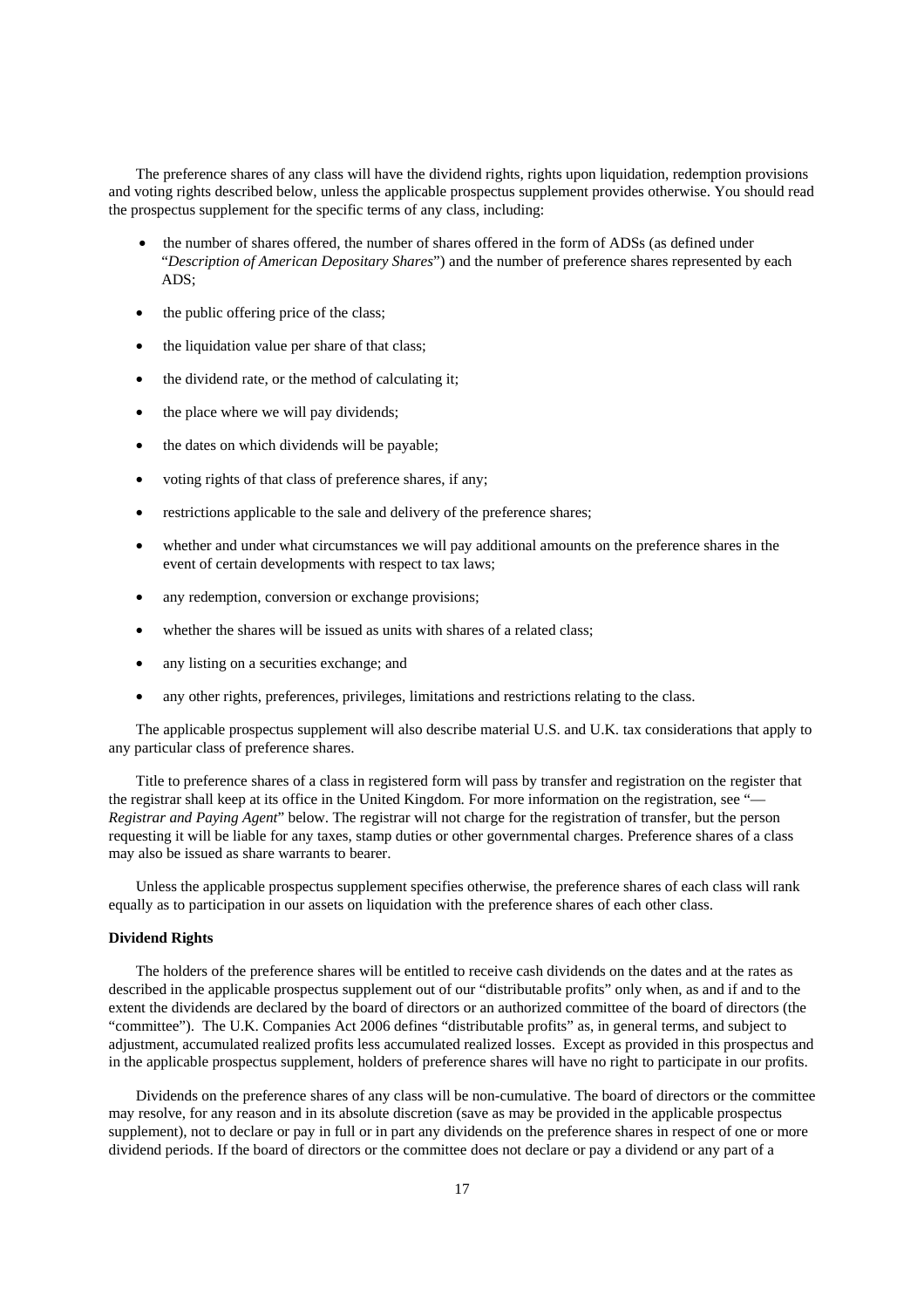dividend when due on a dividend payment date in respect of the preference shares of a class, then the holders of preference shares of the applicable class will have no claim in respect of the non-payment. We will have no obligation to pay the dividend for that dividend period or to pay any interest on the dividend, whether or not dividends on the preference shares of that class or any other class of our preference shares are declared for any subsequent dividend period.

Except as provided in the applicable prospectus supplement, unless full dividends on all outstanding preference shares of a class have been paid for the most recently completed dividend period, no dividends will be declared or paid or set apart for payment, or other distribution made, upon our ordinary shares or other shares ranking below the preference shares of the class for a period specified in the applicable prospectus supplement. In addition, if full dividends on all outstanding preference shares of a class have been paid as a result only of the exercise of the discretion of the board of directors or the committee, as provided above, we will not redeem, cancel, reduce, repurchase or otherwise acquire for consideration any of our ordinary shares or other shares ranking below the preference shares of the class for a period specified in the applicable prospectus supplement. For preference shares of any class bearing dividends at a fixed rate, we will compute the amount of dividends payable on the preference shares of any class for each dividend period based upon the liquidation value per share of the preference shares of the class by annualizing the applicable dividend rate and dividing by the number of dividend periods in a year. However, we will compute the amount of such dividends payable for any dividend period shorter than a full dividend period on the basis of a 360-day year divided into twelve months of 30 days each and, in the case of an incomplete month, on the basis of the actual number of days elapsed.

In the case of preference shares in registered form, we will pay the dividends declared on the preference shares of a class to the record holders as they appear on the register on the record dates. Payments in relation to any amount payable in respect of a class of preference shares in bearer form held by the ADR depositary will be made to, or to the order of, such ADR depositary or its nominee, as the holder of the relevant global preference shares.

## **Rights Upon Liquidation**

If there is a return of capital or distribution of assets whether or not on a winding up (but other than a redemption or purchase by us of any of our share capital permitted by our Articles of Association and under applicable law), the holders of the outstanding preference shares of a class will rank in the application of our assets available to shareholders: (1) equally in all respects with holders of the most senior class of preference shares and any other class of our shares in issue or which may be issued by us which are expressed to rank equally with the preference shares, and (2) in priority to the holders of any other share capital of ours (including junior share capital).

Subject to such ranking, in such event holders of the preference shares of a class will be entitled to receive liquidating distributions as set forth below.

Liquidating distributions will unless the applicable prospectus supplement provides otherwise:

- come from our surplus assets remaining after payment of our prior ranking liabilities; and
- be a sum equal to the aggregate of (i) the liquidation value per preference share of a class; (ii) the amount of any dividend which is due for payment on the preference shares of a class on or after the date of commencement of the winding up or other return of capital but which is payable in respect of a period ending on or before such date; and (iii) the proportion of any dividend (whether or not declared or earned) that would otherwise be payable and is not otherwise paid in respect of any period that begins before, but ends after, the date of commencement of the winding-up or other return of capital and which is attributable to the part of the period that ends on such date.

In respect of any such dividend, the amount of dividend accruing in respect of any such period will be calculated on the same basis as is applicable to calculation of a dividend accruing on the then-relevant basis.

If, upon any return of capital or distribution of assets, the amounts available for payment are insufficient to cover the amounts payable in full on the preference shares of a class and any parity securities, holders of the preference shares of a class and holders of such parity securities will share pro rata in the distribution of our surplus assets (if any) in proportion to the full amounts to which they are respectively entitled.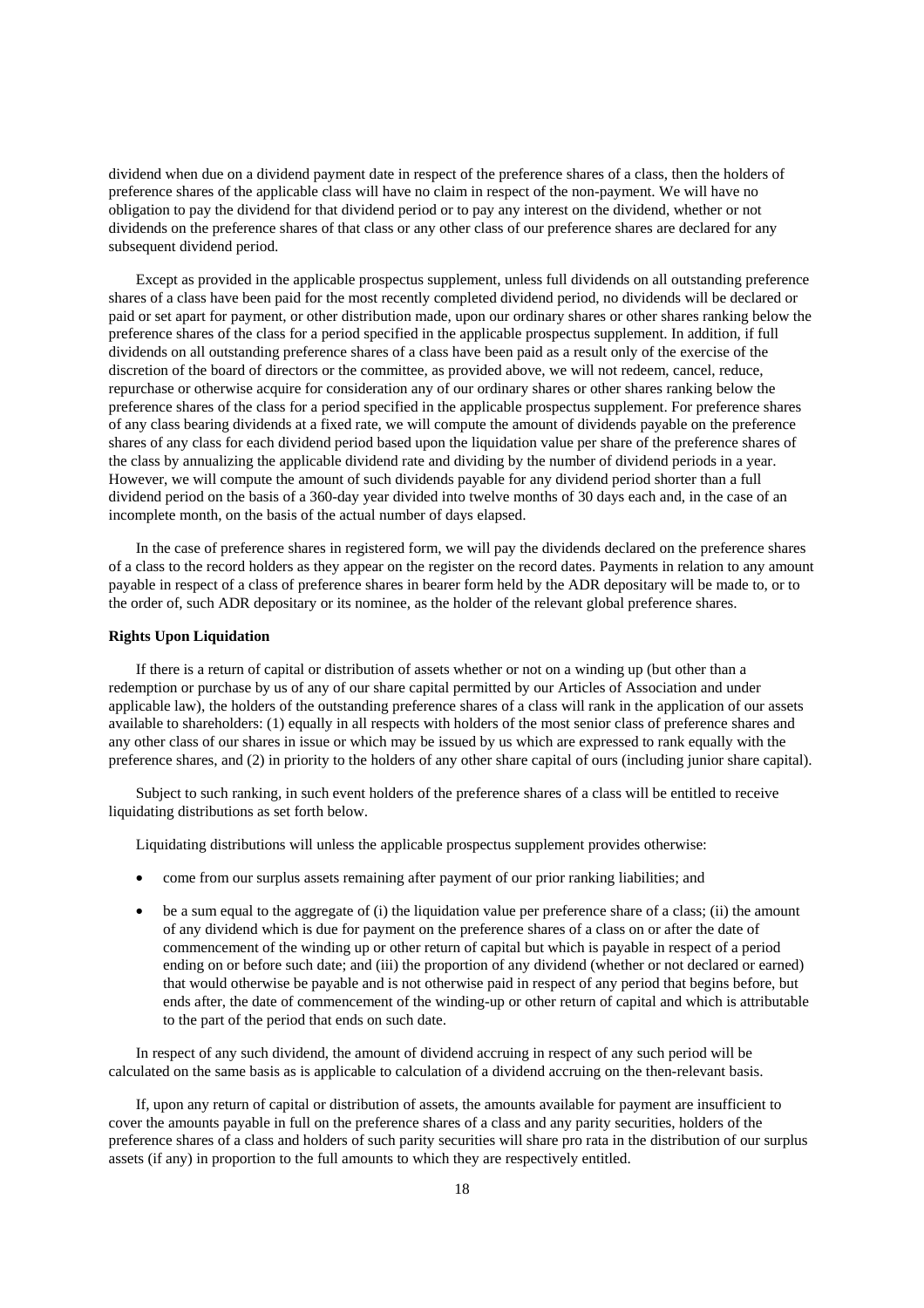After payment of the full amount of the liquidating distribution to which they are entitled, the holders of the preference shares of a class will have no claim on any of our remaining assets and will not be entitled to any further participation in the return of capital. If there is a sale of all or substantially all of our assets, the distribution to our shareholders of all or substantially all of the consideration for the sale, unless the consideration, apart from assumption of liabilities, or the net proceeds consists entirely of cash, will not be deemed a return of capital in respect of our liquidation, dissolution or winding-up.

## **Redemption**

Subject to our Articles of Association (including the restrictions described above under "*Dividend Rights*"), to the provisions of the U.K. Companies Act 2006 and all other laws and regulations applying to us and any applicable regulatory consents, unless the applicable prospectus supplement specifies otherwise, we may redeem the preference shares of each class, at our option, in whole or in part, at any time and from time to time on the dates, in accordance with the notice periods and at the redemption prices and on all other terms and conditions as set forth in the applicable prospectus supplement.

If fewer than all of the outstanding preference shares of a class are to be redeemed, they will be drawn in accordance with prevailing standard operating procedures of the clearing system in which they are primarily settled. If the preference shares are in definitive form, we will select by lot, in the presence of our independent auditors, which particular preference shares will be redeemed.

If we redeem preference shares of a class, we will mail a redemption notice to each record holder of preference shares to be redeemed between 30 and 60 days (or any other period specified in the applicable prospectus supplement) before the redemption date. Each redemption notice will specify:

- the redemption date;
- the particular preference shares of the class to be redeemed;
- the redemption price, specifying the included amount of accrued and unpaid dividends;
- that any dividends will cease to accrue upon the redemption of the preference shares; and
- the place or places where holders may surrender documents of title and obtain payment of the redemption price.

No defect in the redemption notice or in the giving of notice will affect the validity of the redemption proceedings.

If any date on which a redemption payment on the preference shares is to be made is not a business day, then payment of the redemption price payable on that date will be made on the next business day, without any interest or other payment in respect of the delay. If payment of the redemption price is improperly withheld or refused, dividends on the preference shares will continue to accrue at the then applicable rate, from the redemption date to the date of payment of the redemption price.

Subject to our Articles of Association and applicable law, including U.S. securities laws, we may purchase outstanding preference shares of any class by tender, in the open market or by private agreement, in each case upon the terms and conditions that the board of directors or the committee shall determine. We will not be required to select the preference shares to be purchased rateably or in any particular manner as between the shares of that class or as between them and the holders of shares of any other class. Any such preference shares purchased by or on behalf of us may be held, reissued, resold or, at our option, cancelled.

Under existing PRA requirements, we may not redeem or purchase any preference shares unless we give prior notice of any such redemption or purchase to the PRA and the PRA has not objected. The PRA may impose conditions on any redemption or repurchase.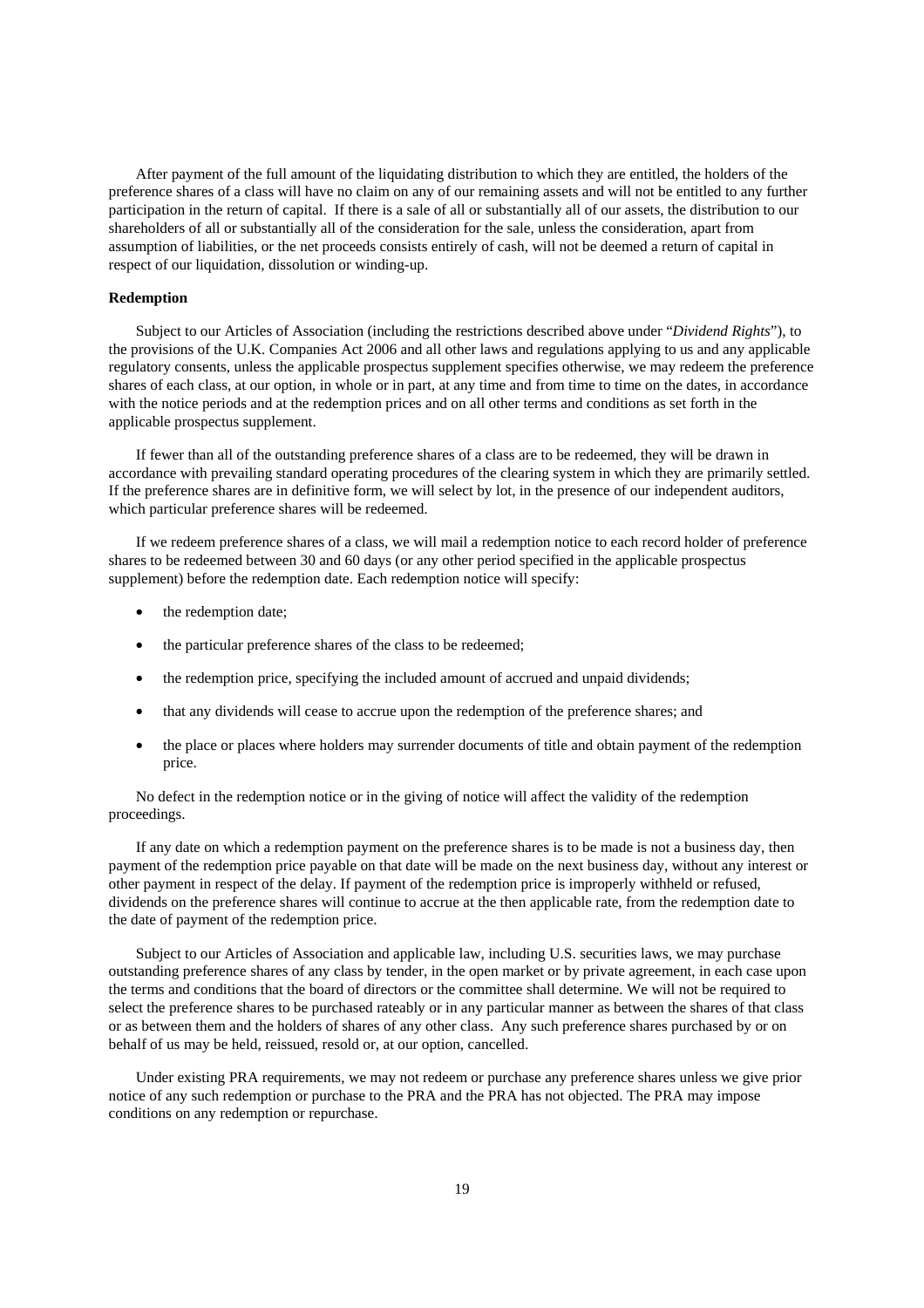The holders of the preference shares may not redeem the preference shares of any class, in whole or in part, at any time.

#### **Substitution**

Subject to our Articles of Association, to the U.K. Companies Act 2006 and all other laws and regulations applicable to us and any applicable regulatory consents, we may substitute the preference shares in whole, but not in part, with qualifying non-innovative tier 1 securities, as defined and described in the applicable prospectus supplement, on any date specified in the applicable prospectus supplement, without any requirement for consent or approval of the holders of the preference shares.

## **Voting Rights**

The holders of the preference shares of any class will not be entitled to receive notice of, attend or vote at any general meeting of our shareholders except as provided below or in the applicable prospectus supplement.

If any resolution is proposed for adoption by our shareholders varying or abrogating any of the rights attaching to the preference shares of a particular class or proposing that we be wound up, liquidated or dissolved, the holders of the outstanding preference shares will be entitled to receive notice of and to attend the general meeting of shareholders at which the resolution is to be proposed and will be entitled to speak and vote on that resolution, but not on any other resolution.

In addition, if, before any general meeting of shareholders, we have failed to pay in full the dividend payable on the preference shares of a particular class on the dividend payment date immediately preceding the date of such general meeting, the holders of the preference shares of that class shall be entitled to receive notice of, attend, speak and vote at that meeting on all matters. In these circumstances only, the rights to vote of the holders of preference shares of that class shall continue until we have resumed the payment in full of dividends on the preference shares of that class.

Whenever holders of preference shares are entitled to vote at a general meeting of shareholders, on a show of hands each holder present in person shall have one vote and on a poll each holder present in person or by proxy shall have the number of votes for each preference share of the relevant class that the board of directors determines, as specified in the applicable prospectus supplement.

In addition, the holders of any class of preference shares may have the right to vote separately as a class in certain circumstances, as described below under the heading "—Variation of Rights".

## **Variation of Rights**

If applicable law permits, the rights, preferences and privileges attached to any class of preference shares may be varied or abrogated only with the written consent of the holders of at least 75% in nominal value of the outstanding preference shares of that class or with the sanction of an extraordinary resolution passed at a separate general meeting of the holders of the outstanding preference shares of that class. An extraordinary resolution will be adopted if passed by a majority of at least 75% of those holders voting in person or by proxy at the meeting. The quorum required for any such class meeting will be two persons holding or representing by proxy at least one-third in nominal amount of the outstanding preference shares of the particular class affected, except that if at any adjourned meeting where this quorum requirement is not met, any holder present in person or by proxy will constitute a quorum.

The written consent of the holders of 75% in nominal value of the outstanding preference shares of a particular class or the sanction of an extraordinary resolution passed at a separate class meeting of holders of the outstanding preference shares of the class will be required if our directors propose to authorize, create or increase the amount of any shares of any class or any security convertible into shares of any class ranking as regards rights to participate in our profits or assets, in priority to the class of preference shares.

If we have paid the most recent dividend payable on the preference shares of a particular class in full, the rights attached to that class will not be deemed to be varied by the creation or issue of any further class of non-cumulative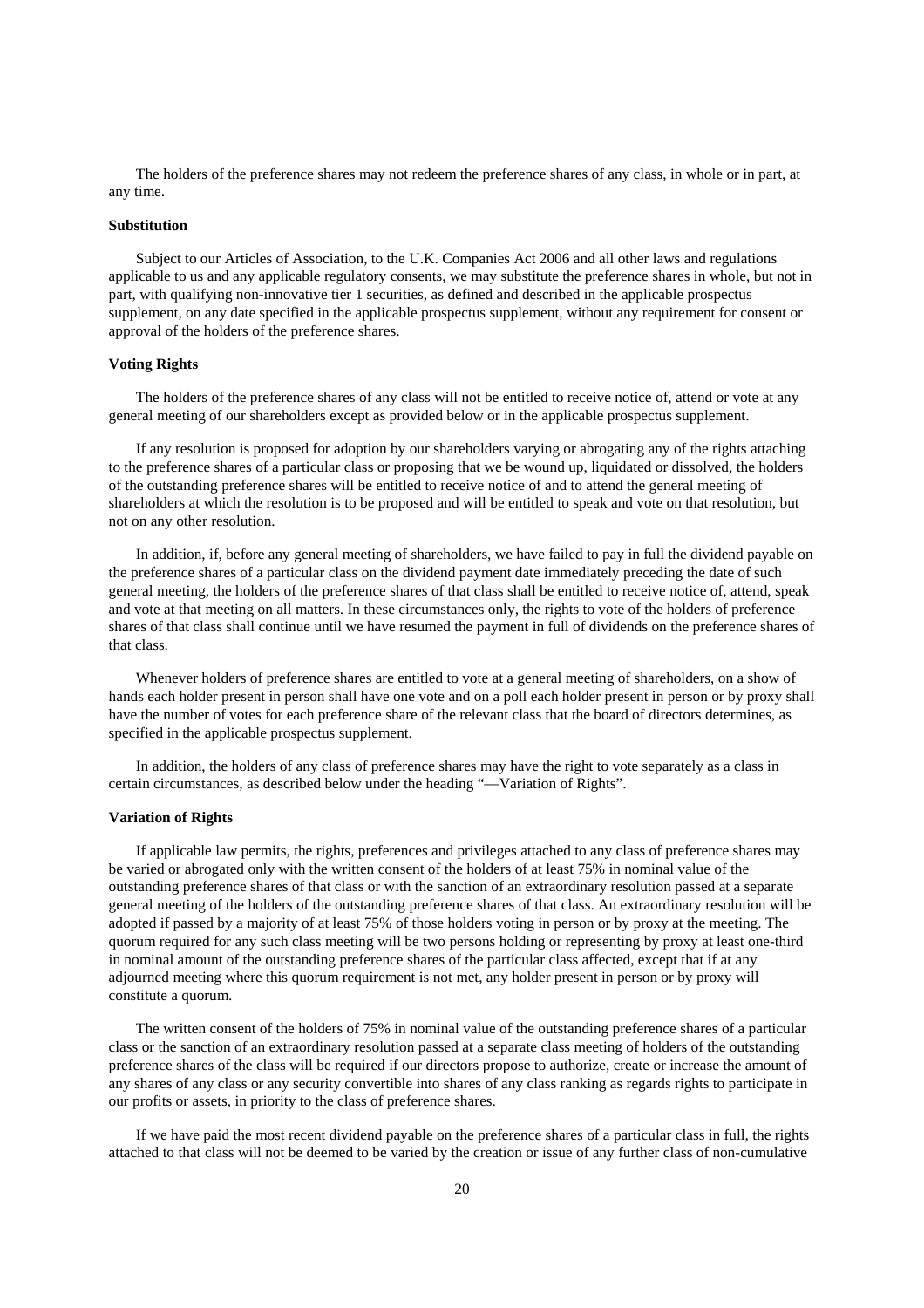preference shares or of any other further shares ranking equally as regards participation in our profits or assets with or junior to the preference shares of that class, whether carrying identical rights or different rights in any respect, including as to dividend, premium on a return of capital, redemption or conversion or denominated in dollars or any other currency.

## **Notices of Meetings**

A notice of any meeting at which holders of preference shares of a particular class are entitled to vote will be mailed to each record holder of preference shares of that class. Each notice will state:

- the date of the meeting;
- a description of any resolution to be proposed for adoption at the meeting on which those holders are entitled to vote; and
- instructions for the delivery of proxies.

A holder of preference shares of any class in registered form who is not registered with an address in the United Kingdom and who has not supplied an address within the United Kingdom to us for the purpose of notices is not entitled to receive notices of meetings from us. For a description of notices that we will give to the ADR depositary and that the ADR depositary will give to ADR holders, you should read "Description of American Depositary Shares—Reports and Notices" and "Where You Can Find More Information".

## **Registrar and Paying Agent**

Our company secretarial department will maintain the register and we will act as paying agent for the preference shares of each class.

We reserve the right at any time to appoint an additional or successor registrar or paying agent. Notice of any change of registrar or paying agent will be given to holders of the preference shares.

## **DESCRIPTION OF AMERICAN DEPOSITARY SHARES**

*The following is a summary of the general terms and provisions of the deposit agreement under which the Depositary will deliver the American Depositary Shares ("ADSs"). The deposit agreement is among us, The Bank of New York Mellon, as Depositary, and all registered holders and beneficial owners from time to time of ADSs issued under it. This summary does not purport to be complete. You should read the deposit agreement, which we have filed with the SEC as an exhibit to the registration statement of which this prospectus is a part. You may also read the deposit agreement at the corporate trust offices of The Bank of New York Mellon in The City of New York and the offices of the Custodian in London. The principal executive office of the Depositary is currently located at One Wall Street, New York, NY 10286 and its corporate trust office is currently located at 101 Barclay Street, New York, NY 10286. The Depositary was incorporated pursuant to a special act of the New York State legislature passed on April 19, 1871. The Depositary now operates as a banking corporation under the New York State Banking Law.* 

## **American Depositary Shares**

The Bank of New York Mellon, as Depositary, will register and deliver ADSs pursuant to the deposit agreement. Each ADS will represent one preference share, or evidence of the right to receive one preference share, deposited with the Custodian and registered in the name of the Depositary or its nominee (such preference shares, together with any additional preference shares at any time deposited or deemed deposited under the deposit agreement and any other securities, cash or other property received by the Depositary or the Custodian in respect of such preference shares, the "Deposited Securities").

ADSs can be held either (A) directly (i) by having an American Depositary Receipt ("ADR"), which is a certificate evidencing a specific number of ADSs, registered in the holder's name, or (ii) by having ADSs registered in the owner's name in the Direct Registration System ("DRS"), or (B) indirectly by holding a security entitlement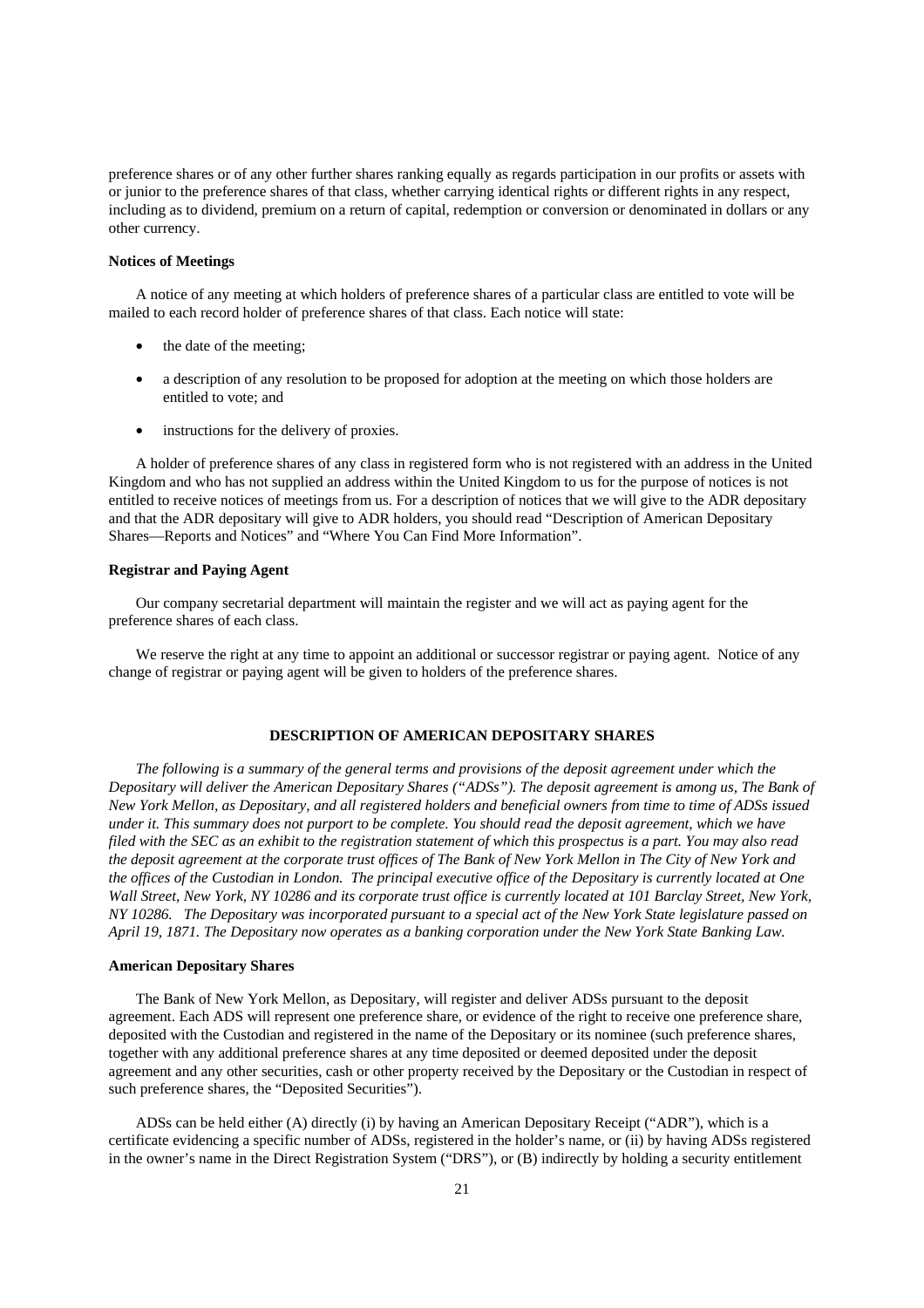in ADSs through a broker or other financial institution. A direct holder of an ADS is an ADS registered holder. This description assumes that each holder is an ADS registered holder. Indirect holders of ADSs must rely on the procedures of a broker or other financial institution to assert the rights of ADS registered holders described in this section, and such holders should consult with their broker or financial institution to find out what those procedures are.

The DRS is a system administered by DTC pursuant to which the depositary may register the ownership of uncertificated ADSs, which ownership shall be evidenced by periodic statements sent by the depositary to the registered holders of uncertificated ADSs. See "—*Direct Registration System*" below.

We will not treat holders of ADSs as our shareholders and holders of ADSs will not have shareholder rights. Scottish law governs shareholder rights. The Depositary will be the holder of the preference shares represented by each investor's ADSs. As a registered holder of ADSs, each investor will have ADS registered holder rights as set forth in the deposit agreement. The deposit agreement also sets forth the rights and obligations of us and of the Depositary. New York law governs the deposit agreement and the ADSs.

In this section, the term "deliver", or its noun form, when used with respect to ADSs, shall mean (A) book-entry transfer of ADSs to an account at The Depository Trust Company, or its successor, designated by the person entitled to such delivery, (B) registration of ADSs not evidenced by an ADR on the books of the Depositary in the name requested by the person entitled to such delivery and mailing to that person of a statement confirming that registration or (C) if requested by the person entitled to such delivery, delivery at the corporate trust office of the Depositary to the person entitled to such delivery of one or more ADRs evidencing ADSs registered in the name requested by that person. The term "surrender", when used with respect to ADSs, shall mean (A) one or more bookentry transfers of ADSs to the DTC account of the Depositary, (B) delivery to the Depositary at its corporate trust office of an instruction to surrender ADSs not evidenced by an ADR or (C) surrender to the Depositary at its corporate trust office of one or more ADRs evidencing ADSs.

#### **Deposit and Withdrawal**

The Depositary has agreed, subject to the terms and conditions of the deposit agreement, that upon delivery to the Custodian of preference shares (or evidence of rights to receive preference shares) in a form satisfactory to the Custodian, the Depositary will, upon payment of the fees, charges and taxes provided in the deposit agreement, deliver to, or upon the written order of, the person or persons named in the notice of the Custodian delivered to the Depositary or requested by the person depositing such shares with the Depositary, the number of ADSs issuable in respect of such deposit.

Upon surrender at the corporate trust office of the Depositary of ADSs for the purpose of withdrawal of the Deposited Securities represented thereby, and upon payment of the fees, governmental charges and taxes provided in the deposit agreement, and subject to the terms and conditions of the deposit agreement, our Articles of Association and the Deposited Securities, the holder of such ADSs will be entitled to delivery, to him or upon his order, as permitted by applicable law, of the amount of Deposited Securities at the time represented by such ADSs. The forwarding of share certificates, other securities, property, cash and other documents of title for such delivery will be at the risk and expense of the holder.

An ADR holder may surrender its ADR to the Depositary for the purpose of exchanging its ADR for uncertificated ADSs. The Depositary will cancel that ADR and will send the ADS registered holder a statement confirming that the ADS registered holder is the registered holder of uncertificated ADSs. Alternatively, upon receipt of the Depositary of a proper instruction from a registered holder of uncertificated ADSs requesting the exchange of uncertificated ADSs for certificated ADSs, the Depositary will execute and deliver to the ADS registered holder an ADR evidencing those ADSs.

Preference shares that the Depositary believes have been withdrawn from a restricted depositary receipt facility established or maintained by a depositary bank (including any such other facility maintained by the Depositary) may be accepted for deposit only if those preference shares are not "restricted securities" within the meaning of Rule 144(a)(3) under the Securities Act, and the Depositary may, as a condition of accepting those preference shares for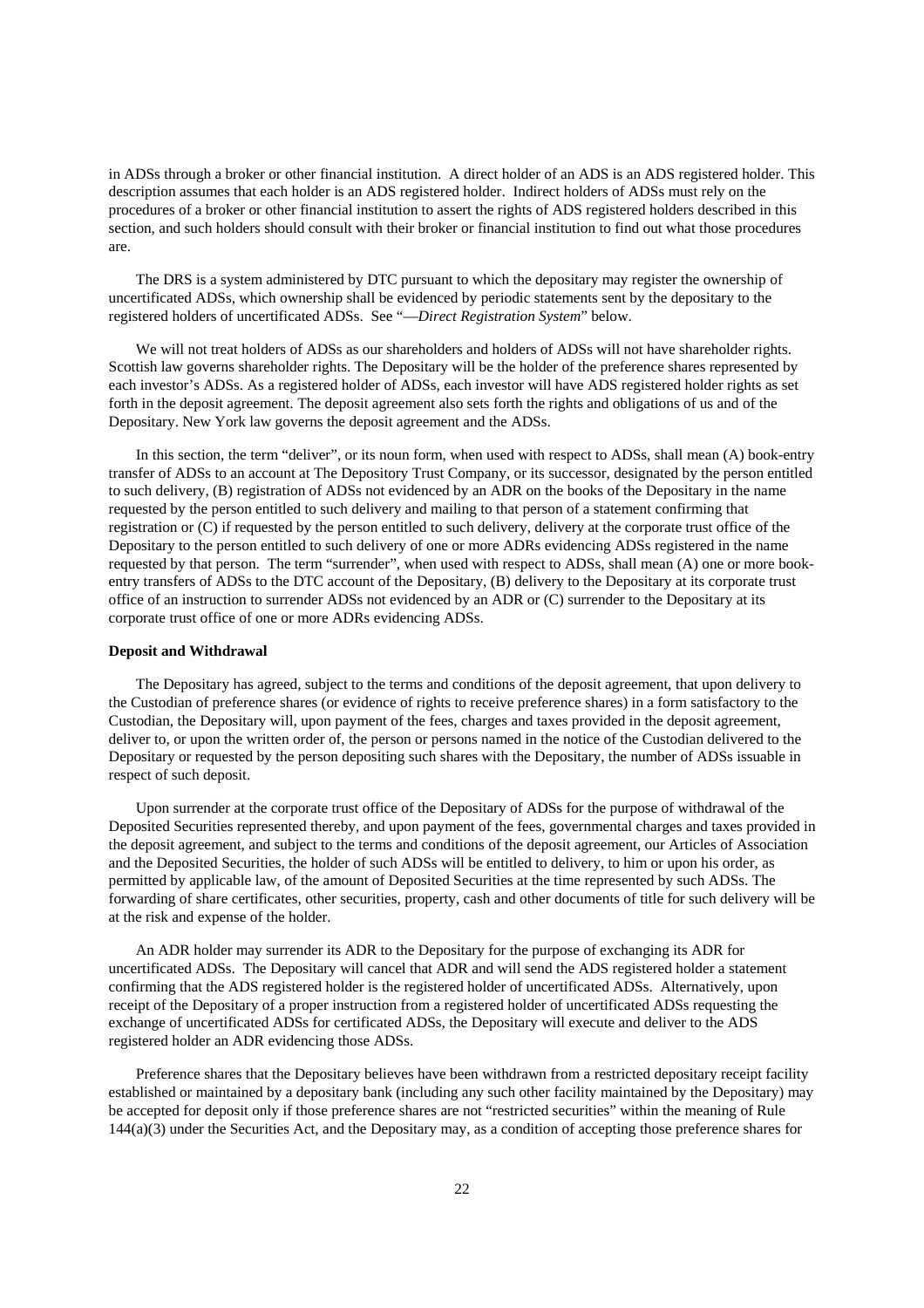deposit, require the person depositing those preference shares to provide the Depositary with a certificate to the foregoing effect.

#### **Dividends and Other Distributions**

The Depositary will distribute all cash dividends or other cash distributions that it receives in respect of deposited preference shares to the holders of the ADSs, after payment of any charges and fees provided for in the deposit agreement in proportion to their holdings of ADSs. The cash amount distributed will be reduced by any amounts that the Depositary must withhold on account of taxes.

If we make a non-cash distribution in respect of any deposited preference shares, the Depositary will distribute the property it receives to holders of the ADSs, after deduction or upon payment of any taxes, charges and fees provided for in the deposit agreement, in proportion to their holdings of ADSs. If a distribution that we make in respect of deposited preference shares consists of a dividend in, or free distribution of, preference shares, the Depositary may, and will, if we request, distribute to holders of the ADSs, in proportion to their holdings of ADSs, additional ADSs representing the amount of preference shares received as such dividend or free distribution. If the Depositary does not distribute additional ADSs, each ADS will from then forward also represent its proportional share of the additional preference shares distributed in respect of the deposited preference shares before the dividend or free distribution.

If the Depositary determines that any distribution of property, other than cash or preference shares, cannot be made proportionately among ADS holders or if for any other reason, including any requirement that we or the Depositary withhold an amount on account of taxes or other governmental charges, the Depositary deems that such a distribution is not feasible, the Depositary may dispose of all or part of the property in any manner, including by public or private sale, that it deems equitable and practicable. The Depositary will then distribute the net proceeds of any such sale (net of any fees and expenses of the Depositary provided for in the deposit agreement) to ADS holders as in the case of a distribution received in cash.

#### **Redemption**

If the Depositary receives notice of redemption of Deposited Securities, it will surrender those Deposited Securities on the redemption date and call for surrender of a corresponding number of ADSs. Upon surrenders of the ADSs called for surrender, the Depositary will deliver the proceeds of the redeemed Deposited Securities as described above under "—*Deposit and Withdrawal*".

#### **Record Date**

Whenever any cash dividend or other cash distribution becomes payable or any distribution other than cash shall be made, or whenever rights shall be issued with respect to the deposited preference shares, or whenever the Depositary causes a change in the number of preference shares represented by each ADS or receives notice of any meeting of holders of preference shares, the Depositary will fix a record date, which shall be as close as possible to the corresponding record date set by us, for the determination of the ADS holders who are entitled to receive the dividend distribution, distribution of rights or the net proceeds of the sale of preference shares as the case may be, or to give instructions for the exercise of voting rights at the meeting, subject to the provisions of the deposit agreement.

## **Voting of the Underlying Deposited Securities**

When the Depositary receives notice of any meeting or solicitation of consents or proxies of holders of preference shares, it will, if we request, as soon as practicable thereafter, mail to the record holders of ADSs a notice including:

- the information contained in the notice of meeting;
- a statement that the record holders of ADSs at the close of business on a specified record date will be entitled, subject to any applicable provision of Scottish law and the Articles of Association or any similar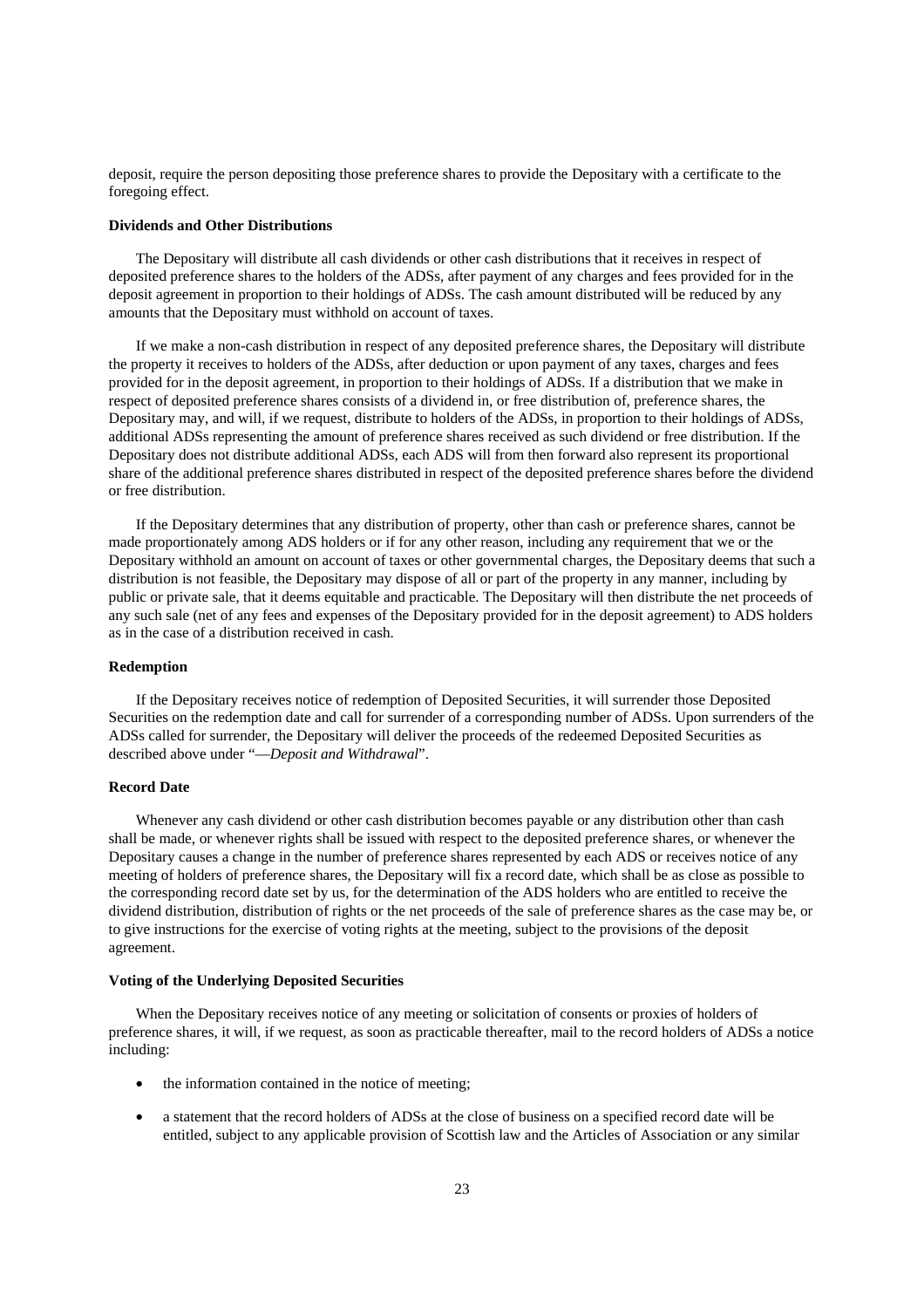document of ours, to instruct the Depositary as to the exercise of any voting rights pertaining to the preference shares represented by their ADSs; and

• a brief explanation of how they may give instructions, including an express indication that they may be deemed to have instructed the Depositary to give a discretionary proxy to designated member or members of our board of directors if no such instruction is received.

The Depositary has agreed that it will endeavor, in so far as practical, to vote or cause to be voted the preference shares in accordance with any written non-discretionary instructions of record holders of ADRs that it receives on or before the date set by the Depositary for that purpose. However, holders of ADRs may not receive notice or otherwise learn of a meeting of holders of preference shares in time to instruct the Depositary prior to a cut off date the Depositary will set. The Depositary will not vote the preference shares except in accordance with such instructions or deemed instructions.

If the Depositary does not receive instructions from an ADS holder on or before the date the Depositary establishes for this purpose, the Depositary may deem such holder to have directed the Depositary to give a discretionary proxy to a designated member or members of our board of directors. However, the Depositary will not give a discretionary proxy to a designated member or the Directors with respect to any matter as to which we inform the Depositary that:

- we do not wish the proxy to be given:
- substantial opposition exists; or
- the rights of holders of the preference shares may be materially affected.

Holders of ADSs will not be entitled to vote preference shares directly.

#### **Inspection of Transfer Books**

The Depositary will, at its office in New York City, keep books for the registration and transfer of ADSs. These books will be open for inspection by ADS holders at all reasonable times. However, this inspection may not be for the purpose of communicating with ADS holders in the interest of a business or object other than our business or a matter related to the deposit agreement or the ADSs.

#### **Reports and Notices**

We will furnish the Depositary with our annual and interim reports as described under "*Incorporation of Documents by Reference*". The Depositary will make available at its office in New York City, for any ADS holder to inspect, any reports and communications received from us that are both received by the Depositary as holder of preference shares and made generally available by us to the holders of those preference shares, including our annual report and accounts and interim report and accounts. Upon our written request, the Depositary will mail copies of those reports to ADS holders as provided in the deposit agreement.

On or before the first date on which we give notice, by publication or otherwise, of:

- any meeting of holders of the preference shares;
- any adjourned meeting of holders of the preference shares; or
- the taking of any action in respect of any cash or other distributions or the offering of any rights in respect of the preference shares,

we have agreed to transmit to the Depositary and the custodian a copy of the notice in the form given or to be given to holders of the preference shares. If requested in writing by us, the Depositary will, at our expense, arrange for the prompt transmittal or mailing of such notices, and any other reports or communications made generally available to holders of the preference shares, to all holders of ADSs.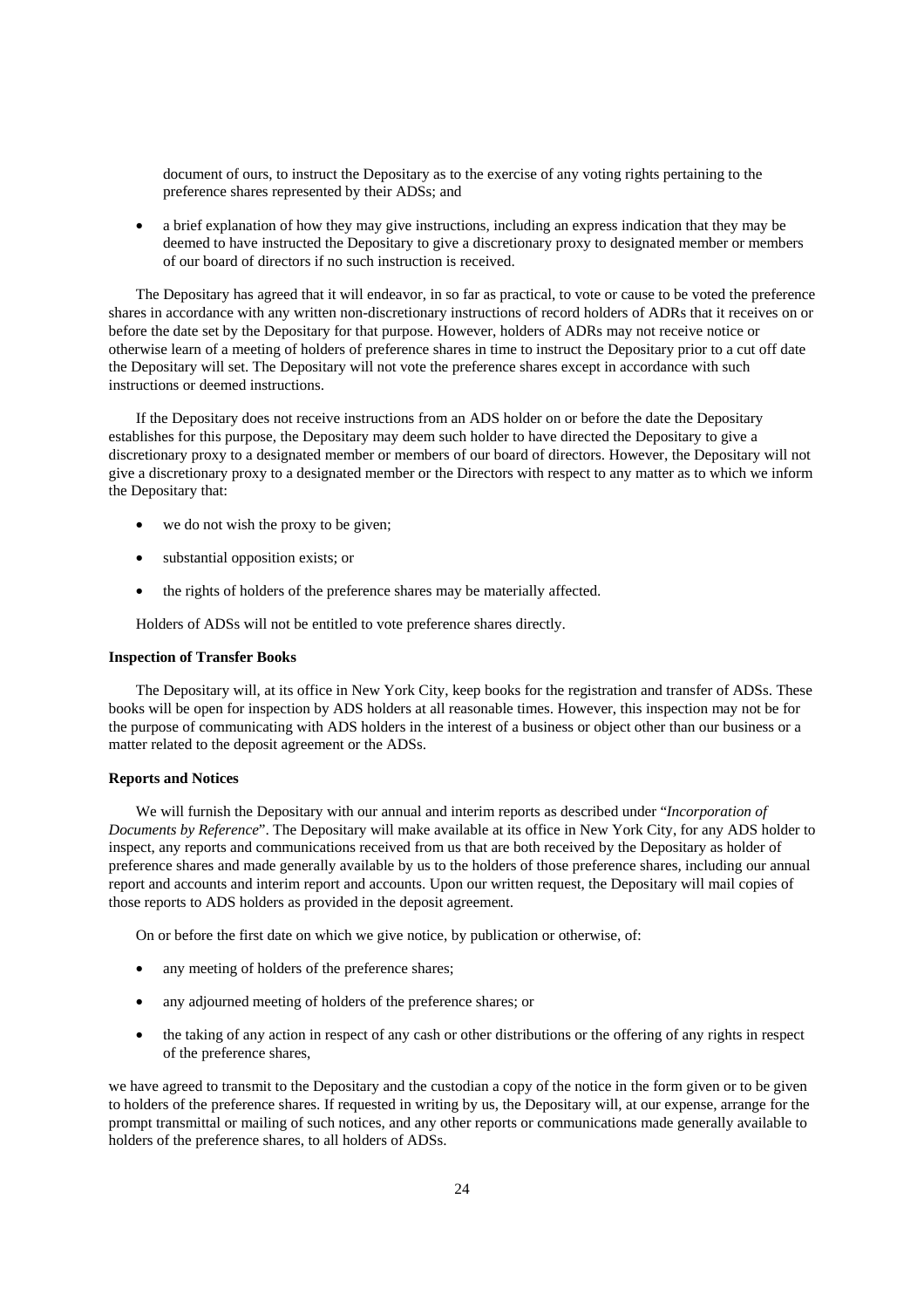#### **Amendment and Termination of the Deposit Agreement**

The form of the ADRs and any provisions of the deposit agreement may at any time and from time to time be amended by agreement between us and the Depositary, without the consent of holders of ADSs, in any respect which we and the Depositary may deem necessary or advisable. Any amendment that imposes or increases any fees or charges, other than taxes and other governmental charges, registration fees, transmission costs, delivery costs or other such expenses, or that otherwise prejudices any substantial existing right of holders of outstanding ADSs, will not take effect as to outstanding ADSs until thirty (30) days after notice of the amendment has been given to the record holders of those ADRs. Every holder of ADSs at the time an amendment becomes effective will be deemed by continuing to hold the ADSs to consent and agree to the amendment and to be bound by the deposit agreement or the ADR as amended. No amendment may impair the right of any holder of ADSs to surrender ADSs and receive in return the preference shares represented by those ADSs.

Whenever we direct, the Depositary has agreed to terminate the deposit agreement by mailing a termination notice to the record holders of all ADSs then outstanding at least thirty (30) days before the date fixed in the notice of termination. The Depositary may likewise terminate the deposit agreement by mailing a termination notice to us and the record holders of all ADSs then outstanding if at any time sixty (60) days shall have expired since the Depositary delivered a written notice to us of its election to resign and a successor depositary shall not have been appointed and accepted its appointment.

If any ADSs remain outstanding after the date of any termination, the Depositary will then:

- discontinue the registration of transfers of ADSs;
- suspend the distribution of dividends to holders of ADSs; and
- not give any further notices or perform any further acts under the deposit agreement, except those listed below, with respect to those ADSs.

The Depositary will, however, continue to collect dividends and other distributions pertaining to the preference shares. It will also continue to sell rights and other property as provided in the deposit agreement and deliver preference shares, together with any dividends or other distributions received with respect to them and the net proceeds of the sale of any rights or other property, in exchange for ADSs surrendered to it.

At any time after the expiration of one year from the date of termination of the deposit agreement, the Depositary may sell the preference shares then held. The Depositary will then hold uninvested the net proceeds of any such sales, together with any other cash then held by it under the deposit agreement, unsegregated and without liability for interest, for the pro rata benefit of the holders of ADSs that have not previously been surrendered.

#### **Charges of the Depositary**

The following charges shall be incurred by any party depositing or withdrawing preference shares, or by any party surrendering ADSs or to whom ADSs are issued:

- any applicable taxes or other governmental charges;
- any applicable share transfer or other registration fees on deposits or withdrawals of preference shares;
- cable, telex, facsimile transmission and delivery charges which the deposit agreement provides are at the expense of the holders of ADSs or persons depositing or withdrawing preference shares;
- expenses incurred or paid by the Depositary in any conversion of foreign currency into dollars

\$5.00 (or less per 100 ADSs (or portion of 100 ADSs))

Issuance of ADSs, including issuances resulting from a distribution of shares or rights or other property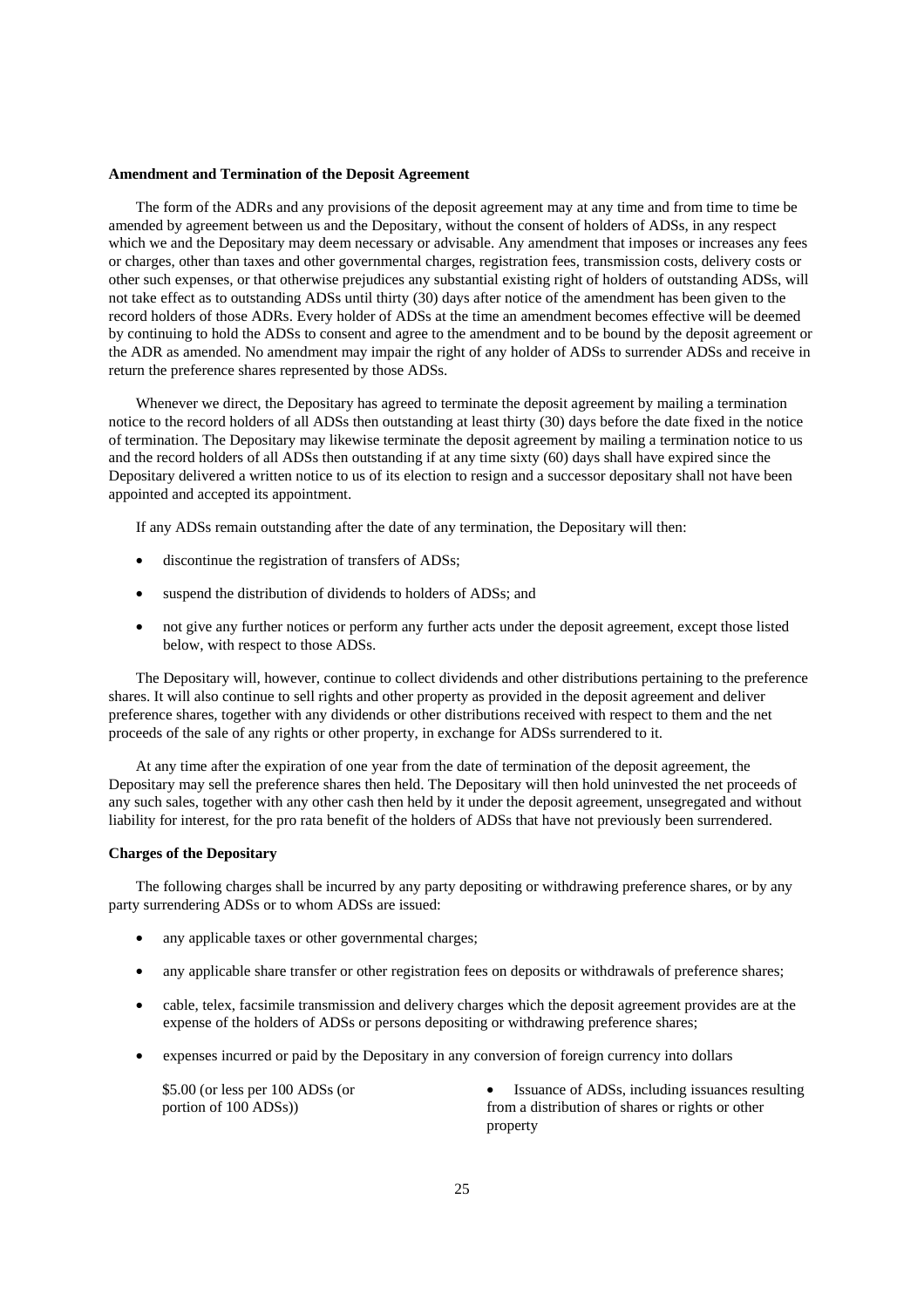• Cancellation of ADSs for the purpose of withdrawal, including if the deposit agreement terminates

\$.02 (or less) per ADS • Any cash distribution to ADS holders

- a fee for the distribution to ADS holders of any securities in an amount equal to the fee for the delivery of ADRs referred to above which would have been charged if the securities distributed to ADS holders had been preference shares which were deposited with the custodian; and
- any charges incurred by the Depositary or its agents for the servicing of preference shares.

Under the deposit agreement, the Depositary may charge an annual fee of \$0.02 or less per ADS for depositary services.

The Depositary collects its fees for delivery and surrender of ADSs directly from investors depositing preference shares or surrendering ADSs for the purpose of withdrawal or from intermediaries acting for them. The Depositary collects fees for making distributions to investors by deducting those fees from the amounts distributed or by selling a portion of distributable property to pay the fees. The Depositary may collect its annual fee for depositary services by deduction from cash distributions or by directly billing investors or by charging the bookentry system accounts of participants for them. The Depositary may generally refuse to provide fee-attracting services until its fees for those services are paid.

The holders of ADSs will be responsible for any taxes or other governmental charges payable on their ADRs or on the preference shares. The Depositary may refuse to transfer ADSs or allow withdrawal of the preference shares until such taxes or other charges are paid. The Depositary may apply payments owed to holders of ADSs or sell deposited preference shares underlying such ADSs to pay any taxes owed and holders of ADSs will remain liable for any deficiency. If the Depositary sells deposited preference shares, it will, if appropriate, reduce the number of ADSs to reflect the sale and pay to holders of ADSs any proceeds, or send to holders of ADSs any property, remaining after it has paid the taxes.

## **Issuance in a Series**

We may issue preference shares in more than one class or series or that otherwise entitle their holders to rights that vary from the rights to which other preference shares entitle their holders. "Series", as used in this section and when used with respect to preference shares, shall mean all outstanding preference shares that entitle their holders to identical rights with respect to those preference shares, regardless of the title or any other designation that may be assigned to preference shares. The Depositary shall direct the Custodian to hold preference shares of a Series deposited under the deposit agreement, and other Deposited Securities it receives in respect of those preference shares in a segregated account different from the account in which it holds preference shares of any other Series.

Preference shares of each Series that are deposited under the deposit agreement shall be represented by a "Series" of ADSs separate from the ADSs representing preference shares of any other Series. Each series of ADSs, to the extent certificated, shall be evidenced by a "Series" of ADRs separate from the ADRs evidencing ADSs of any other Series.

If the rights to which deposited preference shares of a Series entitle their holders are modified such that those rights become identical to the rights to which deposited preference shares of another Series entitle their holders, the Depositary shall cause the Custodian to combine the accounts in which the former separate Series of preference shares are held, the Series of ADSs representing those preference shares will automatically be combined into one Series of ADSs and the Depositary may take any action necessary or convenient to effect that combination. At any time after that combination, the owners of ADRs affected by that combination will be entitled to surrender their ADRs to the Depositary and receive ADRs reflecting the designation of the ADSs owned by them as a result of that combination.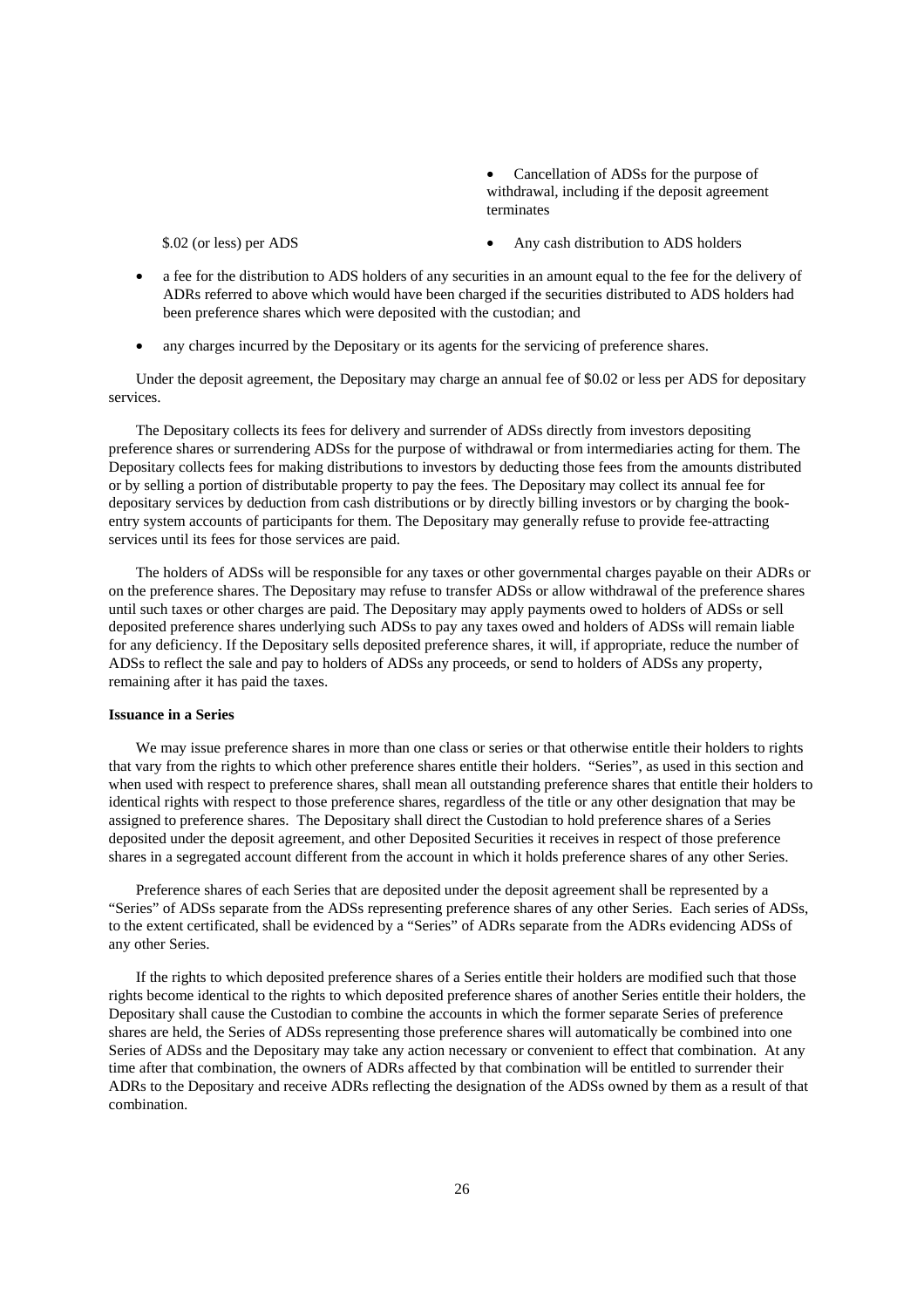Holders of ADSs of a Series shall be entitled to rights under the deposit agreement only with respect to deposited preference shares of the corresponding Series and other Deposited Securities received in respect of deposited preference shares of that Series.

## **Direct Registration System**

ADSs not evidenced by ADRs shall be transferable as uncertificated registered securities under the laws of the State of New York.

The Direct Registration System ("DRS") and Profile Modification System ("Profile") will apply to uncertificated ADSs upon acceptance thereof to DRS by DTC. DRS is the system administered by DTC pursuant to which the Depositary may register the ownership of uncertificated ADSs, which ownership shall be evidenced by periodic statements sent by the Depositary to the owners entitled thereto. Profile is a required feature of DRS which allows a DTC participant, claiming to act on behalf of a registered holder of ADSs, to direct the Depositary to register a transfer of those ADSs to DTC or its nominee and to deliver those ADSs to the DTC account of that DTC participant without receipt by the Depositary of prior authorization from the ADS registered holder to register such transfer.

In connection with and in accordance with the arrangements and procedures relating to DRS/Profile, the parties to the deposit agreement understand that the Depositary will not verify, determine or otherwise ascertain that the DTC participant which is claiming to be acting on behalf of an ADS registered holder in requesting registration of transfer and delivery described in the paragraph above has the actual authority to act on behalf of the ADS registered holder (notwithstanding any requirements under the Uniform Commercial Code). In the deposit agreement, the parties agree that the Depositary's reliance on and compliance with instructions received by the Depositary through the DRS/Profile System and in accordance with the deposit agreement, shall not constitute negligence or bad faith on the part of the Depositary.

#### **General**

Neither the Depositary nor we will be liable to ADS holders if prevented or forbidden or delayed by any present or future law of any country or by any governmental or regulatory authority or stock exchange, any present or future provision of the Articles of Association, any provision of any securities issued or distributed by us, or any act of God or war or terrorism or other circumstances beyond our or its control in performing our or its obligations under the deposit agreement. The obligations of each of us and the Depositary under the deposit agreement are expressly limited to performing our and its specified duties without negligence or bad faith.

The ADSs are transferable on the books of the Depositary or its agent. However, the Depositary may close the transfer books as to ADSs at any time when it deems it expedient to do so in connection with the performance of its duties or at our request. As a condition precedent to the execution and delivery, registration of transfer, split-up, combination or surrender of any ADSs or withdrawal of any preference shares, the Depositary or the Custodian may require the person presenting the ADSs or depositing the preference shares to pay a sum sufficient to reimburse it for any related tax or other governmental charge and any share transfer or registration fee and any applicable fees payable as provided in the deposit agreement. The Depositary may withhold any dividends or other distributions, or may sell for the account of the holder any part or all of the preference shares represented by the ADSs, and may apply those dividends or other distributions or the proceeds of any sale in payment of the tax or other governmental charge. The ADS holder will remain liable for any deficiency.

Any ADS holder may be required from time to time to furnish the Depositary or the Custodian with proof satisfactory to the Depositary of citizenship or residence, exchange control approval, information relating to the registration on our books or those that the registrar maintains for us for the preference shares in registered form, or other information, to execute certificates and to make representations and warranties that the Depositary deems necessary or proper. Until those requirements have been satisfied, the Depositary may withhold the delivery or registration of transfer of any ADSs or the distribution or sale of any dividend or other distribution or proceeds of any sale or distribution or the delivery of any deposited preference shares or other property related to the ADSs. The delivery or registration of transfer of ADSs may be suspended during any period when the transfer books of the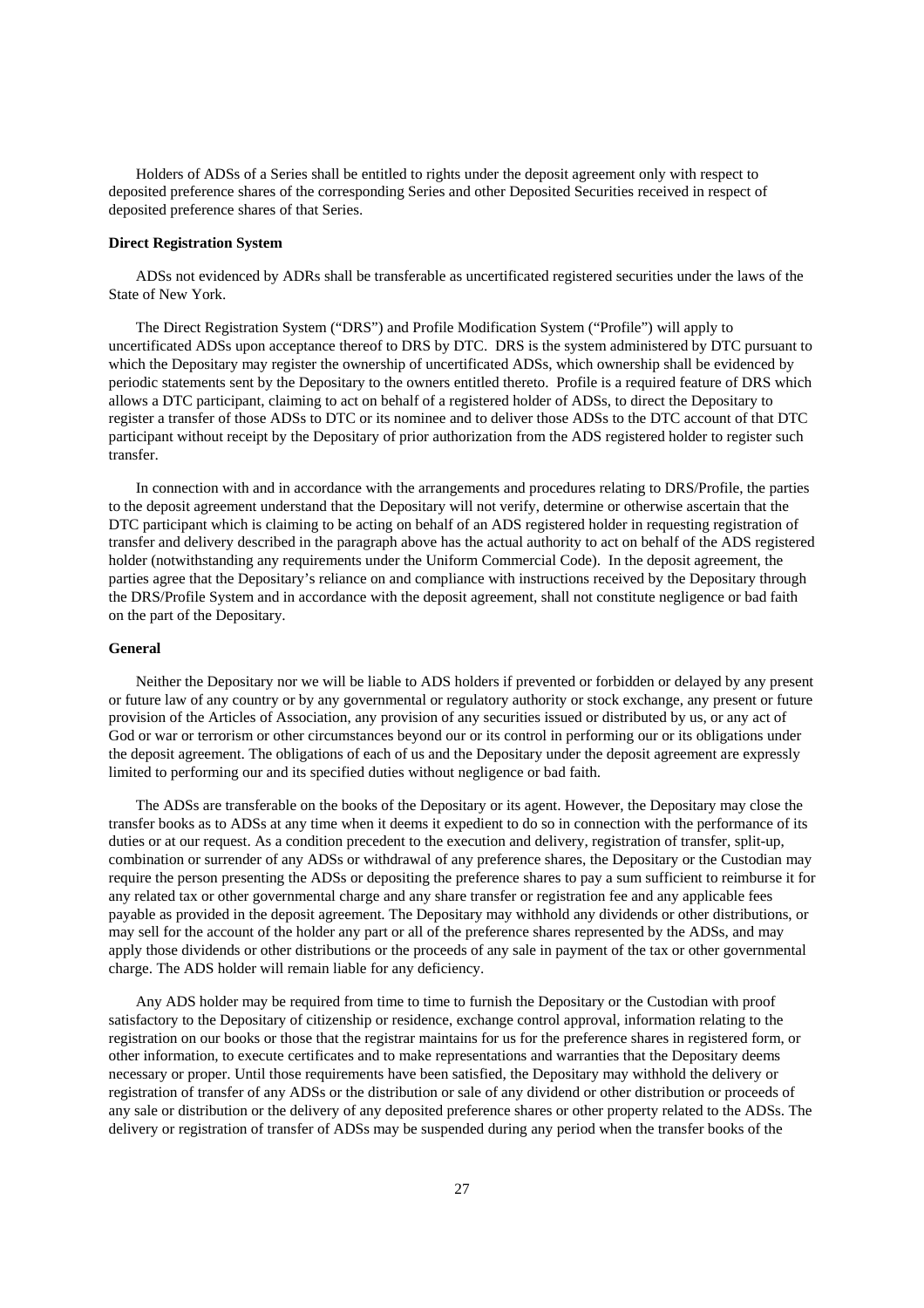Depositary are closed or if we or the Depositary deems it necessary or advisable. The surrender of outstanding ADSs and the withdrawal of preference shares may only be suspended as a result of:

- temporary delays caused by closing the transfer books or those of the Depositary or the deposit of preference shares in connection with voting at shareholder meetings, or the payment of dividends;
- the non-payment of fees, taxes and similar charges; and
- non-compliance with any U.S. or foreign laws or governmental regulations relating to the ADSs or to the withdrawal of preference shares.

## **PLAN OF DISTRIBUTION**

We may sell relevant securities to or through underwriters or dealers and also may sell all or part of such securities directly to other purchasers or through agents.

The distribution of the securities may be effected from time to time in one or more transactions at a fixed price or prices, which may be changed, or at market prices prevailing at the time of sale, at prices related to such prevailing market prices or at negotiated prices.

In connection with the sale of securities, we may compensate underwriters in the form of discounts, concessions or commissions or in any other way that the applicable prospectus supplement describes. Underwriters may sell securities to or through dealers, and the dealers may receive compensation in the form of discounts, concessions or commissions from the underwriters and/or commissions from the purchasers for whom they may act as agents. Underwriters, dealers and agents that participate in the distribution of securities may be deemed to be underwriters, and any discounts or commissions that we pay them and any profit on the resale of securities by them may be deemed to be underwriting discounts and commissions, under the Securities Act of 1933, as amended (the "Securities Act"). Any such underwriter or agent will be identified, and any such compensation that we pay will be described, in the prospectus supplement.

Under agreements which we may enter into, we may be required to indemnify underwriters, dealers and agents who participate in the distribution of securities against certain liabilities, including liabilities under the Securities Act.

Unless a prospectus supplement specifies otherwise, we will not offer any securities or any investments representing securities, including ADSs, of any series to the public in the United Kingdom. Unless otherwise specified in any agreement which we may enter into, underwriters, dealers and/or agents in relation to the distribution of securities or any investments representing securities, including ADSs, of any series and subject to the terms of any such agreement, any underwriter, dealer or agent in connection with an offering of securities or any investments representing securities, including ADSs, of any series will represent and agree that:

- it has complied and will comply with all applicable provisions of the Financial Services and Markets Act 2000 (the "FSMA") with respect to anything done by it in relation to the securities or any investments representing securities, including ADSs, of such series in, from or otherwise involving the U.K.; and
- it has only communicated or caused to be communicated and will only communicate or cause to be communicated any invitation or inducement to engage in investment activity (within the meaning of Section 21 of the FSMA) received by it in connection with the issue or sale of the securities or any investments representing the securities (including ADSs) (including without limitation the registration statement, the prospectus, any preliminary prospectus, any ADS registration statement or any ADS prospectus) in circumstances in which Section 21(1) of the FSMA does not, or, in the case of Lloyds Bank, would not if Lloyds Bank was not an authorized person), not apply to the issuer of the securities.

Each new series of debt securities or preference shares will be a new issue of securities with no established trading market. If securities of a particular series are not listed on a U.S. national securities exchange, certain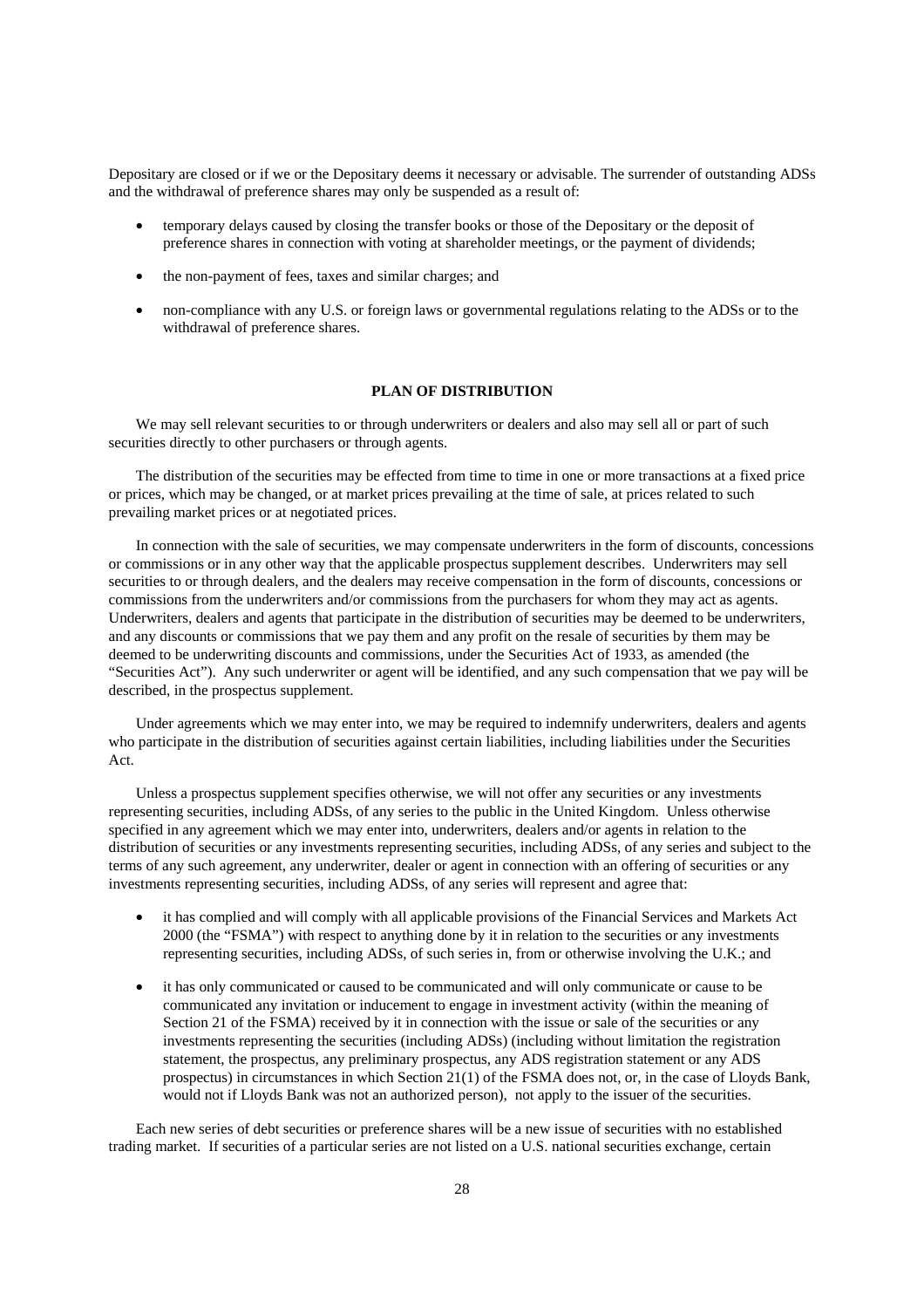broker-dealers may make a market in those securities, but will not be obligated to do so and may discontinue any market making at any time without notice. We cannot give any assurance that any broker-dealer will make a market in securities of any series or as to the liquidity of the trading market for those securities.

To the extent an initial offering of the securities will be distributed by an affiliate of ours each such offering of securities will be conducted in compliance with the requirements of Rule 5121 of the Financial Industry Regulatory Authority, which is commonly referred to as FINRA, regarding a FINRA member firm's distribution of securities of an affiliate. Following the initial distribution of any of these securities, affiliates of ours may offer and sell these securities in the course of their businesses as broker-dealers. Such affiliates may act as principals or agents in these transactions and may make any sales at varying prices related to prevailing market prices at the time of sale or otherwise. Such affiliates may also use this prospectus in connection with these transactions. None of our affiliates is obligated to make a market in any of these securities and may discontinue any market-making activities at any time without notice.

Any underwriter, selling agent or dealer utilized in the initial offering of securities will not confirm sales to accounts over which it exercises discretionary authority without the prior specific written approval of its customer.

#### **Delayed Delivery Arrangements**

If so indicated in the prospectus supplement, we may authorize underwriters or other persons acting as their agents to solicit offers by certain institutions to purchase preference shares or debt securities from them pursuant to contracts providing for payment and delivery on a future date. Institutions with which such contracts may be made include commercial and savings banks, insurance companies, educational and charitable institutions and others, but in all cases such institutions must be approved by us. The obligations of any purchaser under any such contract will be subject to the condition that the purchase of the offered securities shall not at the time of delivery be prohibited under the laws of the jurisdiction to which such purchaser is subject. The underwriters and such other agents will not have any responsibility in respect of the validity or performance of such contracts.

#### **LEGAL OPINIONS**

Our United States counsel, Davis Polk & Wardwell London LLP, will pass upon certain legal matters relating to the securities under U.S. federal securities laws. Our English counsel, Linklaters LLP, will pass upon the validity of the debt securities issued by Lloyds Bank under English law and the subordination provisions of such subordinated debt securities under English law. Our Scottish counsel, Dundas & Wilson CS LLP, will pass upon certain matters of Scots law relating to the validity of the preference shares, the subordination provisions of the subordinated debt securities issued by LBG, the guarantees of the debt securities issued by Lloyds Bank and the subordination provisions of the guarantees of such debt securities under Scots law.

#### **EXPERTS**

Each of the financial statements and management's assessment of the effectiveness of internal control over financial reporting (which is included in Management's Report on Internal Control over Financial Reporting) incorporated in this prospectus by reference to the Lloyds Banking Group plc Annual Report on Form 20-F for the year ended December 31, 2012 have been so incorporated in reliance on the report of PricewaterhouseCoopers LLP, an independent registered public accounting firm, given on the authority of said firm as experts in auditing and accounting.

## **ENFORCEMENT OF CIVIL LIABILITIES**

We and Lloyds Bank are public limited companies incorporated and registered in Scotland and England, respectively. All of our and Lloyds Bank's directors and executive officers, and certain experts named in this prospectus, reside outside the United States. All or a substantial portion of our and Lloyds Bank's assets and the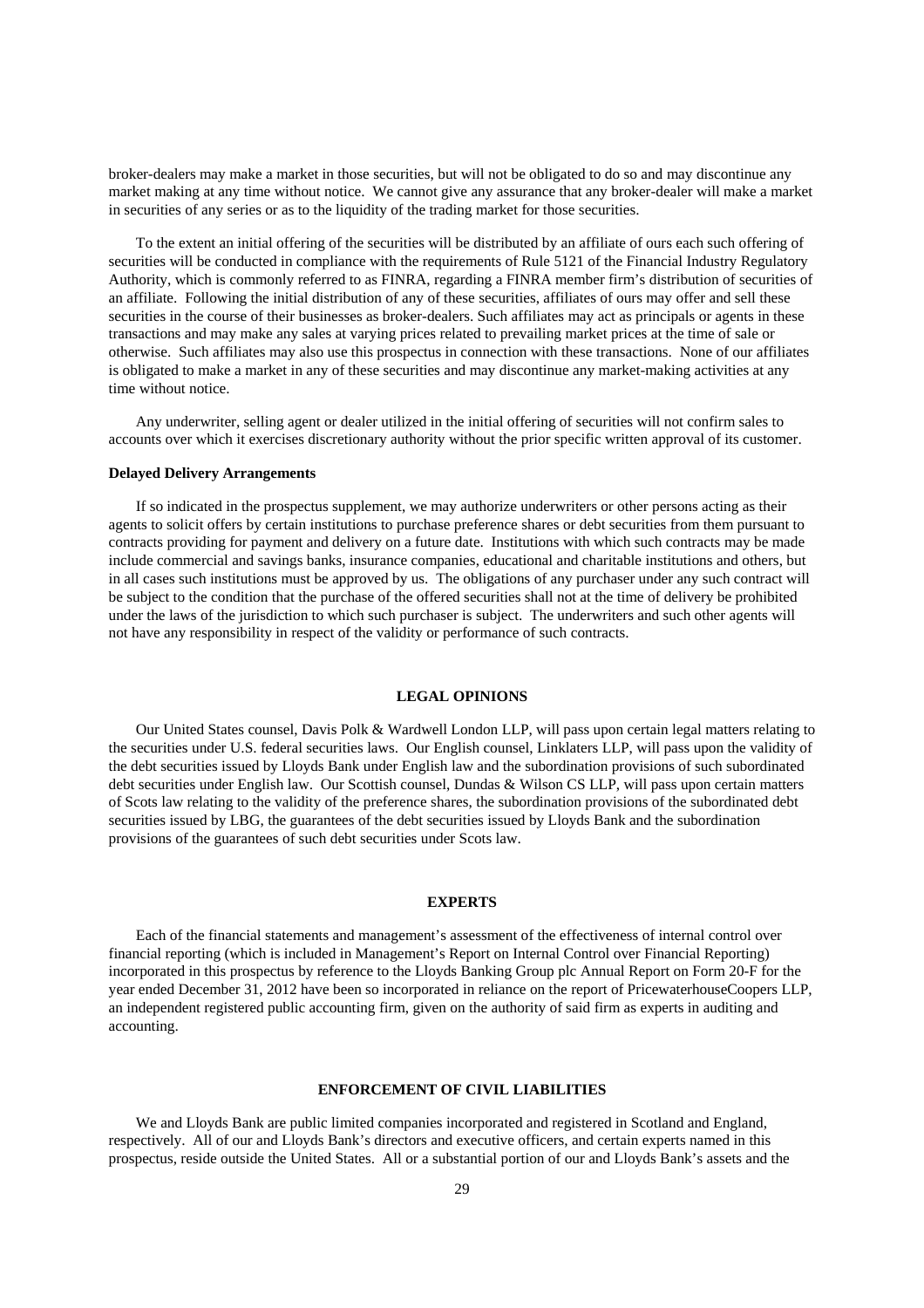assets of those non-resident persons are located outside the United States. As a result, it may not be possible for investors (i) to effect service of process within the United States upon us, Lloyds Bank or those persons or (ii) to enforce against us, Lloyds Bank or those persons judgments obtained in U.S. courts predicated upon civil liability provisions of the federal securities laws of the United States. We have been advised by our Scottish counsel, Dundas & Wilson CS LLP (as to Scots law) and our English counsel, Linklaters LLP (as to English law) that, both in original actions and in actions for the enforcement of judgments of U.S. courts, there is doubt as to whether civil liabilities predicated solely upon the U.S. federal securities laws are enforceable in England and Scotland, as the case may be.

# **WHERE YOU CAN FIND MORE INFORMATION**

## **Ongoing Reporting**

LBG is subject to the informational requirements of the Exchange Act and in accordance therewith, LBG files reports and other information with the SEC. You can read and copy these reports and other information at the SEC's Public Reference Room at 100 F Street, N.E., Room 1580, Washington, D.C. 20549, U.S.A. You may call the SEC at 1-800-SEC-0330 for further information on the Public Reference Room. The SEC also maintains a website at http://www.sec.gov which contains in electronic form each of the reports and other information that we have filed electronically with the SEC. You can also read this material at the offices of The New York Stock Exchange, 20 Broad Street, New York, New York 10005, U.S.A. on which certain of LBG's securities are listed.

We will provide the trustee for any debt securities and the ADS depositary for any preference shares with our annual reports, which will include a description of operations and our annual audited consolidated financial statements. We will also provide any trustee or ADS depositary with interim reports that will include unaudited interim summary consolidated financial information. Upon receipt, if we so request, the trustee or the ADS depositary will mail the reports to all record holders of the debt securities, preference shares or ADSs. In addition, we will provide the trustee or the ADS depositary with all notices of meetings at which holders of debt securities or preference shares are entitled to vote, and all other reports and communications that are made generally available to holders of debt securities or preference shares.

## **Registration Statement**

This prospectus is part of a registration statement filed with the SEC. As exhibits to the registration statement, we have also filed the indentures, the ADS deposit agreement and our Articles of Association have also been filed. Statements contained in this prospectus as to the contents of any contract or other document referred to in this prospectus are not necessarily complete, and in each instance reference is made to the copy of such contract or other document filed as an exhibit to the registration statement, each such statement being qualified in all respects by such reference. For further information, you should refer to the registration statement. You can obtain the full registration statement from the SEC or from us or Lloyds Bank.

## **INCORPORATION OF DOCUMENTS BY REFERENCE**

The SEC allows us to "incorporate by reference" the information that we file with the SEC. This permits us to disclose important information to you by referring to these filed documents. Any information referred to in this way is considered part of this prospectus, and any information that we file with the SEC after the date of this prospectus will automatically be deemed to update and supersede this information.

We incorporate by reference (i) LBG's Annual Report on Form 20-F for the fiscal year ended December 31, 2012 filed with the SEC on March 25, 2013; (ii) LBG's report on Form 6-K filed with the SEC on March 25, 2013 disclosing the Ratio of Earnings to Fixed Charges and the Ratio of Combined Fixed Charges and Preference Dividends to Earnings; (iii) LBG's report on Form 6-K filed with the SEC on April 24, 2013 providing an update on the disposal of Project Verde through an IPO; (iv) LBG's report on Form 6-K filed with the SEC on April 29, 2013 announcing LBG's sale of retail banking operations in Spain; (v) LBG's report on Form 6-K filed with the SEC on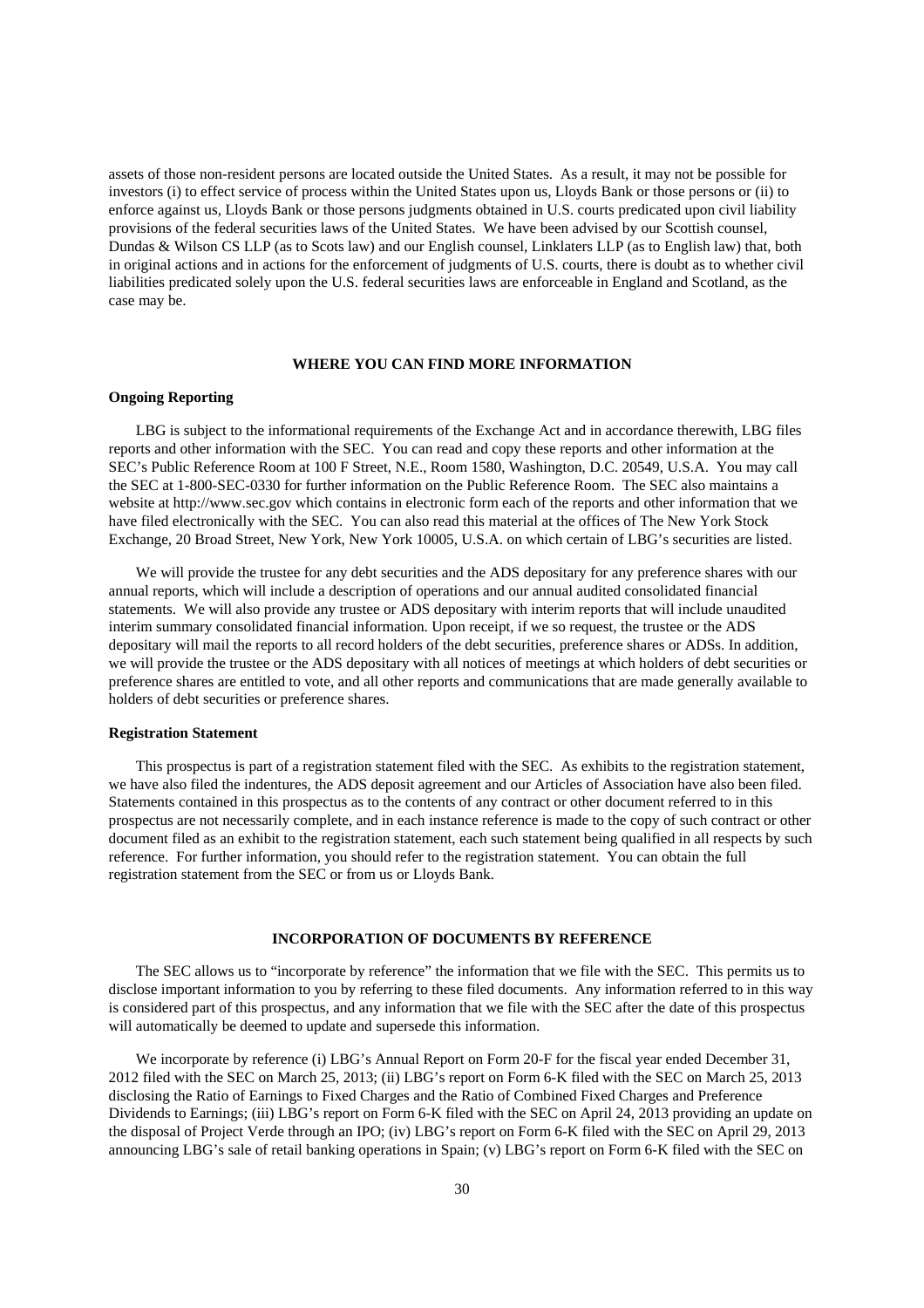April 30, 2013 including the interim results for LBG for the three months ended March 31, 2013; (vi) LBG's report on Form 6-K filed with the SEC on April 30, 2013 disclosing LBG's capitalization as at March 31, 2013; (vii) LBG's report on Form 6-K filed with the SEC on May 1, 2013 regarding the repurchase of certain securities, (viii) LBG's report on Form 6-K filed with the SEC on May 10, 2013 regarding the sale of certain real estate loans, (ix) LBG's report on Form 6-K filed with the SEC on May 13, 2013 regarding the future retirement of its Chairman, (x) LBG's report on Form 6-K filed with the SEC on May 22, 2013 regarding the update on its capital position; (xi) LBG's report on Form 6-K filed with the SEC on May 29, 2013 regarding the sale of its international private banking operations; (xii) LBG's report on Form 6-K filed with the SEC on May 29, 2013 regarding the sale of its Miami international private banking office; and (xiii) LBG's report on Form 6-K filed with the SEC on May 31, 2013 regarding the sale of its U.S. residential mortgage backed securities portfolio. We also incorporate by reference all subsequent Annual Reports filed on Form 20-F and any future filings made with the SEC under Sections 13(a), 13(c), 14 or 15(d) of the Exchange Act and certain Reports on Form 6-K, if they state that they are incorporated by reference into this prospectus, that we furnish to the SEC after the date of this prospectus and until we or any underwriters sell all of the securities.

Upon written or oral request, we will provide free of charge a copy of any or all of the documents that we incorporate by reference into this prospectus, other than exhibits which are not specifically incorporated by reference into this prospectus. To obtain copies you should contact us at Investor Relations, 25 Gresham Street, London EC2V 7HN, United Kingdom or by telephone at +44 (0) 207 356 1273.

## **CAUTIONARY STATEMENT ON FORWARD-LOOKING STATEMENTS**

Certain statements included in this prospectus are forward-looking statements. We may make forward-looking statements in other documents filed with the SEC that are incorporated by reference into this prospectus. Forwardlooking statements can be identified by the use of forward-looking terminology such as words "expect," "estimate," "project," "anticipate," "believes," "should," "could," 'intend," "plan," "probability," "risk," "target," "goal," "objective," "may," "endeavor," "outlook," "optimistic," "prospects" or by the use of similar expressions or variations on such expressions, or by the discussion of strategy or objectives. Forward-looking statements are based on current plans, estimates and projections, and are subject to inherent risks, uncertainties and other factors which could cause actual results to differ materially from the future results expressed or implied by such forward-looking statements.

In particular, this prospectus and certain documents incorporated by reference into this prospectus include forward-looking statements relating, but not limited, to possible future write-downs and our capital planning projections, our potential exposures to various types of market risks, such as interest rate risk, foreign exchange rate risk, liquidity risk, credit risk and commodity and equity price risk. Such statements are subject to risks and uncertainties. For example, certain of the market risk disclosures are dependent on choices about key model characteristics, assumptions and estimates, and are subject to various limitations. By their nature, certain of the market risk disclosures are only estimates and, as a result, actual future gains and losses could differ materially from those that have been estimated.

Other factors could also adversely affect our results or the accuracy of forward-looking statements in this prospectus, and you should not consider the factors discussed here or in LBG's Form 20-F filed on March 25, 2013 or other documents incorporated by reference herein to be a complete set of all potential risks or uncertainties. We have economic, financial market, credit, legal and other specialists who monitor economic and market conditions and government policies and actions. However, because it is difficult to predict with accuracy any changes in economic or market conditions or in governmental policies and actions, it is difficult for us to anticipate the effects that such changes could have on our financial performance and business operations.

The forward-looking statements made in this prospectus speak only as of the date of this prospectus. We do not intend to publicly update or revise these forward-looking statements to reflect events or circumstances after the date of this prospectus, and we do not assume any responsibility to do so. You should, however, consult any further disclosures of a forward-looking nature we made in other documents filed with the SEC that are incorporated by